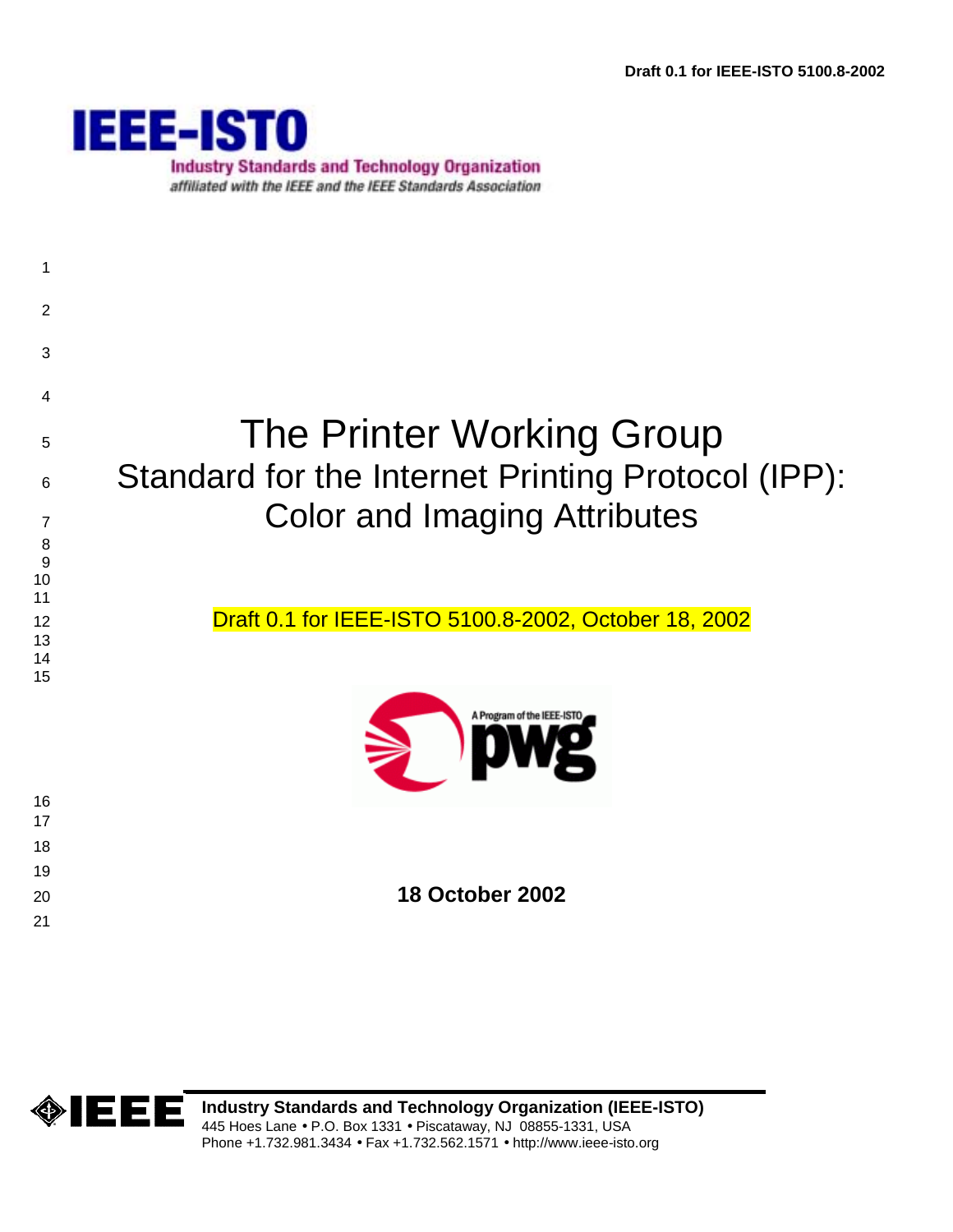| 21                                                       |                                                                                                                                                                                                                                                                                                                                                                                                                                                                                                                                                                                                                                                                                                                                                                                                                                                                                                                                                                                                                                                                                                                                                                       |
|----------------------------------------------------------|-----------------------------------------------------------------------------------------------------------------------------------------------------------------------------------------------------------------------------------------------------------------------------------------------------------------------------------------------------------------------------------------------------------------------------------------------------------------------------------------------------------------------------------------------------------------------------------------------------------------------------------------------------------------------------------------------------------------------------------------------------------------------------------------------------------------------------------------------------------------------------------------------------------------------------------------------------------------------------------------------------------------------------------------------------------------------------------------------------------------------------------------------------------------------|
| 22                                                       |                                                                                                                                                                                                                                                                                                                                                                                                                                                                                                                                                                                                                                                                                                                                                                                                                                                                                                                                                                                                                                                                                                                                                                       |
| 23                                                       |                                                                                                                                                                                                                                                                                                                                                                                                                                                                                                                                                                                                                                                                                                                                                                                                                                                                                                                                                                                                                                                                                                                                                                       |
| 24                                                       |                                                                                                                                                                                                                                                                                                                                                                                                                                                                                                                                                                                                                                                                                                                                                                                                                                                                                                                                                                                                                                                                                                                                                                       |
| 25                                                       |                                                                                                                                                                                                                                                                                                                                                                                                                                                                                                                                                                                                                                                                                                                                                                                                                                                                                                                                                                                                                                                                                                                                                                       |
| 26                                                       | The Printer Working Group                                                                                                                                                                                                                                                                                                                                                                                                                                                                                                                                                                                                                                                                                                                                                                                                                                                                                                                                                                                                                                                                                                                                             |
| 27                                                       | Standard for the Internet Printing Protocol (IPP):                                                                                                                                                                                                                                                                                                                                                                                                                                                                                                                                                                                                                                                                                                                                                                                                                                                                                                                                                                                                                                                                                                                    |
| 28                                                       | <b>Color and Imaging Attributes</b>                                                                                                                                                                                                                                                                                                                                                                                                                                                                                                                                                                                                                                                                                                                                                                                                                                                                                                                                                                                                                                                                                                                                   |
| 29                                                       |                                                                                                                                                                                                                                                                                                                                                                                                                                                                                                                                                                                                                                                                                                                                                                                                                                                                                                                                                                                                                                                                                                                                                                       |
| 30                                                       | Draft 0.1 for IEEE-ISTO 5100.8-2002, October 18, 2002                                                                                                                                                                                                                                                                                                                                                                                                                                                                                                                                                                                                                                                                                                                                                                                                                                                                                                                                                                                                                                                                                                                 |
| 31                                                       |                                                                                                                                                                                                                                                                                                                                                                                                                                                                                                                                                                                                                                                                                                                                                                                                                                                                                                                                                                                                                                                                                                                                                                       |
| 32                                                       |                                                                                                                                                                                                                                                                                                                                                                                                                                                                                                                                                                                                                                                                                                                                                                                                                                                                                                                                                                                                                                                                                                                                                                       |
| 33                                                       |                                                                                                                                                                                                                                                                                                                                                                                                                                                                                                                                                                                                                                                                                                                                                                                                                                                                                                                                                                                                                                                                                                                                                                       |
| 34<br>35<br>36<br>37<br>38<br>39<br>40<br>41<br>42<br>43 | Abstract: This document specifies an extension to the Internet Printing Protocol/1.0 (IPP) [RFC2565, RFC2566] and<br>IPP/1.1 [RFC2910, RFC2911]. This extension contains color and imaging attributes defined for submitting print jobs<br>primarily to (but not limited to) production printers. The color Job Template attributes permit a user to control and/or<br>override instructions in the document content to perform the following: control black overprinting, adjust color cast,<br>lightness, saturation and contrast, specify source and destination color space translations, emulate the color output<br>of other printers, control color image trapping, color rendering intent for text, graphics, or images, color depth,<br>highlight color, and User defined Tone Reproduction Curves (TRCs). The imaging Job Template attributes control<br>bleed edge printing, image aliasing, color effects mapping, page rotation, reference (large) images and control their<br>fetching and cleanup, and control halftone screens. There is also a Printer Description attribute to indicate the<br>colorants which are currently in use by the Printer. |
| 44<br>45<br>46<br>47                                     | This document is a draft of an IEEE-ISTO PWG Proposed Standard and is in full conformance with all provisions of<br>the PWG Process (see ftp://ftp.pwg.org/pub/pwg/general/pwg-process.pdf). PWG Proposed Standards are working<br>documents of the IEEE-ISTO PWG and its working groups. The list of current PWG projects and drafts can be<br>obtained at http://www.pwg.org.                                                                                                                                                                                                                                                                                                                                                                                                                                                                                                                                                                                                                                                                                                                                                                                       |
| 48<br>49                                                 | This draft is available electronically at: ftp://ftp.pwg.org/pwg/ipp/new_COLOR/pwg5100.8-D01-021018.pdf, .doc                                                                                                                                                                                                                                                                                                                                                                                                                                                                                                                                                                                                                                                                                                                                                                                                                                                                                                                                                                                                                                                         |
| 50<br>51                                                 | After PWG approval, this document will be available electronically at:                                                                                                                                                                                                                                                                                                                                                                                                                                                                                                                                                                                                                                                                                                                                                                                                                                                                                                                                                                                                                                                                                                |
| 52                                                       | ftp://ftp.pwg.org/pub/pwg/standards/pwg5100.8.pdf, .doc, .rtf                                                                                                                                                                                                                                                                                                                                                                                                                                                                                                                                                                                                                                                                                                                                                                                                                                                                                                                                                                                                                                                                                                         |
| 53                                                       |                                                                                                                                                                                                                                                                                                                                                                                                                                                                                                                                                                                                                                                                                                                                                                                                                                                                                                                                                                                                                                                                                                                                                                       |
| 54                                                       | © 2002, IEEE Industry Standards and Technology Organization. All rights reserved.<br>The IEEE-ISTO is affiliated with the IEEE and the IEEE Standards Association.<br>IEEE-ISTO 5101.1 is a trademark of the IEEE-ISTO.                                                                                                                                                                                                                                                                                                                                                                                                                                                                                                                                                                                                                                                                                                                                                                                                                                                                                                                                               |
|                                                          | . <i>.</i>                                                                                                                                                                                                                                                                                                                                                                                                                                                                                                                                                                                                                                                                                                                                                                                                                                                                                                                                                                                                                                                                                                                                                            |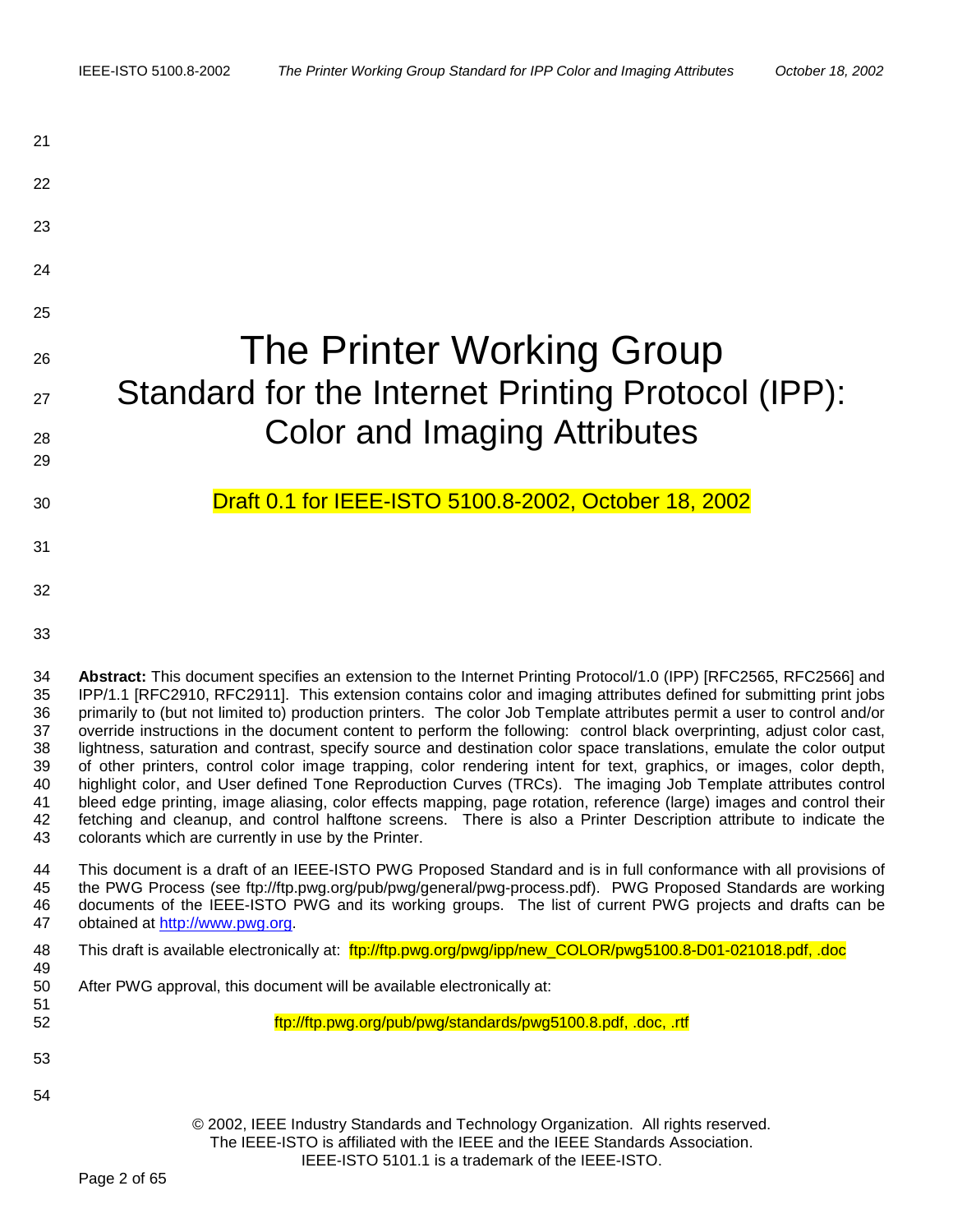# 54 **Copyright (C) 2002, IEEE ISTO. All rights reserved.**

55 This document may be copied and furnished to others, and derivative works that comment on, or otherwise explain it 56 or assist in its implementation may be prepared, copied, published and distributed, in whole or in part, without 57 restriction of any kind, provided that the above copyright notice, this paragraph and the title of the Document as 58 referenced below are included on all such copies and derivative works. However, this document itself may not be 59 modified in any way, such as by removing the copyright notice or references to the IEEE-ISTO and the Printer 60 Working Group, a program of the IEEE-ISTO.

# 61 Title: The Printer Working Group Standard for the Internet Printing Protocol (IPP): 62 Color and Imaging Attributes

63 The IEEE-ISTO and the Printer Working Group DISCLAIM ANY AND ALL WARRANTIES, WHETHER EXPRESS 64 OR IMPLIED INCLUDING (WITHOUT LIMITATION) ANY IMPLIED WARRANTIES OF MERCHANTABILITY OR 65 FITNESS FOR A PARTICULAR PURPOSE.

66 The Printer Working Group, a program of the IEEE-ISTO, reserves the right to make changes to the document 67 without further notice. The document may be updated, replaced or made obsolete by other documents at any time.

68 The IEEE-ISTO takes no position regarding the validity or scope of any intellectual property or other rights that might 69 be claimed to pertain to the implementation or use of the technology described in this document or the extent to 70 which any license under such rights might or might not be available; neither does it represent that it has made any 71 effort to identify any such rights.

72 The IEEE-ISTO invites any interested party to bring to its attention any copyrights, patents, or patent applications, or 73 other proprietary rights which may cover technology that may be required to implement the contents of this 74 document. The IEEE-ISTO and its programs shall not be responsible for identifying patents for which a license may 75 be required by a document and/or IEEE-ISTO Industry Group Standard or for conducting inquiries into the legal 76 validity or scope of those patents that are brought to its attention. Inquiries may be submitted to the IEEE-ISTO by e-77 mail at:

#### 78 ieee-isto@ieee.org.

79 The Printer Working Group acknowledges that the IEEE-ISTO (acting itself or through its designees) is, and shall at 80 all times, be the sole entity that may authorize the use of certification marks, trademarks, or other special 81 designations to indicate compliance with these materials.

82 Use of this document is wholly voluntary. The existence of this document does not imply that there are no other 83 ways to produce, test, measure, purchase, market, or provide other goods and services related to its scope.

84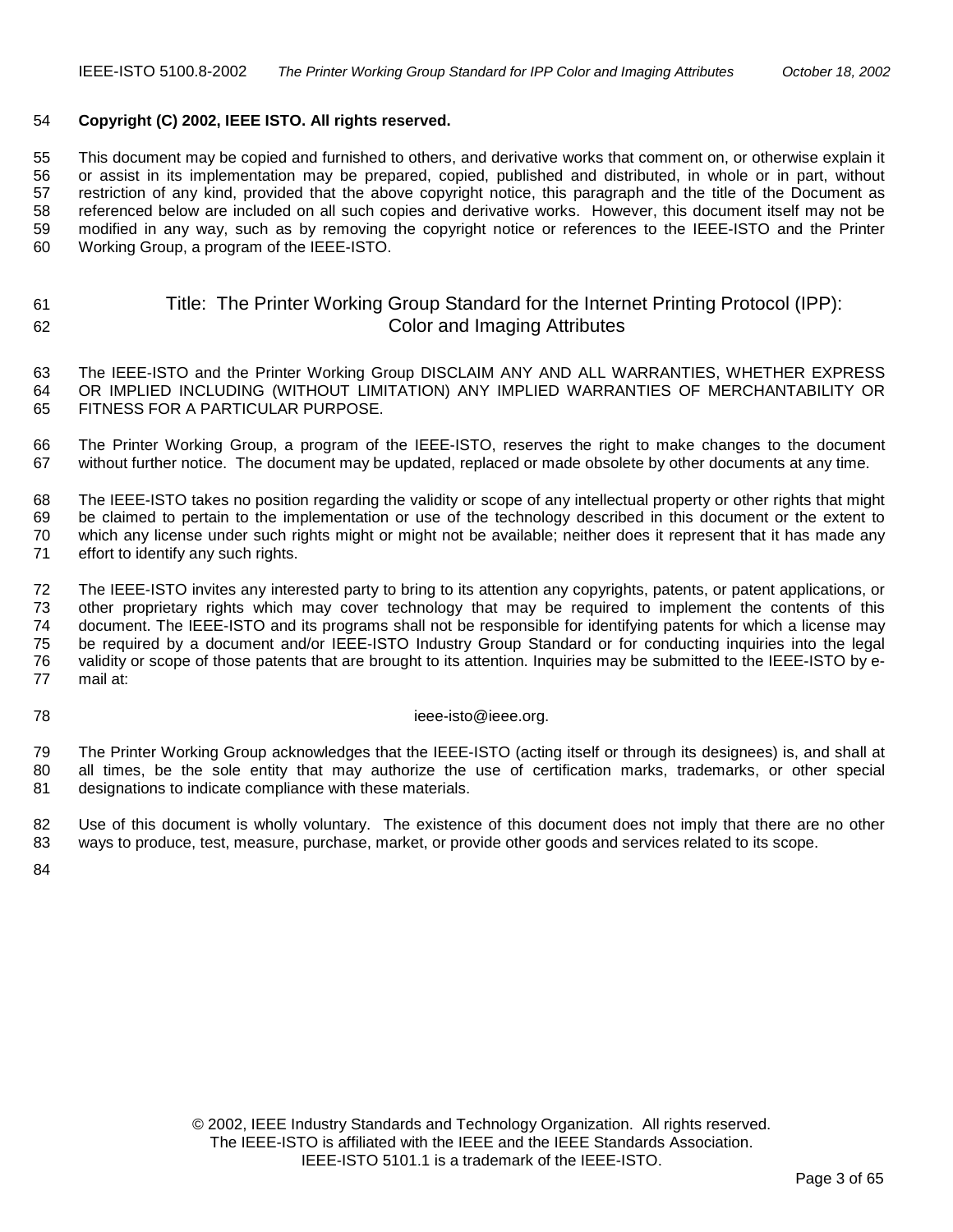# 84 **About the IEEE-ISTO**

86 The IEEE-ISTO is a not-for-profit corporation offering industry groups an innovative and flexible operational forum 87 and support services. The IEEE-ISTO provides a forum not only to develop standards, but also to facilitate activities 88 that support the implementation and acceptance of standards in the marketplace. The organization is affiliated with 89 the IEEE [\(http://www.ieee.org/\)](http://www.ieee.org/) and the IEEE Standards Association [\(http://standards.ieee.org/\).](http://standards.ieee.org/)) 90

91 For additional information regarding the IEEE-ISTO and its industry programs visit [http://www.ieee-isto.org.](http://www.ieee-isto.org/)

92 93

85

# 94 **About the IEEE-ISTO PWG**

95 The Printer Working Group (or PWG) is a Program of the IEEE Industry Standards and Technology Organization 96 (ISTO) with member organizations including printer manufacturers, print server developers, operating system 97 providers, network operating systems providers, network connectivity vendors, and print management application 98 developers. The group is chartered to make printers and the applications and operating systems supporting them 99 work together better. All references to the PWG in this document implicitly mean "The Printer Working Group, a 100 Program of the IEEE ISTO." In order to meet this objective, the PWG will document the results of their work as open 101 standards that define print related protocols, interfaces, procedures and conventions. Printer manufacturers and 102 vendors of printer related software will benefit from the interoperability provided by voluntary conformance to these 103 standards.

104 In general, a PWG standard is a specification that is stable, well understood, and is technically competent, has 105 multiple, independent and interoperable implementations with substantial operational experience, and enjoys 106 significant public support.

- 107 For additional information regarding the Printer Working Group visit: http://www.pwg.org
- 108 109

#### 110 **Contact information:**

- 111 IPP Web Page: http://www.pwg.org/ipp/
- 112 IPP Mailing List: ipp@pwg.org
- 113 To subscribe to the ipp mailing list, send the following email:<br>114 1) send it to maiordomo@pwg.org
- 1) send it to majordomo@pwg.org
- 115 2) leave the subject line blank
- 116 3) put the following two lines in the message body:
- 117 subscribe ipp
- 118 end

119 Implementers of this specification are encouraged to join the IPP Mailing List in order to participate in any 120 discussions of clarifications or review of registration proposals for additional names. Requests for additional media 121 names, for inclusion in this specification, should be sent to the IPP Mailing list for consideration.

122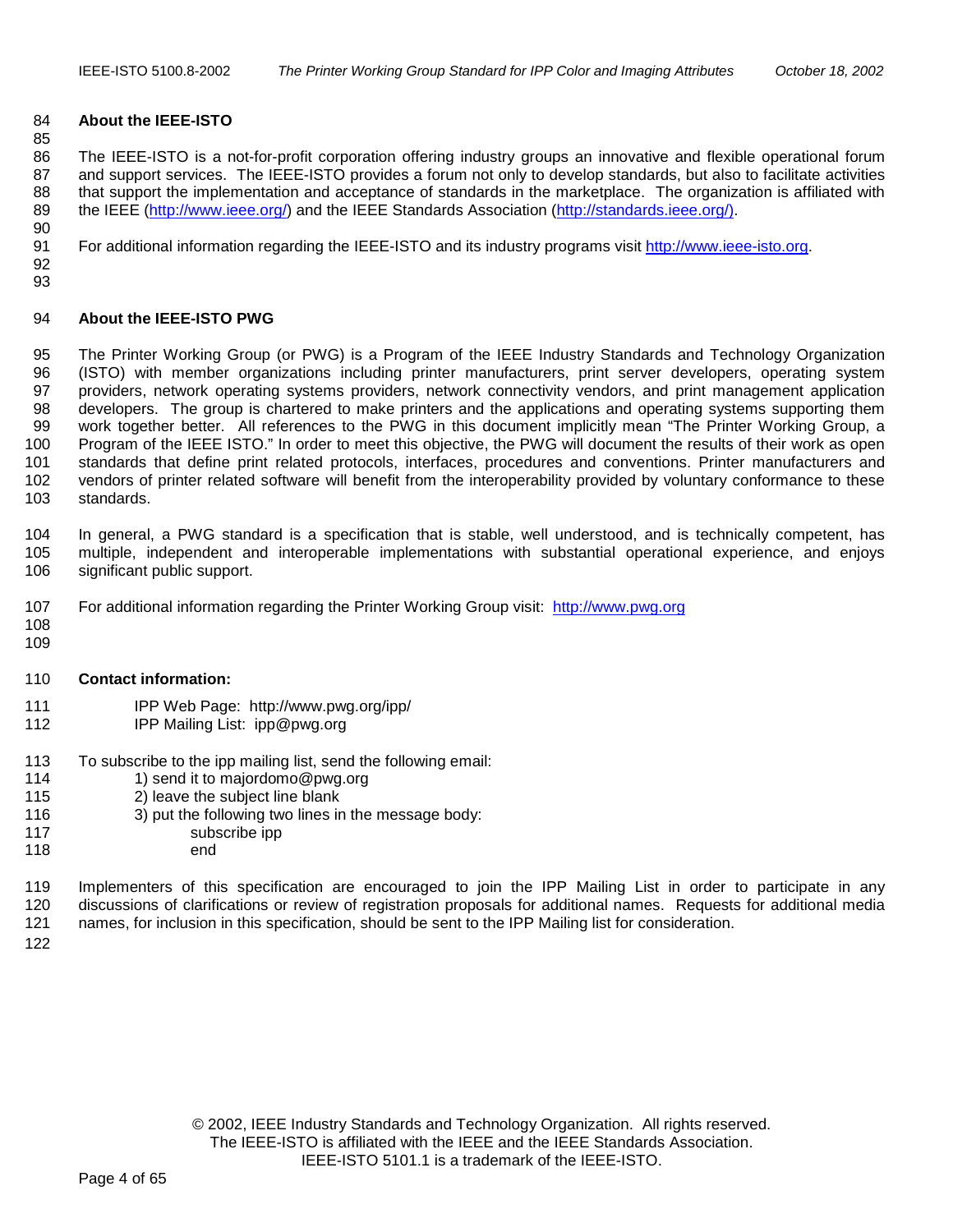# <sup>122</sup>**Contents**

| 123        | 1              |                                                                                              |  |
|------------|----------------|----------------------------------------------------------------------------------------------|--|
| 124        | $\overline{2}$ |                                                                                              |  |
| 125        |                | 2.1                                                                                          |  |
| 126        |                | 2.2                                                                                          |  |
| 127        | 3              |                                                                                              |  |
| 128<br>129 |                | 3.1<br>3.1.1                                                                                 |  |
| 130        |                | 3.1.2                                                                                        |  |
| 131        |                | 3.1.3                                                                                        |  |
| 132        |                | 3.1.3.1                                                                                      |  |
| 133<br>134 |                | 3.1.3.2<br>3.1.3.3                                                                           |  |
| 135        |                | 3.1.3.4                                                                                      |  |
| 136        |                | 3.1.4                                                                                        |  |
| 137        |                | 3.1.5                                                                                        |  |
|            |                |                                                                                              |  |
| 138        |                | 3.2                                                                                          |  |
| 139<br>140 |                | 3.2.1<br>3.2.1.1                                                                             |  |
| 141        |                | 3.2.1.1.1                                                                                    |  |
| 142        |                | 3.2.1.1.2                                                                                    |  |
| 143        |                | 3.2.1.2                                                                                      |  |
| 144        |                | 3.2.1.2.1                                                                                    |  |
| 145        |                | 3.2.1.2.2                                                                                    |  |
| 146        |                | 3.2.1.3                                                                                      |  |
| 147        |                | 3.2.1.3.1                                                                                    |  |
| 148        |                | 3.2.1.3.2                                                                                    |  |
| 149        |                | 3.2.2                                                                                        |  |
| 150        |                | 3.2.2.1                                                                                      |  |
| 151        |                | 3.2.2.2                                                                                      |  |
| 152        |                | 3.2.3                                                                                        |  |
| 153        |                | 3.2.3.1                                                                                      |  |
| 154        |                | 3.2.3.2                                                                                      |  |
| 155        |                | 3.2.4                                                                                        |  |
| 156        |                | 3.2.4.1<br>3.2.4.2                                                                           |  |
| 157        |                |                                                                                              |  |
| 158        |                | 3.3                                                                                          |  |
| 159        |                | 3.3.1.1                                                                                      |  |
| 160        |                | 3.3.1.2                                                                                      |  |
| 161        |                | 3.4                                                                                          |  |
| 162        |                | 3.4.1                                                                                        |  |
| 163        |                | 3.4.2                                                                                        |  |
| 164        |                | 3.5                                                                                          |  |
| 165        |                | 3.5.1                                                                                        |  |
| 166        |                | 3.5.1.1                                                                                      |  |
| 167        |                | 3.5.1.2<br>color-destination-profile-back-supported (1setOf (type3 keyword   name(MAX)))  25 |  |
| 168        |                | 3.5.2                                                                                        |  |
| 169        |                | 3.5.2.1                                                                                      |  |
|            |                |                                                                                              |  |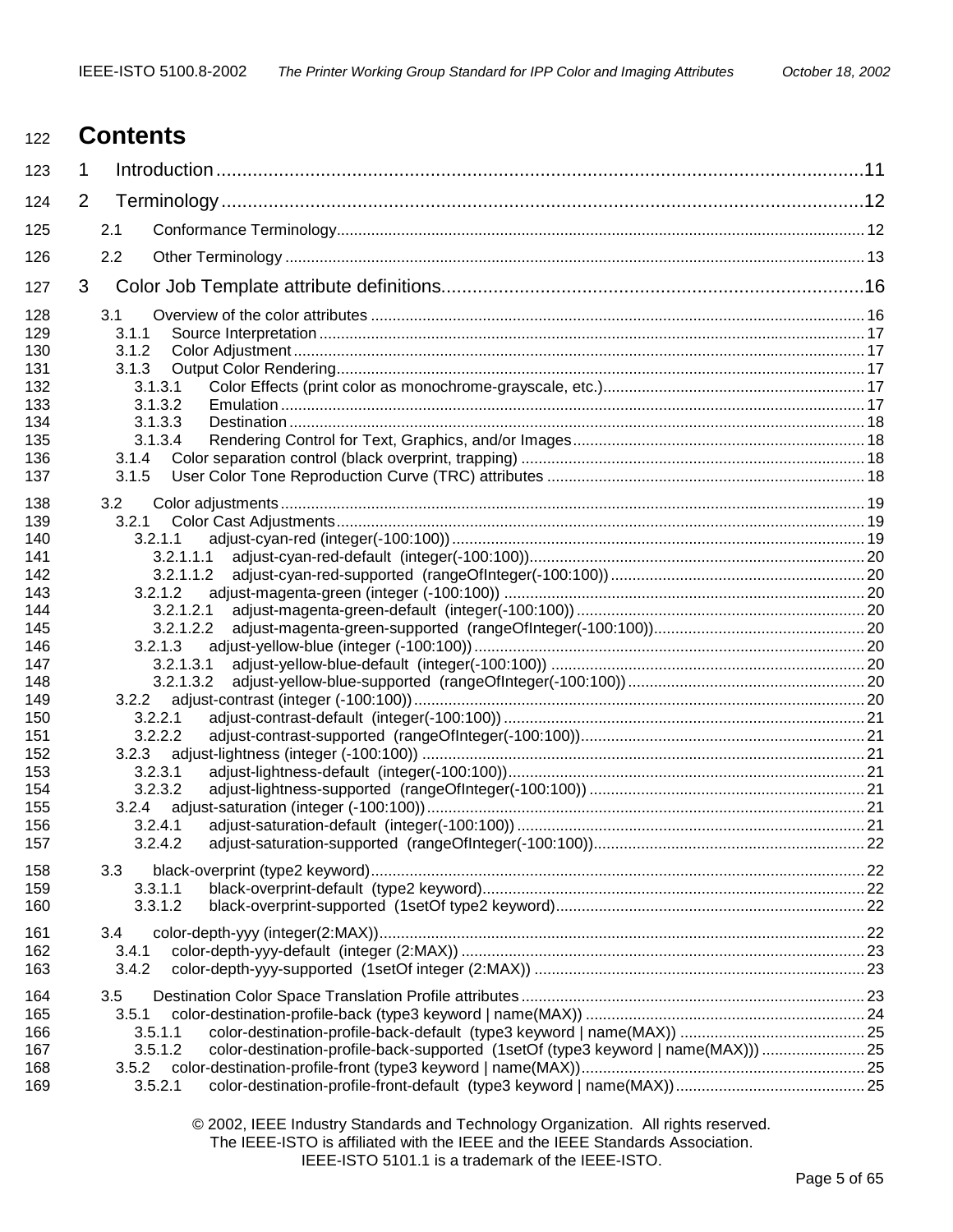| 170        | 3.5.2.2              | color-destination-profile-front-supported (1setOf (type3 keyword   name(MAX))) 25 |  |
|------------|----------------------|-----------------------------------------------------------------------------------|--|
| 171        | 3.6                  |                                                                                   |  |
| 172        | 3.6.1                |                                                                                   |  |
| 173        | 3.6.2                |                                                                                   |  |
| 174        | 3.7                  |                                                                                   |  |
| 175        | 3.7.1.1              |                                                                                   |  |
| 176        | 3.7.1.2              |                                                                                   |  |
| 177        |                      |                                                                                   |  |
| 178        | 3.8<br>3.8.1         |                                                                                   |  |
| 179        | 3.8.2                |                                                                                   |  |
| 180        | 3.8.3                |                                                                                   |  |
|            |                      |                                                                                   |  |
| 181        | 3.9                  |                                                                                   |  |
| 182        | 3.9.1                |                                                                                   |  |
| 183        | 3.9.2                |                                                                                   |  |
| 184        | 3.10                 |                                                                                   |  |
| 185        | 3.10.1               |                                                                                   |  |
| 186        | 3.10.2               |                                                                                   |  |
| 187        |                      |                                                                                   |  |
| 188        | 3.11<br>3.11.1       |                                                                                   |  |
| 189        | 3.11.2               |                                                                                   |  |
|            |                      |                                                                                   |  |
| 190        |                      |                                                                                   |  |
| 191        | 3.12.1               |                                                                                   |  |
| 192        | 3.12.2               |                                                                                   |  |
| 193        | 3.12.3               |                                                                                   |  |
| 194        | 3.12.3.1             |                                                                                   |  |
| 195        | 3.12.3.2             |                                                                                   |  |
| 196<br>197 | 3.12.3.3<br>3.12.3.4 |                                                                                   |  |
| 198        | 3.12.3.5             |                                                                                   |  |
| 199        | 3.12.3.6             |                                                                                   |  |
|            |                      |                                                                                   |  |
| 200        |                      |                                                                                   |  |
| 201        | 3.13.1               |                                                                                   |  |
| 202        | 3.13.2               |                                                                                   |  |
| 203        | 3.13.3               |                                                                                   |  |
| 204        | 3.13.4               |                                                                                   |  |
| 205        | 3.13.5               |                                                                                   |  |
| 206        | 3.13.6<br>3.13.6.1   |                                                                                   |  |
| 207<br>208 | 3.13.6.2             |                                                                                   |  |
| 209        | 3.13.6.3             |                                                                                   |  |
| 210        | 3.13.6.4             |                                                                                   |  |
| 211        | 3.13.6.5             |                                                                                   |  |
| 212        | 3.13.6.6             |                                                                                   |  |
| 213        | 3.13.6.7             |                                                                                   |  |
| 214        | 3.13.6.8             |                                                                                   |  |
| 215        | 3.13.6.9             |                                                                                   |  |
| 216        | 3.13.6.10            |                                                                                   |  |
| 217        | 3.13.7               |                                                                                   |  |
| 218        | 3.13.8               |                                                                                   |  |
| 219        | 3.13.9               |                                                                                   |  |
| 220        | 3.13.10              |                                                                                   |  |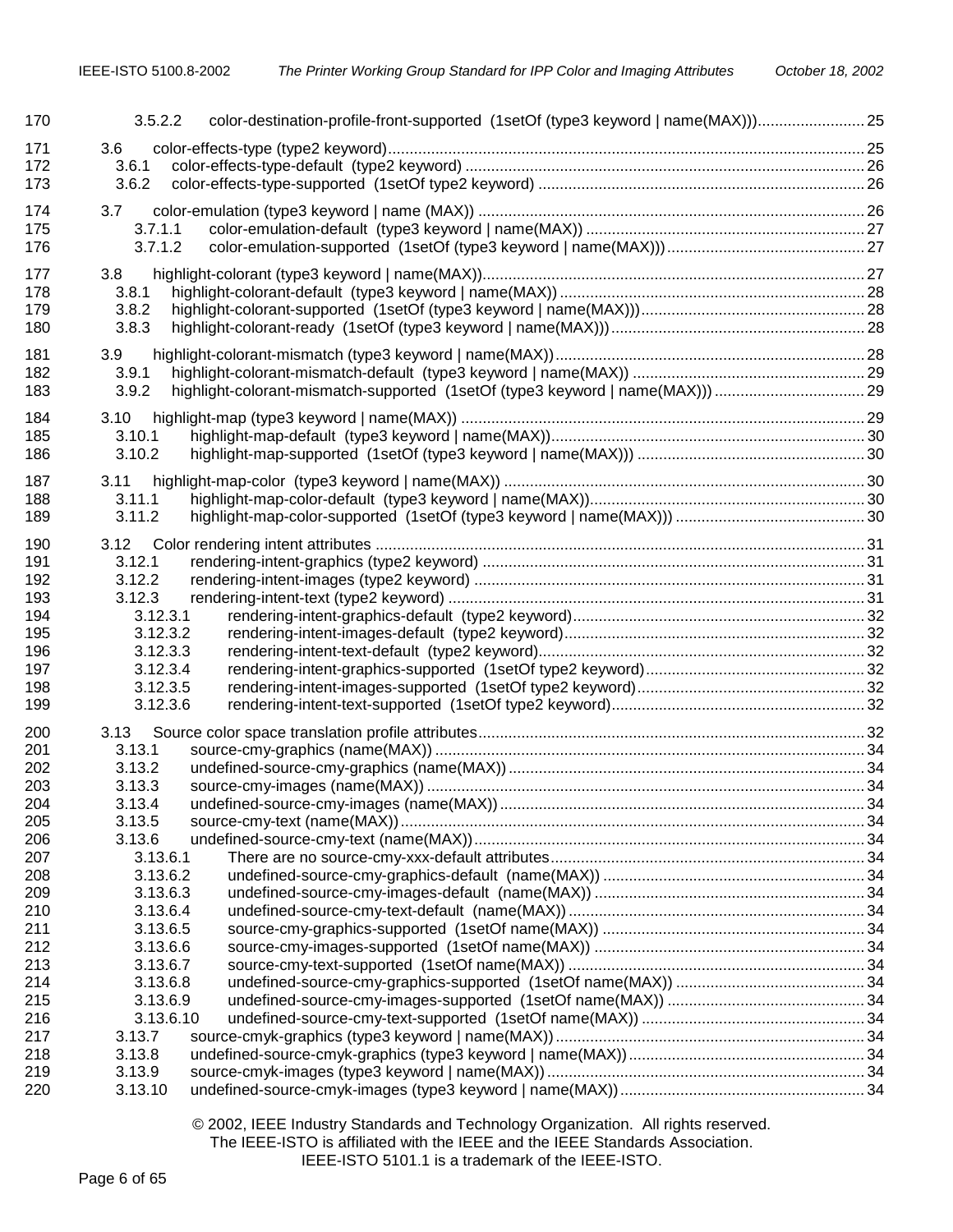| 221 | 3.13.11    |                                                                                  |  |
|-----|------------|----------------------------------------------------------------------------------|--|
| 222 | 3.13.12    |                                                                                  |  |
| 223 | 3.13.12.1  |                                                                                  |  |
| 224 | 3.13.12.2  | undefined-source-cmyk-graphics-default (type3 keyword   name(MAX))  35           |  |
| 225 | 3.13.12.3  | undefined-source-cmyk-images-default (type3 keyword   name(MAX))  35             |  |
| 226 | 3.13.12.4  |                                                                                  |  |
| 227 | 3.13.12.5  | source-cmyk-graphics-supported (1setOf (type3 keyword   name(MAX))) 36           |  |
| 228 | 3.13.12.6  |                                                                                  |  |
| 229 | 3.13.12.7  |                                                                                  |  |
| 230 | 3.13.12.8  | undefined-source-cmyk-graphics-supported (1setOf (type3 keyword   name(MAX)))36  |  |
| 231 | 3.13.12.9  | undefined-source-cmyk-images-supported (1setOf (type3 keyword   name(MAX)))36    |  |
| 232 | 3.13.12.10 | undefined-source-cmyk-text-supported (1setOf (type3 keyword   name(MAX)))36      |  |
| 233 | 3.13.13    |                                                                                  |  |
| 234 | 3.13.14    |                                                                                  |  |
| 235 | 3.13.15    |                                                                                  |  |
| 236 | 3.13.16    |                                                                                  |  |
| 237 | 3.13.17    |                                                                                  |  |
|     |            |                                                                                  |  |
| 238 | 3.13.18    |                                                                                  |  |
| 239 | 3.13.18.1  |                                                                                  |  |
| 240 | 3.13.18.2  |                                                                                  |  |
| 241 | 3.13.18.3  |                                                                                  |  |
| 242 | 3.13.18.4  |                                                                                  |  |
| 243 | 3.13.18.5  |                                                                                  |  |
| 244 | 3.13.18.6  |                                                                                  |  |
| 245 | 3.13.18.7  |                                                                                  |  |
| 246 | 3.13.18.8  |                                                                                  |  |
| 247 | 3.13.18.9  |                                                                                  |  |
| 248 | 3.13.18.10 |                                                                                  |  |
| 249 | 3.13.19    |                                                                                  |  |
| 250 | 3.13.20    |                                                                                  |  |
| 251 | 3.13.21    |                                                                                  |  |
| 252 | 3.13.22    |                                                                                  |  |
| 253 | 3.13.23    |                                                                                  |  |
| 254 | 3.13.24    |                                                                                  |  |
| 255 | 3.13.24.1  |                                                                                  |  |
|     | 3.13.24.2  | undefined-source-rgb-graphics-default (type3 keyword   name(MAX))  37            |  |
| 256 |            |                                                                                  |  |
| 257 | 3.13.24.3  |                                                                                  |  |
| 258 | 3.13.24.4  |                                                                                  |  |
| 259 | 3.13.24.5  | source-rgb-graphics-supported (1setOf (type3 keyword   name(MAX)))  37           |  |
| 260 | 3.13.24.6  |                                                                                  |  |
| 261 | 3.13.24.7  |                                                                                  |  |
| 262 | 3.13.24.8  | undefined-source-rgb-graphics-supported (1setOf (type3 keyword   name(MAX)))  37 |  |
| 263 | 3.13.24.9  | undefined-source-rgb-images-supported (1setOf (type3 keyword   name(MAX))) 37    |  |
| 264 | 3.13.24.10 | undefined-source-rgb-text-supported (1setOf (type3 keyword   name(MAX)))37       |  |
| 265 | 3.14       |                                                                                  |  |
|     | 3.14.1.1   |                                                                                  |  |
| 266 |            |                                                                                  |  |
| 267 | 3.14.1.2   |                                                                                  |  |
| 268 | 3.15       |                                                                                  |  |
| 269 | 3.16       |                                                                                  |  |
| 270 | 3.16.1     |                                                                                  |  |
| 271 | 3.16.2     |                                                                                  |  |
| 272 | 3.16.3     |                                                                                  |  |
| 273 | 3.16.4     |                                                                                  |  |
|     |            |                                                                                  |  |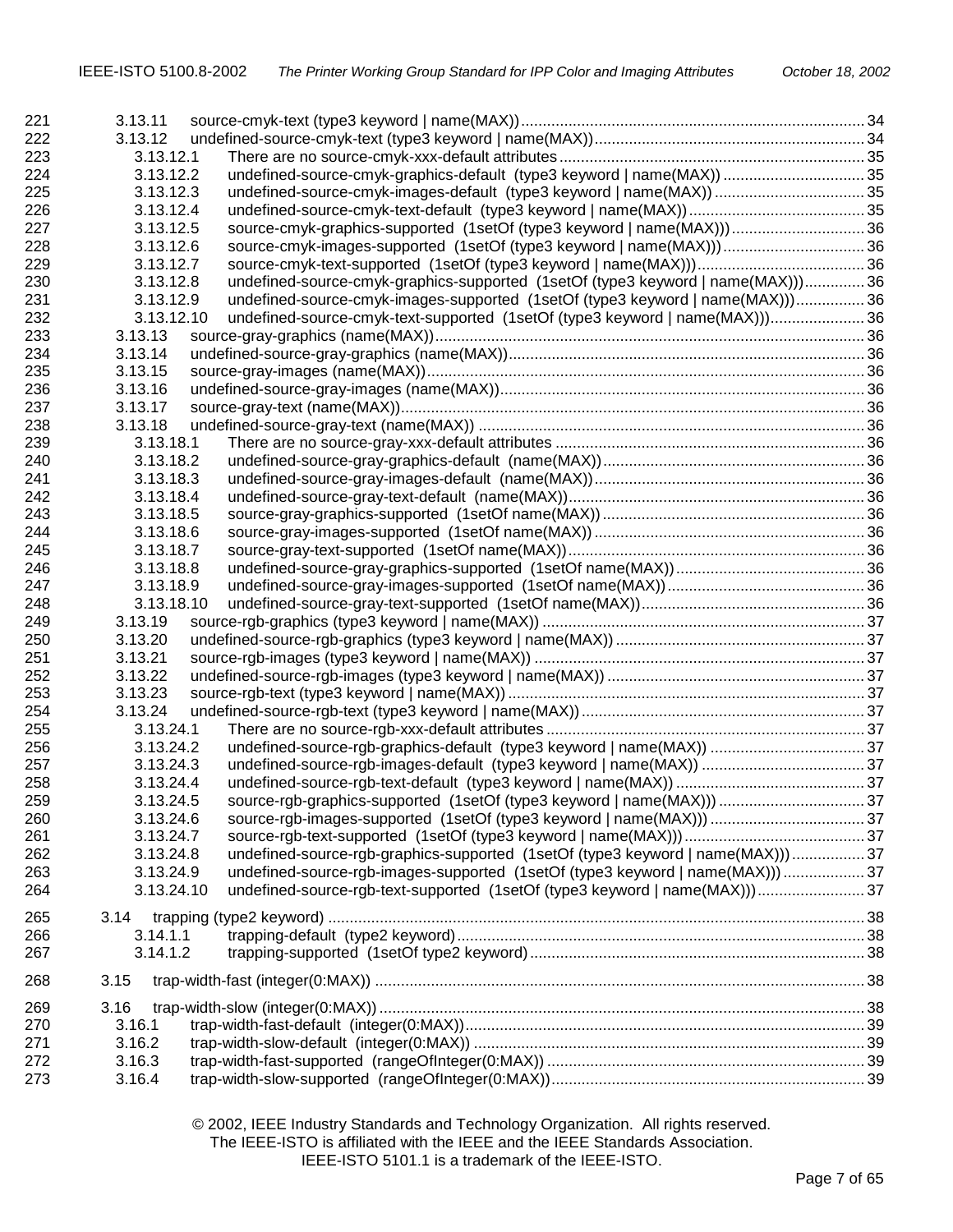| 274<br>275<br>276<br>277<br>278<br>279<br>280<br>281<br>282<br>283<br>284<br>285<br>286 | 3.17.1<br>3.17.1.1<br>3.17.2<br>3.17.2.1<br>3.17.3<br>3.17.3.1<br>3.17.3.2<br>3.17.3.3<br>3.17.3.4<br>3.17.4<br>3.17.5<br>3.17.6 |  |
|-----------------------------------------------------------------------------------------|----------------------------------------------------------------------------------------------------------------------------------|--|
| 287                                                                                     | 4                                                                                                                                |  |
| 288<br>289                                                                              | 4.1<br>4.1.1                                                                                                                     |  |
| 290                                                                                     | 4.1.2                                                                                                                            |  |
| 291                                                                                     | 4.2                                                                                                                              |  |
| 292                                                                                     | 4.2.1                                                                                                                            |  |
| 293                                                                                     | 4.2.2                                                                                                                            |  |
| 294                                                                                     | 4.3                                                                                                                              |  |
| 295                                                                                     | 4.4                                                                                                                              |  |
| 296                                                                                     | 4.5                                                                                                                              |  |
| 297                                                                                     | 4.5.1                                                                                                                            |  |
| 298<br>299                                                                              | 4.5.2<br>4.5.3                                                                                                                   |  |
| 300                                                                                     | 4.5.4                                                                                                                            |  |
| 301                                                                                     | 4.5.5                                                                                                                            |  |
| 302                                                                                     | 4.5.6                                                                                                                            |  |
| 303                                                                                     | 4.6                                                                                                                              |  |
| 304                                                                                     | 4.6.1                                                                                                                            |  |
| 305<br>306                                                                              | 4.6.1.1<br>4.6.1.2                                                                                                               |  |
| 307                                                                                     |                                                                                                                                  |  |
| 308                                                                                     | 4.6.2.1                                                                                                                          |  |
| 309                                                                                     | 4.6.2.2                                                                                                                          |  |
| 310                                                                                     | Combinations of "opi-image-insertion" and "opi-image-pre-scan" attribute values 48<br>4.6.3                                      |  |
| 311                                                                                     | 4.7                                                                                                                              |  |
| 312                                                                                     | 4.7.1                                                                                                                            |  |
| 313                                                                                     | 4.7.2                                                                                                                            |  |
| 314                                                                                     | 4.8                                                                                                                              |  |
| 315                                                                                     | 4.8.1                                                                                                                            |  |
| 316                                                                                     | 4.8.2                                                                                                                            |  |
| 317                                                                                     | 4.9                                                                                                                              |  |
| 318<br>319                                                                              | 4.9.1<br>4.9.2                                                                                                                   |  |
|                                                                                         |                                                                                                                                  |  |
| 320                                                                                     | 5                                                                                                                                |  |
| 321                                                                                     | 5.1                                                                                                                              |  |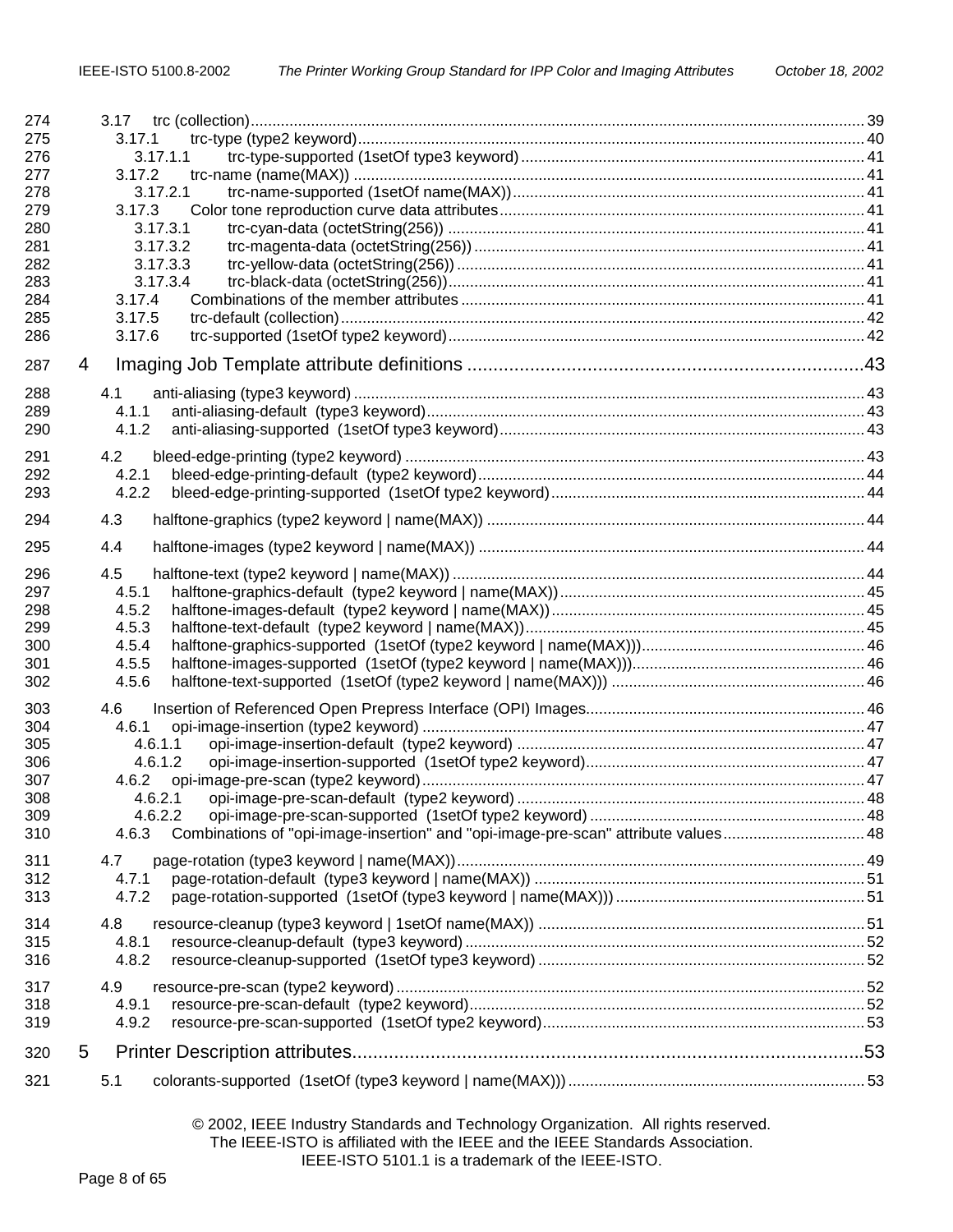| 322 | 6   |  |
|-----|-----|--|
| 323 | 6.1 |  |
| 324 | 6.2 |  |
| 325 | 7   |  |
| 326 | 8   |  |
| 327 | 9   |  |
| 328 | 9.1 |  |
| 329 | 9.2 |  |
| 330 | 10  |  |
| 331 | 11  |  |
| 332 | 12  |  |
| 333 | 13  |  |
| 334 | 14  |  |
|     |     |  |

335

# <sup>336</sup>**Tables**

| 337 |                                                                                                |  |
|-----|------------------------------------------------------------------------------------------------|--|
| 338 |                                                                                                |  |
| 339 |                                                                                                |  |
| 340 |                                                                                                |  |
| 341 |                                                                                                |  |
| 342 |                                                                                                |  |
| 343 |                                                                                                |  |
| 344 |                                                                                                |  |
| 345 |                                                                                                |  |
| 346 |                                                                                                |  |
| 347 |                                                                                                |  |
| 348 |                                                                                                |  |
| 349 | Table 13 - Combinations of "opi-image-insertion" and "opi-image-pre-scan" attribute values  49 |  |
|     |                                                                                                |  |

350

# 351 **Figures**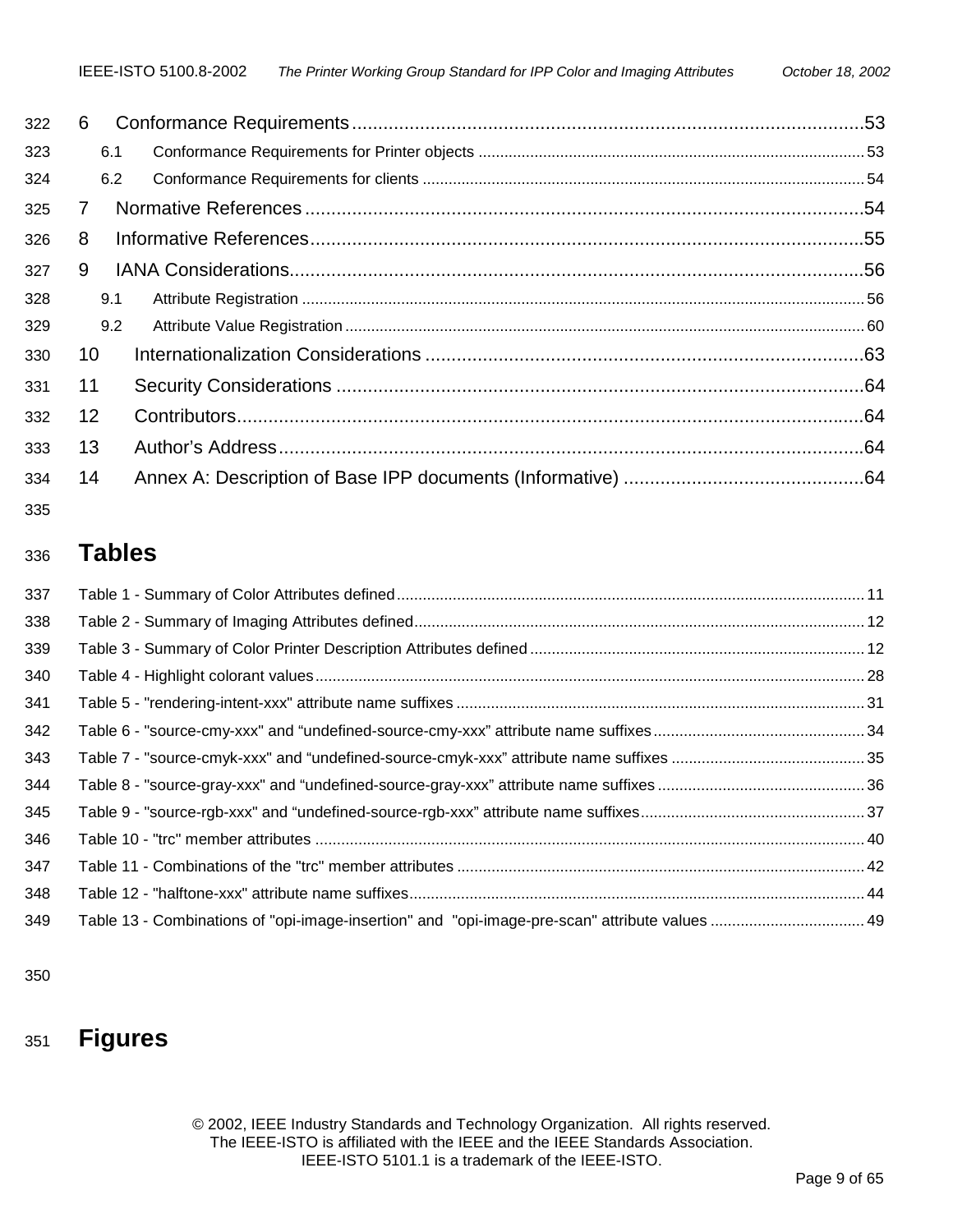|      | IEEE-ISTO 5100.8-2002 | The Printer Working Group Standard for IPP Color and Imaging Attributes | October 18, 2002 |
|------|-----------------------|-------------------------------------------------------------------------|------------------|
| 352  |                       |                                                                         |                  |
| 353. |                       |                                                                         |                  |

354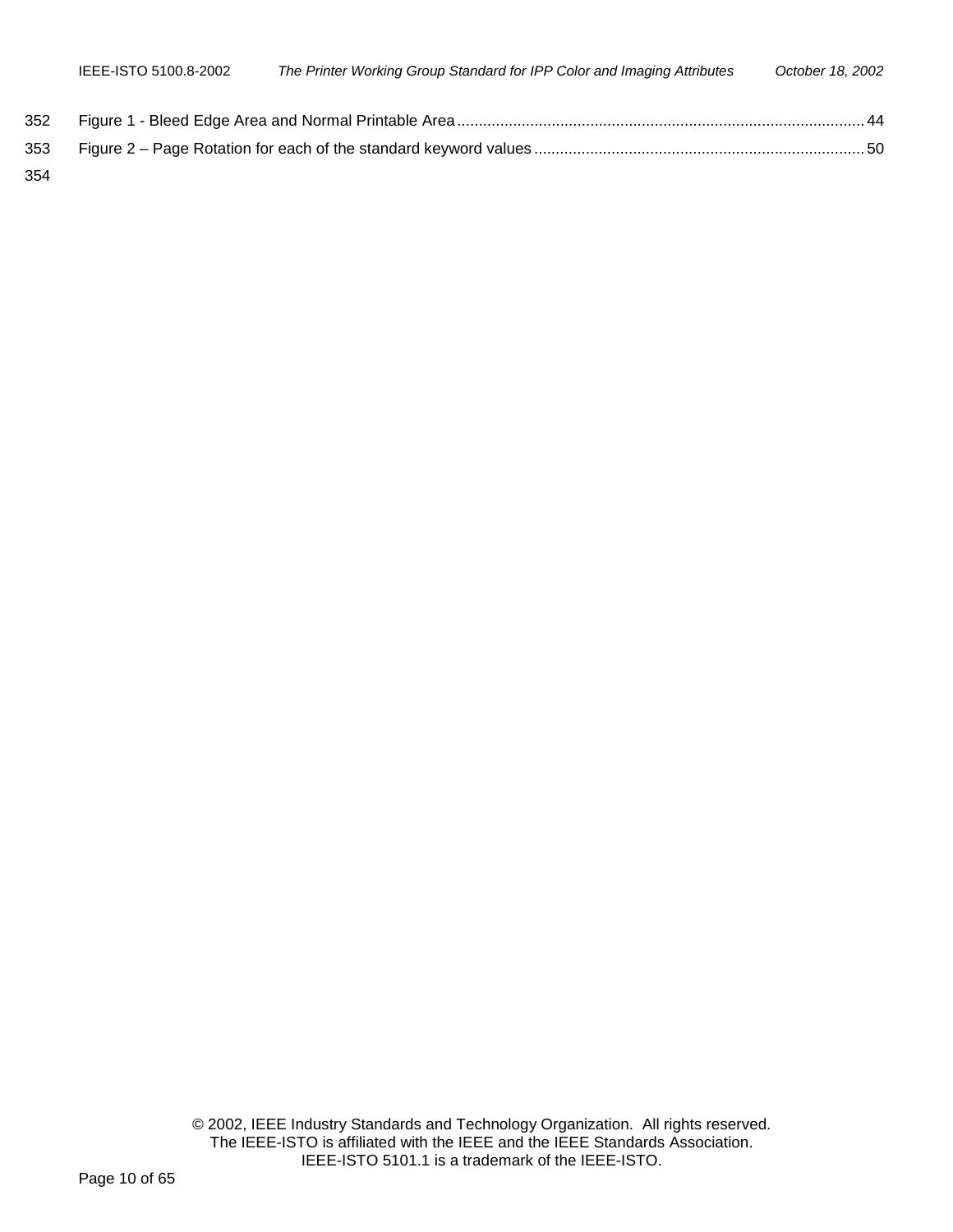#### <span id="page-10-0"></span>354 **1 Introduction**

355 This document specifies an extension to the Internet Printing Protocol/1.0 (IPP) [RFC2565, RFC2566] and IPP/1.1 356 [RFC2910, RFC2911]. This extension consists primarily of OPTIONAL Job Template attributes related (but not 357 limited) to production printing. Table 1 contains color Job Template attributes (see Section [3\)](#page-14-0) and [Table 3](#page-11-0) contains a 358 Printer Description attribute (see Section [5\)](#page-52-0) that REQUIRE a color Printer in order to support, and [Table 2](#page-11-0) contains 359 imaging Job Template attributes (see Section [4\)](#page-42-0) that do not REQUIRE a color Printer in order to support, although a 360 color Printer MAY support any of them. See section [3.1](#page-14-0) for an overview of the color Job Template attributes.

#### 361 **Table 1 - Summary of Color Attributes defined**

| <b>Attribute Name (syntax)</b>                                                                                                                        | Job Template attribute controls the:                                                                                            |
|-------------------------------------------------------------------------------------------------------------------------------------------------------|---------------------------------------------------------------------------------------------------------------------------------|
| adjust-contrast (integer(-100:100))                                                                                                                   | contrast adjustment                                                                                                             |
| adjust-{cyan-red   magenta-green   yellow-blue}<br>(integer(-100:100))                                                                                | cyan/red, magenta/green, yellow/blue color cast<br>adjustment                                                                   |
| adjust-lightness (integer(-100:100))                                                                                                                  | color lightness adjustment                                                                                                      |
| adjust-saturation (integer(-100:100))                                                                                                                 | color saturation adjustment                                                                                                     |
| black-overprint (type2 keyword)                                                                                                                       | black overprint methods                                                                                                         |
| color-depth-yyy (integer(2:MAX))                                                                                                                      | number of levels of colorant for colorant yyy                                                                                   |
| color-destination-profile-back (type3 keyword  <br>name(MAX))                                                                                         | destination color space profile for the media back side                                                                         |
| color-destination-profile-front (type3 keyword  <br>name(MAX))                                                                                        | destination color space profile for the media front side                                                                        |
| color-effects-type (type2 keyword)                                                                                                                    | rendering of a color document as color or monochrome-<br>grayscale                                                              |
| color-emulation (type3 keyword   name (MAX))                                                                                                          | emulation of a different color-printing device                                                                                  |
| highlight-colorant (type3 keyword   name(MAX))                                                                                                        | color for the highlight colorant                                                                                                |
| highlight-colorant-mismatch (type3 keyword  <br>name(MAX))                                                                                            | action to be taken when desired highlight colorant is not<br>loaded                                                             |
| highlight-map (type3 keyword   name(MAX))                                                                                                             | algorithm for mapping full color space to a color in<br>highlight color space                                                   |
| highlight-map-color (type3 keyword   name(MAX))                                                                                                       | color in full color space to be mapped to the highlight<br>colorant                                                             |
| rendering-intent-{graphics   images   text} (type2<br>keyword)                                                                                        | rendering intent for graphics, images & text content                                                                            |
| source-{cmy   gray}-{graphics   images   text}<br>(name(MAX)),<br>undefined-source-{cmy   gray}-{graphics   images   text}<br>(name(MAX))             | source color space profile for rendering graphics, images<br>& text content, in either CMY color space or for grayscale<br>data |
| source-{cmyk   rgb}-{graphics   images   text} (type3<br>keyword   name(MAX)), undefined-source-{cmyk   rgb}-<br>graphics (type3 keyword   name(MAX)) | source color space profile for rendering graphics, images<br>& text content, in either CMYK or RGB color space                  |
| trapping (type2 keyword)                                                                                                                              | color trapping                                                                                                                  |
| trap-width-fast (integer(0:MAX))                                                                                                                      | number of pixels at each object boundary to be in the<br>trapping region in the "fast scan direction"                           |
| trap-width-slow (integer(0:MAX))                                                                                                                      | number of pixels at each object boundary to be in the<br>trapping region in the "slow scan direction"                           |
| trc (collection)                                                                                                                                      | User Tone Reproduction Curves (TRC)                                                                                             |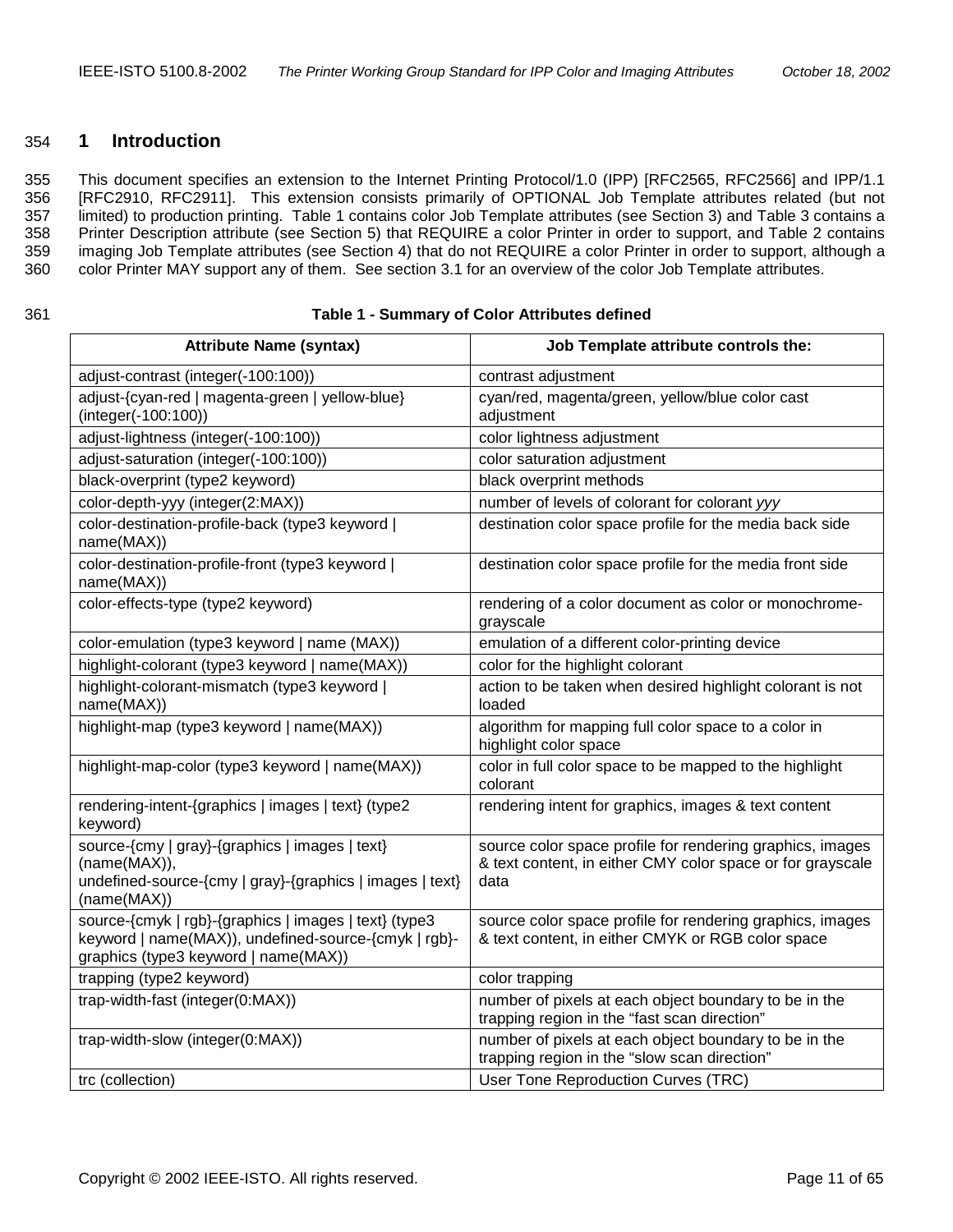<span id="page-11-0"></span>

| I<br>w<br>۰. | ۰.<br>×<br>۰. |
|--------------|---------------|

#### 362 **Table 2 - Summary of Imaging Attributes defined**

| <b>Attribute Name (syntax)</b>                                     | Job Template attribute controls the:                                                    |
|--------------------------------------------------------------------|-----------------------------------------------------------------------------------------|
| anti-aliasing (type3 keyword)                                      | anti-aliasing algorithm                                                                 |
| bleed-edge-printing (type2 keyword)                                | control for printing to edges of the paper                                              |
| halftone-{graphics   images   text} (type2 keyword  <br>name(MAX)) | halftone screens to be used by the Printer to render<br>graphics, images & text content |
| opi-image-insertion (type2 keyword)                                | type of Open Prepress Interface (OPI) image insertion                                   |
| opi-image-pre-scan (type2 keyword)                                 | control to determine accessibility of referenced OPI images                             |
| page-rotation (type3 keyword   name(MAX))                          | rotation transformation of pages                                                        |
| resource-cleanup (type3 keyword   1setOf<br>name(MAX))             | identification and deletion of any files not submitted with the<br>job                  |
| resource-pre-scan (type2 keyword)                                  | accessibility of, and optionally to gather, resources<br>referenced by the job          |

#### 363 **Table 3 - Summary of Color Printer Description Attributes defined**

| <b>Attribute Name (syntax)</b>                           | <b>Description</b>                        |
|----------------------------------------------------------|-------------------------------------------|
| colorants-supported (1setOf (type3 keyword)<br>nam(MAX)) | colorants currently in use by the Printer |

364

365 Many of these functions MAY be specified in a document format (PDL). In such cases, the user MAY request that 366 the application include these instructions as part of the document data when the document is generated, rather than 367 in the IPP protocol at print time. However, some applications are unable to support some of the functions. Also 368 some of these functions are not supported in some PDLs. Finally, in a production environment, the document may 369 be generated separately from being printed, in which case the end user or the production printer operator supplies 370 the instructions at print time, long after the document had been created.

#### 371 **2 Terminology**

372 This section defines terminology used throughout this document.

#### 373 **2.1 Conformance Terminology**

374 Capitalized terms, such as **MUST, MUST NOT, REQUIRED, SHOULD, SHOULD NOT, MAY, NEED NOT,** and 375 **OPTIONAL**, have special meaning relating to conformance as defined in RFC 2119 [RFC2119] and [RFC2911] 376 section 12.1. If an implementation supports the extension defined in this document, then these terms apply; 377 otherwise, they do not. These terms define conformance to *this document only*; they do not affect conformance to 378 other documents, unless explicitly stated otherwise. To be more specific:

379 **REQUIRED** - an adjective used to indicate that a conforming IPP Printer implementation MUST support the indicated 380 operation, object, attribute, attribute value, status code, or out-of-band value in requests and responses. See 381 [RFC2911] "Appendix A - Terminology for a definition of "support". *Since support of each Job Template attribute is*  382 *OPTIONAL, the use of the term REQUIRED in this document means "REQUIRED if this OPTIONAL Job Template*  383 *attribute is implemented".*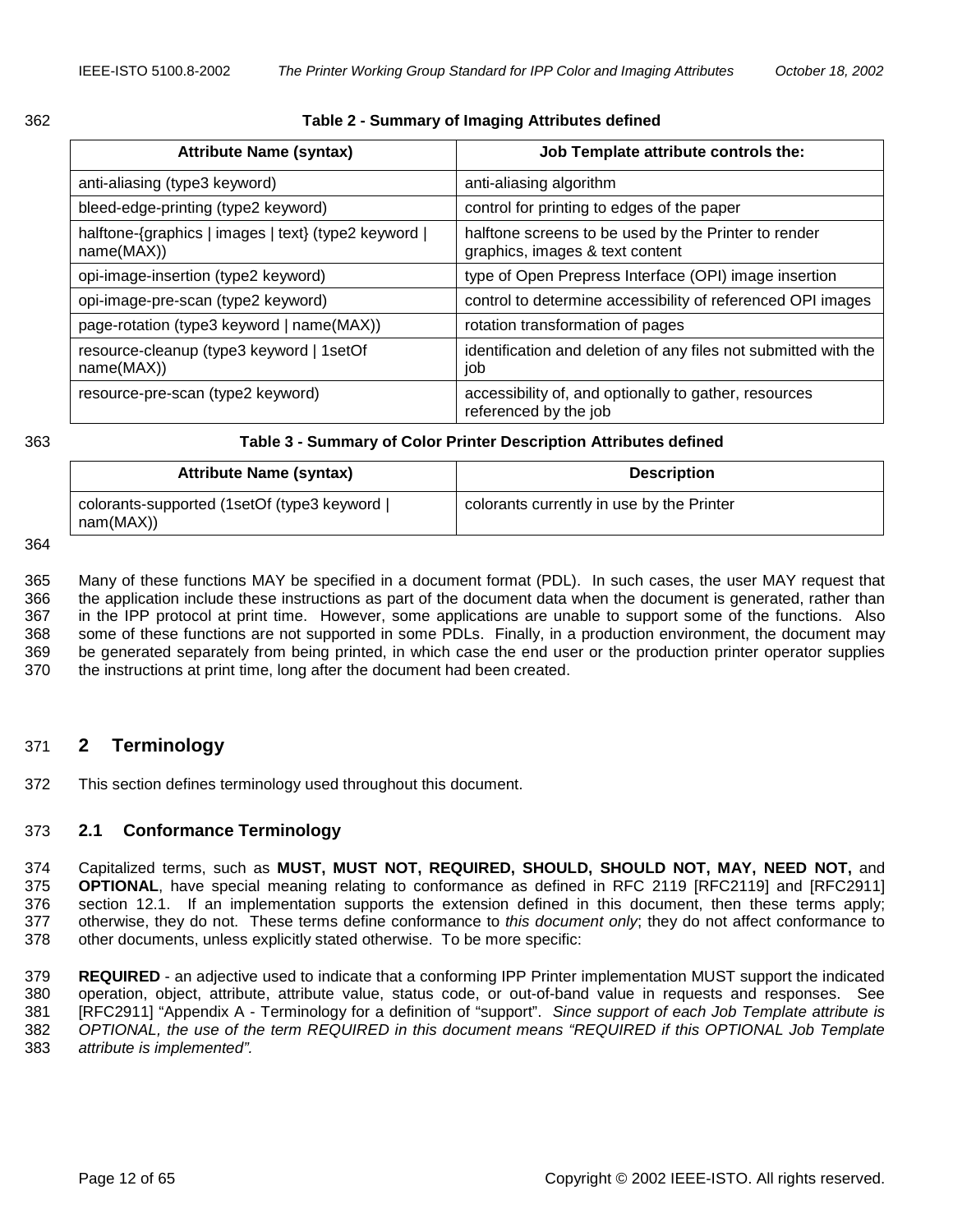<span id="page-12-0"></span>384 **RECOMMENDED** - an adjective used to indicate that a conforming IPP Printer implementation is recommended to 385 support the indicated operation, object, attribute, attribute value, status code, or out-of-band value in requests and 386 responses. *Since support of each Job Template attribute is OPTIONAL, the use of the term RECOMMENDED in this*  387 *document means "RECOMMENDED if this OPTIONAL Job Template attribute is implemented".*

388 **OPTIONAL** - an adjective used to indicate that a conforming IPP Printer implementation MAY, but is NOT 389 REQUIRED to, support the indicated operation, object, attribute, attribute value, status code, or out-of-band value in 390 requests and responses.

## 391 **2.2 Other Terminology**

- 392 This document uses the same terminology as the following previous specifications with the same meaning:
- 393 [RFC2911]: "client", "attribute", "attribute value", "keyword", "operation", "request", "response", 394 "support", "Job Template attribute" (sections 4.2 and 3.1.3), and "Printer Object" (section 2.1) or more simply 395 "Printer"
- 396 [pwg-prod-print]: "collection", "Input-Document", "Output-Document", "rendered output"
- 397 [pwg-prod-print-2]: "Document Creation Operations", "Job Creation Operations", "Precedence",
- 398 "Production Printer", "Raster image", "RIP"
- 399 In addition, the following terms are defined for use in this document:

| <b>Term</b>                      | <b>Definition</b>                                                                       |
|----------------------------------|-----------------------------------------------------------------------------------------|
| <b>AccuColor LUT</b>             | A Color translation look-up table (LUT) created using tools developed by the Digital    |
|                                  | Imaging Technology Center.                                                              |
| Blended-pictorial-and-           | A rendering intent defined by this document that is appropriate for mixed content       |
| graphic                          | page images consisting of pictorial and graphic objects.                                |
| <b>B/W</b>                       | A binary (i.e. 1 bit per pixel) monochrome page. A binary image can be simulated        |
|                                  | with a contone image path by using the contone values 0 and 255.                        |
| <b>Calibration TRCs</b>          | The Tone Reproduction Curves (TRC) sets which are stored in the system as the           |
|                                  | result of calibration. These TRCs are applied to jobs in a manner transparent to the    |
|                                  | user - i.e. their use is automatic and can not be turned off or adjusted (aside from    |
|                                  | initiating a recalibration). The system will selectively apply one of these TRCs to     |
|                                  | each pixel of image data. See TRC and User TRC.                                         |
| Choke                            | The area left when a part of the image is eroded slightly in order to apply trapping.   |
|                                  | See trapping.                                                                           |
| <b>CID</b>                       | Configure Image Data. Provides configuration information for creating palettes and      |
|                                  | transmitting raster data in PCL5C [PCL].                                                |
| <b>CIE LAB</b>                   | Also called CIE L*a*b*. Device independent color space used to represent color in       |
|                                  | terms of Lightness (i.e. $L^*$ ), hue and chroma (i.e. "a" represents red-green and "b" |
|                                  | Developed by the Commission Internationale De<br>represents yellow-blue).               |
|                                  | l'Eclairage - color science standards body.                                             |
| <b>Color Adjustments</b>         | Simple, knob-type controls provided to the user for modifying or tweaking color         |
|                                  | output. For example, the following may be provided: Lightness, Contrast, Saturation,    |
|                                  | and Color Cast.                                                                         |
| Color Space                      | A system for describing colors that is related to device color representation (e.g.     |
|                                  | gray scale, RGB for monitors, CMYK for output devices) or related to human visual       |
|                                  | perception (i.e. CIE LAB). Input devices (like scanners, digital cameras, and           |
|                                  | monitors) typically represent color in terms of additive components (Red, Green and     |
|                                  | Blue). Output devices (like printers) typically represent color in terms of a set of    |
|                                  | toner subtractive color components (Cyan, Magenta, Yellow and Black).                   |
| <b>Color Translation Profile</b> | Any profile which takes a 3 or 4 dimensional input space and transforms it into a       |
|                                  | different one, three, or four dimensional space. Examples include ICC profiles [ICC],   |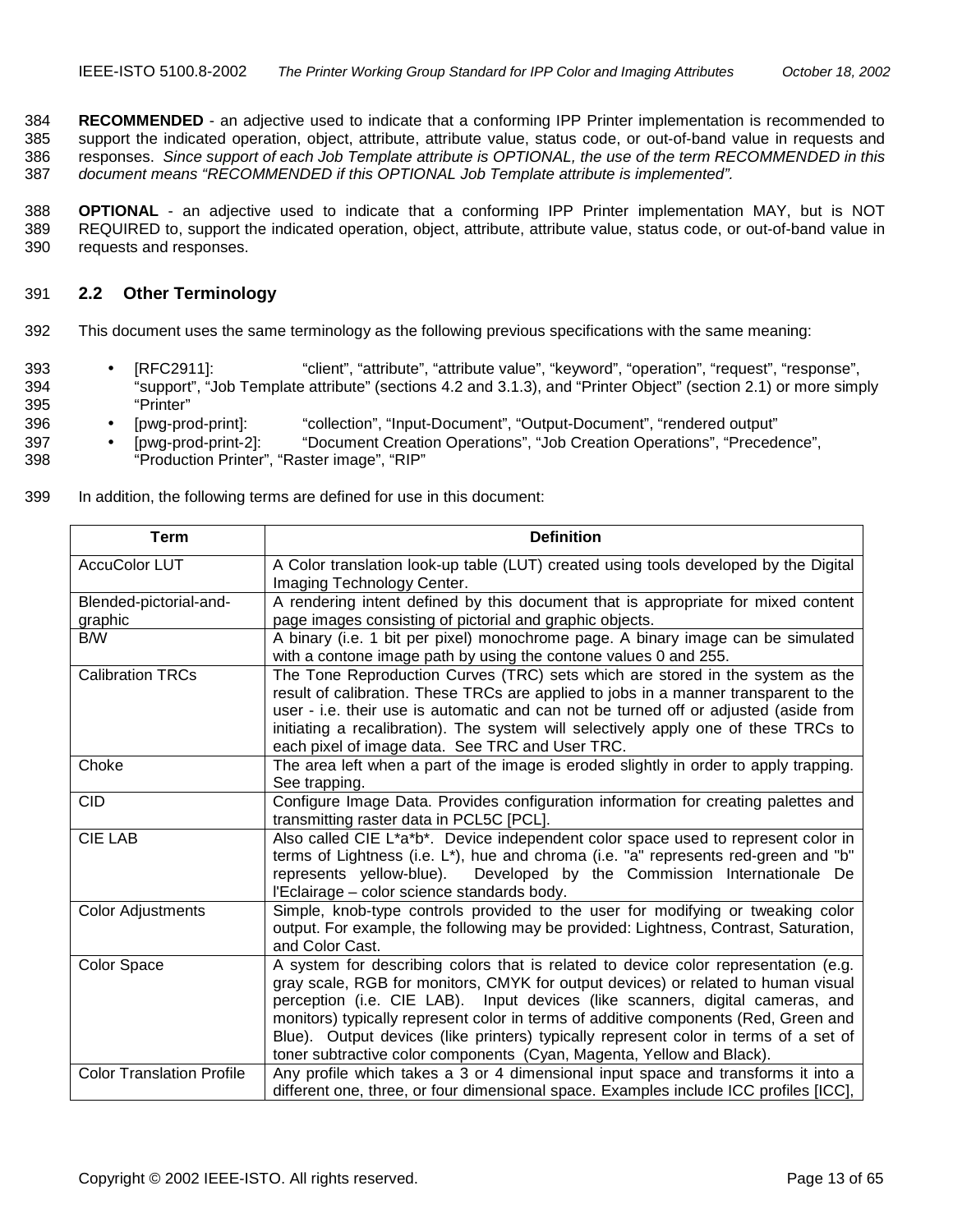| <b>Term</b>                    | <b>Definition</b>                                                                                                                                |
|--------------------------------|--------------------------------------------------------------------------------------------------------------------------------------------------|
|                                | PostScript CSAs, and PostScript CRDs [postscript]. Note one-dimensional TRCs are<br>not color translation profiles according to this definition. |
| <b>CRD</b>                     | Color Rendering Dictionary. This is a PostScript [postscript] resource which                                                                     |
|                                | translates device independent color space into device dependent space. Analogous                                                                 |
|                                | to a Destination ICC Profile [ICC].                                                                                                              |
| CSA/CSD                        | Color Space Array/Color Space Dictionary. This is a PostScript [postscript] resource                                                             |
|                                | which translates device dependent color space into device independent color space.                                                               |
|                                | Analogous to a Source ICC Profile [ICC].                                                                                                         |
| <b>Destination ICC Profile</b> | These profiles are used to convert PCS data to device dependent data targeted for                                                                |
|                                | a specific device [ICC]. These profiles are also known as Output profiles and provide                                                            |
|                                | the characterization of the output device which is usually the marker in the output                                                              |
|                                | device, but MAY be a display for proofing by the operator. Usually the Destination                                                               |
|                                | Profile is for the Output-Document. However, when proofing on the Printer's                                                                      |
|                                | display, the Destination Profile is different for the display than for the marker.                                                               |
| <b>DRI</b>                     | Display Resolution Image - a 1/8 resolution image.                                                                                               |
| Emulation                      | The process of rendering a job such that the color content is consistent in                                                                      |
|                                | appearance with a given standard (e.g. SWOP [SWOP]) within the limitation of the                                                                 |
|                                | device.                                                                                                                                          |
| gamut                          | The set of colors that a device can physically produce by combining primary colors                                                               |
|                                | (Red, Blue, Green or Cyan, Magenta, Yellow, Black, etc) within a given color space.                                                              |
|                                | The gamut of an input device (like a scanner or camera) might not typically exactly                                                              |
|                                | match the gamut of an output device (like a printer or offset press). When this                                                                  |
|                                | occurs the printer usually uses some sort of gamut mapping strategy that enables it                                                              |
|                                | to transform a request for a color that it cannot physically produce into a color that it                                                        |
|                                | can produce.                                                                                                                                     |
| Graphic                        | An object contained within the PDL master, described by one or more vectors.                                                                     |
| Gray                           | A contone (i.e. 8 bit per pixel) monochrome page.                                                                                                |
| ICC                            | International Color Consortium [ICC]. Consortium of hardware and software                                                                        |
|                                | vendors who banded together to produce a standard method (ICC Profiles) for                                                                      |
|                                | describing and transferring color image information between applications and                                                                     |
|                                | devices. The founding members of the consortium included: Adobe Systems Inc.,                                                                    |
|                                | Agfa-Gevaert N.V., Apple Computer, Inc., Eastman Kodak Company, FOGRA                                                                            |
|                                | (Honorary), Microsoft Corporation, Silicon Graphics, Inc., Sun Microsystems, Inc.,                                                               |
| <b>Identity TRC</b>            | and Taligent, Inc (resigned).<br>A TRC which would not modify the image data - i.e. after applying the TRC, the                                  |
|                                | output data is equivalent to the input data.                                                                                                     |
| <b>LUT</b>                     | Look Up Table. In this context it is a table which converts one color space to another                                                           |
|                                | by indexing into a table, finding values, and interpolating to find an output value.                                                             |
| Monochrome                     | A page that has a single separation. This separation will be sent to the IOT as the K                                                            |
|                                | plane.                                                                                                                                           |
| <b>OOR</b>                     | Object-Optimized Rendering. A methodology that attempts to choose the rendering                                                                  |
|                                | algorithm that will deliver the best image quality for a given object and IOT.                                                                   |
| OPI                            | Open Prepress Interchange (OPI) [OPI]. OPI originated at Aldus, now part of Adobe.                                                               |
|                                | The OPI industry-standard convention defines how to embed instructions in a                                                                      |
|                                | PostScript [postscript] output file to tell the output device where and how to merge                                                             |
|                                | the various text and graphics components of a page. OPI enables users to work with                                                               |
|                                | low-res preview images in their page-makeup programs, and keep the high-                                                                         |
|                                | resolution graphic images close to the printer or imagesetter. This maximizes                                                                    |
|                                | workstation productivity and minimizes network traffic to the print device. There are                                                            |
|                                | multiple versions of the OPI specification $-2.0$ (released January 2000) and 1.3                                                                |
|                                | (Official) - which define a set of Postscript comments for image substitution                                                                    |
|                                | instructions.<br>Search the Adobe partners web site for OPI to locate these                                                                      |
|                                | specifications (i.e. at http://partners.adobe.com).                                                                                              |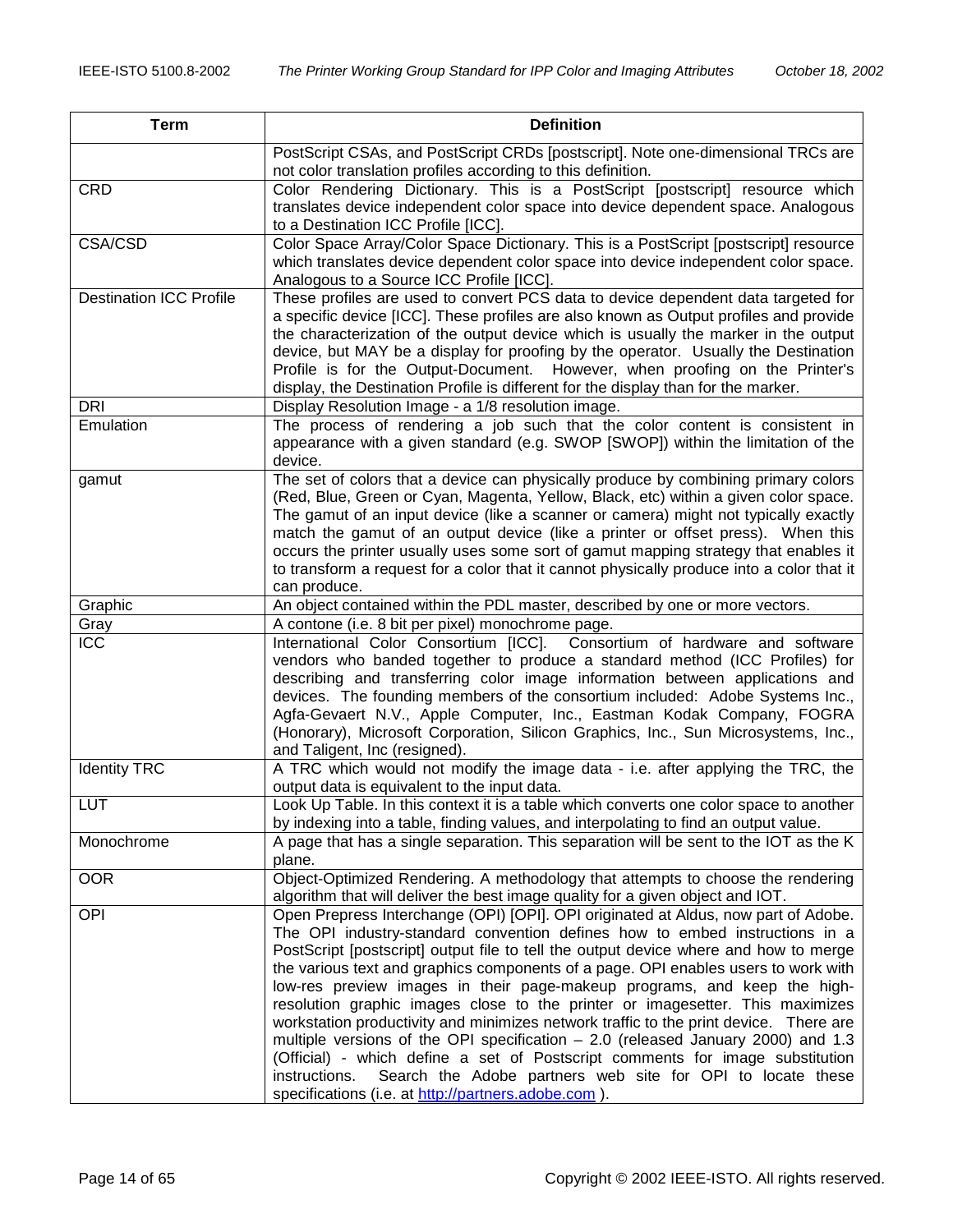<span id="page-14-0"></span>

| <b>Term</b>               | <b>Definition</b>                                                                                                                                          |
|---------------------------|------------------------------------------------------------------------------------------------------------------------------------------------------------|
| OPI Broken reference      | A condition where the information provided in OPI [OPI] comments, together with                                                                            |
|                           | OPI environment information provided by the System Administrator, is not sufficient                                                                        |
|                           | for the controller to locate and retrieve the referenced high-resolution image.                                                                            |
| OPI consumer              | An application which detects OPI [OPI] comments in a Postscript [postscript] data                                                                          |
|                           | stream, and inserts high- resolution image data into the stream as specified by the                                                                        |
|                           | comments.                                                                                                                                                  |
| OPI ImageFileName         | Used in this document to refer to the OPI [OPI] comment which provides the full                                                                            |
|                           | pathname of the low- resolution image. This can be either %ALDImageFileName<br>(version 1.3 of OPI) or %%ImageFileName (version 2.0).                      |
| OPI ImageID               | Used in this document to refer to the OPI [OPI] comment which provides an                                                                                  |
|                           | identifier or pathname for the high-resolution image. This can be either                                                                                   |
|                           | %ALDImageID (version 1.3) or %%MainImage (version 2.0).                                                                                                    |
| OPI job                   | A Postscript [postscript] or PDF [PDF] job which contains OPI [OPI] comments.                                                                              |
| <b>OPI Prescan</b>        | Common Controller function of scanning for OPI [OPI] comments and attempting to                                                                            |
|                           | locate referenced images. Serves to record resolved image paths, and identify                                                                              |
|                           | broken references, prior to occupying the decomposer. Also includes a "gather"                                                                             |
|                           | option, to collect images on local disk.                                                                                                                   |
| OPI producer              | An application that writes OPI [OPI] comments - typically, a page layout program.                                                                          |
| OPI server                | Typically refers to software which provides an OPI [OPI] consumer, image repository                                                                        |
|                           | management, and low-resolution image generation. Often acts as a forwarding print                                                                          |
|                           | server; an intermediary between clients and print controller.                                                                                              |
| <b>OPI Substitution</b>   | Common Controller's OPI [OPI] consumer function. Involves interpreting and                                                                                 |
|                           | processing all OPI comments, substituting high resolution images, and updating the                                                                         |
|                           | PDL as necessary to process the images.                                                                                                                    |
| <b>PCL</b>                | Printer Control Language (PCL) [PCL] with a number of versions called levels. PCL                                                                          |
|                           | is a registered trademark of Hewlett-Packard Company.                                                                                                      |
| <b>PCS</b>                | Profile Connection Space. This is the internal ICC Profile [ICC] exchange space,                                                                           |
|                           | which connects the source and the destination profiles. Defined as the CIE<br>colorimetry which will produce the desired color appearance if rendered on a |
|                           | reference imaging media and viewed in a reference viewing environment.                                                                                     |
| <b>PDF</b>                | Portable Document Format [PDF]. PDF relies on the imaging model of the                                                                                     |
|                           | PostScript® language to describe text and graphics in a device-independent and                                                                             |
|                           | resolution-independent manner.                                                                                                                             |
| <b>PDL</b>                | Page Description Language. A generic term for any printer language that controls a                                                                         |
|                           | printer. such as PostScript™, PCL™, PDF, etc.                                                                                                              |
| <b>Production Printer</b> | A Printer that produces large quantities of high quality output, that often requires                                                                       |
|                           | operator participation to make decisions as to the choice of job and its parameters.                                                                       |
| Profile Assignment        | An association between a loaded ICC profile [ICC] and a paper stock. When                                                                                  |
|                           | rendering an image, the decomposer will select the profile assigned to the stock that                                                                      |
|                           | the image will be printed on.                                                                                                                              |
| <b>Profile Properties</b> | Information about a loaded profile. For instance, profile type (profile specified),                                                                        |
|                           | profile name (user specified) and profile color space (profile specified) are properties                                                                   |
|                           | of an ICC profile [ICC].                                                                                                                                   |
| <b>PRI</b>                | Print Resolution Image - a 300 or 600 spi image.<br>This rendering intent is appropriate for text, for example, similar to 'saturation', but               |
| Pure text                 | with a bias towards no half-toning.                                                                                                                        |
| Sampled Image             | bitmap object contained within the PDL master and processed<br>(i.e.<br>A                                                                                  |
|                           | decompressed) by the decomposer.                                                                                                                           |
| Separation                | All of the scan lines for one of the n color planes. The separation format includes a                                                                      |
|                           | Strip Offset Table and a separation header.                                                                                                                |
| Source ICC Profile        | An ICC profile [ICC] used to translate device dependent color data into PCS. These                                                                         |
|                           | profiles define the behaviors of the source on which the color data was created, i.e.,                                                                     |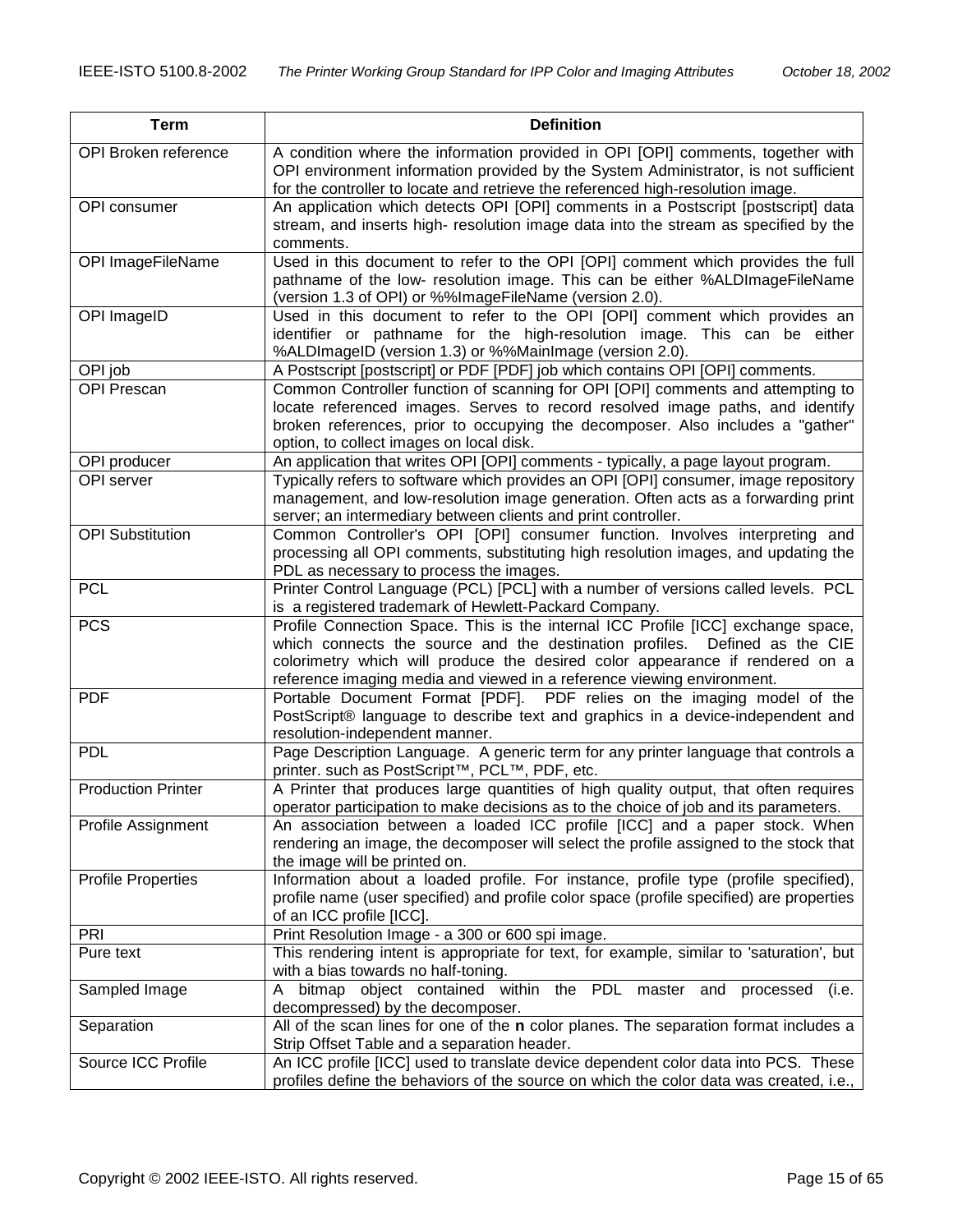| Term            | <b>Definition</b>                                                                                                                                                                                                                                                                                                                                                                                                                                                                                                                                                                                                                |
|-----------------|----------------------------------------------------------------------------------------------------------------------------------------------------------------------------------------------------------------------------------------------------------------------------------------------------------------------------------------------------------------------------------------------------------------------------------------------------------------------------------------------------------------------------------------------------------------------------------------------------------------------------------|
|                 | the behaviors of the Input Document. Examples of source profiles include Input and<br>Display Profiles.                                                                                                                                                                                                                                                                                                                                                                                                                                                                                                                          |
| Spreads         | The area expanded into when a part of the image is expanded slightly in order to<br>apply trapping. See trapping.                                                                                                                                                                                                                                                                                                                                                                                                                                                                                                                |
| <b>SWOP</b>     | Specifications for Web Offset Publications [SWOP]. A standard widely adopted in<br>the US for the web offset printing industry. The official standard specifies a single<br>coated stock.                                                                                                                                                                                                                                                                                                                                                                                                                                        |
| Trapping        | Trapping is an image processing technique used to compensate for misregistration<br>in the print engine. When color planes are not registered exactly with one another,<br>white gaps and regions of shifted hue appear at object boundaries. Trapping will<br>compensate for these image quality defects by using chokes (the part left when a<br>region of an image is shrunk slightly) and spreads (the part affected when a region<br>of an image that is expanded slightly into) filled with appropriate colors (derived from<br>the edge colors) to mask the registration problems, resulting in better looking<br>images. |
| <b>TRC</b>      | Tone Reproduction Curve. A mathematical function that defines a mapping from<br>input intensity values to output intensity values. The mapping covers the complete<br>domain of input intensity values. Also know as Intensity Transfer Function.                                                                                                                                                                                                                                                                                                                                                                                |
| TRC-set         | A set of 4 TRCs; one each for C, M, Y and K separation.                                                                                                                                                                                                                                                                                                                                                                                                                                                                                                                                                                          |
| <b>User TRC</b> | A TRC which is created by a user and may be applied to output images on a job,<br>queue or page basis in addition to the Printer Calibration TRCs which are always<br>applied (see Calibration TRC).                                                                                                                                                                                                                                                                                                                                                                                                                             |

400

# 401 **3 Color Job Template attribute definitions**

402 This section defines color Job Template attributes related (but not limited) to production printing that REQUIRES a 403 color Printer in order to support. However, as with all Job Template attributes, support by a Printer is an 404 implementation decision.

# 405 **3.1 Overview of the color attributes**

406 In general, the color attributes are intended to provide support for color-managed printing based on ICC (International 407 Color Consortium) specifications [ICC]. In addition, the color attributes provide for certain customization mechanisms 408 at the job level, in recognition of the post-application print job corrections that may be required.

409 The color Job Template attributes fall in to the following categories which the Printer applies in the following order, 410 typically:

- 411 1) Source interpretation of Color Spaces
- 412 2) Color adjustment (cast, contrast, lightness, saturation)
- 413 3) Output color rendering
- 414 a) color effects (print color as monochrome-grayscale, etc.)
- 415 b) emulation of another printing device<br>416 c) destination color profiles
- c) destination color profiles
- 417 d) rendering control for text, graphics, and/or images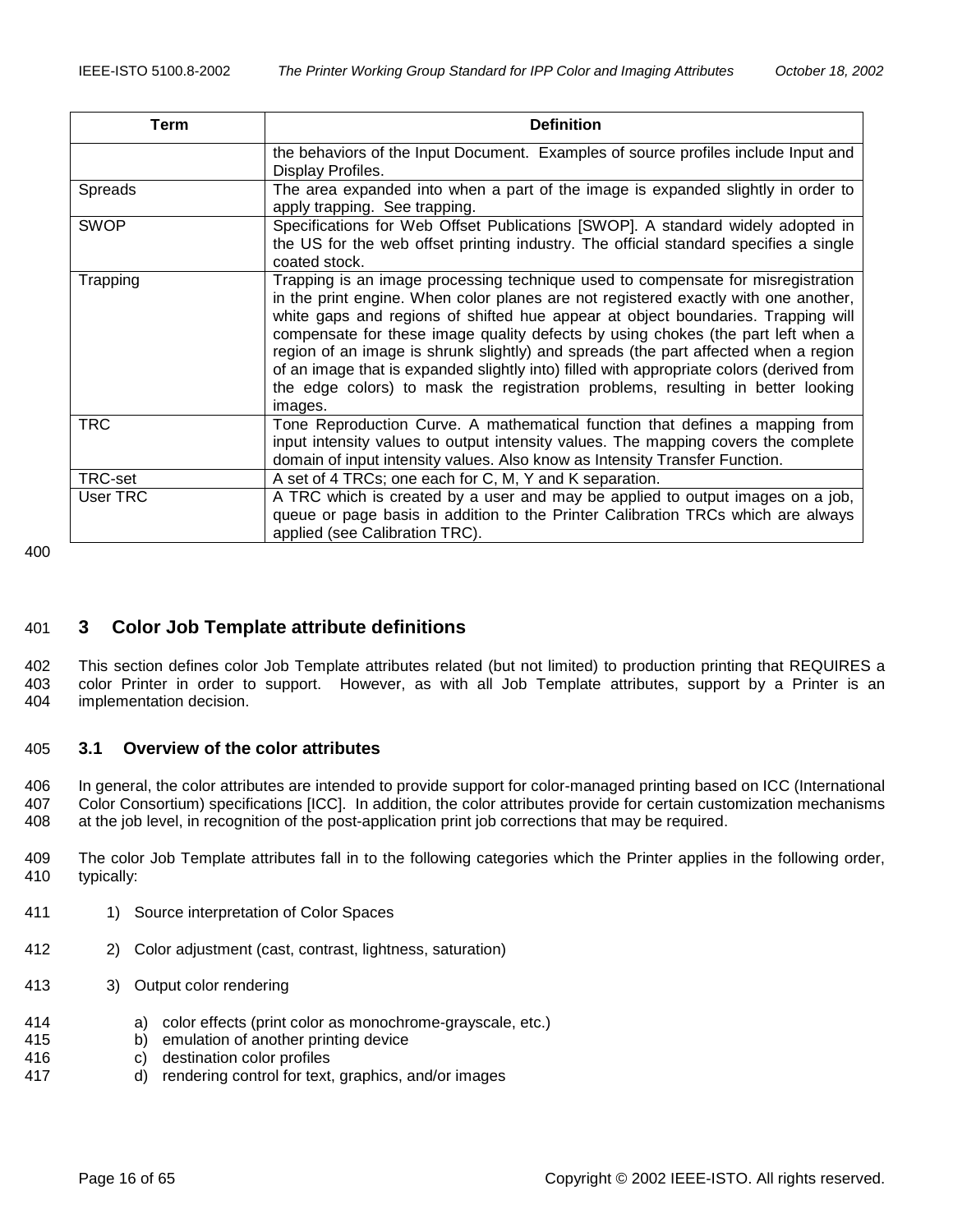- <span id="page-16-0"></span>418 4) Color separation control (black overprint, trapping)
- 419 5) Tone reproduction (TRC) adjustment

420 Note that each of the profile identification attributes (source, emulation, destination) requires that the identified 421 profiles are separately accessible to the Printer receiving the job.

#### 422 **3.1.1 Source Interpretation**

423 Extensive capabilities are provided to link job content with the appropriate ICC source profiles, so that the printer can 424 control the interpretation of the incoming job content. See the "source-xxx" and "undefined-source-xxx" attributes in 425 Section [3.13](#page-31-0) of this specification. The source color space translation profile attributes are used to look up the 426 identified source profiles. Source profiles can be selected individually for graphics (line work), text, and pictorial 427 aspects of the job, and can be selected for each different source color encoding in the job. These source color space 428 translation profile attributes can be specified by keyword, indicating a source color encoding, or by selection of a 429 profile by name. Use of the source profile job attributes presumes that the user is supplied with a list of valid profiles 430 from which to choose.

431 Documents in general may contain a mix of Defined Source Color Space objects and Undefined Source Color Space 432 objects. Of particular note, with the "undefined-source-xxx" attributes, the user is able to identify default source 433 profiles to use only for job content that does NOT contain embedded color translation transforms (e.g., CSA or ICC 434 profiles). On the other hand, using the "source-xxx" attributes, the user-identified source color space translation 435 profiles will override embedded source color translation transforms (e.g., CSAs or ICC profiles). In each case, the 436 printer uses the source profile(s) to interpret the incoming job content, in preparation for rendering the job for printing.

# 437 **3.1.2 Color Adjustment**

438 The color adjustment attributes provide post-application job customization capabilities. The printer uses the color 439 adjustment attributes to make adjustments to the image data after each source profile is applied. The color 440 adjustment attributes are (a) the color cast adjustment attributes ("adjust-cyan-red", "adjust-magenta-green", and 441 "adjust-yellow-blue"), (b) contrast adjustment attribute "adjust-contrast", (c) lightness adjustment attribute "adjust-442 lightness" and (d) color saturation adjustment attribute "adjust-saturation" (See Section [3.2\)](#page-18-0). However, the color 443 adjustment attributes differ from the "trc" attributes that can be applied later in the processing path in three key ways. 444 First, their use, even when included in the job, will vary as a function of job content. Second, the data values 445 associated with these attributes are arbitrary, and their interpretation will be printer dependent. Third, the color 446 adjustments will be applied before the printer-specific color rendering transform.

#### 447 **3.1.3 Output Color Rendering**

448 Several categories of attributes work together to determine the color rendering behavior in the printer.

#### 449 **3.1.3.1 Color Effects (print color as monochrome-grayscale, etc.)**

450 The "color-effects-type" attribute (see Section [3.6\)](#page-24-0) allows the user to override the color attributes of a job to create a 451 monochrome output. The printer will use the value of the "color-effects-type" attribute to either override any 452 separately selected color behavior – to produce a monochrome gray output, or to allow the color behavior to remain 453 as specified by the other color attributes.

#### 454 **3.1.3.2 Emulation**

455 Using the emulation profile attribute, the user identifies a single emulation profile (see "color-emulation" in Section 456 [3.7\)](#page-25-0), either through the use of a keyword identifying an emulation category (such as 'swop' [SWOP]), or by selection 457 of a profile name from a list. Use of the emulation profile job attribute presumes that the user is supplied with a list of 458 valid profiles from which to choose.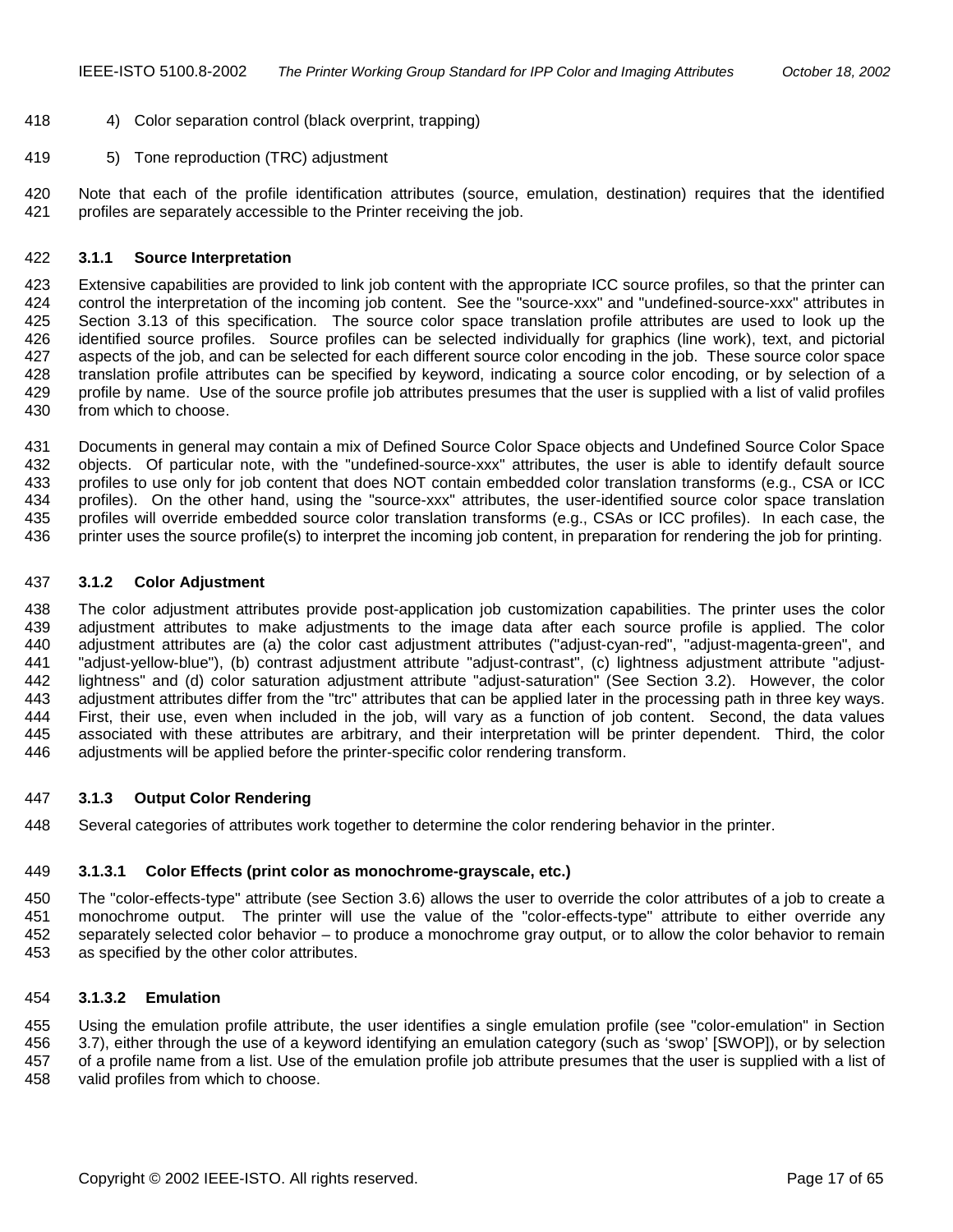<span id="page-17-0"></span>459 Emulation capabilities are fundamental to the use of any printer as a proofing device. There are two basic 460 approaches to emulation. The first approach uses a custom destination profile that combines emulation and target 461 printer characteristics into a single profile. Using this approach, the user selects EITHER the destination profiles, OR 462 an emulation profile, NOT both. The second approach uses two profiles, an emulation profile AND a destination 463 profile, sequenced in an ICC device emulation profile chain. The emulation profile characterizes the printer being 464 emulated. The destination profile characterizes the target printer for the current output. In this case the user selects 465 BOTH the emulation profile and the destination profile(s).

466 Using either approach, the printer will look up the identified emulation profile and apply it during the color rendering 467 process to cause the output to 'emulate' the tone and color behavior of another printer.

#### 468 **3.1.3.3 Destination**

469 With the destination profile attributes, the user can identify destination profiles (ICC standard format) individually for 470 the back and front of the printed page (see "color-destination-profile-back" and "color-destination-profile-front" in 471 Section [3.5\)](#page-22-0). Use of the destination profile job attributes presumes that the user is supplied with a list of valid profiles 472 from which to choose, or that the user wishes to ask the printer to determine the destination profile based on the Job 473 Template or PDL requested media attributes. The printer will use the value(s) given in the destination profiles 474 attribute(s) to select the destination profile(s). If the user does not supply any destination profile attributes, then the 475 printer determines the destination profiles. The printer uses the selected destination profile(s) to apply printer-specific 476 and media-specific color rendering to the job content.

477 Because the output color rendering attributes include both emulation and destination profile attributes, printers 478 applying these attributes can generate both final and proofing job outputs. In addition, these color attributes allow for 479 client-based or server-based color rendering, and for printer-based color rendering. Note that when a document is 480 color-rendered for the target printer at the client or server, then the Source Interpretation, Color Adjustment, and 481 Output Color Rendering (Color Effects Selector, Emulation Profile, Destination Profile, Rendering Controls) attributes 482 will not be used by the Printer.

#### 483 **3.1.3.4 Rendering Control for Text, Graphics, and/or Images**

484 In addition to the identification of destination and/or emulation profile(s), the user can also specify the rendering intent 485 components to be used from those profiles. Rendering intent can be specified separately for graphics (line work), 486 pictorial images and for text (see "rendering-intent-graphics", "rendering-intent-images" and "rendering-intent-text" in 487 Section [3.12\)](#page-30-0). The printer uses the rendering intent selections to determine which transform elements to use from the 488 selected emulation or destination profile(s). Note that when an emulation profile and a destination profile are used in 489 sequence in an ICC device emulation profile chain, the printer will use the rendering intent attributes to control the 490 use of the emulation profile.

#### 491 **3.1.4 Color separation control (black overprint, trapping)**

492 The color separation attributes provided are "black-overprint" and "trapping" (see Sections [3.3](#page-21-0) and [3.14,](#page-37-0) 493 respectively). These attributes allow the print job to override color separation control settings within the PDL that may 494 not be appropriate for the particular printing situation.

#### 495 **3.1.5 User Color Tone Reproduction Curve (TRC) attributes**

496 The User color tone reproduction curve (TRC) attributes (See the "trc" attribute in Section [3.17\)](#page-38-0) provide a key job 497 customization mechanism to support the post-application print job corrections that may be required. The Printer will 498 apply these User TRC attributes to the printer-rendered CMYK color data as a final adjustment to job color saturation 499 or contrast. Using the "trc-type" collection member attribute, the user can select TRCs that have been developed for 500 a set of jobs and stored in a public repository, or can supply the TRC definitions with the job. These TRC attributes 501 may be particularly useful when the desired tonal behavior for a document differs from the current printer calibration 502 which is always applied.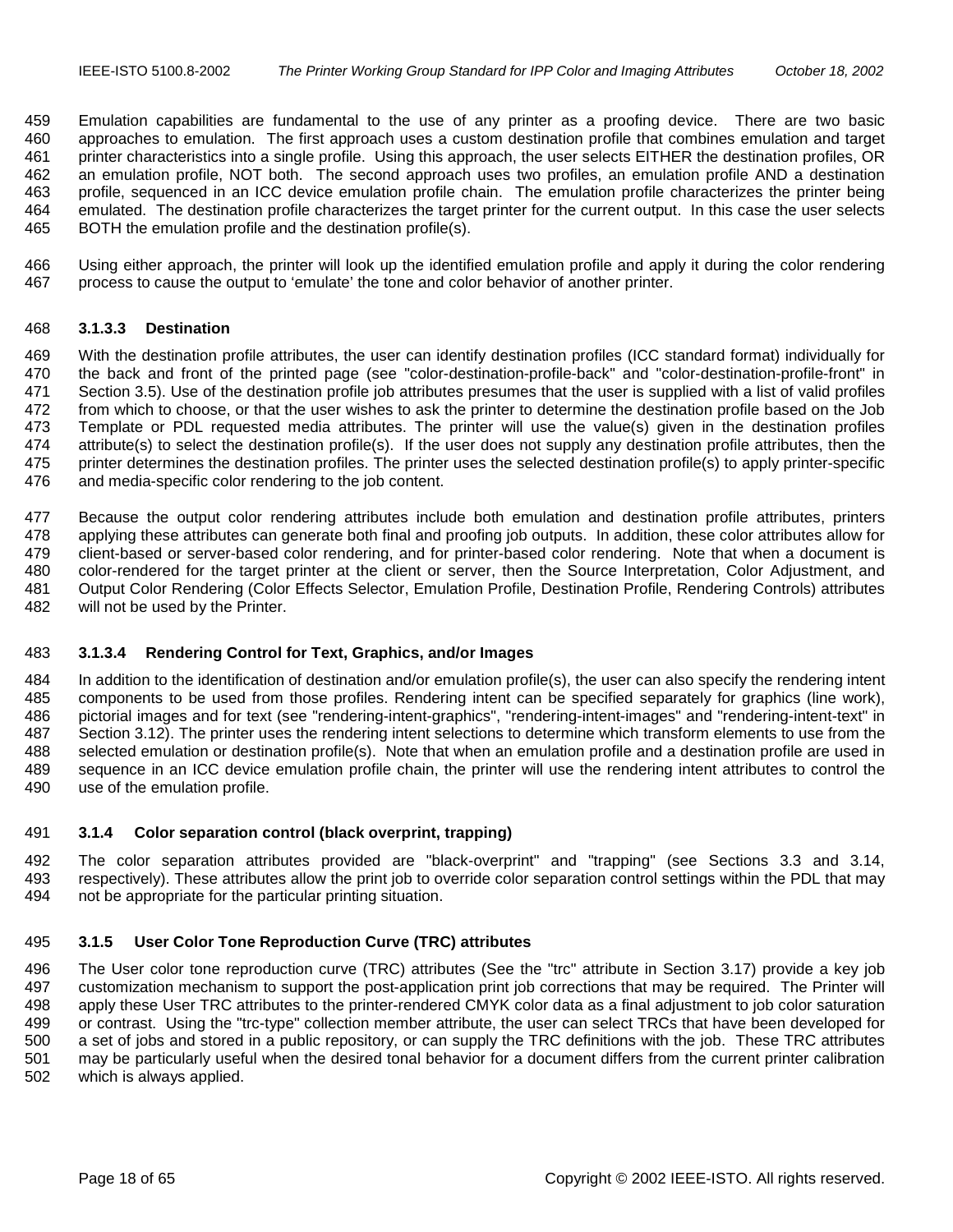<span id="page-18-0"></span>503 All of these Job Template attributes controlling the various required profiles can also be specified as document 504 overrides and all, except the TRC attributes, can be specified as page overrides.

#### 505 **3.2 Color adjustments**

506 This section defines additional attributes that can be used to adjust output color within a document by changing 507 various input color data values. See section [3.1.2](#page-16-0) for an Overview of Color Adjustments.

508 The values of these color adjustment attributes are in the range -100 to 100 where -100 and 100 are arbitrary, 509 implementation dependent minimum and maximum adjustment values that the printer is capable of. A value of 0 510 means no adjustment. A Printer that supports one of these attributes MUST support the full range from -100 to 100 511 for that attribute. Each Printer will have an implementation specific algorithm for converting the input values for these 512 color adjustments to corresponding color corrections supported by that Printer.

513 When and where to apply these color adjustments is a printer implementation decision. A Printer MUST apply these 514 adjustment values when processing a raw PDL document file. Whether or not a Printer also applies these 515 adjustment values to a file saved in a print ready format for later reprint depends on implementation. Finally, whether 516 or not the Printer can save these adjustments in the data stored in a print ready file and in any accompanying "job 517 ticket" saved with the print ready file depends on implementation (see "job-save-disposition" in [pwg-prod-print-2]).

518 A Printer implementation may choose not to support these color adjustments for certain color spaces (see "Color 519 Space" definition in Section [2.2\)](#page-12-0). For example, a Printer implementation might choose to disable the color 520 adjustments if the input is already represented in a standard color space (such as SWOP [SWOP]) or is represented 521 in the printer's own native color space (such as device CMYK). In these cases, the adjustments might degrade 522 rather than improve the output color and as a result the implementation MAY disallow them.

523 Given that these color adjustment values are not absolute, it will generally NOT be possible to guarantee that a job 524 printed on one type of printer will produce the exact same output when printed with the same color adjustment values 525 on a different type of color printer.

#### 526 **3.2.1 Color Cast Adjustments**

527 These 3 independent attributes specify the color cast adjustment to the levels of primary colors that the Printer is to 528 apply to the Input-Document. These integer values specify the changes along 3 axis: Red/Cyan, Blue/Yellow, and 529 Green/Magenta, respectively. The result is an overall shift toward a color determined by the relative magnitudes and 530 signs of the three values. A client might include zero, one, two or all three color cast adjustment values when 531 submitting a job.

532 A color cast adjustment increases or decreases the amount of a selected color in the output while preserving 533 lightness. If the values for the Cyan/Red, Magenta/Green, and Yellow/Blue attributes are the same, there will be no 534 change in the output.

#### 535 **3.2.1.1 adjust-cyan-red (integer(-100:100))**

536 This "adjust-cyan-red" Job Template Job attribute specifies the Cyan/Red color adjustment that the Printer MUST 537 apply to the Input-Document. The Cyan/Red color cast adjustment shifts the color towards cyan or red.

538 Decreasing the "adjust-cyan-red" value to -100 indicates the maximum cyan color cast supported by the system is to 539 be applied to the document. Increasing the "adjust-cyan-red" value to 100 indicates the maximum red color cast 540 supported by the system is to be applied to the document.

541 A maximum cyan color cast will appear the same as a color cast with both maximum green and blue. Likewise a 542 maximum red color cast will appear the same as a color cast with both maximum magenta and yellow.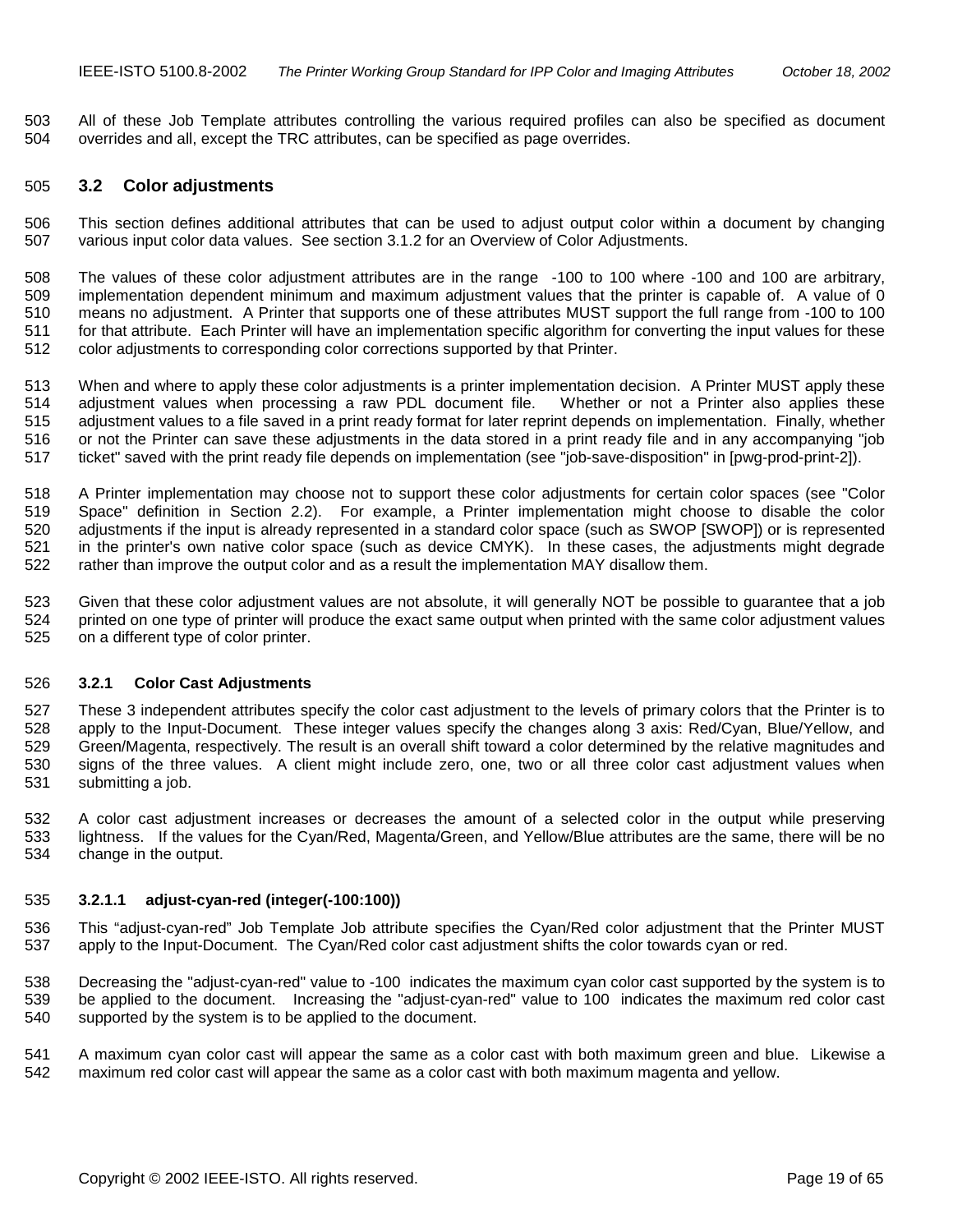#### <span id="page-19-0"></span>543 **3.2.1.1.1 adjust-cyan-red-default (integer(-100:100))**

544 See [RFC2911] section 4.2 for the behavior of "xxx-default" Job Template Printer attributes.

#### 545 **3.2.1.1.2 adjust-cyan-red-supported (rangeOfInteger(-100:100))**

546 See [RFC2911] section 4.2 for the behavior of "xxx-supported" Job Template Printer attributes.

#### 547 **3.2.1.2 adjust-magenta-green (integer (-100:100))**

548 This "adjust-magenta-green" Job Template Job attribute specifies the Magenta/Green color adjustment that the 549 Printer MUST apply to the Input-Document. The Magenta/Green color cast adjustment shifts the color towards 550 magenta or green.

551 Decreasing the "adjust-magenta-green" to -100 indicates the maximum magenta color cast supported by the system 552 is to be applied to the document. Increasing the "adjust-magenta-green" to 100 indicates the maximum green color 553 cast supported by the system is to be applied to the document.

554 A maximum magenta color cast will appear the same as a color cast with both maximum red and blue. Likewise a 555 maximum green color cast will appear the same as a color cast with both maximum cyan and yellow.

#### 556 **3.2.1.2.1 adjust-magenta-green-default (integer(-100:100))**

557 See [RFC2911] section 4.2 for the behavior of "xxx-default" Job Template Printer attributes.

#### 558 **3.2.1.2.2 adjust-magenta-green-supported (rangeOfInteger(-100:100))**

559 See [RFC2911] section 4.2 for the behavior of "xxx-supported" Job Template Printer attributes.

#### 560 **3.2.1.3 adjust-yellow-blue (integer (-100:100))**

561 This "adjust-yellow-blue" Job Template Job attribute specifies the Yellow/Blue color adjustment that the Printer 562 MUST apply to the Input-Document. The Yellow/Blue color cast adjustment shifts the color towards yellow or blue.

563 Decreasing the "adjust-yellow-blue" to -100 indicates the maximum yellow color cast supported by the system is to 564 be applied to the document. Increasing the "adjust-yellow-blue" to 100 indicates the maximum blue color cast 565 supported by the system is to be applied to the document.

566 A maximum yellow color cast will appear the same as a color cast with both maximum red and green. Likewise a 567 maximum blue color cast will appear the same as a color cast with both maximum cyan and magenta.

#### 568 **3.2.1.3.1 adjust-yellow-blue-default (integer(-100:100))**

569 See [RFC2911] section 4.2 for the behavior of "xxx-default" Job Template Printer attributes.

#### 570 **3.2.1.3.2 adjust-yellow-blue-supported (rangeOfInteger(-100:100))**

571 See [RFC2911] section 4.2 for the behavior of "xxx-supported" Job Template Printer attributes.

#### 572 **3.2.2 adjust-contrast (integer (-100:100))**

573 This "adjust-contrast" Job Template Job attribute specifies the contrast adjustment that the Printer is to apply to the 574 Input-Document. Increasing the contrast value MUST increase the variation between light and dark areas of the 575 Output-Document and decreasing the contrast value MUST decrease the variation between light and dark areas of 576 the Output-Document.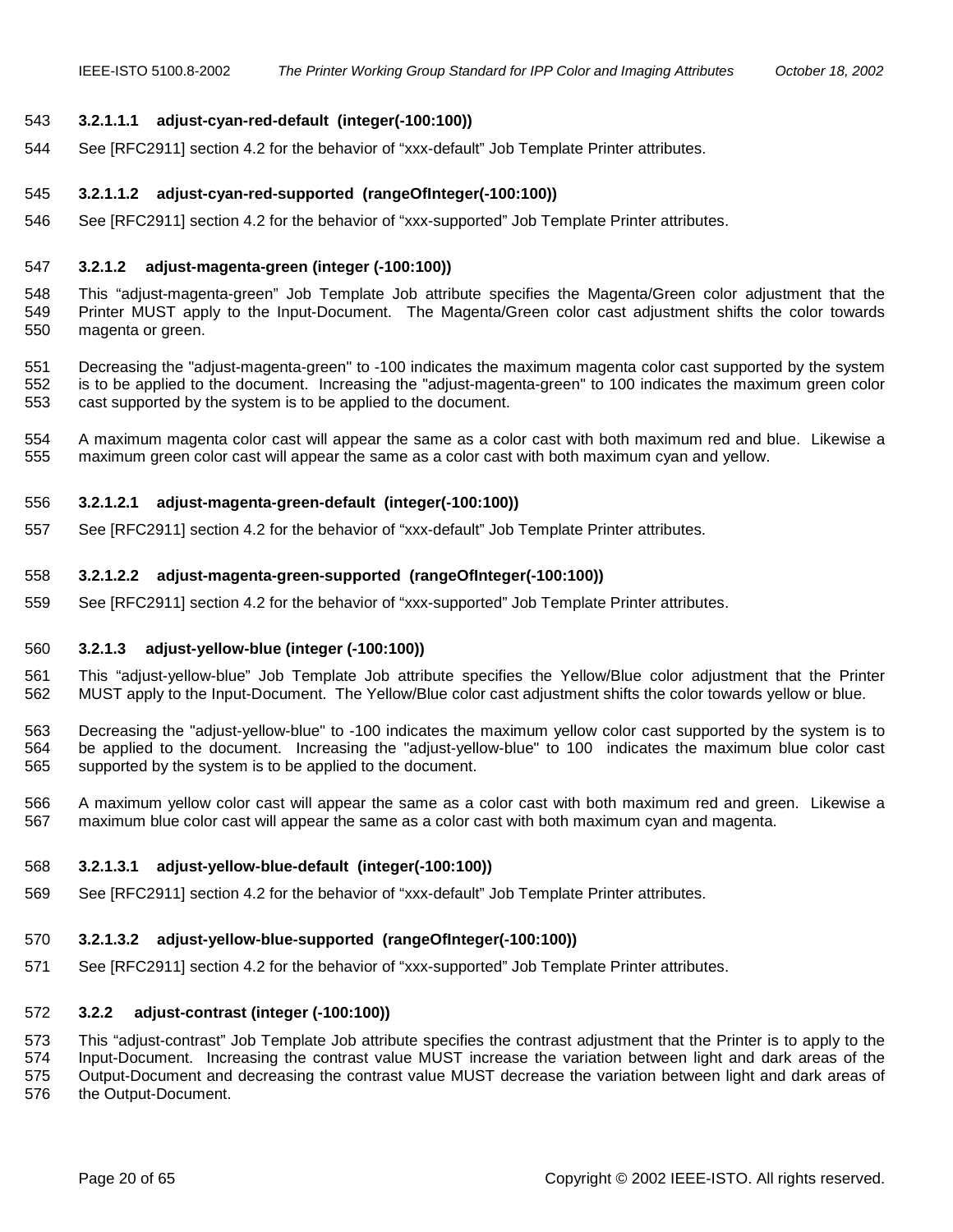<span id="page-20-0"></span>577 A contrast value of -100 will cause the output to appear a solid midtone gray color, and a contrast value of 100 will 578 cause the output colors to either use full color (the maximum is restricted by the system ink limit) or no color for each 579 of Cyan, Magenta, Yellow, and Black. Depending on the content of the original image and the gamut of the print 580 engine, the output for contrast value 100 may be the same as the output for a lower contrast value, and the output for 581 contrast value -100 may be the same as the output for a higher contrast value.

582 Colors such as pastels that are below a threshold value will go to no color at full contrast, while a saturated color 583 above the threshold value will be fully saturated. For example, the output of an image of a red apple on a pastel pink 584 tablecloth with full contrast will appear as a red apple on a white tablecloth.

#### 585 **3.2.2.1 adjust-contrast-default (integer(-100:100))**

586 See [RFC2911] section 4.2 for the behavior of "xxx-default" Job Template Printer attributes.

#### 587 **3.2.2.2 adjust-contrast-supported (rangeOfInteger(-100:100))**

588 See [RFC2911] section 4.2 for the behavior of "xxx-supported" Job Template Printer attributes.

#### 589 **3.2.3 adjust-lightness (integer (-100:100))**

590 This "adjust-lightness" Job Template Job attribute specifies the color lightness adjustment that the Printer MUST 591 apply to the Input-Document that will affect the lightness of the Output-Document. Increasing the lightness value 592 MUST cause the output to appear lighter and decreasing the lightness value MUST cause the output to appear 593 darker.

594 A lightness value of -100 will cause the output to appear black, and a lightness value of 100 will cause the output to 595 appear white. Depending on the content of the original image, the output for lightness value 100 may be the same 596 as the output for a lower lightness value, and the output for lightness value -100 may be the same as the output for a 597 higher lightness value.

#### 598 **3.2.3.1 adjust-lightness-default (integer(-100:100))**

599 See [RFC2911] section 4.2 for the behavior of "xxx-default" Job Template Printer attributes.

#### 600 **3.2.3.2 adjust-lightness-supported (rangeOfInteger(-100:100))**

601 See [RFC2911] section 4.2 for the behavior of "xxx-supported" Job Template Printer attributes.

# 602 **3.2.4 adjust-saturation (integer (-100:100))**

603 This "adjust-saturation" Job Template Job attribute specifies the color saturation adjustment that the Printer MUST 604 apply to the Input-Document. Increasing the saturation value MUST cause the output to contain more vibrant colors, 605 and decreasing the saturation value MUST cause the output to contain more pastel and gray colors.

606 A saturation value of -100 will cause the output to appear gray, and a saturation value of 100 will cause the output to 607 have all bright colors. Depending on the content of the original image and the gamut of the print engine, the output 608 for saturation value 100 may be the same as the output for a lower saturation value, and the output for saturation 609 value -100 may be the same as the output for a higher saturation value.

#### 610 **3.2.4.1 adjust-saturation-default (integer(-100:100))**

611 See [RFC2911] section 4.2 for the behavior of "xxx-default" Job Template Printer attributes.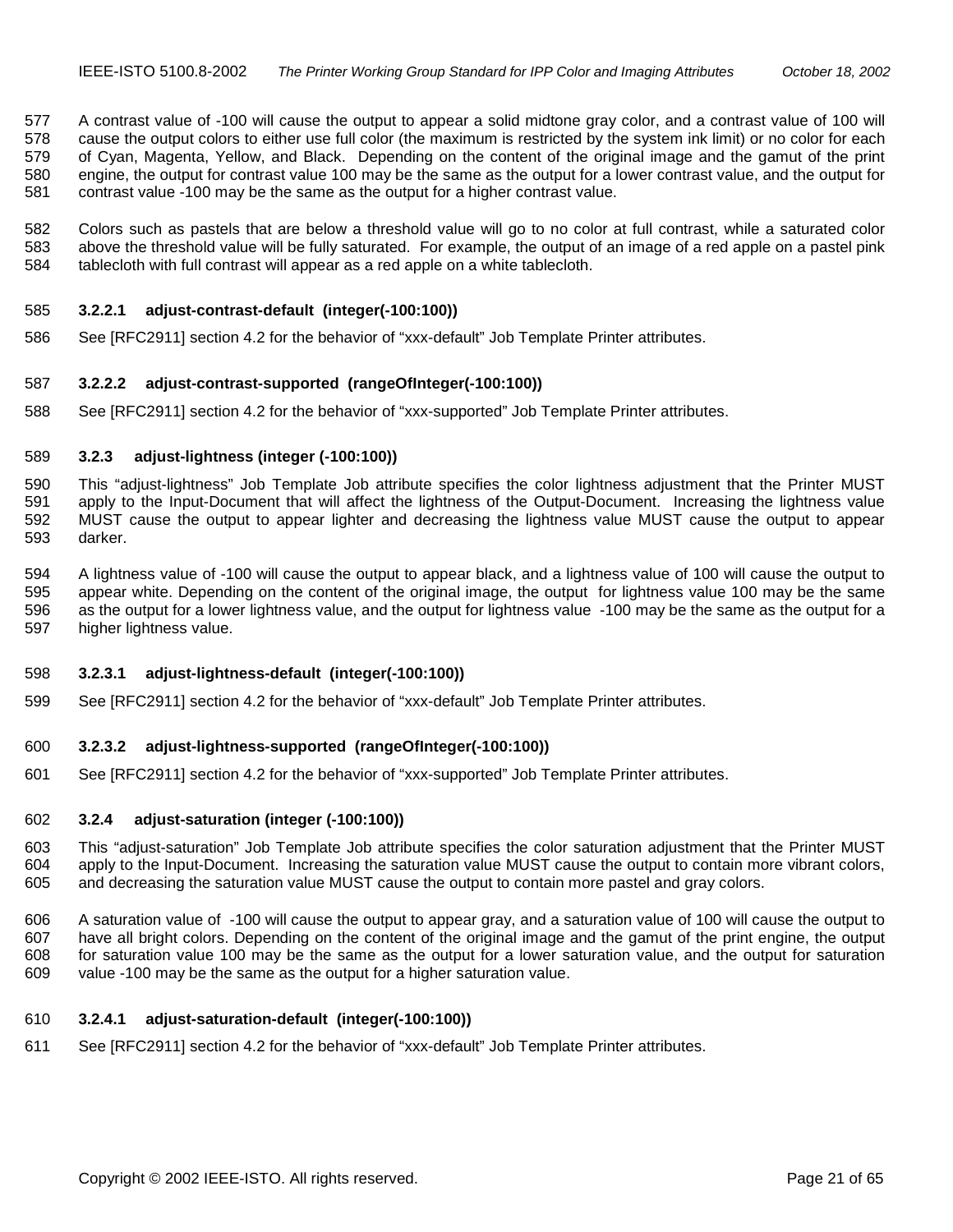#### <span id="page-21-0"></span>612 **3.2.4.2 adjust-saturation-supported (rangeOfInteger(-100:100))**

613 See [RFC2911] section 4.2 for the behavior of "xxx-supported" Job Template Printer attributes.

#### 614 **3.3 black-overprint (type2 keyword)**

615 This "black-overprint" Job Template Job attribute controls the printer-specific Black Overprint methods used by the 616 Printer. See section [3.1.4](#page-17-0) for an Overview of Color Separation Control, including both black overprint and Trapping.

617 Documents often have black text or other objects placed on or over colored backgrounds. Undesirable artifacts can 618 occur as a printer deposits more (black or colored) colorant on a spot. The toners can mix improperly affecting the 619 color produced. As the 'pile height' of the toner increases, the toner could become too thick and might streak in the 620 fuser. Thicker toner deposits might not adhere to the paper or might possibly acquire too much or too little shine 621 during the fusing process.

622 Some PDLs have means to control the algorithm used when black objects are applied to colored backgrounds. For 623 example, the standard PostScript [postscript] rendering model attempts to fix these problems by removing the color 624 plane data underneath black objects, producing white knockouts or holes into which the black objects are printed. In 625 PostScript, setting the 'setoverprint' operator to 'false' or omitting the 'setoverprint' operator altogether causes the 626 printer to remove background color data producing a knockout for the black object to be printed in. Setting the 627 'setoverprint' operator to 'true' causes the printer to print black data directly on top of background color planes. PCL 628 [PCL] has an equivalent escape sequence that governs the transparency of objects printed on top of other objects. 629 Some printers may have an alternate, algorithmic method for achieving the same effect.

630 While the default behavior of most PDLs is to avoid printing black on top of color by producing the white knockouts, 631 there can be an undesirable effect: even the smallest amount of mis-registration can result in white or dark bands at 632 the edges of the black objects. Therefore, this attribute is provided to enable the end user to control the black 633 overprint methods applied within the Printer.

| Keyword               | <b>Description</b>                                                                                                                    |
|-----------------------|---------------------------------------------------------------------------------------------------------------------------------------|
| 'black-overprint-off' | The Printer MUST not print black over color, i.e., causes the Printer to remove the color plane<br>data underneath the black objects. |
| 'black-overprint-on'  | The Printer MUST print black on top of color.                                                                                         |

634 Standard keyword values are:

635

636 If the Printer supports this attribute, it MUST support both values. If the Printer does not support this attribute, the 637 behavior is implementation dependent.

#### 638 **3.3.1.1 black-overprint-default (type2 keyword)**

639 See [RFC2911] section 4.2 for the behavior of "xxx-default" Job Template Printer attributes.

#### 640 **3.3.1.2 black-overprint-supported (1setOf type2 keyword)**

641 See [RFC2911] section 4.2 for the behavior of "xxx-supported" Job Template Printer attributes.

# 642 **3.4 color-depth-yyy (integer(2:MAX))**

643 The color depth is the number of values allowable to describe the levels of colorant '*yyy*' to be used on the Job.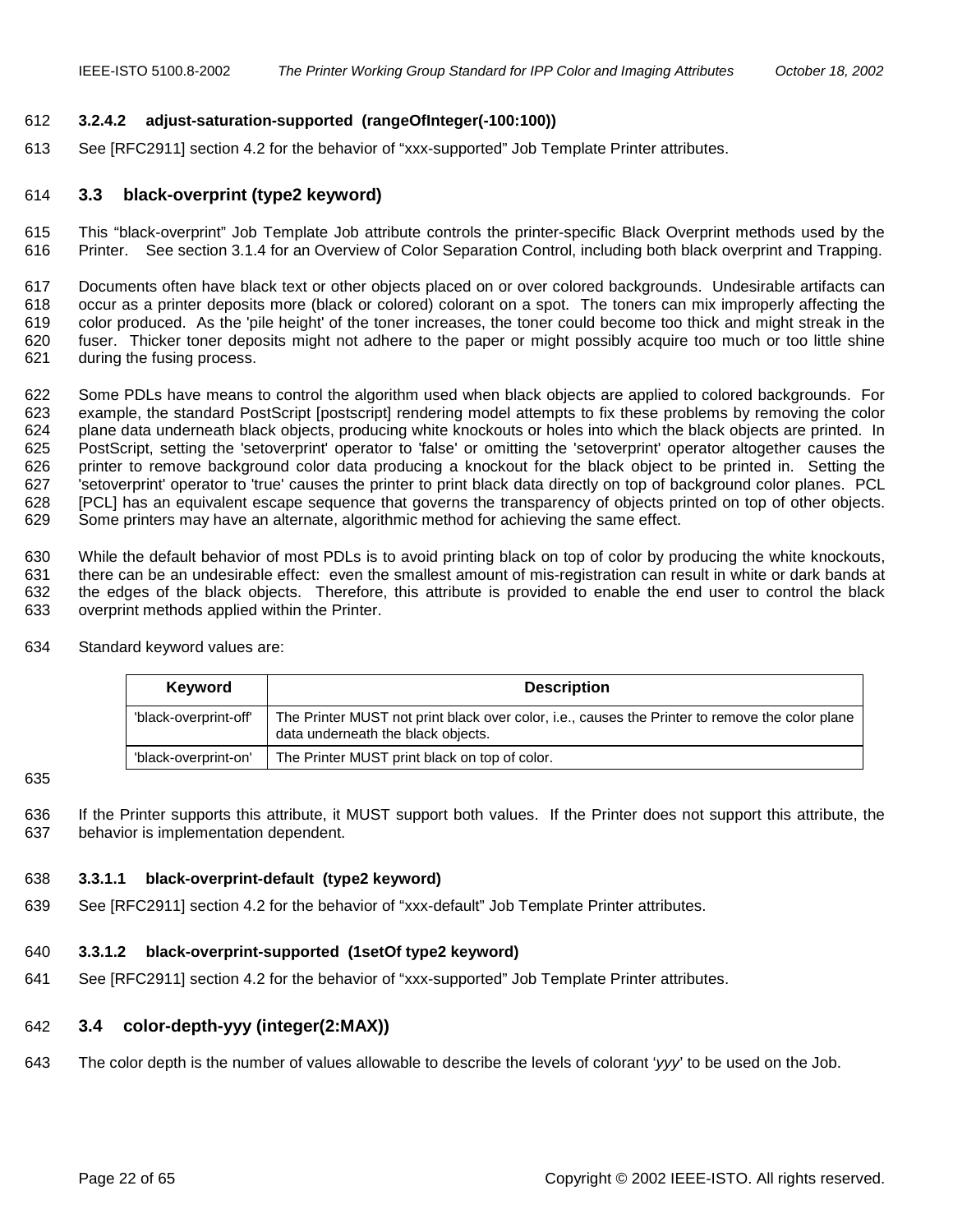<span id="page-22-0"></span>644 This "color-depth-*yyy*" Job Template Job attribute specifies how many values per color component that the 645 interpreter and printer MUST use, that is the color depth for colorant '*yyy'*. where '*yyy* is a value of the "colorants-646 supported" attribute (See description in section [5.1\)](#page-52-0). For instance, if the "colorants-supported" attribute contains the 647 values 'black' and 'red', then there will be two attributes named "color-depth-black" and "color-depth-red".

648 The valid values range from 2 to MAX. A "color-depth-*yyy*" of 2 (which is 1 bit per pixel) requires the printer to print 649 each spot as black or white when *yyy* is 'black', and a color printer to use colorants at maximum or minimum density 650 when *yyy* is not 'black'. Where *yyy* is black, a "color-depth-*yyy*" of 4 (2 bits per pixel) allows a black-and-white Printer 651 to use 4 levels of gray. The value of this attribute does not prohibit the use of halftones to simulate intermediate gray 652 or color levels. A high-end printer will usually have value depths of 256 (or 8 bits per pixel).

653 Supported values may be dependent on the specified "printer-resolution" and "media" attributes. For instance, a 654 Printer may support printer resolutions of 600, 1200, and 1800 when using a "color-depth-*yyy*" of 2, but only support 655 a resolution of 600 when using a "color-depth-*yyy*" of 4. Also, larger media sizes may not be supported at higher 656 values of "color-depth-*yyy*". Although the "color-depth-*yyy*-supported" attribute contains all values that printer 657 supports, the client may have to use a Validate-Job operation with the desired parameters to determine if the desired 658 "color-depth-*yyy*" value is supported with the values given for other Job Template attributes. If "color-depth-*yyy*" is 659 unsupported with the provided Job Template attributes, and the "ipp-fidelity" attribute is 'true', then the operation is 660 rejected with a 'conflicted-attributes' status code. If "ipp-fidelity" is 'false', then the Printer may adjust one or more of 661 the Job Template attributes (including "color-depth-*yyy*") so that the job will print.

#### 662 **3.4.1 color-depth-yyy-default (integer (2:MAX))**

- 663 See [RFC2911] section 4.2 for the behavior of "xxx-default" Job Template Printer attributes.
- 664 Each '*yyy*' value of the "color-depth-*yyy*-default" (integer(2:MAX)) Printer attribute gives the value depth default of the 665 related '*yyy*' value of the "colorants-supported" attribute.

#### 666 **3.4.2 color-depth-yyy-supported (1setOf integer (2:MAX))**

- 667 See [RFC2911] section 4.2 for the behavior of "xxx-supported" Job Template Printer attributes.
- 668 Each '*yyy*' value of the "color-depth-*yyy*-supported" (1setOf (integer(2:MAX))) Printer attribute gives the list of 669 supported value depths of the related '*yyy*' value of the "colorants-supported" attribute.

### 670 **3.5 Destination Color Space Translation Profile attributes**

671 Some media attributes affect output color quality. For example, different color adjustments must be made when 672 processing a job that is being printed on white paper with a gloss coating as compared to off-white paper with no 673 coating. These adjustments are accounted for by characterizing each individual media for the supported print 674 engine, and these characterizations can be stored in the form of ICC profiles [ICC] or other color space translation 675 profiles. Additionally, each object type (text, graphics, images) may have a different rendering intent (color 676 interpretation, gamut mapping, and rendering) which would also be included in the profile. The profiles defined by 677 this document each encompass six different rendering intents, four specified by the ICC (i.e., 'perceptual', 678 'saturation', 'relative-colorimetric'', absolute-colorimetric'), and two additional (i.e., 'pure-text', 'blended-pictorial-and-679 graphic') allowed by the color rendering intent attributes defined in this document (see the "rendering-intent-xxx" 680 attributes described in Section [3.12\)](#page-30-0). Output profiles are also termed Destination Profiles, because they control the 681 color conversion during the output of data to a physical medium. See section [3.1.3.3](#page-17-0) for an Overview of Destination 682 in the context of other Output Color Rendering characteristics.

683 Once data has been transformed into Profile Connection Space (PCS) (see section [2.2](#page-12-0) and the source color space 684 translation profile attributes -- "source-xxx" and "undefined-source-xxx" -- described in Section [3.13\)](#page-31-0), it is in a device 685 independent space, defined by colorimetry. PCS is the internal ICC Profile exchange space, which connects the 686 source and the destination profiles. This device independent data can then be transformed to the device dependent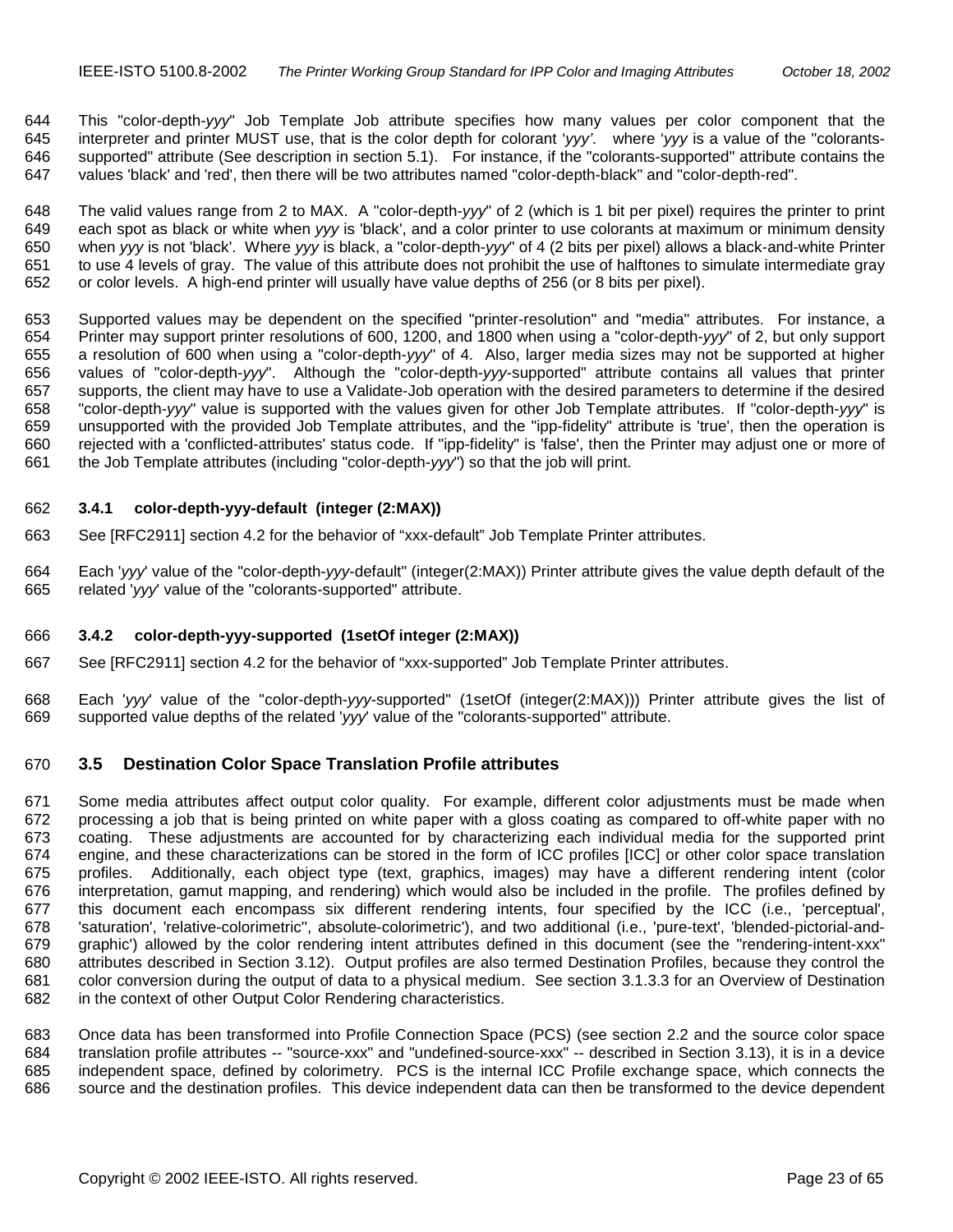<span id="page-23-0"></span>687 space of the output (which could be a printer, another monitor, etc.) via the destination profile. The power of the ICC 688 paradigm is that any input device can be connected to any output device with proper color rendition given proper 689 input and output profiles.

690 For example, a user could create a document with RGB data. This RGB data would be passed down to the Printer 691 and interpreted according to the selected (or embedded in the PDL) ICC source profile. Rendering of the data into 692 the color space of the output device would then be performed through the Destination profile. Any input color space 693 could be translated similarly, and once in PCS, the same Destination profile could be used for all.

694 A number of destination color space translation profiles MAY be pre-installed on the Printer, and the System 695 Administrator will have the capability to expand the list of destination profiles by loading custom profiles, via 696 mechanisms outside the scope of this document. Each installed profile will have an associated symbolic name and it 697 is this list of symbolic names that will be made available for use in the protocol as the values of Job Template 698 attributes. The intent of this functionality is to provide an option to the user to specify how to render a job by using 699 one of the installed destination profiles.

700 For duplex jobs, the user will have the option of specifying the destination profile attribute for both the front and back 701 sides of the media. This provides the capability to apply different profiles on each side of those media whose coating 702 is different on the front and back sides.

703 Standard keyword values are:

| Keyword            | <b>Description</b>                                                                                                                                                                                                                                                                                                                                                                                                                                                                               |
|--------------------|--------------------------------------------------------------------------------------------------------------------------------------------------------------------------------------------------------------------------------------------------------------------------------------------------------------------------------------------------------------------------------------------------------------------------------------------------------------------------------------------------|
| 'system-specified' | Printer uses some implementation-dependent algorithm to choose which destination profile to<br>use. This algorithm SHOULD depend on the values of other Job Template attributes, such as<br>"media" ([RFC2911] Section 4.2.11), "media-col" ([pwg-prod-print] Section 3.13), "color-<br>emulation" (Section 3.7), and the Color Rendering Intent attributes described elsewhere (Section<br>3.12). Therefore, the Printer determines the value of the specific destination profile a posteriori. |

704

705 If the client supplies either of the destination profile attributes with a 'keyword' or a 'name' value that selects a specific 706 destination profile, that profile will be used on a per-side basis regardless of any job media attributes that may also 707 be supplied. On the other hand, if the client supplies either of the destination profile attributes with a 'keyword' value 708 that does not pre-selects a specific destination profile (such as 'system-specified'), then the Printer will determine the 709 appropriate destination profile(s).

710 Note: There is no 'none' value defined for these attributes, because the Printer assumes the destination color space 711 specified by its "color-destination-xxx-default" attribute value in the case where neither the Job nor the PDL contain 712 any destination color space information. The "color-destination-xxx-default" Printer attribute MUST be defined (see 713 [pwg-prod-print-2] Section 3.2). Installing Destination Color Space Profiles in the Printer is outside the scope of this 714 document.

715 When the Printer's "color-destination-xxx-supported" attribute has only one value and the value of the Printer's "pdl-716 override-supported" attribute is 'guaranteed' (see [pwg-prod-print-2] Section 3.1), then the normal queue override 717 semantics apply. If the system administrator wants to permit clients to avoid using the 'system-specified' value, the 718 administrator MUST install at least one name destination profile and add its name to the Printer's "color-destination-719 profile-xxx" attribute values.

#### 720 **3.5.1 color-destination-profile-back (type3 keyword | name(MAX))**

721 This "color-destination-profile-back" Job Template Job attribute specifies the keyword or name of the destination 722 color space profile to be used on the back side of the output media.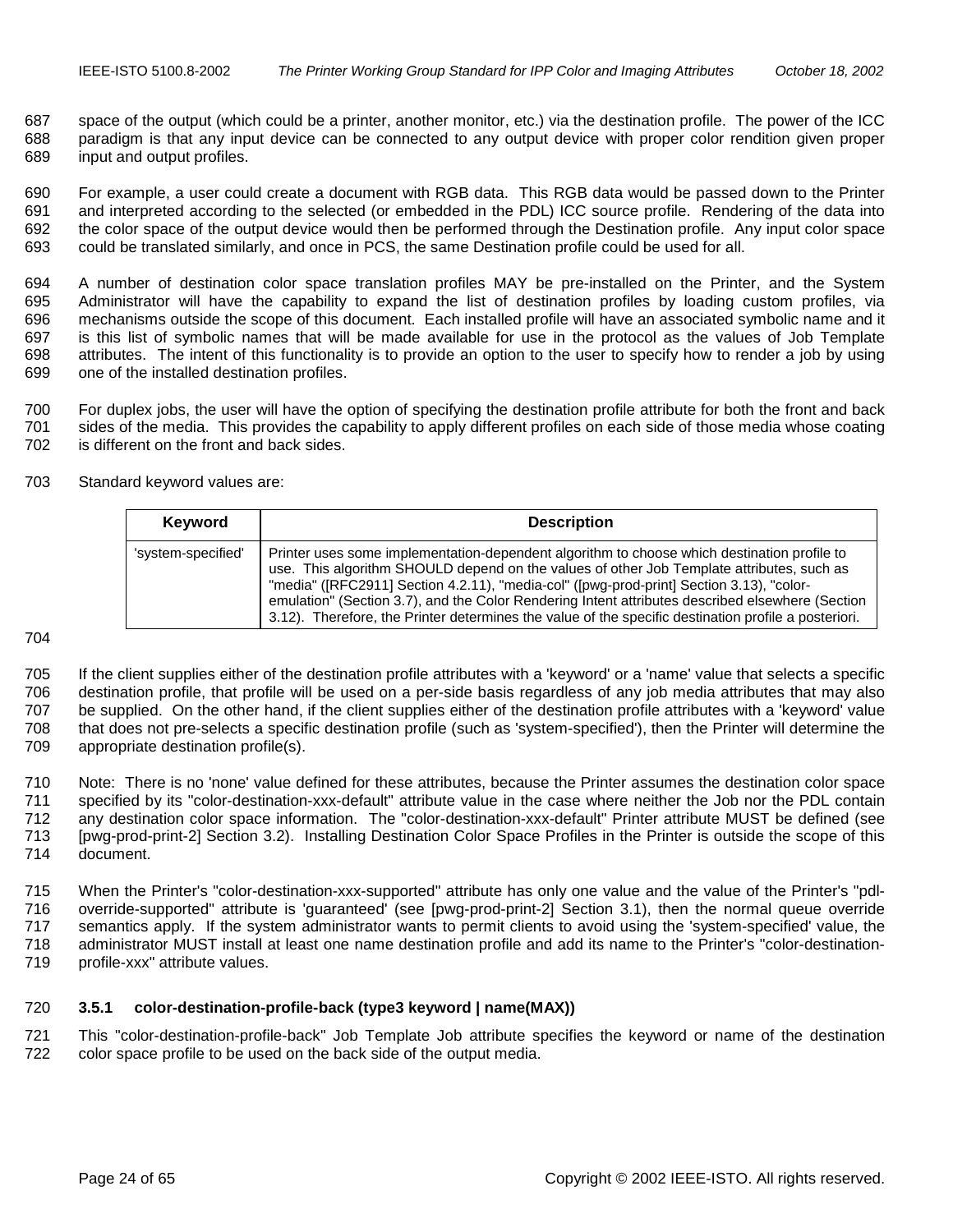<span id="page-24-0"></span>723 If the Printer supports this attribute, the values supported depend on implementation and site policy. If the Printer 724 does not support this attribute, the behavior is implementation dependent and the destination profile MAY be 725 selected based on other attributes supplied by the client and/or occurring in the PDL, such as the "rendering-intent-726 xxx" attributes (see Section [3.12\)](#page-30-0), the "media" (see [RFC2911] section 4.2.11), "media-col" ([pwg-prod-print] Section 727 3.13), and/or the "color-emulation" attribute (see Section [3.7\)](#page-25-0).

#### 728 **3.5.1.1 color-destination-profile-back-default (type3 keyword | name(MAX))**

729 See [RFC2911] section 4.2 for the behavior of "xxx-default" Job Template Printer attributes.

#### 730 **3.5.1.2 color-destination-profile-back-supported (1setOf (type3 keyword | name(MAX)))**

731 See [RFC2911] section 4.2 for the behavior of "xxx-supported" Job Template Printer attributes.

## 732 **3.5.2 color-destination-profile-front (type3 keyword | name(MAX))**

733 This "color-destination-profile-front" Job Template Job attribute specifies the keyword or name of the destination 734 color space profile to be used on the front side of the output media for both single-sided and double-sided 735 documents.

736 Note to implementers: Since this attribute applies to the same side for double-sided documents as it does for single-737 sided jobs, the design of the paper path SHOULD be such that the odd pages of a double-sided document print on 738 the same side as all the pages of a single-side document do. Otherwise, the operator will have to reverse the paper 739 in the input tray when switching from single-sided to double-sided documents or the Printer will have to have two 740 separate input trays loaded when the coating is different between the two sides in order to handle one-sided and two-<br>741 sided documents without human intervention. sided documents without human intervention.

742 If the Printer supports this attribute, the values supported depend on implementation and site policy. If the Printer 743 does not support this attribute, the behavior is implementation dependent and the destination profile MAY be 744 selected based on other attributes supplied by the client and/or occurring in the PDL, such as the "rendering-intent-745 xxx" attributes (see Section [3.12\)](#page-30-0), the "media" (see [RFC2911] section 4.2.11), "media-col" ([pwg-prod-print] Section 746 3.13), and/or the "color-emulation" attribute (see Section [3.7\)](#page-25-0).

#### 747 **3.5.2.1 color-destination-profile-front-default (type3 keyword | name(MAX))**

748 See [RFC2911] section 4.2 for the behavior of "xxx-default" Job Template Printer attributes.

#### 749 **3.5.2.2 color-destination-profile-front-supported (1setOf (type3 keyword | name(MAX)))**

750 See [RFC2911] section 4.2 for the behavior of "xxx-supported" Job Template Printer attributes.

#### 751 **3.6 color-effects-type (type2 keyword)**

752 This "color-effects-type" Job Template Job attribute indicates whether a color document should be rendered in full 753 color or should be rendered using an algorithm that maps the full range of colors to alternate values, such as gray 754 scale or monochrome. This capability allows a full color printer to print a color document in monochrome or 755 grayscale or black and white as a way to save time, toner, or cost when proofing a document. See section [3.1.3.1](#page-16-0) for 756 an Overview of Color Effects in the context of other Output Color Rendering characteristics.

757 Standard keyword values are: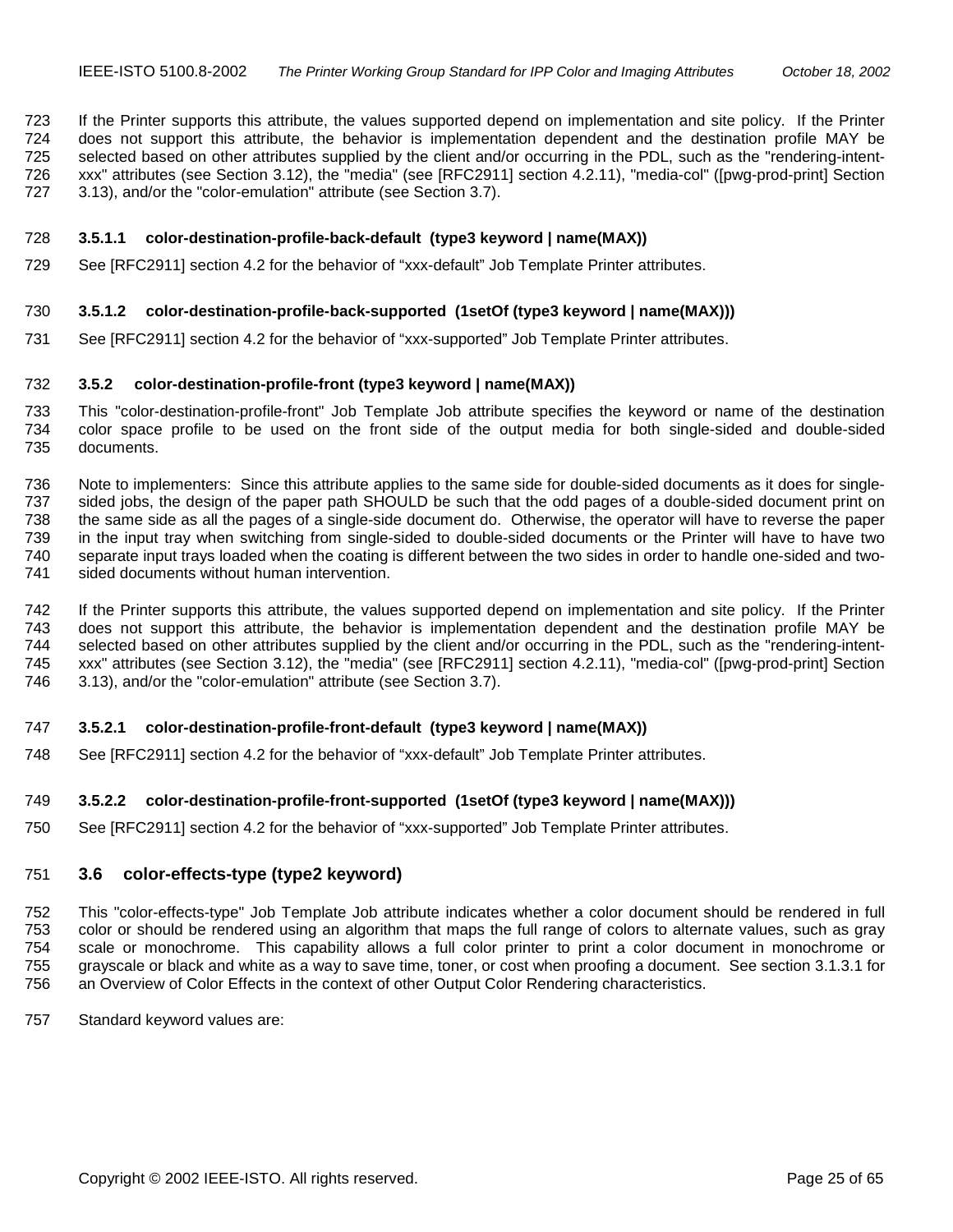<span id="page-25-0"></span>

| Keyword                    | <b>Description</b>                                                                                                                                                                              |
|----------------------------|-------------------------------------------------------------------------------------------------------------------------------------------------------------------------------------------------|
| 'color'                    | all color content of the document MUST be preserved and rendered in color.                                                                                                                      |
| 'monochrome-<br>grayscale' | the color content of the Input-Document should be identified and an implementation-dependent<br>algorithm MUST be applied to map the document colors to various intensities of black and white. |

758

759 If the Printer supports this attribute, it MUST support the 'color' and 'monochrome-grayscale' values. If a color Printer 760 does not support this attribute, the Printer MUST provide the 'color' behavior.

# 761 **3.6.1 color-effects-type-default (type2 keyword)**

762 See [RFC2911] section 4.2 for the behavior of "xxx-default" Job Template Printer attributes.

# 763 **3.6.2 color-effects-type-supported (1setOf type2 keyword)**

764 See [RFC2911] section 4.2 for the behavior of "xxx-supported" Job Template Printer attributes.

# 765 **3.7 color-emulation (type3 keyword | name (MAX))**

766 This "color-emulation" Job Template Job attribute causes the Printer to emulate the output of a different color-printing 767 device. It is common to want to print a device dependent color document on a printer whose native response is 768 different than that for which the document was created. To provide correct color rendition, the Printer MUST emulate 769 the original target device. See section [3.1.3.2](#page-16-0) for an Overview of Emulation in the context of other Output Color 770 Rendering characteristics.

771 It is important to distinguish between emulation and interpretation of color data. Emulation is the process of 772 rendering data for output. Interpretation is the process of correctly translating input color data into an intermediate or 773 output color space. Note that interpretation is concerned with understanding the input color space and translating it 774 properly (see the color adjustment attributes, "adjust-xxx", described in Section [3.2\)](#page-18-0). Emulation, on the other hand, 775 deals strictly with rendering color data into the proper output color space (see the destination color space translation 776 profile attributes, "color-destination-profile-xxx", described in Section [3.5\)](#page-22-0).

- **Keyword Description** 'none' No emulation is applied in the printer; the Printer's native color information is used. 'swop' Emulate the CMYK SWOP (*i.e. Standard Web Offset Press*) ink color gamut when printed on coated media (see [SWOP] for technical specifications and overviews). 'euroscale' | Emulate the European ink color gamut standard for offset presses when printed on coated media (European equivalent to the US SWOP standard [SWOP] – has been superseded by the FOGRA European Press Standard of the German Graphic Arts Research Institute). 'japan-color' Emulate the color gamut of the combined/common Dinippon and Toyo Inks standard when printed on coated media. 'enhanced-swop' | Emulate a more saturated version of the CMYK SWOP [SWOP] color gamut when printed on coated media. 'euroscale-matte' Emulate the color gamut of European inks placed on matte finish media. 'euroscale-uncoated' | Emulate the color gamut of European inks placed on uncoated media.
- 777 Standard keyword values are:

778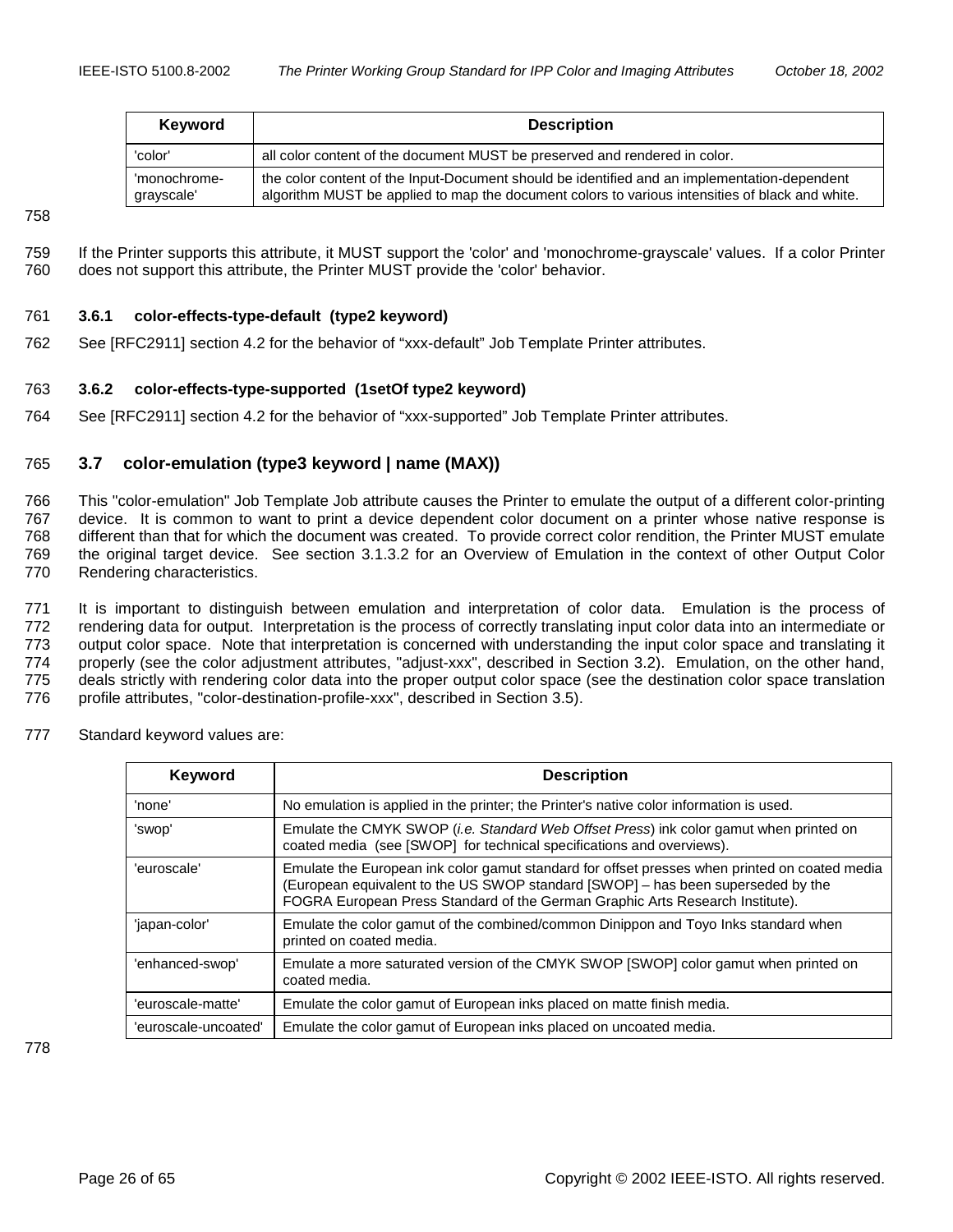<span id="page-26-0"></span>779 The various color standards from which the emulation keyword values are derived assume that output will be printed 780 on coated stock unless specifically stated in the emulation keyword value. As a result, the swop, euroscale, japan-781 color and enhanced-swop keyword values don't contain the media coating/finish, but rather imply that the stock is 782 coated.

783 If the Printer supports this attribute, it MUST support at least the 'none' value. If the Printer does not support this 784 attribute, the behavior is implementation dependent.

#### 785 **3.7.1.1 color-emulation-default (type3 keyword | name(MAX))**

786 See [RFC2911] section 4.2 for the behavior of "xxx-default" Job Template Printer attributes.

#### 787 **3.7.1.2 color-emulation-supported (1setOf (type3 keyword | name(MAX)))**

788 See [RFC2911] section 4.2 for the behavior of "xxx-supported" Job Template Printer attributes.

#### 789 **3.8 highlight-colorant (type3 keyword | name(MAX))**

- 790 This "highlight-colorant" Job Template Job attribute specifies the color of the toner that MUST be used by the Printer 791 as the highlight color when printing the document in highlight color mode.
- 792 If the Printer supports the Printer Description Attribute "colorants-supported" (see Section [5.1\)](#page-52-0), the values for 793 "highlight-colorant-supported" MUST be included in the values for "colorants-supported".
- 794 This attribute affects input page images, and can be specified as a Document Override as well as a Page Override.

795 Some printers support a "highlight" color mode, in which shades of one color plus black are used to print the 796 document. Highlight color printing typically is used to provide some color content to a document without the cost of 797 full color support.

- 798 Highlight color printers are typically 2-color printers, although a full-color printer could be used to print in highlight 799 mode.
- 800 Standard keyword values are shown in [Table 4:](#page-27-0)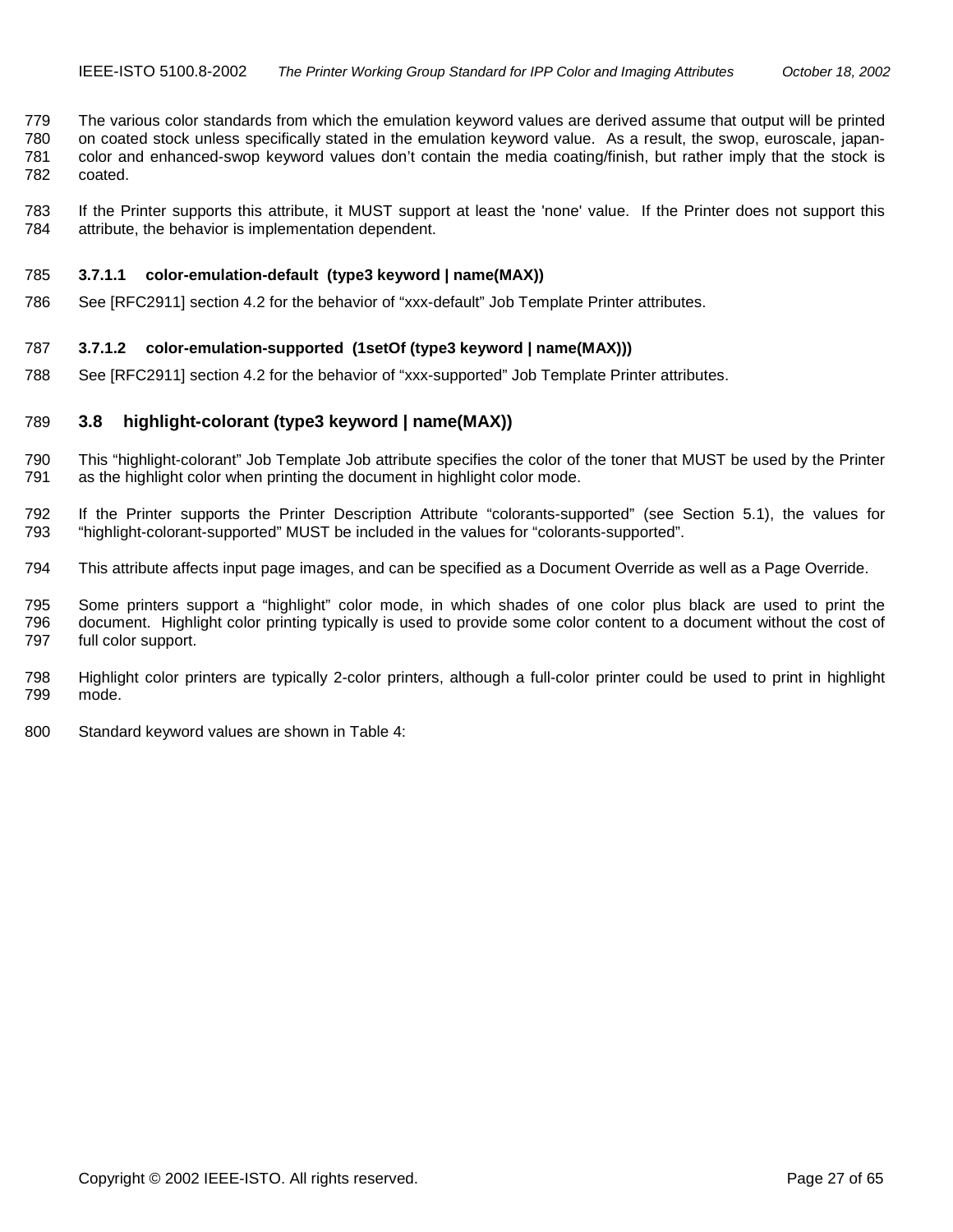<span id="page-27-0"></span>

### **Table 4 - Highlight colorant values**

| <b>Keyword</b> | <b>Description</b>                                                                                                                                                                                                                                                                                      |
|----------------|---------------------------------------------------------------------------------------------------------------------------------------------------------------------------------------------------------------------------------------------------------------------------------------------------------|
| ʻred'          | The highlight color should be red.                                                                                                                                                                                                                                                                      |
| 'green'        | The highlight color should be green.                                                                                                                                                                                                                                                                    |
| 'blue'         | The highlight color should be blue.                                                                                                                                                                                                                                                                     |
| 'cyan'         | The highlight color should be cyan.                                                                                                                                                                                                                                                                     |
| 'magenta'      | The highlight color should be magenta.                                                                                                                                                                                                                                                                  |
| 'cardinal'     | The highlight color should be cardinal.                                                                                                                                                                                                                                                                 |
| ʻroyal'        | The highlight color should be royal.                                                                                                                                                                                                                                                                    |
| 'black'        | The highlight color should be black.                                                                                                                                                                                                                                                                    |
| 'yellow'       | The highlight color should be yellow.                                                                                                                                                                                                                                                                   |
| 'ruby'         | The highlight color should be ruby.                                                                                                                                                                                                                                                                     |
| 'violet'       | The highlight color should be violet.                                                                                                                                                                                                                                                                   |
| 'brown'        | The highlight color should be brown.                                                                                                                                                                                                                                                                    |
| 'none'         | The Printer shall not use a highlight color.                                                                                                                                                                                                                                                            |
| 'other'        | The highlight color is a custom color that does not have a predefined keyword value that<br>represents it. The Printer maps the full color values from the source document to the<br>highlight color based on the printer administrator's specification of the custom toner's color<br>characteristics. |

802

# 803 **3.8.1 highlight-colorant-default (type3 keyword | name(MAX))**

804 See [RFC2911] section 4.2 for the behavior of "xxx-default" Job Template Printer attributes.

#### 805 **3.8.2 highlight-colorant-supported (1setOf (type3 keyword | name(MAX)))**

806 See [RFC2911] section 4.2 for the behavior of "xxx-supported" Job Template Printer attributes.

# 807 **3.8.3 highlight-colorant-ready (1setOf (type3 keyword | name(MAX)))**

808 This attribute differs from "highlight-colorant-supported" in that legal values only include the subset of "highlight-809 colorant-supported" values that are physically ready for printing with no operator intervention required. The 810 "highlight-colorant-ready" attribute is useful for Printers where human intervention is required in order to change the 811 highlight color toner in order for a job to use certain "highlight-colorant" values. If all "highlight-colorant-supported" 812 values can be used without human intervention, a Printer NEED NOT implement the "highlight-colorant-ready" 813 attribute. If an IPP Printer supports "highlight-colorant-supported", it NEED NOT support "highlight-colorant-ready". 814 However, if a Printer supports "highlight-colorant-ready", it MUST support "highlight-colorant-supported".

# 815 **3.9 highlight-colorant-mismatch (type3 keyword | name(MAX))**

816 This "highlight-colorant-mismatch" Job Template Job attribute specifies the action to be taken by the Printer if the 817 desired highlight colorant is not currently loaded on the printer.

818 Some printers support a "highlight" color mode, in which shades of one color plus black are used to print the 819 document. Highlight color printing typically is used to provide some color content to a document without the cost of 820 full color support.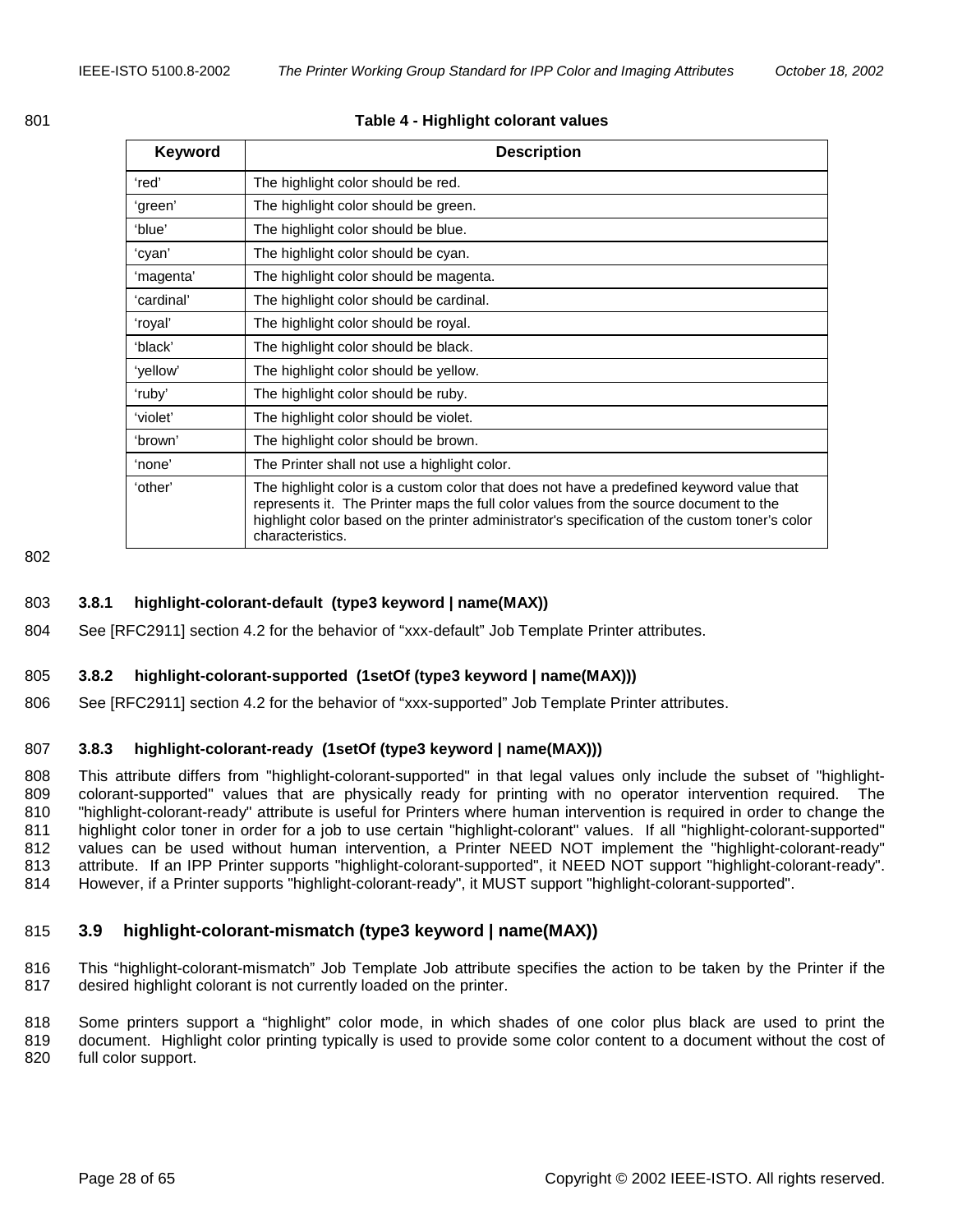- <span id="page-28-0"></span>821 Highlight color printers are typically 2-color printers, although a full-color printer could be used to print in highlight 822 mode.
- 823 Standard keyword values are:

| Keyword     | <b>Description</b>                                                                                                                                                                                                                                                                                                                                                                                                                                                                                                                                                                                                                                                                                      |
|-------------|---------------------------------------------------------------------------------------------------------------------------------------------------------------------------------------------------------------------------------------------------------------------------------------------------------------------------------------------------------------------------------------------------------------------------------------------------------------------------------------------------------------------------------------------------------------------------------------------------------------------------------------------------------------------------------------------------------|
| 'abort'     | If the mismatch is detected at job creation, the Printer will reject the job creation request. If the<br>mismatch is detected at the start of job processing, the Printer will abort the job.                                                                                                                                                                                                                                                                                                                                                                                                                                                                                                           |
| 'use-ready' | The Printer will use the highlight colorant that is currently loaded on the printer.                                                                                                                                                                                                                                                                                                                                                                                                                                                                                                                                                                                                                    |
| 'hold'      | The Printer will move the job to the 'pending-held' job state.  In addition, the Printer MUST add<br>the 'resources-are-not-ready' value to the job's "job-state-reasons" attribute. When the requested<br>highlight colorant is loaded or the "highlight-colorant" Job attribute is modified to the loaded<br>highlight colorant and there are no other resources not ready, the job will automatically become a<br>candidate for processing (no Release-Job operation need be performed by a user or operator).                                                                                                                                                                                       |
| 'stop'      | The Printer will move the job to the 'processing-stopped' job state. The Printer MUST also move<br>to the 'stopped' state, so that the operator can change the highlight colorant before the job<br>produces output. When the requested highlight colorant is loaded or the "highlight-colorant" Job<br>attribute is modified to the loaded highlight colorant and there are no other resources not ready,<br>the Printer will be ready to resume. A Resume-Printer operation (or equivalent local operator<br>action) SHOULD be performed. Once the Printer resumes, the job will automatically return to the<br>'processing' state. No Release-Job operation need be performed by a user or operator. |

824

#### 825 **3.9.1 highlight-colorant-mismatch-default (type3 keyword | name(MAX))**

826 See [RFC2911] section 4.2 for the behavior of "xxx-default" Job Template Printer attributes.

## 827 **3.9.2 highlight-colorant-mismatch-supported (1setOf (type3 keyword | name(MAX)))**

828 See [RFC2911] section 4.2 for the behavior of "xxx-supported" Job Template Printer attributes.

#### 829 **3.10 highlight-map (type3 keyword | name(MAX))**

- 830 This "highlight-map" Job Template Job attribute specifies the algorithm to be used for mapping colors defined in the 831 full color space to a color in the highlight color space.
- 832 This attribute affects input page images, and can be specified as a Document Override as well as a Page Override.
- 833 Some printers support a "highlight" color mode, in which shades of one color plus black are used to print the 834 document. Highlight color printing typically is used to provide some color content to a document without the cost of 835 full color support.
- 836 Highlight color printers are typically 2-color printers, although a full-color printer could be used to print in highlight 837 mode.
- 838 Standard keyword values are: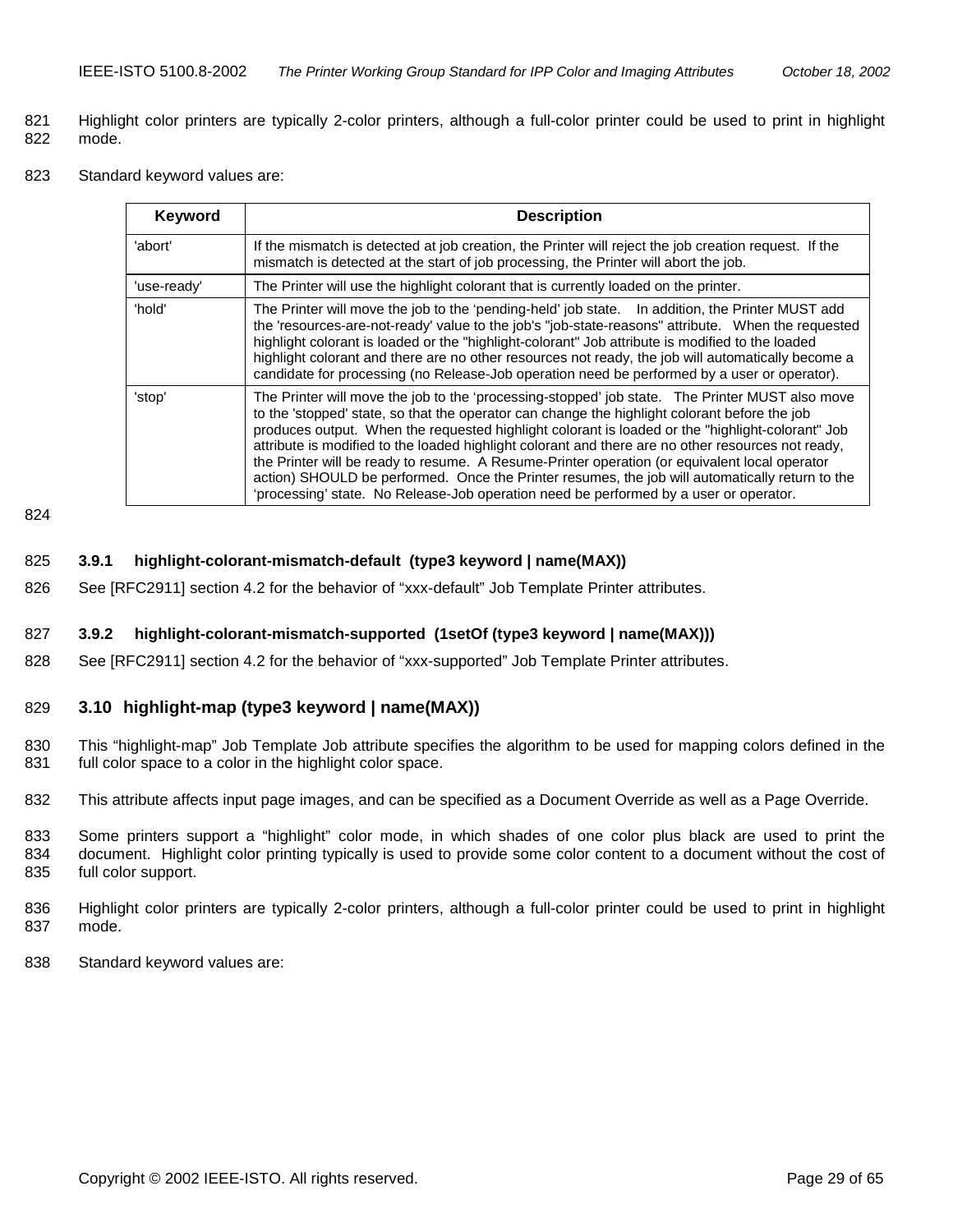<span id="page-29-0"></span>

| Keyword              | <b>Description</b>                                                                                                                                                                                                                                                |
|----------------------|-------------------------------------------------------------------------------------------------------------------------------------------------------------------------------------------------------------------------------------------------------------------|
| 'pictorial'          | This mapping is appropriate for photographic data. The color components of an image that<br>match the map color are printed in a shade of the highlight colorant.                                                                                                 |
| 'presentation'       | This mapping is appropriate for presentation graphics (such as pie charts, bar charts) that<br>require distinct and saturated colors.                                                                                                                             |
| 'object-based'       | This mapping is appropriate for those pages with mixed content. The Printer uses different<br>mapping algorithms on the different objects within a page, depending upon the type of object.                                                                       |
| 'color-to-highlight' | This mapping is appropriate when the hue of the colors do not need to be distinguished from<br>one another, but distinguished only from black.                                                                                                                    |
| 'exact-color'        | This mapping is appropriate when the color specified by "highlight-map-color" needs to be<br>distinguished from all other colors. Any color matching the "highlight-map-color" is printed in<br>the highlight colorant and all other colors are printed in black. |
| color-tables'        | This option uses preset color tables to perform the mapping.                                                                                                                                                                                                      |

839

# 840 **3.10.1 highlight-map-default (type3 keyword | name(MAX))**

841 See [RFC2911] section 4.2 for the behavior of "xxx-default" Job Template Printer attributes.

# 842 **3.10.2 highlight-map-supported (1setOf (type3 keyword | name(MAX)))**

843 See [RFC2911] section 4.2 for the behavior of "xxx-supported" Job Template Printer attributes.

# 844 **3.11 highlight-map-color (type3 keyword | name(MAX))**

845 This "highlight-map-color" Job Template Job attribute specifies the color in the source document that is to be mapped 846 by the Printer to the highlight colorant when printing the document in highlight color mode. This value is used as an 847 input parameter to the highlight mapping algorithm (specified by the "highlight-map" attribute).

- 848 This attribute affects input page images, and can be specified as a Document Override as well as a Page Override.
- 849 Some printers support a "highlight" color mode, in which shades of one color plus black are used to print the 850 document. Highlight color printing typically is used to provide some color content to a document without the cost of 851 full color support.
- 852 Highlight color printers are typically 2-color printers, although a full-color printer could be used to print in highlight 853 mode.
- 854 Standard keyword values are the same as "highlight-colorant" (see [Table 4](#page-27-0) in section [3.8\)](#page-26-0):

#### 855 **3.11.1 highlight-map-color-default (type3 keyword | name(MAX))**

856 See [RFC2911] section 4.2 for the behavior of "xxx-default" Job Template Printer attributes.

# 857 **3.11.2 highlight-map-color-supported (1setOf (type3 keyword | name(MAX)))**

858 See [RFC2911] section 4.2 for the behavior of "xxx-supported" Job Template Printer attributes.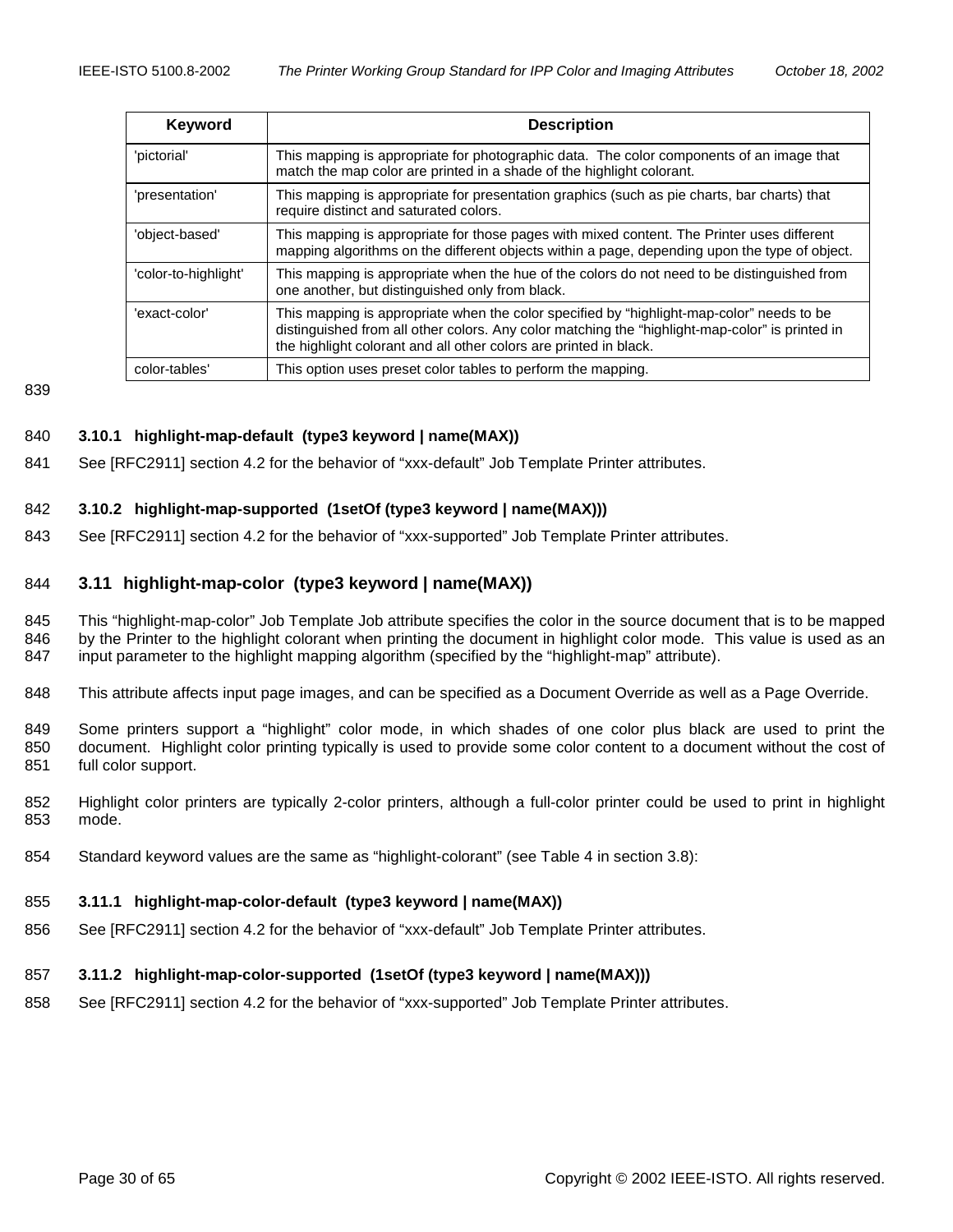# <span id="page-30-0"></span>859 **3.12 Color rendering intent attributes**

860 These attributes provide a way to specify the rendering intent of a color document for text, graphics, and images. 861 Depending on the intent of the color printing desired, the user can specify a preference for color rendering. See 862 section [3.1.3.4](#page-17-0) for an Overview of Rendering Controls for text, graphics and/or text in the context of other Output 863 Color Rendering characteristics.

864 Note: In order to simplify the user interface, a client MAY display only one set of choices and supply all three 865 attributes with the same values in a Job Creation request.

866 Standard keyword values for all 3 of these attributes are:

| <b>Keyword</b>                   | <b>Description</b>                                                                                                                                                                                                                                                                                    |
|----------------------------------|-------------------------------------------------------------------------------------------------------------------------------------------------------------------------------------------------------------------------------------------------------------------------------------------------------|
| 'saturation'                     | This rendering intent specifies that the saturation of pixels in the image is<br>preserved; perhaps even at the expense of the accuracy of hue and lightness.                                                                                                                                         |
| 'perceptual'                     | This rendering intent specifies that the full gamut of the image is compressed or<br>expanded to fill the gamut of the destination device. Gray balance is preserved,<br>but colorimetric accuracy may not be preserved. Color relationships are<br>preserved rather than colorimetric relationships. |
| 'relative-colorimetric'          | This rendering intent specifies color fidelity relative to the white point of the<br>selected substrate.                                                                                                                                                                                              |
| 'absolute-colorimetric'          | This rendering intent specifies color fidelity in absolute colorimetric terms.                                                                                                                                                                                                                        |
| 'pure-text'                      | This rendering intent is appropriate for text.                                                                                                                                                                                                                                                        |
| 'blended-pictorial-and-graphics' | This rendering intent is appropriate for mixed content page images consisting of<br>pictorial and graphic objects.                                                                                                                                                                                    |
| 'automatic'                      | A rendering algorithm in the printer determines the selection of an appropriate<br>rendering intent for each of the objects in the job, using the rendering intents<br>available in the selected ICC profile(s) [ICC].                                                                                |

867

#### 868 **3.12.1 rendering-intent-graphics (type2 keyword)**

# 869 **3.12.2 rendering-intent-images (type2 keyword)**

# 870 **3.12.3 rendering-intent-text (type2 keyword)**

871 These "rendering-intent-xxx" Job Template Job attributes provide a way to specify the rendering intent to be used by 872 the Printer for xxx objects within a color document as indicated in the following table:

#### 873 **Table 5 - "rendering-intent-xxx" attribute name suffixes**

| Values of "-xxx" attribute<br>name suffix | xxx object Description     |
|-------------------------------------------|----------------------------|
| -graphics                                 | graphic / graphics objects |
| -text                                     | text                       |
| -images                                   | images                     |

874

875 If the Printer supports this attribute, the values supported depend on implementation. If the Printer does not support 876 this attribute, the behavior is implementation dependent.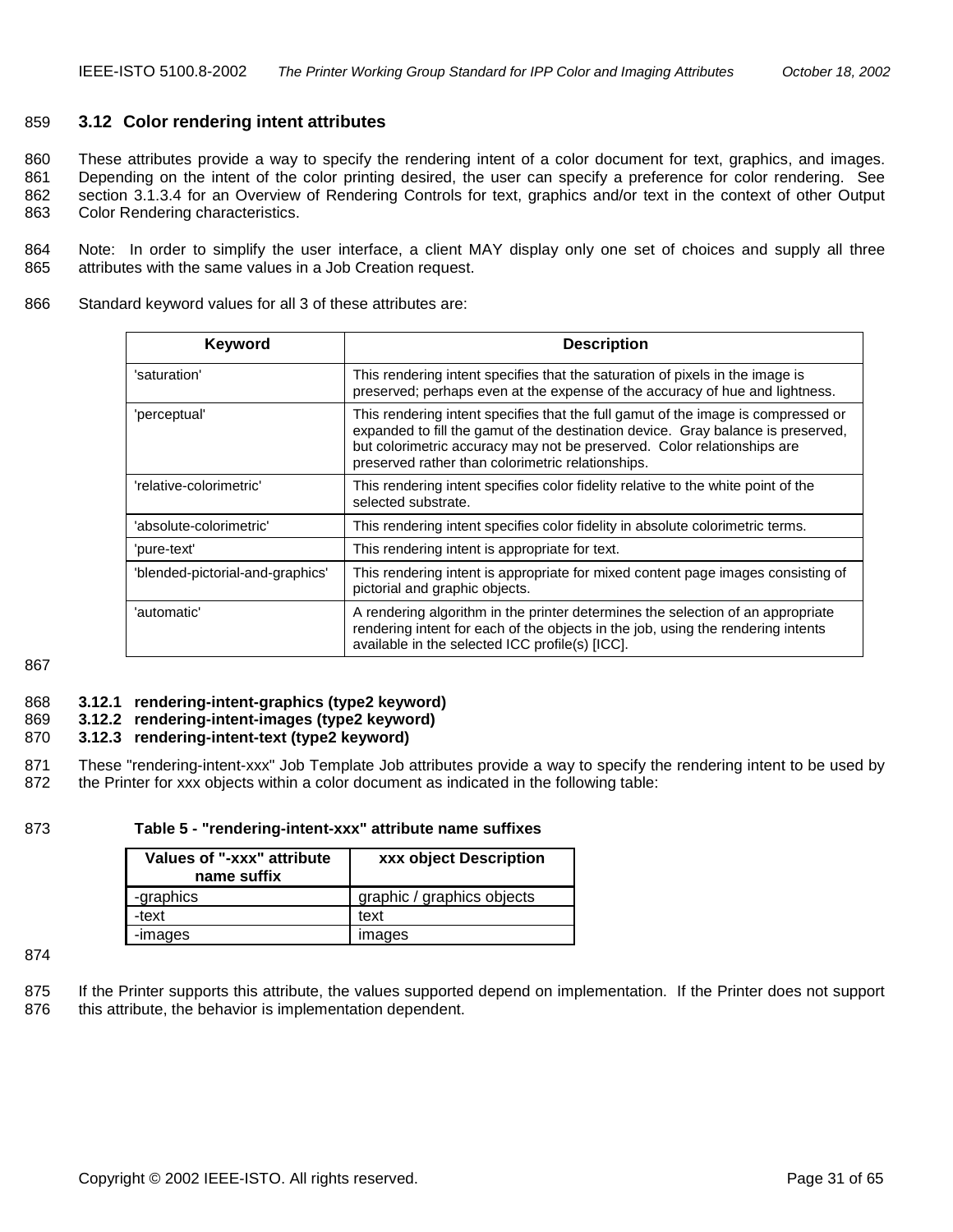#### <span id="page-31-0"></span>877 **3.12.3.1 rendering-intent-graphics-default (type2 keyword)**

- 878 **3.12.3.2 rendering-intent-images-default (type2 keyword)**
- 879 **3.12.3.3 rendering-intent-text-default (type2 keyword)**
- 880 See [RFC2911] section 4.2 for the behavior of "xxx-default" Job Template Printer attributes.
- 881 **3.12.3.4 rendering-intent-graphics-supported (1setOf type2 keyword)**
- 882 **3.12.3.5 rendering-intent-images-supported (1setOf type2 keyword)**
- 883 **3.12.3.6 rendering-intent-text-supported (1setOf type2 keyword)**
- 884 See [RFC2911] section 4.2 for the behavior of "xxx-supported" Job Template Printer attributes.

#### 885 **3.13 Source color space translation profile attributes**

886 When a document is created, many different objects are used as document content. In general these objects fall into 887 one of the following categories: text, graphics, or images. Text objects are simply text entered into an application. 888 Graphics objects can be vector graphics, such as pie charts, or more elaborate synthetic objects created via an 889 application. Possible sources for image objects are scanners or digital cameras. See section [3.1.1](#page-16-0) for an Overview 890 of Source Interpretation.

891 Maintaining the color fidelity of these objects when transporting them between various input and output devices and 892 applications is difficult because of differences in the way color is described and rendered in each device or 893 application. Several methods have been devised for describing and translating color information between devices. 894 Most rely on some form of profile file containing translation or look up tables that can be used to map a color value 895 from one device to a comparable value for another device.

896 The International Color Consortium (ICC) was founded to try to devise a universally accepted format for specifying 897 how to translate color information from an input device or source into the color space of an output device or 898 destination. The method developed relies on "ICC Profiles" [ICC]. These profile files typically contain a set of tables 899 that can be used to convert color data between a native device color space and a device independent color space 900 (also called a Profile Connection Space - PCS). ICC profiles are usually categorized as either "Source" or 901 "Destination" profiles. Source profiles translate color data from its current color space (such as one might have on a 902 scanner, camera or monitor) to the specific device independent color space called ICC PCS. Destination profiles 903 transform color data (see Section [3.1](#page-14-0) of this specification, and the descriptions of the "color-destination-profile-xxx" 904 attributes in Section [3.5\)](#page-22-0) from the device independent color space ICC PCS to an output color space (such as the 905 CMY or CMYK that one might have with a printer or offset press, or the RGB of the display monitor on the output 906 device).

907 A number of Source Color Space Translation Profiles MAY be pre-installed on the Printer, and the System 908 Administrator will have the capability to expand the list of source profiles by loading custom profiles via mechanisms 909 outside the scope of this document. Each installed Source Color Space Translation Profile will have an associated 910 symbolic name and it is this list of symbolic names that will be made available for selection as a Job Template 911 attribute in a Job Creation or Document Creation operation and as Printer defaults and supported attributes.

912 The intent of providing these source color space translation Job Template attributes is to allow the user to program a 913 job to use one of the installed source color space translation profiles to interpret the source color data in the<br>914 submitted PDL file. In general documents may contain a mix of objects, some of which have associated submitted PDL file. In general documents may contain a mix of objects, some of which have associated source color 915 space information, and some of which do not. An object with an associated source color translation transform (e.g., 916 CSA or ICC profile) is said to have a Defined Source Color Space. An object with no associated source color 917 translation transform is said to have an Undefined Source Color Space.

918 Two distinct sets of source color space translation profile attributes are provided. The "source-xxx" color space 919 translation profile attributes are useful in situations where the user has a PDL file of indeterminate origin, which may 920 contain unreliable source color translation transforms (e.g., CSAs or ICC profiles). The "source-xxx" color space 921 translation profile attributes are also useful in situations where the user has a PDL file that contains no information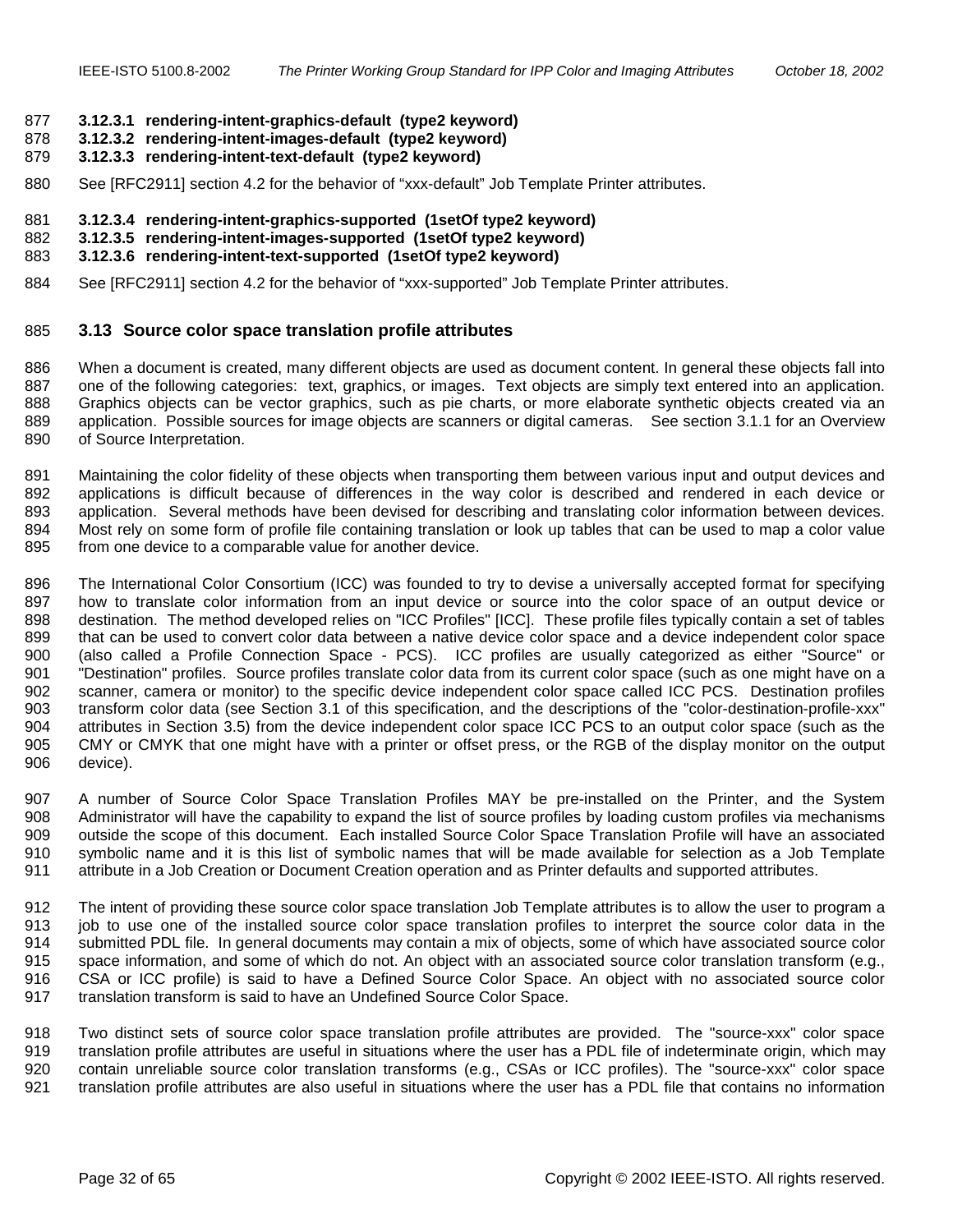922 about the source color data, but the user knows which input device or source process was used to create the images 923 within the PDL file. When the user specifies "source-xxx" attributes for particular object types (e.g., 'source-cmyk-924 graphics', 'source-rgb-images'), the printer MUST use those "source-xxx" color space translation profile Job Template 925 Job attributes for all objects of that type. By definition, the "source-xxx" attributes have a higher precedence than any 926 corresponding PDL instructions (see [pwg-prod-print-2] Section 3.2), as with any Job Template attribute. When the 927 user specifies "source-xxx" attributes for a particular image object type, any PDL instructions for that object type 928 MUST be ignored by the Printer.

929 Conversely, the "undefined-source-xxx" color space translation profile attributes are useful in situations where the 930 user has a PDL file containing a mix of objects, some with *correct* associated source color translation transforms 931 (e.g., CSA or ICC profiles) and some with no associated source color translation transforms. In this situation, the 932 user should program the job using the "undefined-source-xxx" color space translation profile attributes. The Printer 933 will then use the PDL-specified source color translation transforms for the Defined Source Color Space objects, and 934 will use the "undefined-source-xxx" color space translation profile Job Template Job attributes for the Undefined 935 Source Color Space objects. In other words, by definition these "undefined-source-xxx" attributes have applicability 936 only where there are no corresponding PDL instructions. When any Defined Source Color Space object is 937 encountered in the PDL, the Printer MUST ignore any corresponding "undefined-source-xxx" attributes.

938 For each "source-xxx" Job Template Job attribute that a Printer supports, it MUST also support the corresponding 939 "undefined-source-xxx" Job Template Job attribute. However, for each "undefined-source-xxx" Job Template Job 940 attribute that a Printer supports, it NEED NOT support the corresponding "source-xxx" Job Template Job attribute. If 941 a client supplies both a "source-xxx" Job Template Job attribute and the corresponding "undefined-source-xxx" Job 942 Template Job attribute, the Printer MUST ignore the corresponding "undefined-source-xxx" attribute.

943 Both the "source-xxx" and the "undefined-source-xxx" Job Template Job attributes have a higher precedence than 944 the corresponding "undefined-source-xxx-default" Printer attribute (see [pwg-prod-print-2] Section 3.2). So if a client 945 supplies either of these attributes in a Job Creation request, the client-supplied attribute will override the 946 corresponding Printer's "undefined-source-xxx-default" value. Note: there are no "source-xxx-default" Printer 947 attributes defined, only "undefined-source-xxx-default" attributes.

948 When the Printer's "undefined-source-xxx-supported" attribute has only one value and the value of the Printer's "pdl-949 override-supported" attribute is 'guaranteed' (see description of "pdl-override-supported" attribute in [pwg-prod-print-950 2] Section 8.2), the normal queue override semantics apply.

951 There is no 'none' value defined for the "undefined-source-xxx" attributes, because the Printer assumes the source 952 color space specified by its "undefined-source-xxx-default" attribute value for a document that does not contain any 953 source color space information. The "undefined-source-xxx-default" Printer attribute MUST be defined (see [pwg-<br>954 prod-print-2] Section 3.2). Therefore, the client MUST NOT supply a zero-length name for the "undefine prod-print-2] Section 3.2). Therefore, the client MUST NOT supply a zero-length name for the "undefined-source-955 xxx" Job Template Job attributes and the administrator MUST NOT configure a zero-length name as one of the 956 supported values of the corresponding "undefined-source-xxx-supported" Printer attributes.

957 When the Printer's "source-xxx-supported" attribute has only one value and the value of the Printer's "pdl-override-958 supported" attribute is 'guaranteed' (see description of "pdl-override-supported" attribute in [pwg-prod-print-2] Section 959 8.2), then the normal queue override semantics apply. However, when a Printer supports only a single source profile 960 and the administrator does NOT want to have the queue override semantics (that would override the document color 961 source information), then the administrator MUST configure a zero length name as the second value of the 962 corresponding "source-xxx-supported" Printer attribute.

963 Each "source-xxx" attribute defined in this section permits the user to select the source color space translation profile 964 used to render a particular kind of object.

965 Some document format interpreters may not support some or all of the color profiles. In such cases, the profile is 966 ignored. See the "document-format" operation attribute description in [RFC2911] for an explanation of Job Template 967 attributes whose support MAY vary for different document formats.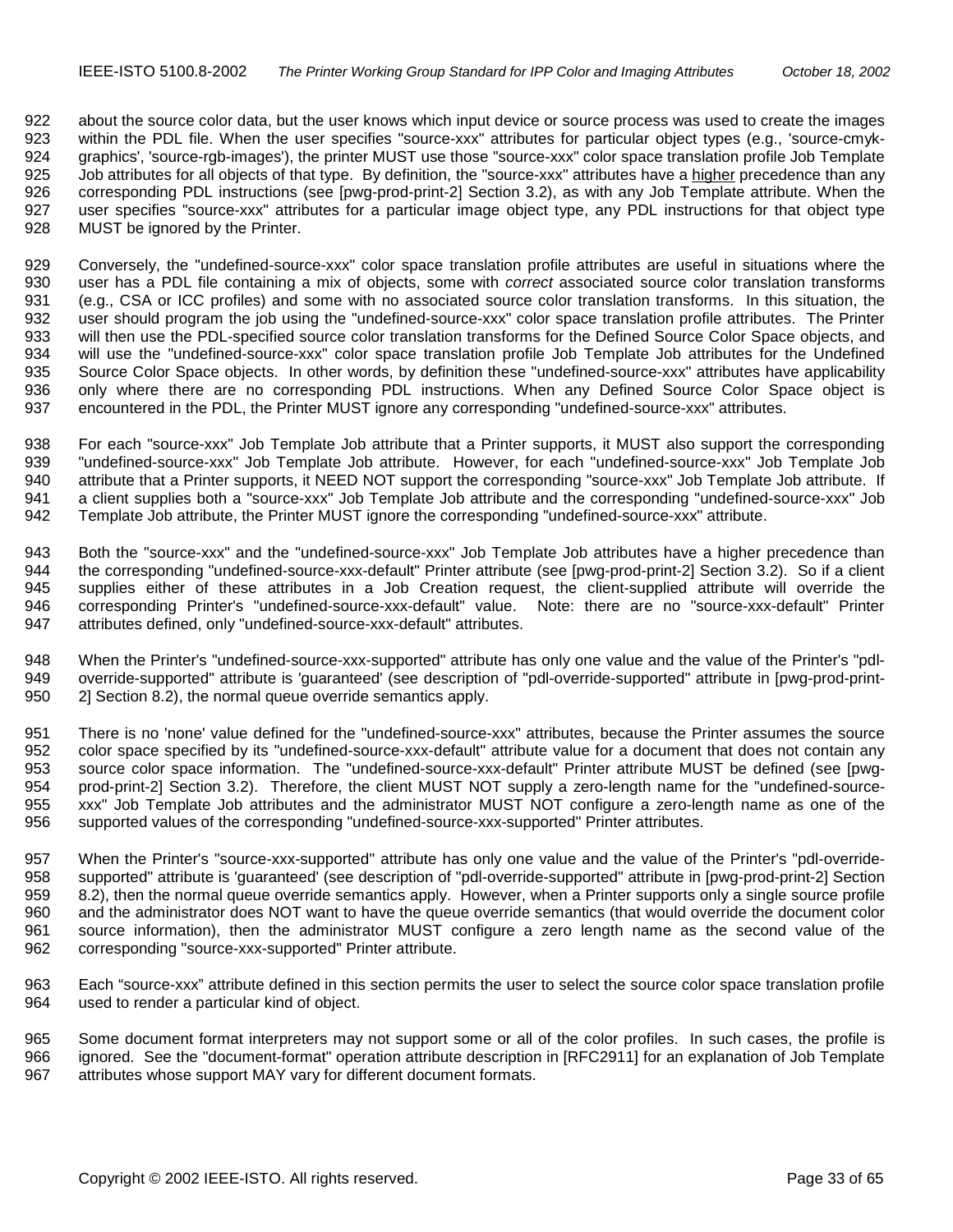#### <span id="page-33-0"></span>968 **3.13.1 source-cmy-graphics (name(MAX))**

- 969 **3.13.2 undefined-source-cmy-graphics (name(MAX))**
- 970 **3.13.3 source-cmy-images (name(MAX))**
- 971 **3.13.4 undefined-source-cmy-images (name(MAX))**
- 972 **3.13.5 source-cmy-text (name(MAX))**

#### 973 **3.13.6 undefined-source-cmy-text (name(MAX))**

974 These "source-cmy-xxx" and "undefined-source-cmy-xxx" Job Template Job attributes provide a way to specify the 975 symbolic name of the source color space profile to be used by the Printer in CMY color space for rendering xxx 976 objects within a color document as indicated in the following table. The former applies to the entire document and 977 the latter applies only to the parts that have no defined color space translation profile.

#### 978 **Table 6 - "source-cmy-xxx" and "undefined-source-cmy-xxx" attribute name suffixes**

| Values of "-xxx" attribute<br>name suffix | xxx object Description     |
|-------------------------------------------|----------------------------|
| -graphics                                 | graphic / graphics objects |
| -text                                     | text                       |
| -images                                   | images                     |

979

#### 980 **3.13.6.1 There are no source-cmy-xxx-default attributes**

981 There are no "source-xxx-default" Printer attributes defined, only "undefined-source-xxx-default" attributes.

#### 982 **3.13.6.2 undefined-source-cmy-graphics-default (name(MAX))**

983 **3.13.6.3 undefined-source-cmy-images-default (name(MAX))** 

#### 984 **3.13.6.4 undefined-source-cmy-text-default (name(MAX))**

- 985 See [RFC2911] section 4.2 for the behavior of "xxx-default" Job Template Printer attributes. Also, see Section [3.13](#page-31-0)  986 above for a description of the relationships among the "source-xxx", "undefined-source-xxx" and "undefined-source-987 xxx-default" attributes.
- 988 **3.13.6.5 source-cmy-graphics-supported (1setOf name(MAX))**
- 989 **3.13.6.6 source-cmy-images-supported (1setOf name(MAX))**
- 990 **3.13.6.7 source-cmy-text-supported (1setOf name(MAX))**
- 991 **3.13.6.8 undefined-source-cmy-graphics-supported (1setOf name(MAX))**
- 992 **3.13.6.9 undefined-source-cmy-images-supported (1setOf name(MAX))**
- 993 **3.13.6.10 undefined-source-cmy-text-supported (1setOf name(MAX))**
- 994 See [RFC2911] section 4.2 for the behavior of "xxx-supported" Job Template Printer attributes.
- 995 **3.13.7 source-cmyk-graphics (type3 keyword | name(MAX))**
- 996 **3.13.8 undefined-source-cmyk-graphics (type3 keyword | name(MAX))**
- 997 **3.13.9 source-cmyk-images (type3 keyword | name(MAX))**
- 998 **3.13.10 undefined-source-cmyk-images (type3 keyword | name(MAX))**
- 999 **3.13.11 source-cmyk-text (type3 keyword | name(MAX))**
- 1000 **3.13.12 undefined-source-cmyk-text (type3 keyword | name(MAX))**
- 1001 These "source-cmyk-xxx" and "undefined-source-cmyk-xxx" Job Template Job attributes provide a way to specify the
- 1002 symbolic name of the source color space profile to be used by the Printer in CMYK color space for rendering xxx
- 1003 objects within a color document as indicated in the following table. The former applies to the entire document and 1004 the latter applies only to the parts that have no defined color space translation profile.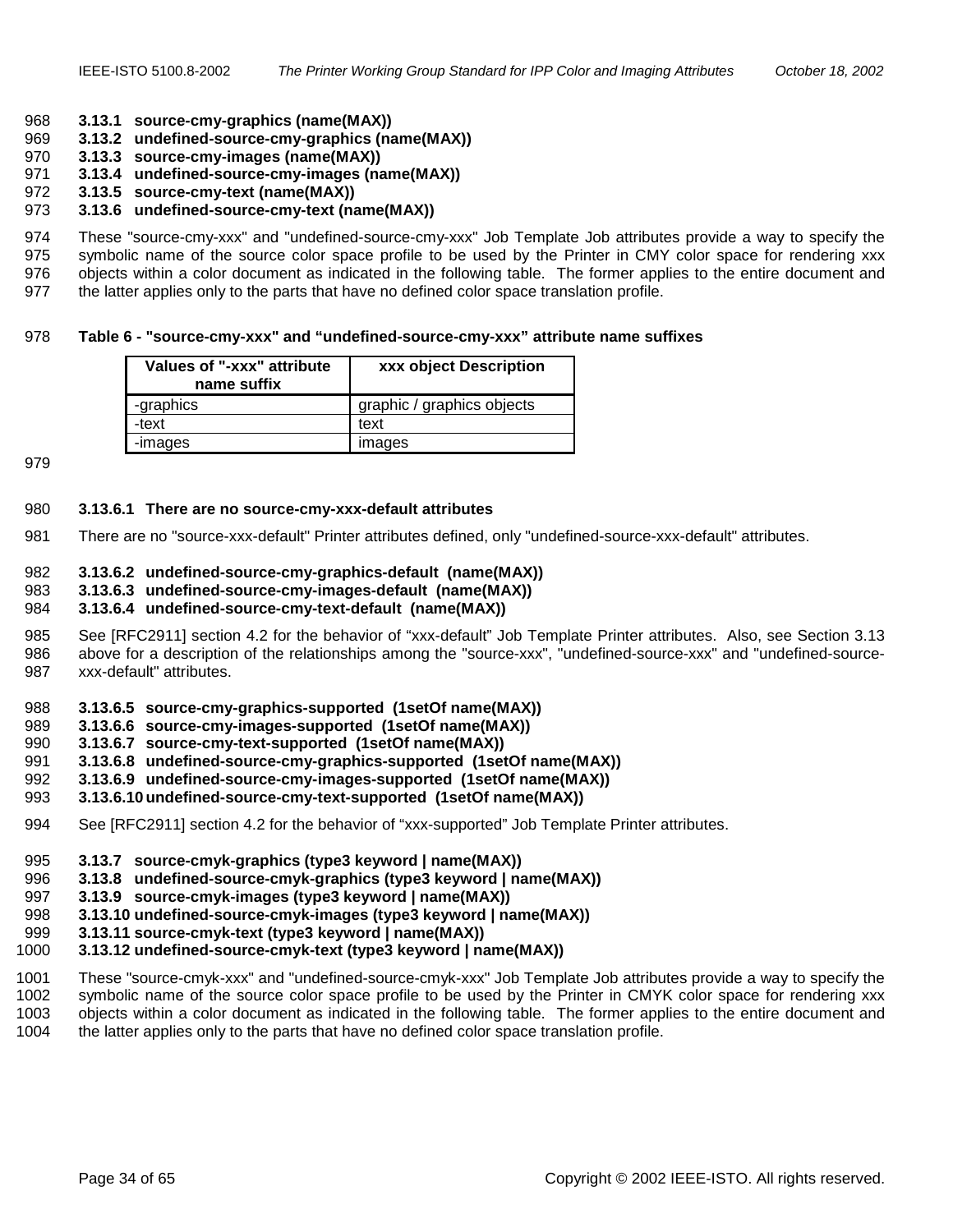#### <span id="page-34-0"></span>1005 **Table 7 - "source-cmyk-xxx" and "undefined-source-cmyk-xxx" attribute name suffixes**

| Values of "-xxx" attribute<br>name suffix | xxx object Description     |
|-------------------------------------------|----------------------------|
| -graphics                                 | graphic / graphics objects |
| -text                                     | text                       |
| -images                                   | images                     |

#### 1006

1007 The keyword values are similar to those defined for the "color-emulation" attribute (see section [3.7\)](#page-25-0). Standard 1008 keyword values are:

| Keyword              | <b>Description</b>                                                                                                                                                                                                                                                 |
|----------------------|--------------------------------------------------------------------------------------------------------------------------------------------------------------------------------------------------------------------------------------------------------------------|
| 'native-cmyk'        | the CMYK color space of the target color printer.                                                                                                                                                                                                                  |
| 'swop'               | Emulate the CMYK SWOP <i>(i.e. Standard Web Offset Press)</i> ink color gamut when printed on<br>coated media (see [SWOP] for technical specifications and overviews).                                                                                             |
| 'euroscale'          | Emulate the European ink color gamut standard for offset presses when printed on coated<br>media (European equivalent to the US SWOP standard [SWOP] - has been superceded by the<br>FOGRA European Press Standard of the German Graphic Arts Research Institute). |
| 'iapan-color'        | Emulate the color gamut of the combined/common Dinippon and Toyo Inks standard when<br>printed on coated media.                                                                                                                                                    |
| 'enhanced-swop'      | Emulate a more saturated version of the CMYK SWOP [SWOP] color gamut when printed on<br>coated media.                                                                                                                                                              |
| 'euroscale-matte'    | Emulate the color gamut of European inks placed on matte finish media.                                                                                                                                                                                             |
| 'euroscale-uncoated' | Emulate the color gamut of European inks placed on uncoated media.                                                                                                                                                                                                 |

1009

1010 The various color standards from which the emulation keyword values are derived assume that output will be printed 1011 on coated stock unless specifically stated in the emulation keyword value. As a result, the swop, euroscale, japan-1012 color and enhanced-swop keyword values don't contain the media coating/finish, but rather imply that the stock is 1013 coated.

1014 If the Printer supports these attributes, the values supported depend on implementation. If the Printer does not 1015 support these attributes, the behavior is implementation dependent.

#### 1016 **3.13.12.1 There are no source-cmyk-xxx-default attributes**

1017 There are no "source-xxx-default" Printer attributes defined, only "undefined-source-xxx-default" attributes.

#### 1018 **3.13.12.2 undefined-source-cmyk-graphics-default (type3 keyword | name(MAX))**

1019 **3.13.12.3 undefined-source-cmyk-images-default (type3 keyword | name(MAX))** 

1020 **3.13.12.4 undefined-source-cmyk-text-default (type3 keyword | name(MAX))** 

1021 See [RFC2911] section 4.2 for the behavior of "xxx-default" Job Template Printer attributes. Also, see Section [3.13](#page-31-0)  1022 above for a description of the relationships among the "source-xxx", "undefined-source-xxx" and "undefined-source-1023 xxx-default" attributes.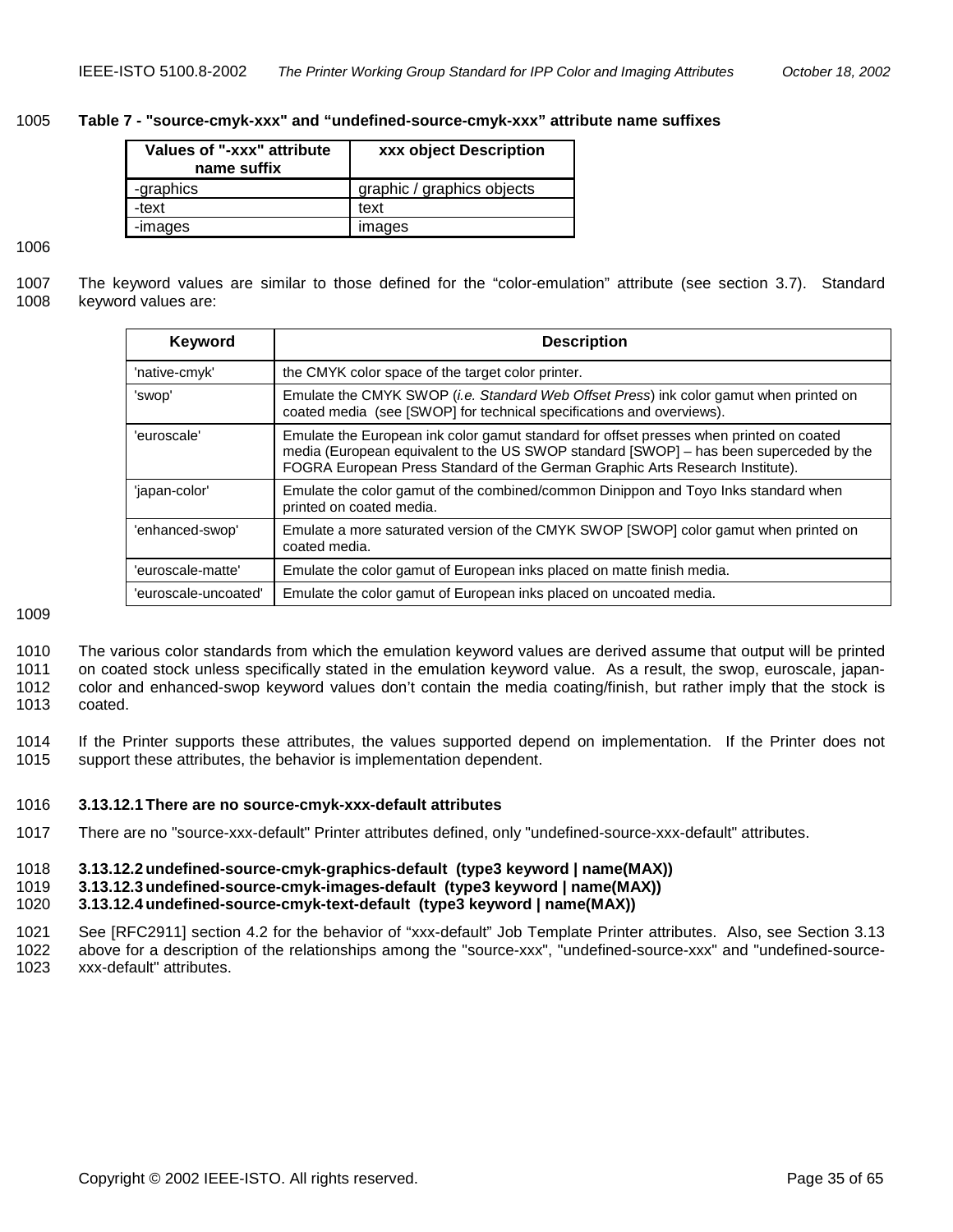#### <span id="page-35-0"></span>1024 **3.13.12.5 source-cmyk-graphics-supported (1setOf (type3 keyword | name(MAX)))**

- 1025 **3.13.12.6 source-cmyk-images-supported (1setOf (type3 keyword | name(MAX)))**
- 1026 **3.13.12.7 source-cmyk-text-supported (1setOf (type3 keyword | name(MAX)))**
- 1027 **3.13.12.8 undefined-source-cmyk-graphics-supported (1setOf (type3 keyword | name(MAX)))**
- 1028 **3.13.12.9 undefined-source-cmyk-images-supported (1setOf (type3 keyword | name(MAX)))**
- 1029 **3.13.12.10 undefined-source-cmyk-text-supported (1setOf (type3 keyword | name(MAX)))**
- 1030 See [RFC2911] section 4.2 for the behavior of "xxx-supported" Job Template Printer attributes.
- 1031 **3.13.13 source-gray-graphics (name(MAX))**
- 1032 **3.13.14 undefined-source-gray-graphics (name(MAX))**
- 1033 **3.13.15 source-gray-images (name(MAX))**
- 1034 **3.13.16 undefined-source-gray-images (name(MAX))**
- 1035 **3.13.17 source-gray-text (name(MAX))**
- 1036 **3.13.18 undefined-source-gray-text (name(MAX))**

1037 These "source-gray-xxx" and "undefined-source-gray-xxx" Job Template Job attributes provide a way to specify the 1038 symbolic name of the source color space profile to be used by the Printer to translate grayscale data to  $L^*$  intensity

1039 values for rendering xxx objects within a color document as indicated in the following table. The former applies to the

1040 entire document and the latter applies only to the parts that have no defined color space translation profile.

#### 1041 **Table 8 - "source-gray-xxx" and "undefined-source-gray-xxx" attribute name suffixes**

| Values of "-xxx" attribute<br>name suffix | xxx object Description     |
|-------------------------------------------|----------------------------|
| -graphics                                 | graphic / graphics objects |
| -text                                     | text                       |
| -images                                   | mages                      |

1042

#### 1043 **3.13.18.1 There are no source-gray-xxx-default attributes**

1044 There are no "source-xxx-default" Printer attributes defined, only "undefined-source-xxx-default" attributes.

#### 1045 **3.13.18.2 undefined-source-gray-graphics-default (name(MAX))**

#### 1046 **3.13.18.3 undefined-source-gray-images-default (name(MAX))**

# 1047 **3.13.18.4 undefined-source-gray-text-default (name(MAX))**

1048 See [RFC2911] section 4.2 for the behavior of "xxx-default" Job Template Printer attributes. Also, see Section [3.13](#page-31-0)  1049 above for a description of the relationships among the "source-xxx", "undefined-source-xxx" and "undefined-source-1050 xxx-default" attributes.

- 1051 **3.13.18.5 source-gray-graphics-supported (1setOf name(MAX))**
- 1052 **3.13.18.6 source-gray-images-supported (1setOf name(MAX))**
- 1053 **3.13.18.7 source-gray-text-supported (1setOf name(MAX))**
- 1054 **3.13.18.8 undefined-source-gray-graphics-supported (1setOf name(MAX))**
- 1055 **3.13.18.9 undefined-source-gray-images-supported (1setOf name(MAX))**

## 1056 **3.13.18.10 undefined-source-gray-text-supported (1setOf name(MAX))**

1057 See [RFC2911] section 4.2 for the behavior of "xxx-supported" Job Template Printer attributes.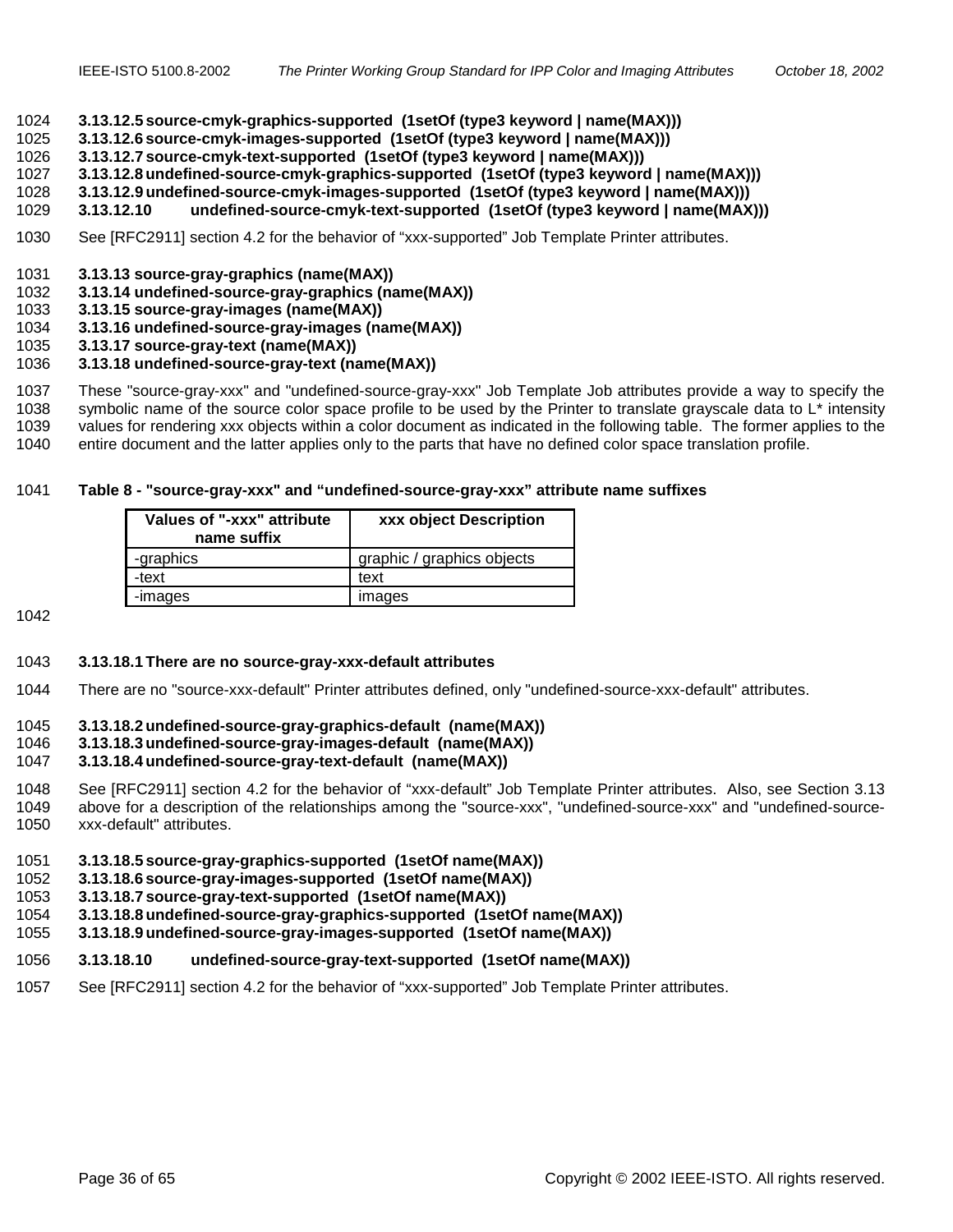#### <span id="page-36-0"></span>1058 **3.13.19 source-rgb-graphics (type3 keyword | name(MAX))**

- 1059 **3.13.20 undefined-source-rgb-graphics (type3 keyword | name(MAX))**
- 1060 **3.13.21 source-rgb-images (type3 keyword | name(MAX))**
- 1061 **3.13.22 undefined-source-rgb-images (type3 keyword | name(MAX))**
- 1062 **3.13.23 source-rgb-text (type3 keyword | name(MAX))**

#### 1063 **3.13.24 undefined-source-rgb-text (type3 keyword | name(MAX))**

1064 These "source-rgb-xxx" and "undefined-source-rgb-xxx" Job Template Job attributes provide a way to specify the 1065 symbolic name of the source color space profile to be used by the Printer in RGB color space for rendering xxx 1066 objects within a color document as indicated in the following table. The former applies to the entire document and 1067 the latter applies only to the parts that have no defined color space translation profile.

#### 1068 **Table 9 - "source-rgb-xxx" and "undefined-source-rgb-xxx" attribute name suffixes**

| Values of "-xxx" attribute<br>name suffix | xxx object Description     |
|-------------------------------------------|----------------------------|
| -graphics                                 | graphic / graphics objects |
| -text                                     | text                       |
| -images                                   | images                     |

#### 1069

#### 1070 Standard keyword values are:

| Keyword      | <b>Description</b>                                                                                                  |
|--------------|---------------------------------------------------------------------------------------------------------------------|
| 'sRGB'       | sRGB mode according to the Default RGB color space defined in [IEC 61966-2.1]                                       |
| 'smpte-240m' | Interpret RGB according to standard 240m of the Society of Motion Picture and Television<br>Engineers [SMPTE-240M]. |

#### 1071

1072 If the Printer supports these attributes, the values supported depend on implementation. If the Printer does not 1073 support these attributes, the behavior is implementation dependent.

#### 1074 **3.13.24.1 There are no source-rgb-xxx-default attributes**

1075 There are no "source-xxx-default" Printer attributes defined, only "undefined-source-xxx-default" attributes.

#### 1076 **3.13.24.2 undefined-source-rgb-graphics-default (type3 keyword | name(MAX))**

1077 **3.13.24.3 undefined-source-rgb-images-default (type3 keyword | name(MAX))** 

#### 1078 **3.13.24.4 undefined-source-rgb-text-default (type3 keyword | name(MAX))**

1079 See [RFC2911] section 4.2 for the behavior of "xxx-default" Job Template Printer attributes. Also, see Section [3.13](#page-31-0)  1080 above for a description of the relationships among the "source-xxx", "undefined-source-xxx" and "undefined-source-1081 xxx-default" attributes.

#### 1082 **3.13.24.5 source-rgb-graphics-supported (1setOf (type3 keyword | name(MAX)))**

- 1083 **3.13.24.6 source-rgb-images-supported (1setOf (type3 keyword | name(MAX)))**
- 1084 **3.13.24.7 source-rgb-text-supported (1setOf (type3 keyword | name(MAX)))**
- 1085 **3.13.24.8 undefined-source-rgb-graphics-supported (1setOf (type3 keyword | name(MAX)))**
- 1086 **3.13.24.9 undefined-source-rgb-images-supported (1setOf (type3 keyword | name(MAX)))**
- 1087 **3.13.24.10 undefined-source-rgb-text-supported (1setOf (type3 keyword | name(MAX)))**

#### 1088 See [RFC2911] section 4.2 for the behavior of "xxx-supported" Job Template Printer attributes.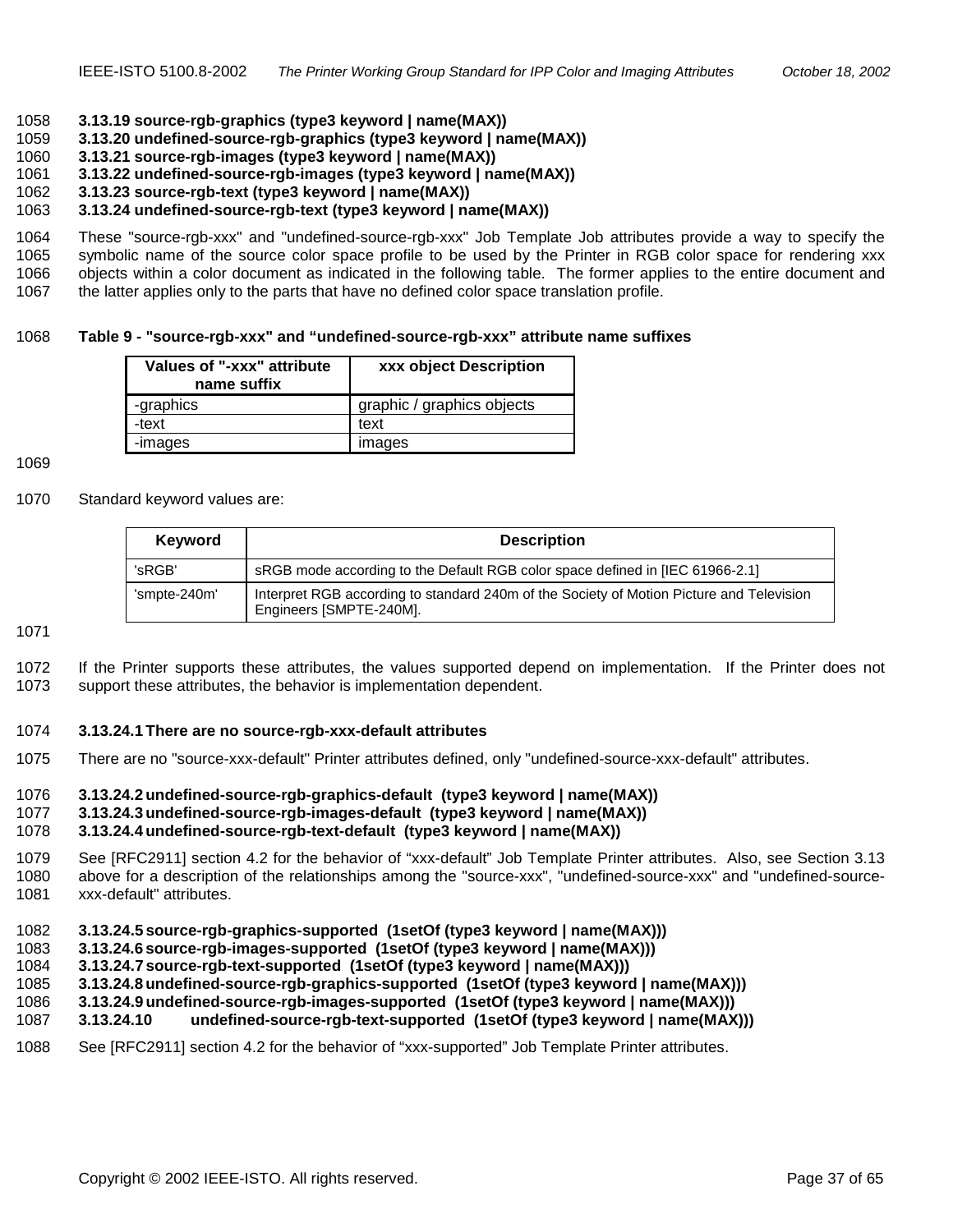## <span id="page-37-0"></span>1089 **3.14 trapping (type2 keyword)**

1090 This "trapping" Job Template Job attribute controls the color trapping applied by the Printer. See section [3.1.4](#page-17-0) for an 1091 Overview of Color Separation Control, including both black overprint and Trapping.

1092 Trapping is an image processing technique, well established in the commercial printing market, that is used to 1093 compensate for mis-registration of color planes in the print engine. When the C, M, Y and K color plane data are not 1094 registered exactly with one another, white gaps and regions of shifted hue appear at adjoining object boundaries. 1095 Trapping compensates for these image quality defects by eliminating or adding color pixels in the overlapping 1096 regions at object boundaries thereby minimizing the effects of the mis-registration.

1097 A "choke" defines the color and width of the band of pixels eliminated at adjoining object boundaries. A "spread" 1098 defines the color and number of pixels added between two colored areas at adjoining object boundaries. A "sweep" 1099 is a smooth shading object, such as defined in PostScript 3 [postscript].

1100 Standard keyword values are:

| Keyword | <b>Description</b>                                                          |  |
|---------|-----------------------------------------------------------------------------|--|
| 'off'   | no trapping is applied.                                                     |  |
| 'all'   | trapping is applied to the edges of all text, graphics, images, and sweeps. |  |

1101

1102 If the Printer supports this attribute, it MUST support both the 'off' and 'all' values. If the Printer does not support this 1103 attribute, the behavior is implementation dependent.

#### 1104 **3.14.1.1 trapping-default (type2 keyword)**

1105 See [RFC2911] section 4.2 for the behavior of "xxx-default" Job Template Printer attributes.

#### 1106 **3.14.1.2 trapping-supported (1setOf type2 keyword)**

1107 See [RFC2911] section 4.2 for the behavior of "xxx-supported" Job Template Printer attributes.

#### 1108 **3.15 trap-width-fast (integer(0:MAX))**

#### 1109 **3.16 trap-width-slow (integer(0:MAX))**

1110 The "trap-width-fast" and "trap-width-slow" Job Template Job attributes control the color trapping applied by the 1111 Printer. See section [3.1.4](#page-17-0) for an Overview of Color Separation Control, including both black overprint and 1112 Trapping.

1113 Trapping is an image processing technique, well established in the commercial printing market, which is used to 1114 compensate for mis-registration of color planes in the print engine. When the C, M, Y and K color plane data are not 1115 registered exactly with one another, white gaps and regions of shifted hue appear at adjoining object boundaries. 1116 Trapping compensates for these image quality defects by eliminating or adding color pixels in the overlapping 1117 regions at object boundaries thereby minimizing the effects of the mis-registration.

1118 A "choke" defines the color and width of the band of pixels eliminated at adjoining object boundaries. A "spread" 1119 defines the color and number of pixels added between two colored areas at adjoining object boundaries. A "sweep" 1120 is a smooth shading object, such as defined in PostScript 3 [postscript].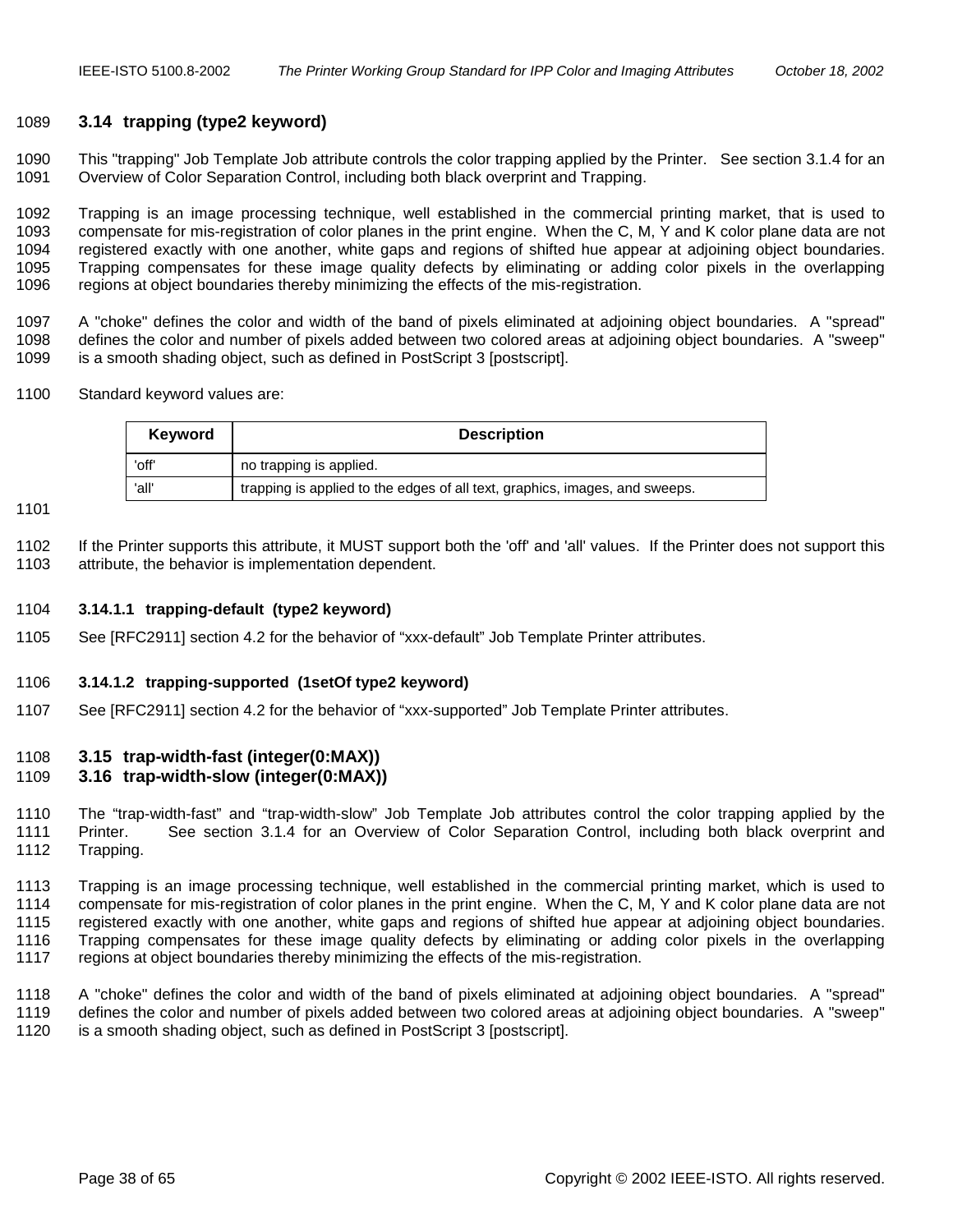<span id="page-38-0"></span>1121 The "trap-width-slow" attribute specifies the number of pixels at each object boundary that will be within the trapping 1122 region in the "slow scan direction" (i.e. the direction perpendicular to the direction that the print engine's output

1123 Raster Image System (ROS) writes pixels).

1124 The "trap-width-fast" attribute specifies the number of pixels at each object boundary that will be within the trapping 1125 region in the "fast scan direction" (i.e. the direction parallel to the direction that the print engine's output Raster Image 1126 System (ROS) writes pixels).

- 1127 The "trap-width-slow" and "trap-width-fast" attributes are applicable on a job and page-override basis.
- 1128 Trap width will be Printer implementation dependent.

#### 1129 **3.16.1 trap-width-fast-default (integer(0:MAX))**

#### 1130 **3.16.2 trap-width-slow-default (integer(0:MAX))**

1131 See [RFC2911] section 4.2 for the behavior of "xxx-default" Job Template Printer attributes.

#### 1132 **3.16.3 trap-width-fast-supported (rangeOfInteger(0:MAX))**

#### 1133 **3.16.4 trap-width-slow-supported (rangeOfInteger(0:MAX))**

1134 See [RFC2911] section 4.2 for the behavior of "xxx-supported" Job Template Printer attributes.

#### 1135 **3.17 trc (collection)**

1136 The Printer applies User Tone Reproduction Curves (TRCs) to image data which has already been transformed to 1137 the output device's CMYK color space; thus modifying the printer's response to the rendered CMYK data. See 1138 section [3.1.5](#page-17-0) for an Overview of User Tone Reproduction Curve attributes.

1139 This "trc" Job Template Job attribute specifies the user selected TRCs to be used for the job. A User TRC is used to 1140 map input image intensity values to adjusted output intensity values. When dealing with 8 bit continuous tone data, 1141 the color intensity values for each color separation are specified as unsigned integer octets with values in the range 1142 from 0 to 255. Mapping all 256 possible intensity values of a single color separation requires a table that contains 1143 256 octets. Mapping all possible values for all four color separations (i.e. C, M, Y and K) requires 1024 octets, 256 1144 octets for each color separation.

1145 User TRCs are independent of calibration TRCs; the effects of the two are additive. Calibration TRCs are stored in 1146 the system as a result of a calibration of the output device (by means outside the scope of this document) and are 1147 always applied, regardless of whether or not the client supplies User TRCs in the Job Creation request.

1148 The client MAY supply TRCs either by name or by value. When the client elects to supply TRCs by name, the name 1149 references a User TRC file stored on the Printer's public TRC repository. When the client elects to supply TRCs by 1150 value the client MUST supply the intensity translation tables for all four color separations. Furthermore, the client 1151 MAY indicate whether a by value User TRC is to be stored permanently in the Printer's public TRC repository for use 1152 by other jobs in the future or is private and therefore is to be stored temporarily in the printer for reuse only within the 1153 context of this job. In either case, the by-value TRC becomes available for reference as soon as the Printer returns 1154 the response for the request that supplied the by-value TRC.

1155 The list of permanently stored User TRCs in the Printer's public TRC repository is available to the client by querying 1156 the "trc-supported" attribute using the Get-Printer-Attributes operation. Clients cannot query the printer for the private 1157 TRCs for this or any job.

1158 The Printer copies the "trc" (collection) attribute supplied by the client to the Job object as with any Job Template Job 1159 attribute and it may be queried (using Get-Job-Attributes – see [RFC2911]), and modified (using Set-Job-Attributes -

1160 see [ipp-set-ops]).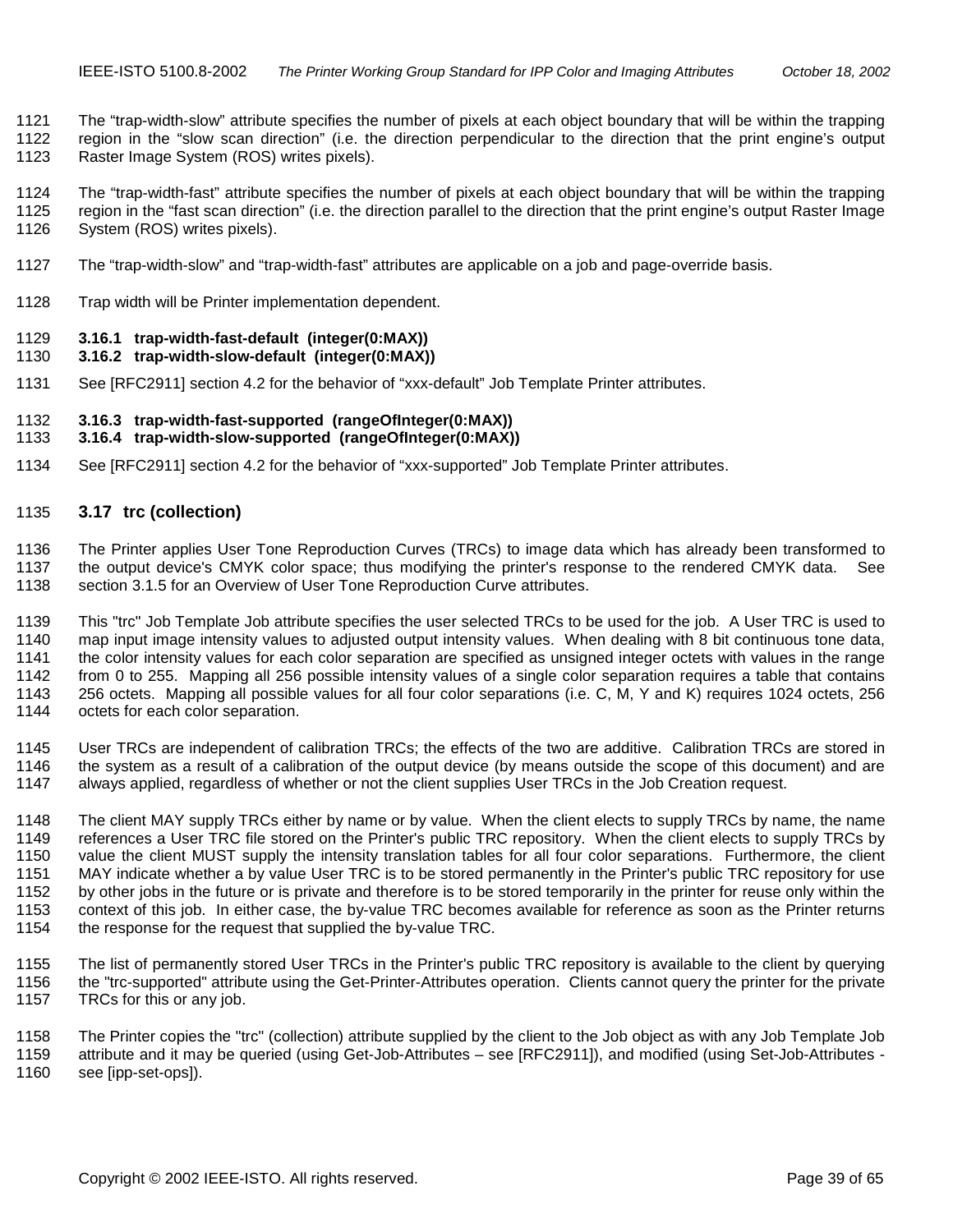#### <span id="page-39-0"></span>1161 Member Attributes for the "trc" Job Template Attribute

1162 Table 10 lists the member attributes of the "trc" Job Template Job attribute and specifies whether Clients MUST 1163 supply them in collection values and whether Printers MUST support them if supporting this collection attribute. The 1164 following sub-sections define these member attributes. [Table 11](#page-41-0) indicates which combinations the client MUST 1165 supply in order to get various Printer actions.

# 1166 **Table 10 - "trc" member attributes**

| <b>Member Attribute Name</b> | <b>Attribute Syntax</b> | <b>Client Request</b> | <b>Printer Support</b> |
|------------------------------|-------------------------|-----------------------|------------------------|
| trc-type                     | type2 keyword           | MAY                   | MUST                   |
| trc-name                     | name(MAX)               | <b>MAY</b>            | MUST                   |
| trc-cyan-data                | octetString(256)        | MAY                   | MAY                    |
| trc-magenta-data             | octetString(256)        | MAY                   | MAY                    |
| trc-yellow-data              | octetString(256)        | MAY                   | MAY                    |
| trc-black-data               | octetString(256)        | MAY                   | MAY                    |

#### 1167

#### 1168 **3.17.1 trc-type (type2 keyword)**

1169 This member attribute indicates the scope of the User TRC name. When specifying a TRC by named reference, this 1170 member attribute specifies whether the TRC can be found in the Printer's public TRC repository, or among this job's 1171 private TRCs. When specifying a TRC by value, this member attribute specifies whether the TRC is to be saved in 1172 the Printer's public TRC repository or stored as private to the job. TRCs saved in the Printer's public repository will 1173 be reusable in different jobs and will remain available until explicitly deleted by a user. Private TRCs will be reusable 1174 only within the context of the current job and will be deleted by the Printer when the job enters the Job History (see 1175 description of "job-state" in [RFC2911]).

1176 If the client omits this member attribute, the Printer assumes (1) the 'private' value if the client supplied any by-value 1177 data attributes (see the descriptions of the "trc-xxx-data" attributes below), or assumes (2) the 'public' value 1178 otherwise. See [Table 11](#page-41-0) for the description of the semantics for combinations of the TRC type, name, and data 1179 attributes.

1180 Standard keyword values are:

| Keyword        | <b>Description</b>                                                                                                                                                                                                                                       |  |  |
|----------------|----------------------------------------------------------------------------------------------------------------------------------------------------------------------------------------------------------------------------------------------------------|--|--|
| 'no-user-trc': | The Printer MUST NOT apply a User TRC; the Printer still applies its calibration TRC.                                                                                                                                                                    |  |  |
| 'public':      | The TRC name specified by the "trc-name" member attribute (see description of "trc-name" member<br>attribute below) can be found (or should be saved) in the Printer's public TRC repository (the TRC is<br>available for use in other jobs).            |  |  |
| 'private':     | The TRC name specified by the "trc-name" member attribute (see description below) can be found<br>(or should be saved temporarily) in the Printer's private TRC repository (the TRC is available for use<br>only within the context of the current job). |  |  |

1181

1182 The Printer MUST support this member attribute and the 'no-user-trc' value and one other value.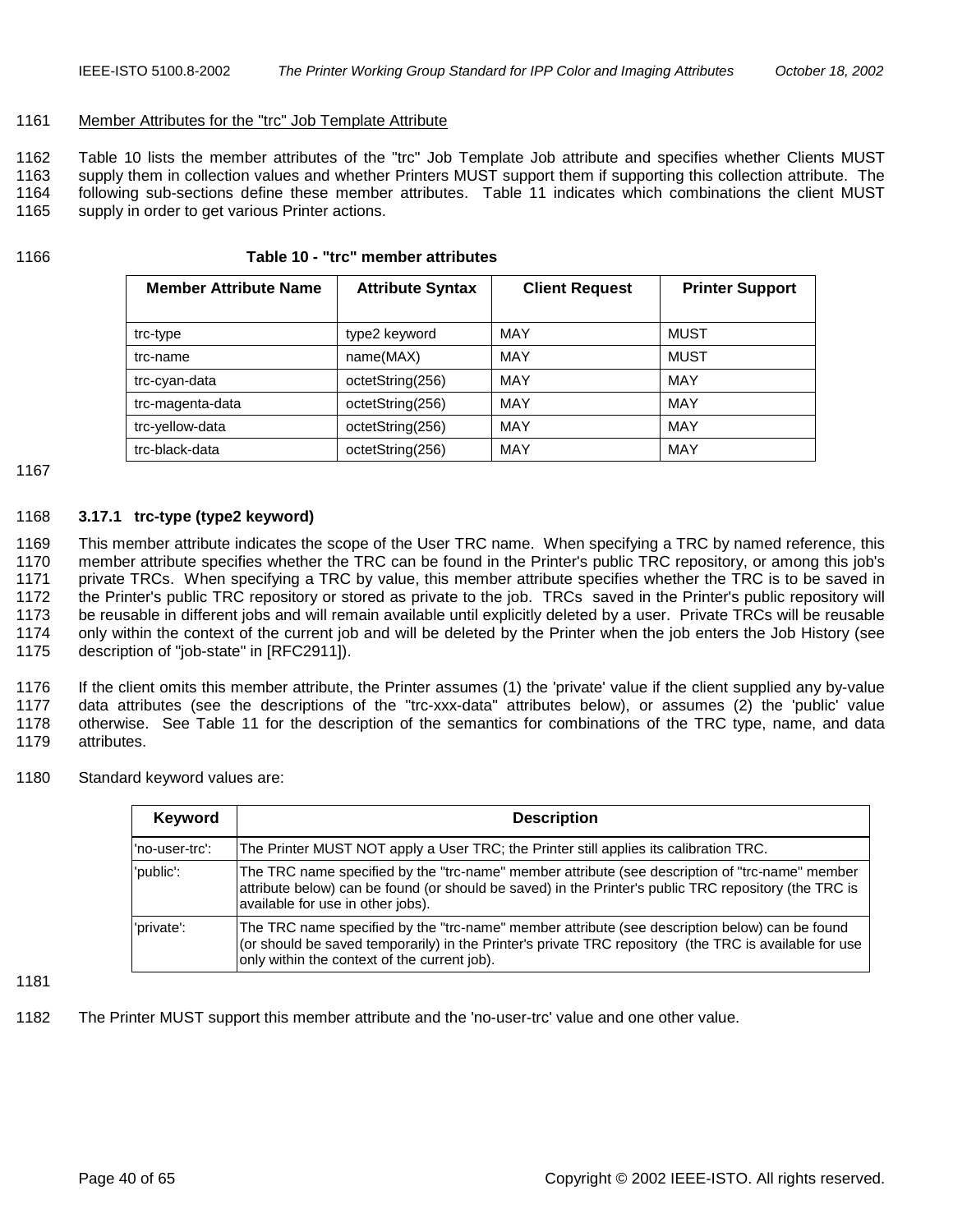#### <span id="page-40-0"></span>1183 **3.17.1.1 trc-type-supported (1setOf type3 keyword)**

1184 The "trc-type-supported" Printer attribute identifies the values of this "trc-type" member attribute that the Printer 1185 supports, i.e., the TRC name types supported.

#### 1186 **3.17.2 trc-name (name(MAX))**

1187 This member attribute specifies the name of the User TRC. The client supplies this member attribute in order to: (1) 1188 to identify a User TRC in the Printer's Public TRC repository, (2) to store explicitly-supplied User TRC data in the 1189 Printer's public TRC repository, or (3) as a private TRC that is to be referenced within the job by a subsequent 1190 document submission request for this job.

1191 If the client omits this member attribute, the client MUST supply some by-value data attributes (see the descriptions 1192 of the "trc-xxx-data" attributes below). See [Table 11](#page-41-0) for the description of the semantics for combinations of the TRC 1193 type, name, and data attributes.

- 1194 **3.17.2.1 trc-name-supported (1setOf name(MAX))**
- 1195 The "trc-name-supported" (1setOf name(MAX)) Printer attribute identifies the values of this "trc-name" member 1196 attribute that the Printer supports, i.e., the TRC names supported.

#### 1197 **3.17.3 Color tone reproduction curve data attributes**

1198 These member attributes specify the actual data when the client is supplying the TRC by value. The client MUST 1199 supply all four of these member attributes if any are supplied. The value consists of four 256-octet strings, one for 1200 each of the four color separations: C, M, Y, and K, respectively.

1201 If the client omits any of these member attributes, the client MUST supply the "trc-name" member attribute (described 1202 above). See [Table 11](#page-41-0) for the description of the semantics for combinations of the TRC type, name, and data 1203 attributes.

1204 There are no corresponding "trc-xxx-data-supported" attributes, i.e., no way for the client to read back from the 1205 Printer the actual 256-octets curve data supported by the Printer.

#### 1206 **3.17.3.1 trc-cyan-data (octetString(256))**

1207 This member attribute specifies the User TRC values for cyan.

#### 1208 **3.17.3.2 trc-magenta-data (octetString(256))**

1209 This member attribute specifies the User TRC values for magenta.

# 1210 **3.17.3.3 trc-yellow-data (octetString(256))**

1211 This member attribute specifies the User TRC values for yellow.

# 1212 **3.17.3.4 trc-black-data (octetString(256))**

1213 This member attribute specifies the User TRC values for black.

# 1214 **3.17.4 Combinations of the member attributes**

1215 [Table 11](#page-41-0) shows the Printer's actions for all combinations of the member attributes.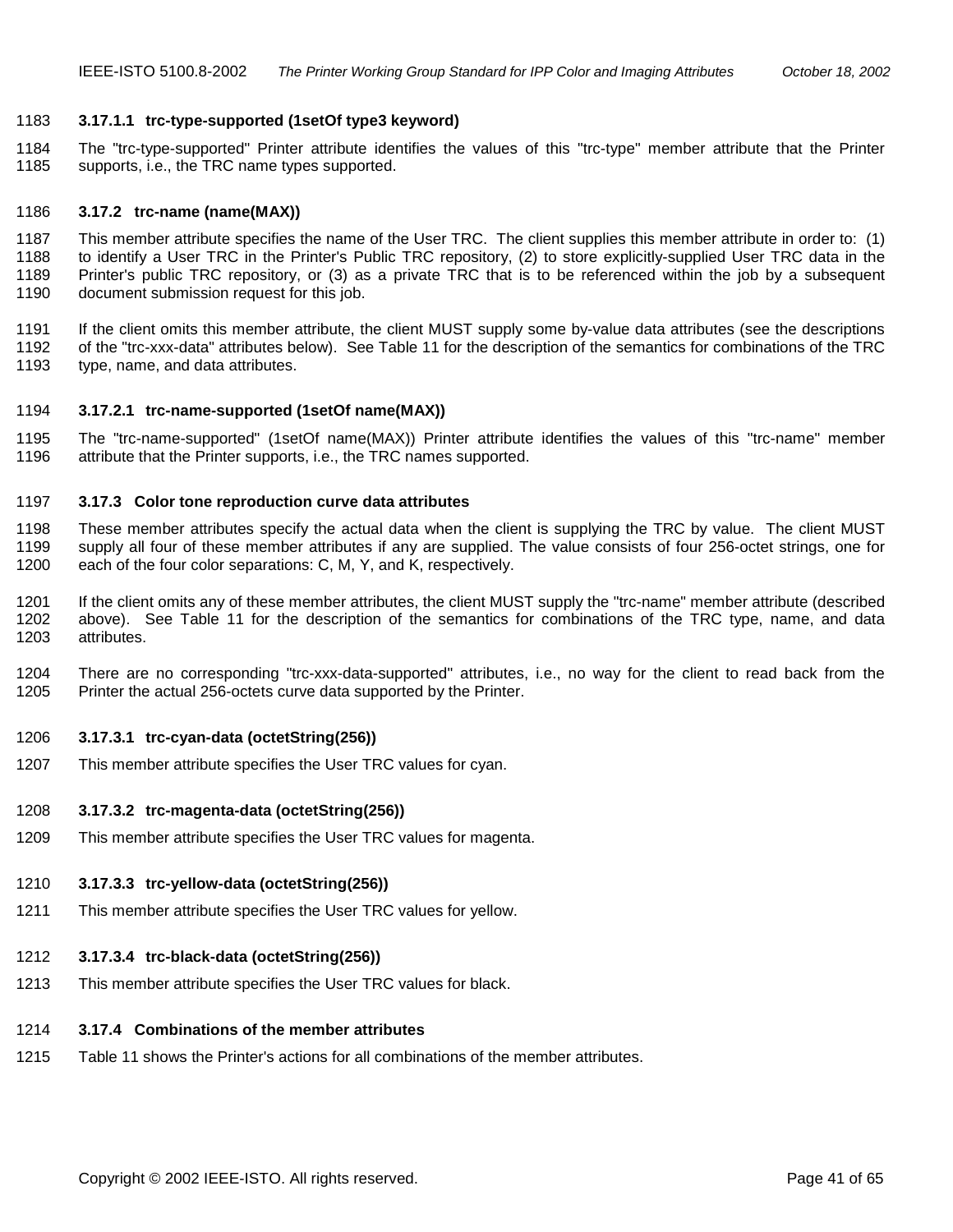<span id="page-41-0"></span>

|--|--|

1216 **Table 11 - Combinations of the "trc" member attributes** 

| "trc-type"                   | "trc-name"                  | "trc-data"                  | <b>Printer Action</b>                                                                                                                                                                                                                                                                                                                                       |
|------------------------------|-----------------------------|-----------------------------|-------------------------------------------------------------------------------------------------------------------------------------------------------------------------------------------------------------------------------------------------------------------------------------------------------------------------------------------------------------|
| 'no-user-trc'                | supplied or<br>not supplied | supplied or<br>not supplied | Do not apply User TRCs, even if the PDL or Printer defaults<br>specify a User TRC.                                                                                                                                                                                                                                                                          |
| 'public'                     | not supplied                | not supplied                | Ignore* – since no name or data are supplied there is nothing for<br>the printer to reference.                                                                                                                                                                                                                                                              |
| 'public'                     | not supplied                | supplied                    | Ignore $^*$ – a name must also be supplied for a set of TRC data to<br>be made public.                                                                                                                                                                                                                                                                      |
| 'public' or<br>not supplied  | supplied                    | not supplied                | The name supplied is used to select TRC data from the Printer's<br>public TRC repository to adjust output intensities.                                                                                                                                                                                                                                      |
| 'public'                     | supplied                    | supplied                    | The TRC data supplied is used to adjust output intensities; the<br>name supplied is used to save the TRC data in the Printer's<br>public TRC repository for reuse on future jobs if a TRC by that<br>name does not already exist. If the supplied name is already in<br>use, the Printer ignores* the supplied data.                                        |
| 'private' or<br>not supplied | not supplied                | not supplied                | Ignore* – since no name or data are supplied there is nothing for<br>the printer to reference.                                                                                                                                                                                                                                                              |
| 'private' or<br>not supplied | not supplied                | supplied                    | The supplied TRC data is used to adjust output intensities then<br>discarded when the current job enters the Job History (see<br>description of "job-state" earlier in [RFC2911]).                                                                                                                                                                          |
| 'private'                    | supplied                    | not supplied                | The name supplied is used to select TRC data from the Printer's<br>private TRC repository to adjust output intensities. This<br>combination is useful only if the client has supplied another<br>private TRC with this job as a Job Template Job attribute or a<br>previous document or page override attribute value for this job<br>(see [ipp-override]). |
| 'private or<br>not supplied  | supplied                    | supplied                    | The data supplied is used to adjust output intensities; the name<br>supplied is used to save the TRC data temporarily as a private<br>TRC for reuse later within the scope of the current job (only)                                                                                                                                                        |

1217 ignore\* - means ignore the client supplied "trc" (collection) attribute all together, return it in the Unsupported Attributes<br>1218 Group in the response, do not adjust output intensity values, and return the status co Group in the response, do not adjust output intensity values, and return the status code 'successful-ok-1219 ignored-or-substituted-attributes'.

#### 1220 **3.17.5 trc-default (collection)**

1221 See [RFC2911] section 4.2 for the behavior of "xxx-default" Job Template Printer attributes.

1222 The member attributes for the "trc-default" Job Template Printer attribute are defined in [Table 10.](#page-39-0) A Printer MUST 1223 support the same member attributes and values for this default collection attribute as it supports for the 1224 corresponding "trc" Job Template Job attribute.

#### 1225 **3.17.6 trc-supported (1setOf type2 keyword)**

1226 The "trc-supported" Job Template Printer attribute identifies the keyword names of the member attributes supported 1227 in the "trc" collection Job Template Job attribute, i.e., the keyword names of the member attributes in [Table 10](#page-39-0) that 1228 the Printer supports.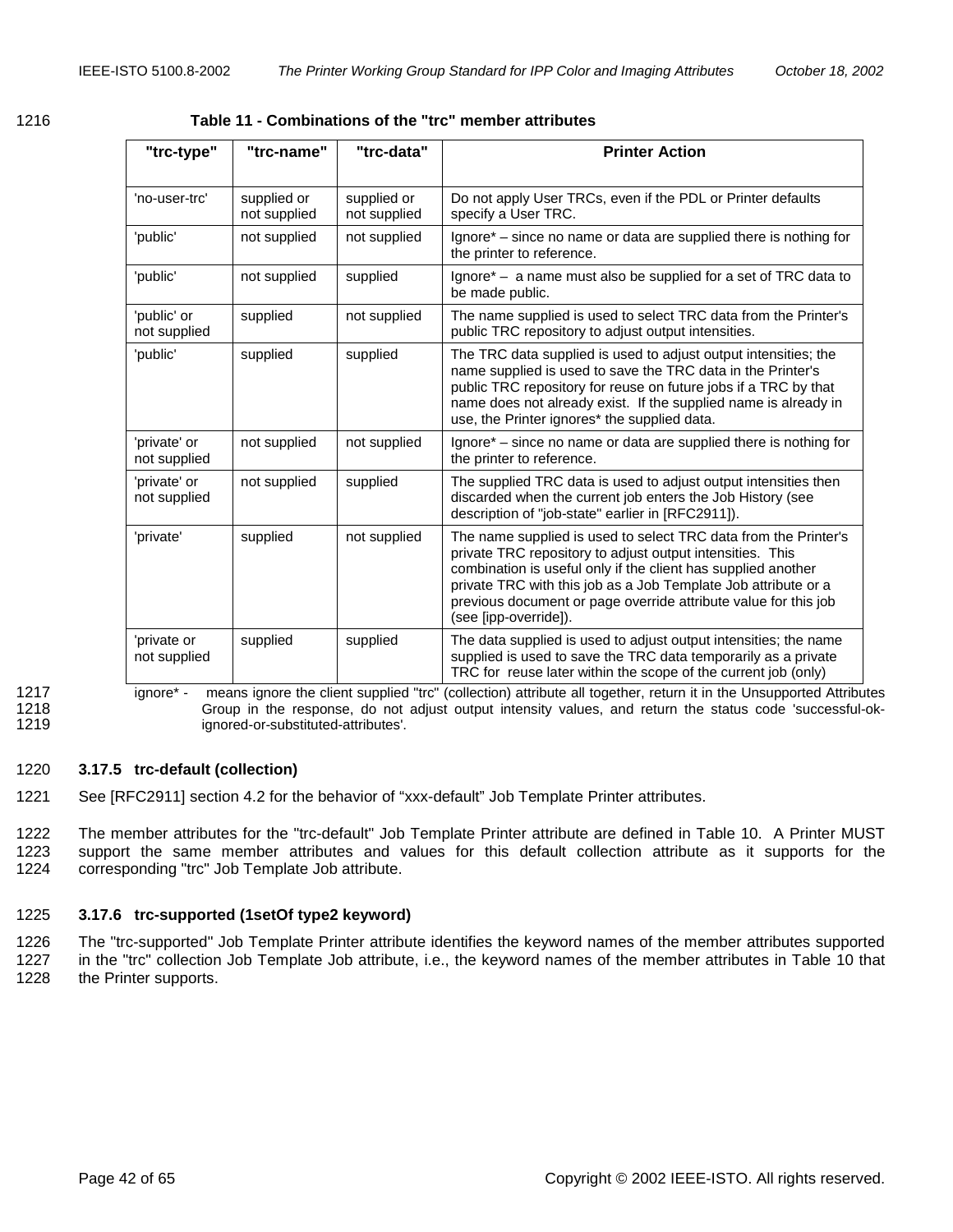# <span id="page-42-0"></span>1229 **4 Imaging Job Template attribute definitions**

1230 This section defines additional imaging Job Template attributes related to production printing that do not REQUIRE a 1231 color Printer in order to support. However, a color Printer MAY support any of them.

# 1232 **4.1 anti-aliasing (type3 keyword)**

1233 This "anti-aliasing" Job Template Job attribute indicates the anti-aliasing algorithm that the Printer object MUST apply 1234 to the rendered output images. Curves and diagonal lines rendered below printer resolutions of about 300 dots/inch, 1235 can have a jagged appearance as a result of rasterization errors and artifacts. Typically, these anomalies can be 1236 masked by imaging a page at a higher resolution than the print engine supports, then sub-sampling the image back 1237 down to engine resolution. In the case of black lines, this operation results in the replacement of some edge pixels 1238 with gray pixels. The result is a curve or line that looks smooth since the grays and blacks are integrated by the 1239 human visual system. These techniques for smoothing rasterized lines are collectively known as "anti-aliasing". The 1240 precise algorithm is implementation dependent.

1241 Standard keyword values are:

| Keyword    | <b>Description</b>                                                                                                                                                                                       |
|------------|----------------------------------------------------------------------------------------------------------------------------------------------------------------------------------------------------------|
| 'none'     | The printer MUST NOT apply an anti-aliasing algorithm to the rendered output.                                                                                                                            |
| 'standard' | The Printer MUST apply an implementation defined anti-aliasing algorithm to the rendered output. This<br>value is used for printers that have a single system specified default anti-aliasing algorithm. |

1242

1243 If the Printer supports this attribute, it MUST support at least the 'none' and 'standard' values. If the Printer does not 1244 support this attribute, the behavior is implementation dependent.

#### 1245 **4.1.1 anti-aliasing-default (type3 keyword)**

1246 See [RFC2911] section 4.2 for the behavior of "xxx-default" Job Template Printer attributes.

#### 1247 **4.1.2 anti-aliasing-supported (1setOf type3 keyword)**

1248 See [RFC2911] section 4.2 for the behavior of "xxx-supported" Job Template Printer attributes.

#### 1249 **4.2 bleed-edge-printing (type2 keyword)**

1250 This "bleed-edge-printing" Job Template Job attribute indicates that the printer should allow page image data to be 1251 printed to all edges of the paper, and print beyond the edges of the normal printable area (see [Figure 1\)](#page-43-0). It is 1252 assumed that the document data contains the image data to be placed in the bleed edge area, and that the "bleed-1253 edge-printing" attribute only enables the image to be printed in an otherwise non-printable area. This ability to print to 1254 each edge of a sheet of paper, making it appear that the color(s) has run off one or more edges is called bleed edge 1255 printing.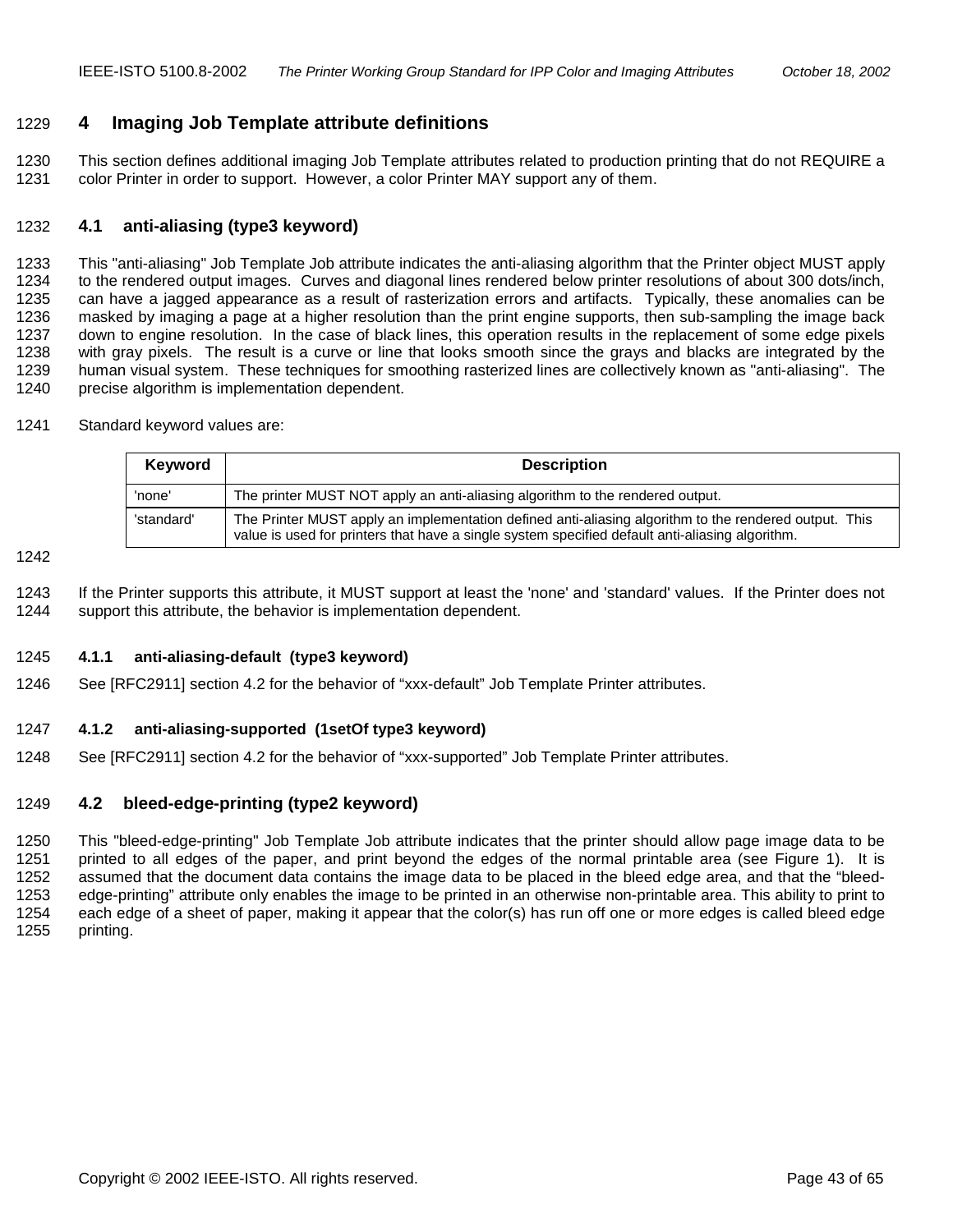<span id="page-43-0"></span>

1256

#### 1257 **Figure 1 - Bleed Edge Area and Normal Printable Area**

#### 1258

1259 Standard keyword values are:

| <b>Keyword</b> | <b>Description</b>                      |
|----------------|-----------------------------------------|
| l'none'        | No bleed edge printing allowed.         |
| 'all'          | Allow bleed edge printing to all edges. |

#### 1260

1261 If the Printer supports this attribute, it MUST support the 'none' and 'all' values. If the Printer does not support this 1262 attribute, the behavior is implementation dependent.

# 1263 **4.2.1 bleed-edge-printing-default (type2 keyword)**

1264 See [RFC2911] section 4.2 for the behavior of "xxx-default" Job Template Printer attributes.

#### 1265 **4.2.2 bleed-edge-printing-supported (1setOf type2 keyword)**

1266 See [RFC2911] section 4.2 for the behavior of "xxx-supported" Job Template Printer attributes.

# 1267 **4.3 halftone-graphics (type2 keyword | name(MAX))**

#### 1268 **4.4 halftone-images (type2 keyword | name(MAX))**

# 1269 **4.5 halftone-text (type2 keyword | name(MAX))**

1270 These "halftone-xxx" Job Template Job attributes provide a way to specify the halftone screens to be used by the 1271 Printer to render xxx objects within color or black and white documents as indicated in the following table:

# 1272 **Table 12 - "halftone-xxx" attribute name suffixes**

| Values of "-xxx" attribute<br>name suffix | xxx object Description     |
|-------------------------------------------|----------------------------|
| -graphics                                 | graphic / graphics objects |
| -text                                     | text                       |
| -images                                   | images                     |

# 1273

1274 The Adobe Red Book indicates that "Halftoning is the process by which continuous tone colors are approximated by

1275 a pattern of pixels that can achieve only a limited number of discrete colors. … The input to the halftone function

1276 consists of continuous-tone, gamma corrected color components in device native color space. The output consists of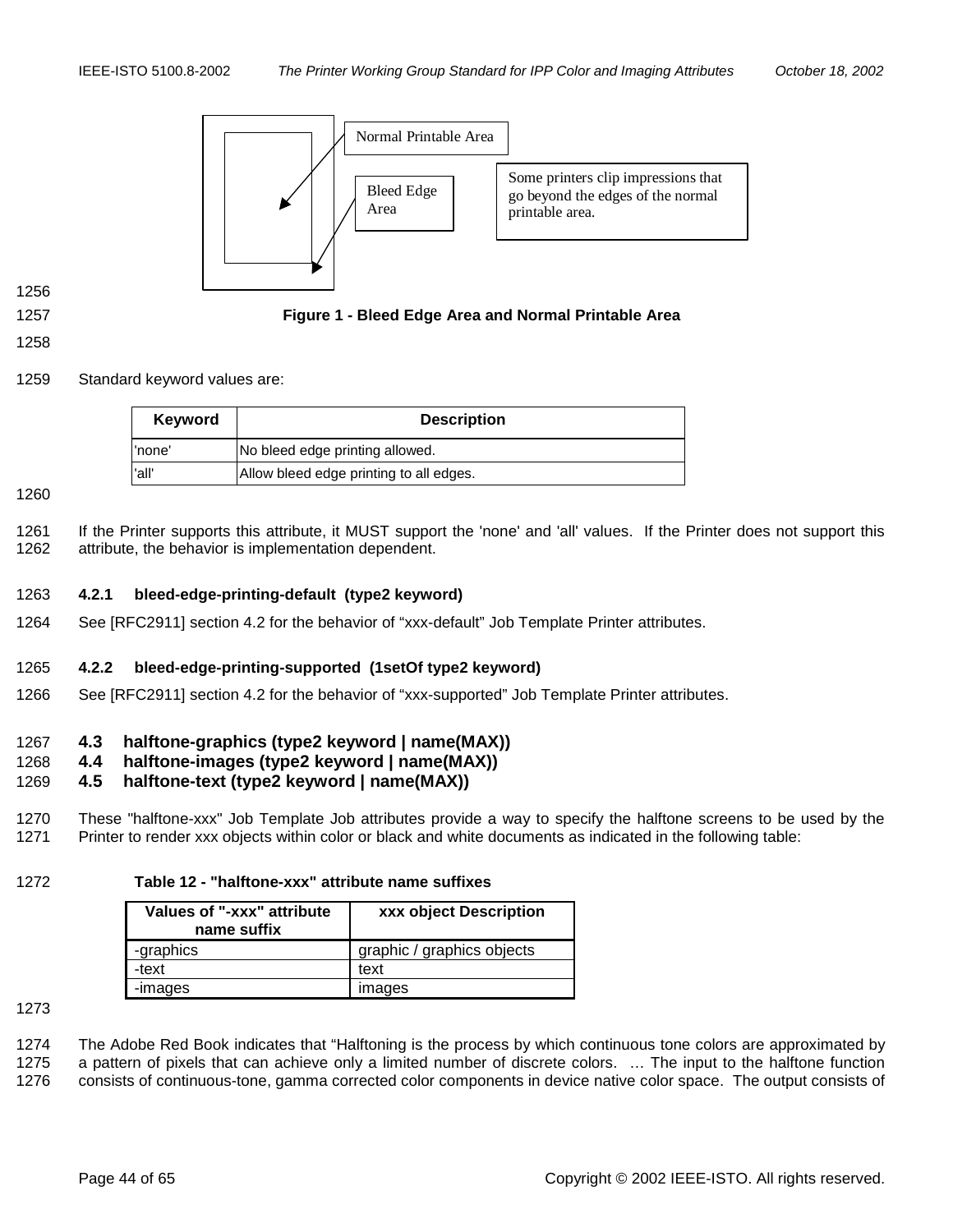<span id="page-44-0"></span>1277 pixels representing colors the device can reproduce. … halftone functions… are based on the use of a halftone 1278 screen. … halftone screens are specified as frequency, angle, and spot function… A screen is defined by 1279 conceptually layering a uniform rectangular grid of halftone cells over the device pixel array. Each pixel belongs to 1280 one cell in the grid; a halftone cell usually contains many device pixels."

1281 The screens available are implementation specific with different line frequencies, angles, and spot functions implied 1282 by each keyword value for each printer implementation.

1283 Standard keyword values are:

| Keyword                  | <b>Description</b>                                                                                                                                                                                         |
|--------------------------|------------------------------------------------------------------------------------------------------------------------------------------------------------------------------------------------------------|
| 'none'                   | Implies that no halftone-xxx screen should be applied to objects of type xxx. This is<br>provided to enable a client to over-ride a Printer default value in situations where no<br>halftoning is desired. |
| 'low-frequency-dot'      | Device dependent name for the lowest frequency dot screen available within the system.                                                                                                                     |
| 'mid-frequency-dot'      | Device dependent name for the dot screen with a frequency between the "low-frequency-<br>dot" and "high-frequency-dot" screens available within the system.                                                |
| 'high-frequency-dot'     | Device dependent name for the dot screen with a frequency between the "mid-frequency-<br>dot" and "highest-frequency-dot" screens available within the system.                                             |
| 'highest-frequency-dot'  | Device dependent name for the dot screen with the highest frequency available within the<br>system.                                                                                                        |
| 'low-frequency-line'     | Device dependent name for the lowest frequency line screen available within the system.                                                                                                                    |
| 'mid-frequency-line'     | Device dependent name for the line screen with a frequency between the "low-frequency-<br>line" and "high-frequency-line" screens available within the system.                                             |
| 'high-frequency-line'    | Device dependent name for the dot screen with a frequency between the "mid-frequency-<br>dot" and "highest-frequency-dot" screens available within the system.                                             |
| 'highest-frequency-line' | Device dependent name for the line screen with the highest frequency available within the<br>system.                                                                                                       |
| 'stochastic'             | Device dependent name for a screen that uses random spot densities to render objects.                                                                                                                      |
| '150-dpi'                | Device independent name for a screen that has a nominal frequency of 150 dots per inch.                                                                                                                    |
| '175-dpi'                | Device independent name for a screen that has a nominal frequency of 175 dots per inch.                                                                                                                    |
| '200-dpi'                | Device independent name for a screen that has a nominal frequency of 200 dots per inch.                                                                                                                    |
| '53-lpi'                 | Device independent name for a screen that has a frequency of 53 lines per inch.                                                                                                                            |
| '85-lpi'                 | Device independent name for a screen that has a nominal frequency of 85 lines per inch.                                                                                                                    |
| '106-lpi'                | Device independent name for a screen that has a frequency of 106 lines per inch.                                                                                                                           |
| '171-lpi'                | Device independent name for a screen that has a nominal frequency of 171 lines per inch.                                                                                                                   |
| '200-lpi'                | Device independent name for a screen that has a nominal frequency of 200 lines per inch.                                                                                                                   |
| '300-lpi'                | Device independent name for a screen that has a nominal frequency of 300 lines per inch.                                                                                                                   |
| '600-lpi'                | Device independent name for a screen that has a nominal frequency of 600 lines per inch.                                                                                                                   |

1284

1285 The halftone-xxx attributes are applicable on a job and page-override basis.

#### 1286 **4.5.1 halftone-graphics-default (type2 keyword | name(MAX))**

1287 **4.5.2 halftone-images-default (type2 keyword | name(MAX))** 

# 1288 **4.5.3 halftone-text-default (type2 keyword | name(MAX))**

1289 See [RFC2911] section 4.2 for the behavior of "xxx-default" Job Template Printer attributes.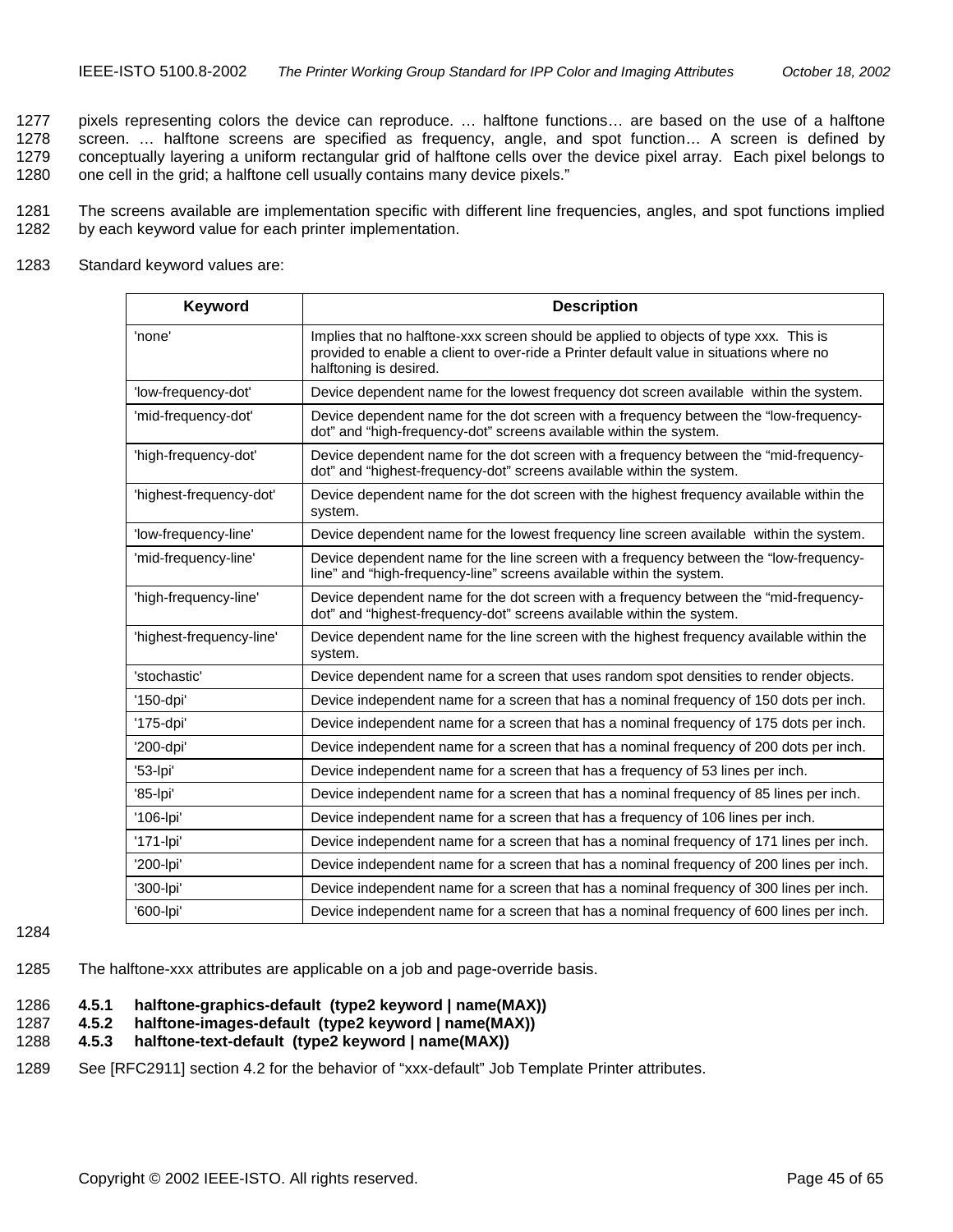#### <span id="page-45-0"></span>1290 **4.5.4 halftone-graphics-supported (1setOf (type2 keyword | name(MAX)))**

- 1291 **4.5.5 halftone-images-supported (1setOf (type2 keyword | name(MAX)))**
- 1292 **4.5.6 halftone-text-supported (1setOf (type2 keyword | name(MAX)))**
- 1293 See [RFC2911] section 4.2 for the behavior of "xxx-supported" Job Template Printer attributes.

## 1294 **4.6 Insertion of Referenced Open Prepress Interface (OPI) Images**

1295 This section defines Job Template attributes that the client can supply to control access to and use of Open Prepress 1296 Interface (OPI) images referenced from within the PDL data of a document. These attributes are limited to images 1297 referenced via the industry-standard Open Prepress Interface (OPI) specification [OPI]. The OPI reference 1298 mechanism is specifically a PostScript [postscript] and PDF [PDF] capability and its exact operation is dependent on 1299 printer implementation. The OPI mechanism NEED NOT be available for other document-formats. In addition, a 1300 Printer MAY provide equivalent functionality using other conventions.

1301 The OPI specification defines a collection of special PostScript comments that page layout applications can insert 1302 into a document PDL file as a way to improve layout and printing performance. In particular, OPI comments enable 1303 the layout application to create and use low-resolution proxy images in its operations. OPI comments provide 1304 information needed by the Printer to enable it to find and replace the proxy images with high-resolution images at 1305 document RIP/print time. The comments may also be used to define image manipulations that occurred during page 1306 layout which are to be applied in the Printer.

1307 OPI comments are generated by "OPI Producers", which can include both page layout applications and special 1308 software which creates proxy (low-resolution) images. The comments are interpreted by "OPI Consumers" which 1309 insert the high resolution images (or the proxy image if the proxy image data was included in the PDL file) and 1310 update the PostScript as necessary to perform any specified image processing. The OPI Consumer role is very 1311 often performed by a specialized server that forwards jobs to a Printer. These Job Template attributes are provided 1312 so that an IPP Printer MAY be an OPI Consumer and perform the requested image substitution and processing 1313 operations.

1314 In OPI, special comments provide the location of the high-resolution images to be used at print time. These 1315 referenced images are typically stored in a central repository. They may also be located at the client, on a disk that 1316 is local to or remotely mounted on the Printer, or on a separate image server on the network. The images within a 1317 single job could conceivably be stored in many different locations. Again, the exact location of the images referenced 1318 by OPI comments is an architectural decision that could be unique to each Printer implementation.

- 1319 The syntax and semantics of the particular PostScript and PDF OPI comments are outside the scope of this 1320 document.
- 1321 When using OPI, whether or not an OPI Producer includes low-resolution image data in the document file to be 1322 printed is implementation-dependent. If the low-resolution image data is not present in the document data and if the 1323 client specifies 'do-not-insert' for the "opi-image-insertion" attribute value, described in Section [4.6.1](#page-46-0) (or the Printer's 1324 "opi-image-insertion-default" attribute is set to 'do-not-insert'), the job will print without any images (high or low<br>1325 resolution). White space (or whatever background the image was to be placed on) will appear w resolution). White space (or whatever background the image was to be placed on) will appear where the referenced 1326 images should have been. If the OPI Producer does include the low-resolution image data in the PDL and if the 1327 client specifies 'do-not-insert' for the "opi-image-insertion" attribute value, the low-resolution images will appear in the<br>1328 printed output. In this case, it is assumed that the image will be properly scaled, rot printed output. In this case, it is assumed that the image will be properly scaled, rotated, clipped, etc. by the 1329 application (i.e. the IPP Printer only needs to perform image manipulations when substituting new image data). If the 1330 "opi-image-insertion" attribute value is set to 'insert' then any low-resolution image data included in the PDL file will, 1331 by OPI convention, be replaced by the referenced high-resolution image.

1332 There are two potential disadvantages of image insertion while the document data is being decomposed (RIPped): 1333 1) there may be references to images that are incorrect or are not accessible which could cause the job to fault, and 1334 2) decomposition may be delayed while an image is being retrieved from a remote repository (i.e. across the 1335 network). If the IPP Printer is the critical resource in the customer's workflow, productivity may be impacted. The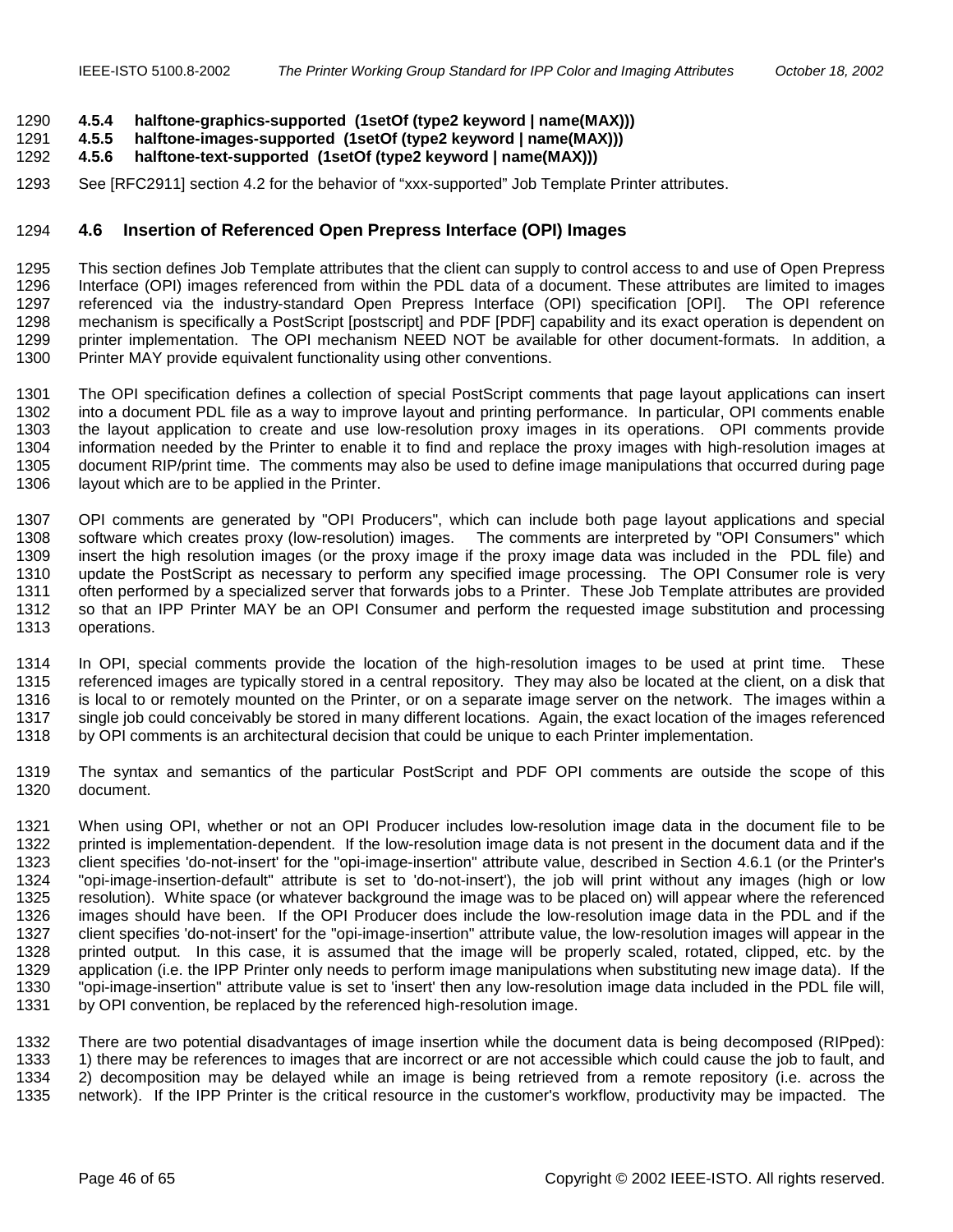<span id="page-46-0"></span>1336 "opi-image-pre-scan" Job Template Job attribute, described in Section 4.6.2, is defined to mitigate this risk to RIP 1337 performance.

1338 Note: the "opi-image-insertion" Job Template Job attribute is restricted to OPI images, because no references to 1339 other types of images are designed to be optional, i.e., designed to allow the client to indicate whether or not to 1340 include them in the rendered output.

# 1341 **4.6.1 opi-image-insertion (type2 keyword)**

1342 This "opi-image-insertion" Job Template Job attribute indicates the type of OPI image insertion to be performed by 1343 the IPP Printer.

1344 Standard keyword values are:

| Keyword         | <b>Description</b>                                                                                                                                                                    |
|-----------------|---------------------------------------------------------------------------------------------------------------------------------------------------------------------------------------|
| 'insert'        | At print time, OPI images referenced in the document file are retrieved, manipulated as specified,<br>and inserted or substituted for those referenced in the document.               |
| 'do-not-insert' | At print time, OPI images referenced in the document are not retrieved, inserted or substituted for<br>those in the document. The Printer ignores all OPI image insertion references. |

1345

1346 If the Printer supports this attribute, it MUST support both values. If the Printer does not support this attribute, the 1347 behavior is implementation dependent.

1348 This attribute MUST NOT affect other types of images, only OPI images.

1349 If the Printer encounters any errors, it MUST continue to process all images. If the Printer is unable to access some 1350 images or is unable to fetch some images during pre-scan, then the Printer MUST report each such problem as a 1351 separate value in the Job's "job-detailed-status-messages" (1setOf text(MAX)) and "job-document-access-errors" 1352 (1setOf text(MAX)) Job Description attributes (see [RFC2911]).

1353 Note: image insertion, such as OPI processing, can impact performance of the Printer significantly, depending on 1354 many factors. As with any Job Template attribute, the System Administrator can prevent usage by removing the 1355 'insert' value from the Printer's "opi-image-insertion-supported" attribute. But see the description of the "opi-image-1356 pre-scan" attribute below for another remedy to prevent performance degradation.

#### 1357 **4.6.1.1 opi-image-insertion-default (type2 keyword)**

1358 See [RFC2911] section 4.2 for the behavior of "xxx-default" Job Template Printer attributes.

#### 1359 **4.6.1.2 opi-image-insertion-supported (1setOf type2 keyword)**

1360 See [RFC2911] section 4.2 for the behavior of "xxx-supported" Job Template Printer attributes.

#### 1361 **4.6.2 opi-image-pre-scan (type2 keyword)**

1362 This "opi-image-pre-scan" Job Template Job attribute indicates whether or not the Printer is to pre-scan the 1363 document data in order to validate that OPI [OPI] images referenced within the document are accessible and, 1364 optionally, to pull them to the Printer, before processing the job, i.e., before RIPping or marking.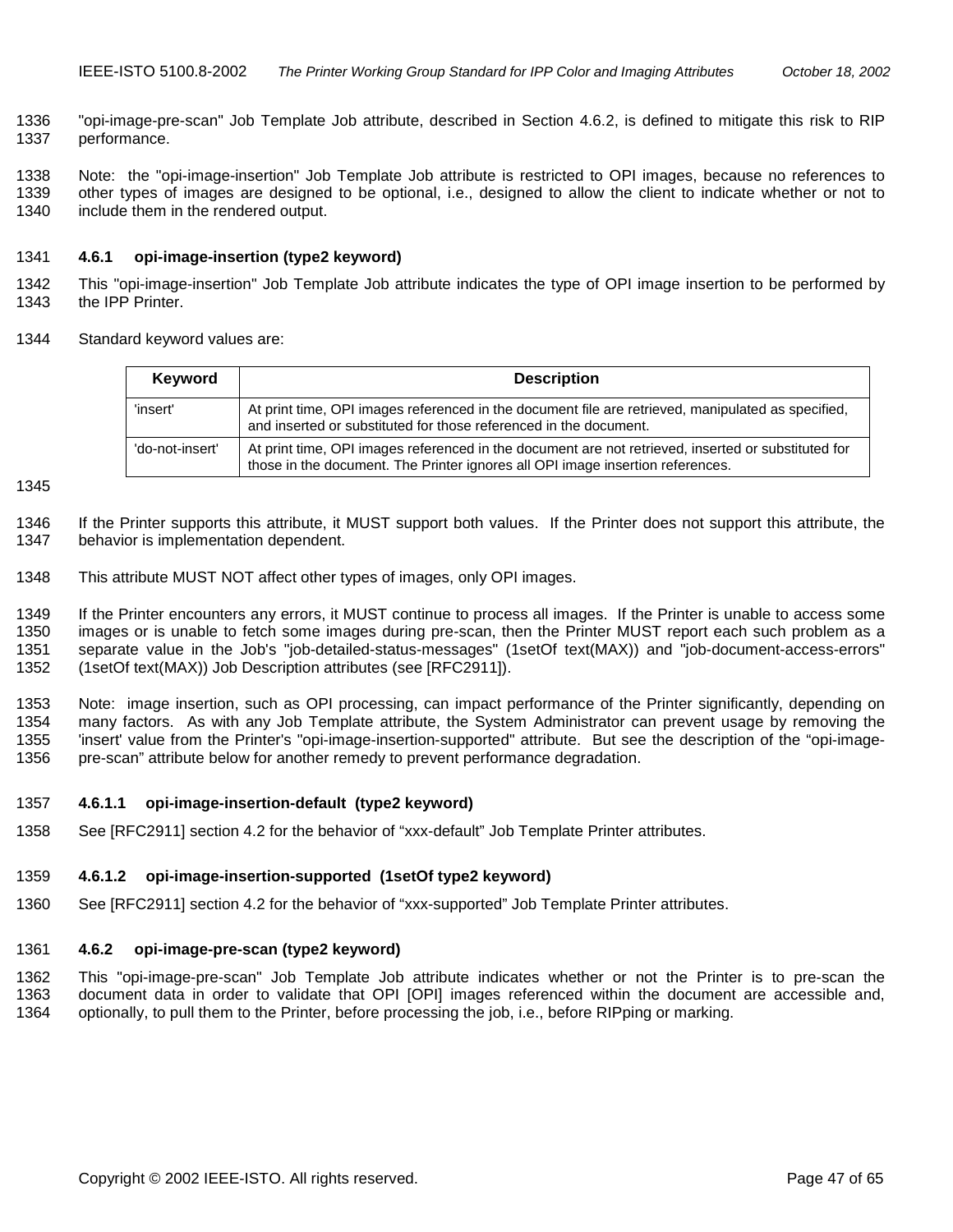#### <span id="page-47-0"></span>1365 Standard keyword values are:

| Keyword               | <b>Description</b>                                                                                                                                                                                                                                                              |
|-----------------------|---------------------------------------------------------------------------------------------------------------------------------------------------------------------------------------------------------------------------------------------------------------------------------|
| 'no-pre-scan'         | Perform no pre-scan of the document data before processing the job.                                                                                                                                                                                                             |
| 'pre-scan'            | Before processing the job, pre-scan the document data and validate that each OPI image exists<br>and is accessible.                                                                                                                                                             |
| 'pre-scan-and-gather' | pre-scan the document data and retrieve the referenced OPI images prior to processing the<br>job. Note: It is an implementation decision whether the referenced OPI image files are inserted<br>into the document data stream or are simply copied to the Printer's local disk. |

1366

1367 If the Printer supports this attribute, it MUST support all three values. If the Printer does not support this attribute, the 1368 behavior is implementation dependent.

1369 This attribute MUST NOT affect other types of images, only OPI images. See the "resource-pre-scan" attribute 1370 (described in Section [4.9\)](#page-51-0) which pre-scans for non-OPI resources.

1371 If the Printer encounters any errors, it MUST continue to process all image references. If the Printer is unable to 1372 access some images or is unable to fetch some images during pre-scan, then the Printer MUST report each such 1373 problem as a separate value in the Job's "job-detailed-status-messages" (1setOf text(MAX)) and "job-document-1374 access-errors" (1setOf text(MAX)) Job Description attributes (see descriptions in [RFC2911]).

1375 If Printer detects that the input spool is full, it will stop gathering images but continue to 'pre-scan'. The Printer will 1376 add a text value in the Job's "job-detailed-status-messages" (1setOf text(MAX)) attribute indicating that the spool 1377 space is full and the number of images that were successfully copied to the spool space.

1378 Note: Users should be aware of the number and size of referenced OPI images when using the 'pre-scan-and-1379 gather' option, which will copy all images to the input spool. In addition, users should not select the 'pre-scan-and-1380 gather' option when clients have copied OPI images to the Printer's local disk prior to submitting the job, since that 1381 would cause the Printer to perform an unnecessary copy operation.

#### 1382 **4.6.2.1 opi-image-pre-scan-default (type2 keyword)**

1383 See [RFC2911] section 4.2 for the behavior of "xxx-default" Job Template Printer attributes.

#### 1384 **4.6.2.2 opi-image-pre-scan-supported (1setOf type2 keyword)**

1385 See [RFC2911] section 4.2 for the behavior of "xxx-supported" Job Template Printer attributes.

#### 1386 **4.6.3 Combinations of "opi-image-insertion" and "opi-image-pre-scan" attribute values**

1387 [Table 13](#page-48-0) shows the combinations of values for the "opi-image-insertion" and "opi-image-pre-scan" attributes and the 1388 description of the effects of that combination.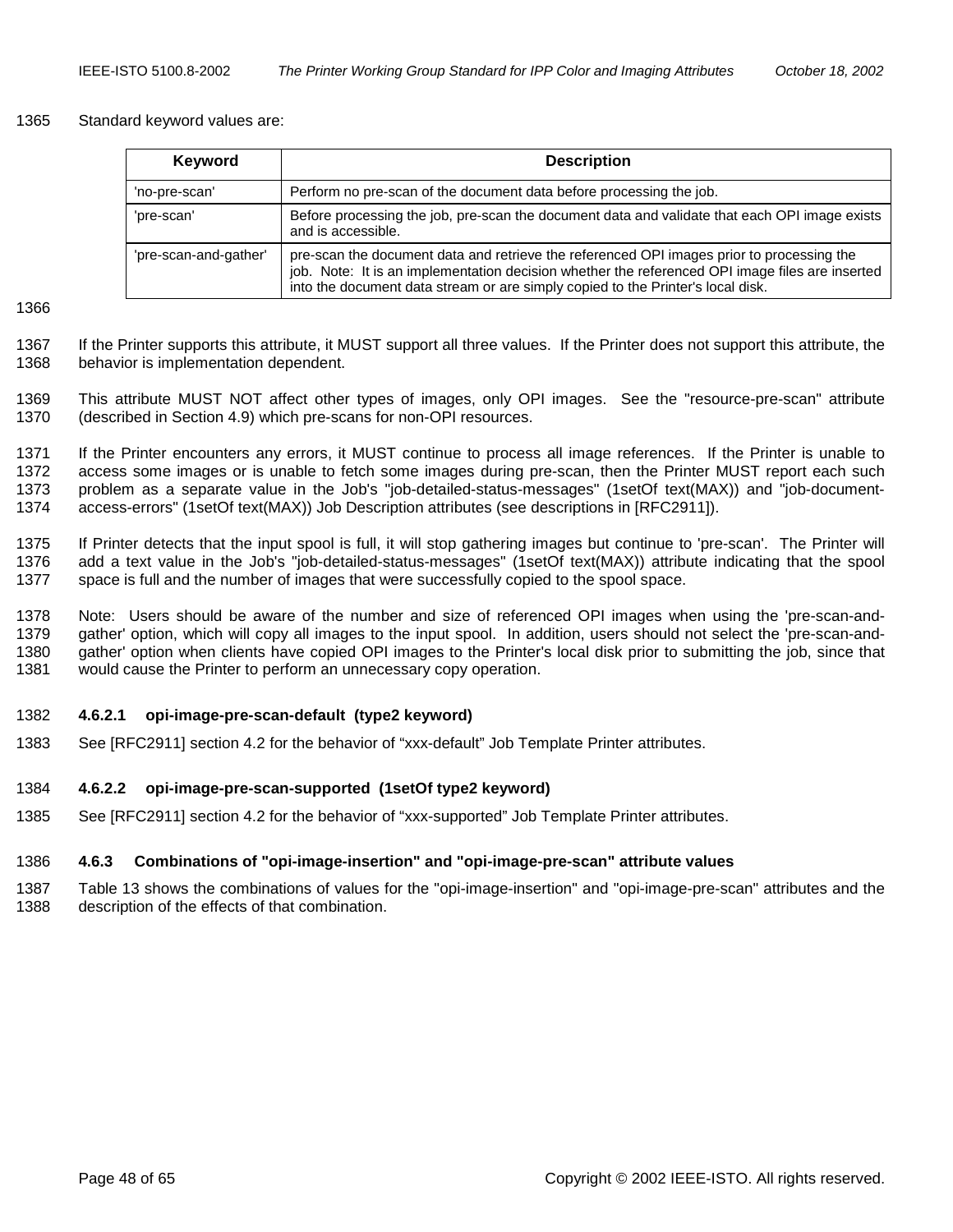| "opi-image-<br>insertion" | "opi-image-pre-<br>scan" | <b>Description</b>                                                                                                                                                                                                                                                                                                                                                                                                                                                                                                                                                                                                    |
|---------------------------|--------------------------|-----------------------------------------------------------------------------------------------------------------------------------------------------------------------------------------------------------------------------------------------------------------------------------------------------------------------------------------------------------------------------------------------------------------------------------------------------------------------------------------------------------------------------------------------------------------------------------------------------------------------|
| 'do-not-insert'           | 'no-pre-scan'            | Image references are ignored; the document is printed as if the<br>printer did not support the feature. See note**.                                                                                                                                                                                                                                                                                                                                                                                                                                                                                                   |
| 'do-not-insert'           | 'pre-scan'               | The PDL is pre-scanned, and the image references are<br>validated but no insertion/substitution takes place. Any pre-<br>scan errors are reported. See note**.                                                                                                                                                                                                                                                                                                                                                                                                                                                        |
| 'do-not-insert'           | 'pre-scan-and-gather'    | ILLEGAL combination. A client MUST NOT supply this illegal<br>combination. If the client does supply this mal-formed request,<br>the Printer MUST (depending on implementation) either (1)<br>reject the request and return the 'client-error-bad-request'<br>status code (see [RFC2911] section 13.1.4.1) or (2) ignore<br>these attributes, return them in the Unsupported Attributes<br>Group, and return the 'successful-ok-ignored-or-substituted-<br>attributes' status code (see [RFC2911] section 13.1.2.2),<br>independent of the value of the "ipp-attribute-fidelity" attribute<br>supplied by the client. |
| 'insert'                  | 'no-pre-scan'            | Images are retrieved and inserted/substituted at processing<br>time without any pre-scan check.                                                                                                                                                                                                                                                                                                                                                                                                                                                                                                                       |
| 'insert'                  | 'pre-scan'               | The PDL is pre-scanned and the image references are<br>validated at that time. The images are retrieved,<br>inserted/substituted at processing time.                                                                                                                                                                                                                                                                                                                                                                                                                                                                  |
| 'insert'                  | 'pre-scan-and-gather'    | The PDL is pre-scanned and the images are retrieved at that<br>time. The images are inserted/substituted either during the<br>pre-scan or at processing time. Note that the gathered images<br>will persist along with the PDL data and will be removed when<br>the PDL is removed when the job enters the Job History.                                                                                                                                                                                                                                                                                               |

# <span id="page-48-0"></span>1389 **Table 13 - Combinations of "opi-image-insertion" and**  1390 **"opi-image-pre-scan" attribute values**

1391

1392 \*\* Note: in the OPI model, if the job is processed and printed, and if the PDL contains references with low-resolution 1393 image data included, this data is imaged. But, if the PDL contains references with no image data included, there will 1394 be white space (or whatever background the image was to be placed on) where the image was to be placed.

# 1395 **4.7 page-rotation (type3 keyword | name(MAX))**

1396 This "page-rotation" Job Template Job attribute specifies a rotation transformation the Printer MUST perform on the 1397 affected input page images.

1398 NOTE: This transformation may result in a loss of data if any part of the image is rotated off the printable area. 1399 Additional values could be defined to include scaling the image to fit onto the printable area.

1400 The transformation specified by this attribute is applied to the specified page images BEFORE any transformations 1401 that may be specified by the "number-up" and/or "imposition-template" attributes. If any transformations are specified 1402 by the "number-up" or "imposition-template" attributes, those transformations would be ADDITIVE to the rotation.

- 1403 This attribute affects input page images, and can be specified as a Document Override as well as a Page Override.
- 1404 Standard keyword values are: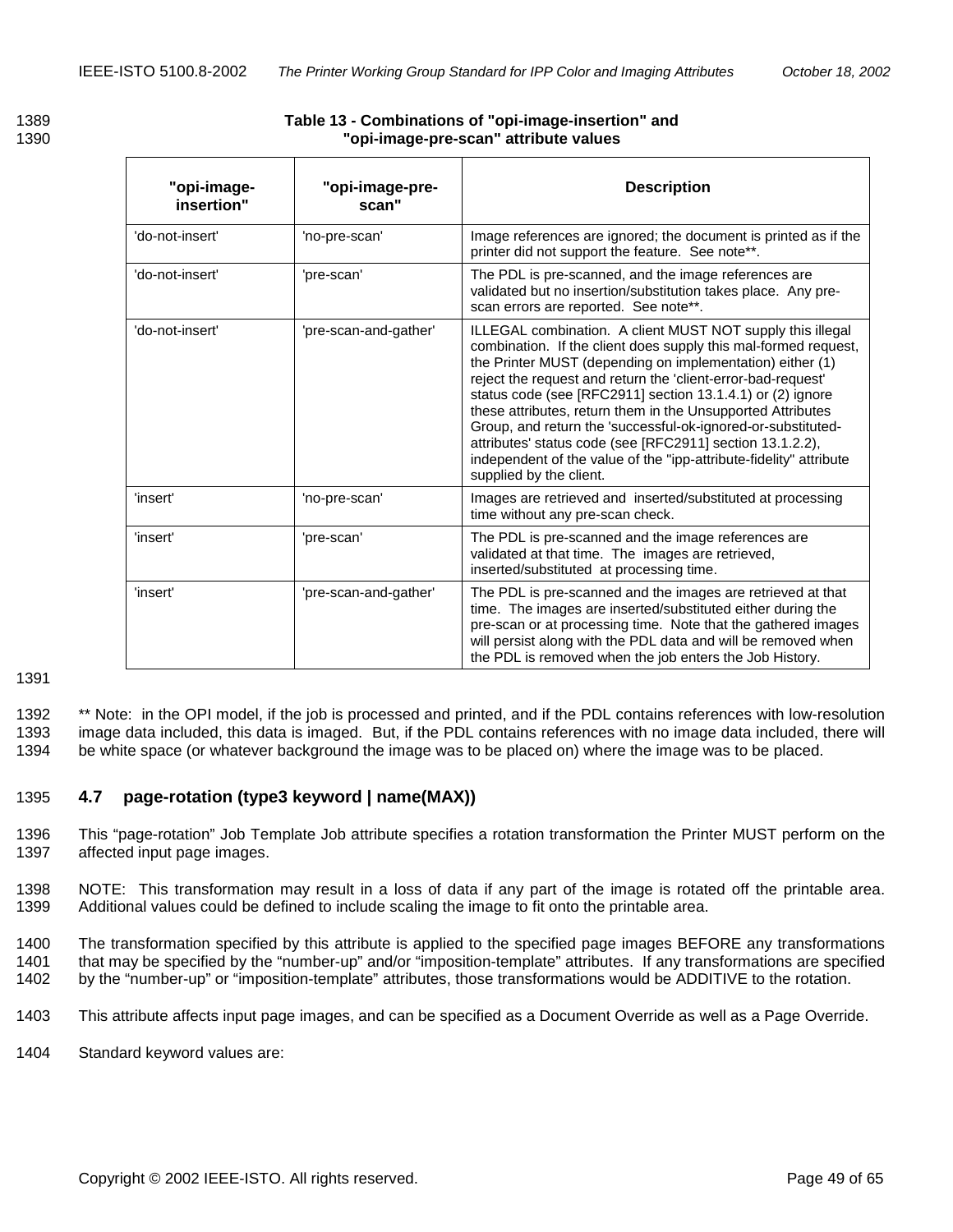<span id="page-49-0"></span>

| <b>Keyword</b> | <b>Description</b>                                                                                                                                                                                                                                                                                                                |
|----------------|-----------------------------------------------------------------------------------------------------------------------------------------------------------------------------------------------------------------------------------------------------------------------------------------------------------------------------------|
| 'rotate-0'     | No rotation or translation is performed on the image.                                                                                                                                                                                                                                                                             |
| 'rotate-90'    | The page image is rotated +90 degrees (i.e., anti-clockwise) around its origin. When rotation is<br>done, the rotated image is repositioned to align its lower left hand corner with the lower left hand<br>corner of the original image. No scaling is performed, so the image may cropped if it exceeds the<br>printable area.  |
| 'rotate-180'   | The page image is rotated +180 degrees (i.e., anti-clockwise) around its origin. When rotation is<br>done, the rotated image is repositioned to align its lower left hand corner with the lower left hand<br>corner of the original image. No scaling is performed, so the image may cropped if it exceeds the<br>printable area. |
| 'rotate-270'   | The page image is rotated +270 degrees (i.e., anti-clockwise) around its origin. When rotation is<br>done, the rotated image is repositioned to align its lower left hand corner with the lower left hand<br>corner of the original image. No scaling is performed, so the image may cropped if it exceeds the<br>printable area. |

#### 1405

# 1406 Figure 2 illustrates each of the four values.







# 1408 **Figure 2 – Page Rotation for each of the standard keyword values**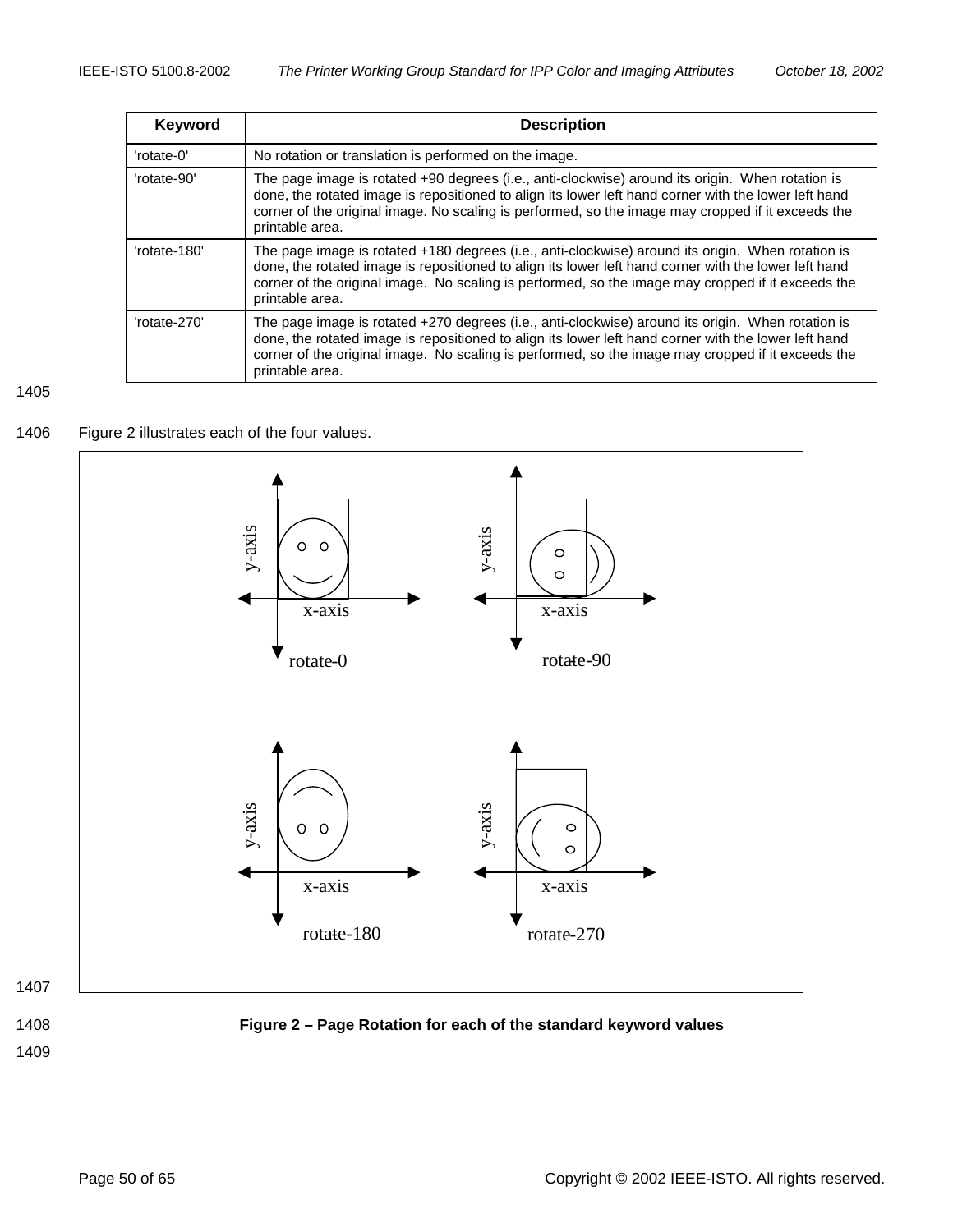### <span id="page-50-0"></span>1410 **4.7.1 page-rotation-default (type3 keyword | name(MAX))**

1411 See [RFC2911] section 4.2 for the behavior of "xxx-default" Job Template Printer attributes.

## 1412 **4.7.2 page-rotation-supported (1setOf (type3 keyword | name(MAX)))**

1413 See [RFC2911] section 4.2 for the behavior of "xxx-supported" Job Template Printer attributes.

# 1414 **4.8 resource-cleanup (type3 keyword | 1setOf name(MAX))**

1415 This "resource-cleanup" Job Template Job attribute is used after job completion to tell the IPP Printer which files of 1416 any kind had been explicitly transferred to the Printer by means outside the job submission protocol before the job 1417 was submitted. The Printer MUST delete all files identified by this attribute when the Printer removed all document 1418 data from the job and moves from the Job Retention state to the Job History state (see [RFC2911] section 4.3.7.2) 1419 where it cannot longer be reprinted using Restart-Job (see [RFC2911]) or Reprocess-Job (see [ipp-admin-ops]). For 1420 example, one or more clients could have copied files containing images to the Printer's public file repository (local 1421 disk or mounted remote file system) using FTP and then a client submitted a job consisting of a PostScript 1422 [postscript] master document which contains document references to these copied files. As another example, the 1423 PostScript master document could reference files that reside on a disk which the Printer shares through NFS. In the 1424 latter case, the job submission client needs to be able to control using this attribute whether or not the Printer deleted 1425 such referenced files, since they may not be copies. This attribute MAY be used with any kind of temporary file, such 1426 as an image file, an OPI image file [OPI], a font, logo, etc.

1427 This attribute MUST NOT affect the deletion of temporary copies of files that the Printer gathers or pulls in order to<br>1428 process a job. The Printer MUST always delete such temporary files so that any such copying i process a job. The Printer MUST always delete such temporary files so that any such copying is transparent to the 1429 user. For example, the Printer MUST cleanup any copies of OPI files that it copies as a result of gathering the OPI 1430 images, either during pre-scan or while processing. As another example, if the Printer makes a copy of a document 1431 referenced by a Print-URI or Send-URI operation, the Printer MUST delete any such temporary copy when the job 1432 enters the Job History. The Printer MUST make no attempt to re-use any such temporary copies of OPI or 1433 documents in any subsequent job, since the data to which the reference is made may have been updated between 1434 jobs.

1435 Standard keyword values are:

| Keyword  | <b>Description</b>                                                                                                                                                  |
|----------|---------------------------------------------------------------------------------------------------------------------------------------------------------------------|
| 'delete' | The Printer MUST delete all temporary copies of resources that have been referenced as part of job<br>processing when the job enters the Job History.               |
| 'keep'   | The Printer MUST retain all referenced resources that have been referenced as part of job processing.<br>i.e., not delete them when the job enters the Job History. |

#### 1436

1437 If the Printer supports this attribute, it MUST support both values. If the Printer does not support this attribute, the 1438 behavior is implementation dependent.

1439 The name(MAX) syntax for this particular attribute is used to enable the job submission client to construct a list of 1440 files and directories that should be deleted when the job enters the Job History (see "job-state" description in 1441 [RFC2911]). These files and directories MAY reside on the IPP Printer or on a remotely mounted volume to which 1442 the printer has access. The security mechanisms for the client to delegate delete access rights to the Printer is 1443 beyond the scope of this document. However, the Printer SHOULD ensure that any such files or directories are ones 1444 that were referenced by the job.

1445 If the Printer supports this attribute, it is OPTIONAL whether it supports the 'name' attribute syntax.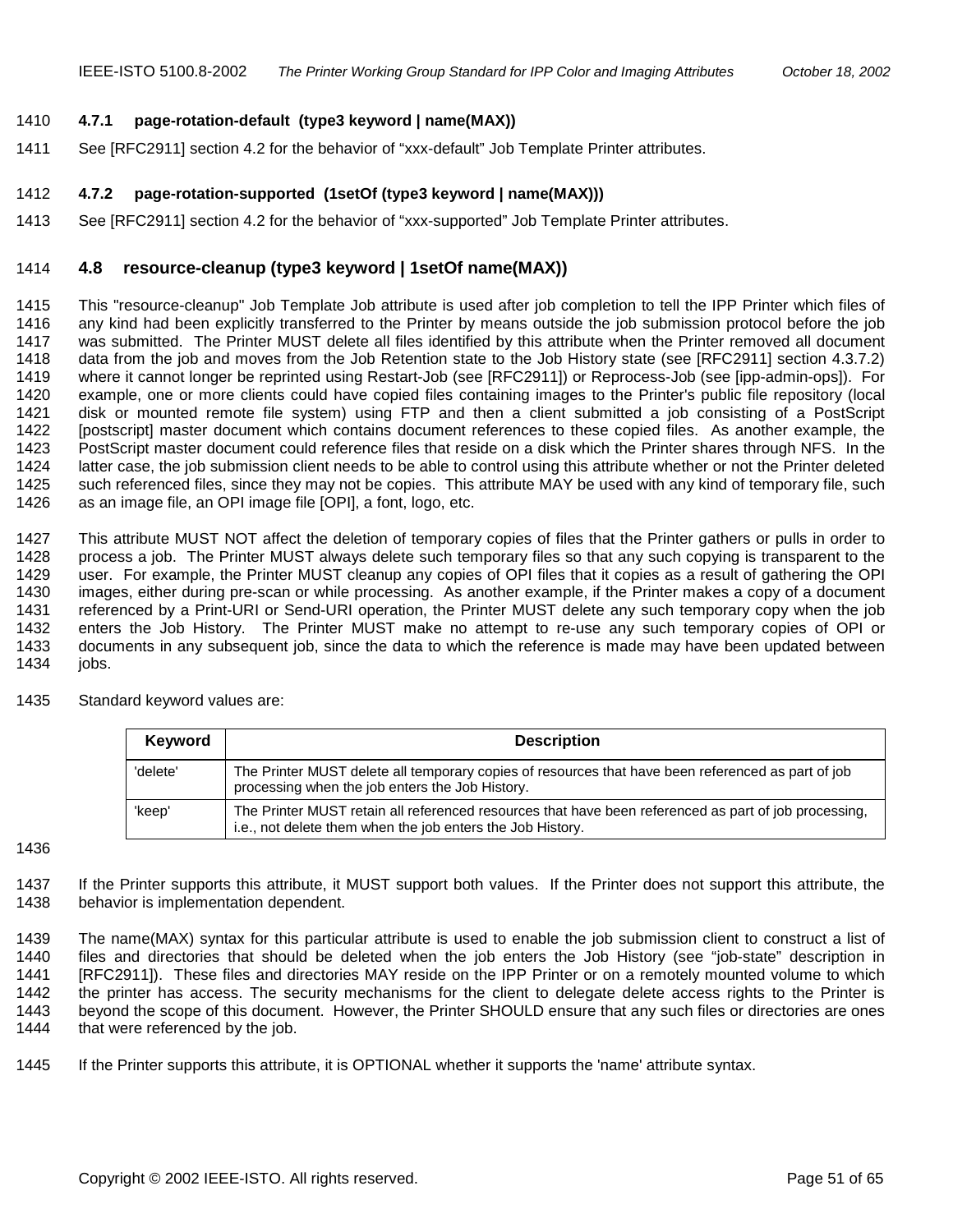#### <span id="page-51-0"></span>1446 **4.8.1 resource-cleanup-default (type3 keyword)**

1447 See [RFC2911] section 4.2 for the behavior of "xxx-default" Job Template Printer attributes.

#### 1448 **4.8.2 resource-cleanup-supported (1setOf type3 keyword)**

1449 See [RFC2911] section 4.2 for the behavior of "xxx-supported" Job Template Printer attributes.

#### 1450 **4.9 resource-pre-scan (type2 keyword)**

1451 This "resource-pre-scan" Job Template Job attribute indicates whether or not the Printer is to pre-scan the document 1452 data in order to validate that resources referenced within the document are accessible and, optionally, to pull them to 1453 the Printer, before processing the job, i.e., before RIPping or marking.

1454 Standard keyword values are:

| <b>Keyword</b>        | <b>Description</b>                                                                                                                                                                                                                                                            |
|-----------------------|-------------------------------------------------------------------------------------------------------------------------------------------------------------------------------------------------------------------------------------------------------------------------------|
| 'no-pre-scan'         | Perform no pre-scan of the document data before processing the job.                                                                                                                                                                                                           |
| 'pre-scan'            | Before processing the job, pre-scan the document data and validate that each referenced<br>resource exists and is accessible, but fetch the resource later when the document data is<br>interpreted (RIPped).                                                                 |
| 'pre-scan-and-gather' | Pre-scan the document data and retrieve the referenced resources prior to processing the job.<br>Note: It is an implementation decision whether the referenced resource files are inserted into<br>the document data stream or are simply copied to the Printer's local disk. |

1455

1456 If the Printer supports this attribute, it MUST support all three values. If the Printer does not support this attribute, the 1457 behavior is implementation dependent.

1458 This attribute MUST NOT affect OPI images [OPI], only other referenced resources, such as fonts and other types of 1459 images. See the "opi-image-pre-scan" and "opi-image-insertion" attributes (in Section [4.6\)](#page-45-0) which pre-scan and insert 1460 OPI images.

1461 If the Printer encounters any errors, it MUST continue to process all resource references. If the Printer is unable to 1462 access some resources or is unable to fetch some resources during pre-scan, then the Printer MUST report each 1463 such problem as a separate value in the Job's "job-detailed-status-messages" (1setOf text(MAX)) and "job-1464 document-access-errors" (1setOf text(MAX)) Job Description attributes (see descriptions in [RFC2911]).

1465 If Printer detects that the input spool is full, it will stop gathering resources but continue to 'pre-scan'. The Printer will 1466 add a text value in the Job's "job-detailed-status-messages" (1setOf text(MAX)) attribute indicating that the spool 1467 space is full and the number of resources that were successfully copied to the spool space.

1468 Note: Users should be aware of the number and size of referenced resources when using the 'pre-scan-and-gather' 1469 option, which will copy all resources to the input spool. In addition, users should not select the 'pre-scan-and-gather' 1470 option when client have copied resources to the Printer's local disk prior to submitting the job, since that would cause 1471 the Printer to perform an unnecessary copy operation.

#### 1472 **4.9.1 resource-pre-scan-default (type2 keyword)**

1473 See [RFC2911] section 4.2 for the behavior of "xxx-default" Job Template Printer attributes.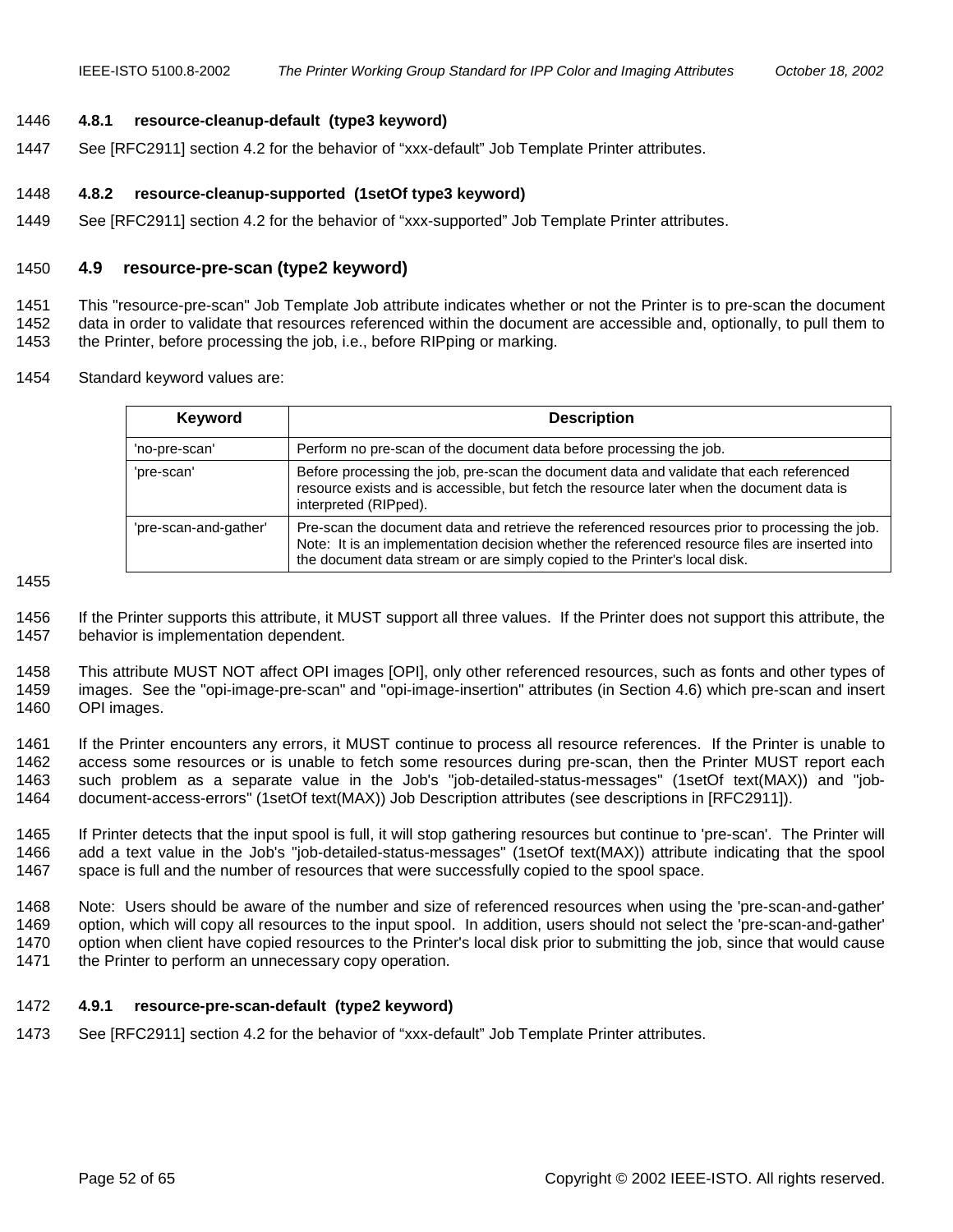#### <span id="page-52-0"></span>1474 **4.9.2 resource-pre-scan-supported (1setOf type2 keyword)**

1475 See [RFC2911] section 4.2 for the behavior of "xxx-supported" Job Template Printer attributes.

## 1476 **5 Printer Description attributes**

1477 This section defines an additional Printer Description attribute.

#### 1478 **5.1 colorants-supported (1setOf (type3 keyword | name(MAX)))**

1479 This "colorants-supported" Printer Description attribute lists the colorants which are currently in use by the Printer. 1480 This attribute is used in conjunction with the "color-depth-yyy" (integer(2:MAX)). The number of values in "colorants-1481 supported" and number of "color-depth-yyy" attributes MUST match.

1482 Standard keyword values are:

| <b>Keyword</b> | <b>Description</b>                       |
|----------------|------------------------------------------|
| 'black'        | The specified colorant must be black.    |
| 'cyan'         | The specified colorant must be cyan.     |
| 'magenta'      | The specified colorant must be magenta.  |
| 'yellow'       | The specified colorant must be yellow.   |
| 'red'          | The specified colorant must be red.      |
| 'green'        | The specified colorant must be green.    |
| 'blue'         | The specified colorant must be blue.     |
| 'cardinal'     | The specified colorant must be cardinal. |
| 'royal'        | The specified colorant must be royal.    |
| 'ruby'         | The specified colorant must be ruby.     |
| 'violet'       | The specified colorant must be violet.   |
| 'brown'        | The specified colorant must be brown.    |

1483

## 1484 **6 Conformance Requirements**

1485 This section summarizes the Conformance Requirements detailed in the definitions in this document for clients and 1486 Printer objects (servers or devices).

#### 1487 **6.1 Conformance Requirements for Printer objects**

1488 In general each of the attributes defined in this document are OPTIONAL for a Printer to support, so that Printer 1489 implementers MAY implement any combination of attributes.

1490 Each of the collection attribute definitions indicate which member attributes are REQUIRED and which are 1491 OPTIONAL for a Printer to support and is not repeated here.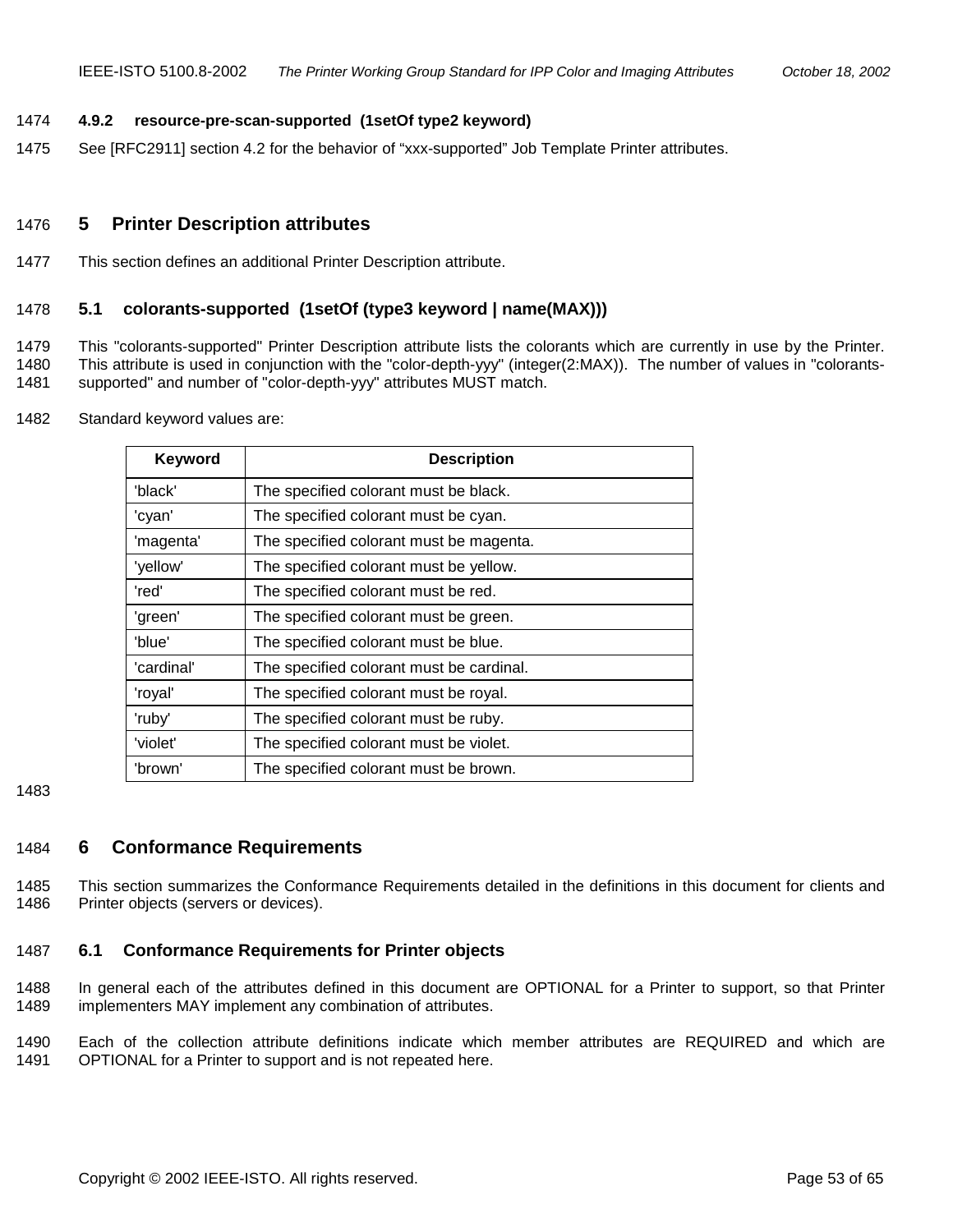<span id="page-53-0"></span>1492 If a Printer supports the 'collection' attribute syntax of a Job Template attribute, then it MUST support the 1493 distinguished 'none' value defined for that collection. See section 2.7 in [pwg-prod-print].

1494 Support of the 'name' attribute syntax for Job Template attributes and collection member attributes is OPTIONAL, as 1495 in IPP/1.1 [RFC2911].

#### 1496 **6.2 Conformance Requirements for clients**

1497 Clients that support a "xxx" collection Job Template Job attribute SHOULD use the Get-Printer-Attributes request to 1498 obtain the "xxx-default" collection and display that to the user, so that the user can make any changes before 1499 submitting the Job. Then the client submits values for all member attributes, rather than depending on the Printer's 1500 defaulting for omitted member attributes, since such defaulting is implementation dependent and will vary from 1501 Printer to Printer.

#### 1502 **7 Normative References**

1503 This section lists references to documents whose implementation are required in order to conform to this 1504 specification.

#### 1505 [ICC]

1506 International Color Consortium. See "ICC" in the Terminology section [2.2.](#page-12-0) See also http://www.color.org/

#### 1507 [IEC61966-2.1]

1508 Colour measurement and management in multimedia systems and equipment. Part 2.1 of IEC 61966; Colour 1509 Management in Multimedia systems.

#### 1510 [ipp-coll]

1511 deBry, R., , Hastings, T., Herriot, R., Ocke, K., and P. Zehler, "Internet Printing Protocol (IPP): collection 1512 attribute syntax", RFC 3382, September 2002.

# 1513 [OPI]

1514 "Open Prepress Interface (OPI)", Open Prepress Interchange Specification Version 2.0, Technical Note 1515 5660, January 19, 2000, http://partners.adobe.com/asn/developer/PDFS/TN/5660.OPI\_2.0.pdf and Open 1516 Prepress Interchange Specification 1.3, September 22, 1993, 1517 http://partners.adobe.com/asn/developer/PDFS/TN/OPI\_13.pdf

#### 1518 [PCL]

1519 Printer Control Language (PCL), PCL-PJL Technical Reference Manual Documentation Package HP Part 1520 No. 5012-0330, Hewlett-Packard Company.

#### 1521 [PDF]

- 1522 Adobe Portable Document Format (PDF), version 1.4, Adobe Systems, "PDF Reference, third edition, Adobe 1523 Portable Document Format Version 1.4", Addison-Wesley, December 2001, 1524 http://partners.adobe.com/asn/developer/acrosdk/docs/filefmtspecs/PDFReference.pdf. Also see errata: 1525 http://partners.adobe.com/asn/developer/acrosdk/docs/PDF14errata.txt.
- 1526 Previous version: version 1.3, March 11, 1999. See http://www.pdfzone.com/resources/pdfspec13.html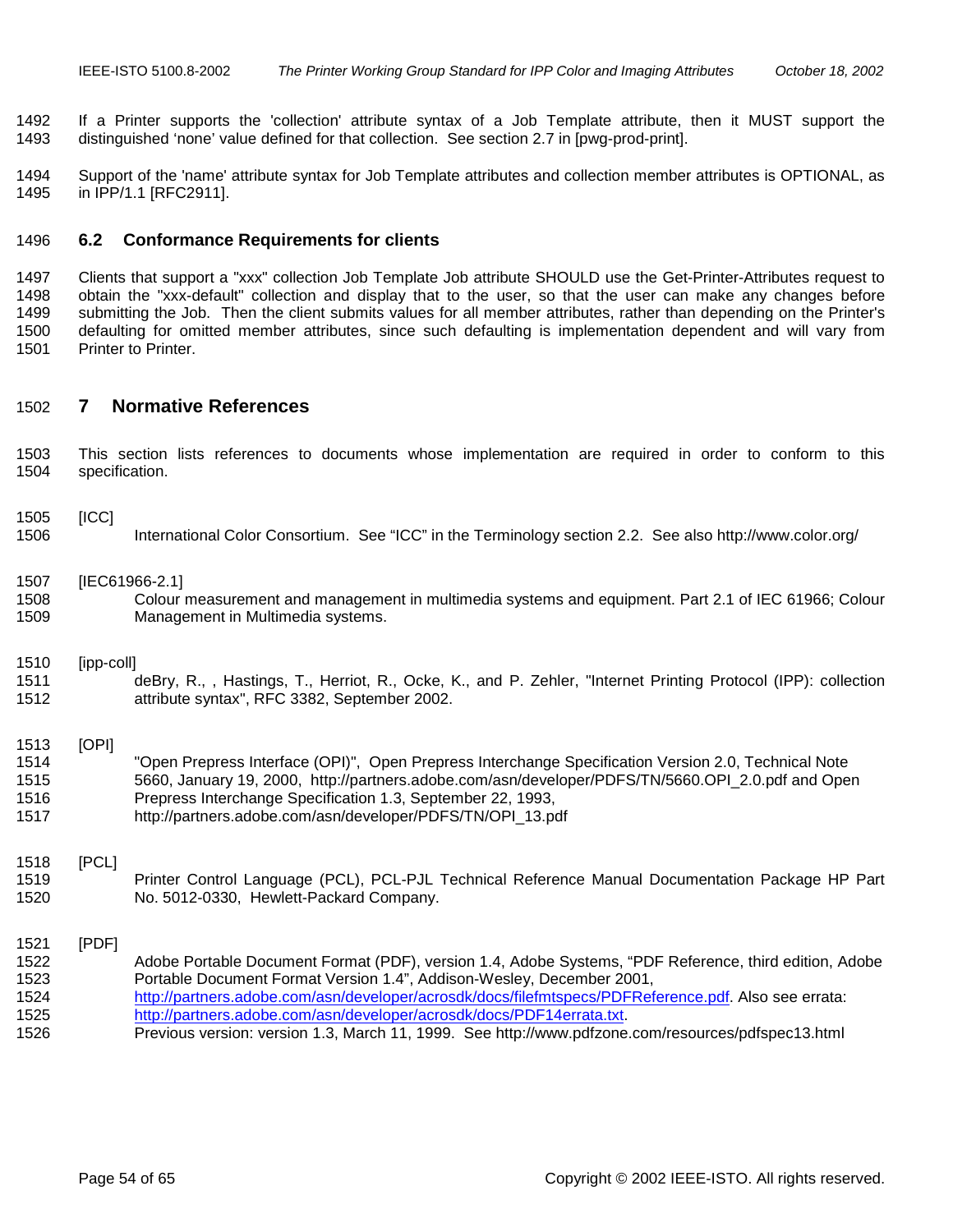<span id="page-54-0"></span>

| 1527 | [postscript]                                                                                                                    |
|------|---------------------------------------------------------------------------------------------------------------------------------|
| 1528 | PostScript ® Level 3 Reference Manual. http://www.adobe.com/products/postscript/main.html                                       |
| 1529 | [pwg-prod-print]                                                                                                                |
| 1530 | Ocke, K., Hastings, T., "Internet Printing Protocol (IPP): Production Printing Attributes - Set1", IEEE-ISTO                    |
| 1531 | 5100.3-2001, February 12, 2001.                                                                                                 |
| 1532 | [pwg-prod-print-2]                                                                                                              |
| 1533 | Hastings, T., and D. Fullman, "Internet Printing Protocol (IPP): Production Printing Attributes - Set 2", <pwg-< td=""></pwg-<> |
| 1534 | ipp-prod-print-set2-draft-v0_1-020821.doc, rtf, .pdf>, Draft D0.1, August 21, 2002.                                             |
| 1535 | [RFC2119]                                                                                                                       |
| 1536 | S. Bradner, "Key words for use in RFCs to Indicate Requirement Levels", RFC 2119, March 1997                                    |
| 1537 | [RFC2910]                                                                                                                       |
| 1538 | Herriot, R., Butler, S., Moore, P., Turner, R., and J. Wenn, "Internet Printing Protocol/1.1: Encoding and                      |
| 1539 | Transport", RFC 2910, September 2000.                                                                                           |
| 1540 | [RFC2911]                                                                                                                       |
| 1541 | Hastings, T., Herriot, R., deBry, R., Isaacson, S., and P. Powell, "Internet Printing Protocol/1.1: Model and                   |
| 1542 | Semantics", RFC 2911, September 2000.                                                                                           |
| 1543 | [SMPTE-240M]                                                                                                                    |
| 1544 | Standard 240m of the Society of Motion Picture and Television Engineers.                                                        |
| 1545 | [SWOP]                                                                                                                          |
| 1546 | Specifications for Web Offset Publications. See "SWOP" in the Terminology section 2.2. See also                                 |
| 1547 | www.swop.org and www.color.org/overview.html.                                                                                   |
| 1548 |                                                                                                                                 |
| 1549 | <b>Informative References</b><br>8                                                                                              |
| 1550 | [ipp-admin-ops]                                                                                                                 |
| 1551 | Kugler, C, Hastings, T., Lewis, H., "Internet Printing Protocol (IPP): Job and Printer Administrative                           |
| 1552 | Operations", <draft-ietf-ipp-ops-set2-03.txt>, July 27, 2001.</draft-ietf-ipp-ops-set2-03.txt>                                  |
| 1553 | [ipp-override]                                                                                                                  |
| 1554 | Ocke, K., Herriot, R., "Internet Printing Protocol (IPP): Override Attributes for Documents and Pages", IEEE-                   |
| 1555 | ISTO 5100.4-2000, February 7, 2001.                                                                                             |
| 1556 | [RFC2565]                                                                                                                       |
| 1557 | Herriot, R., Butler, S., Moore, P., and R. Turner, "Internet Printing Protocol/1.0: Encoding and Transport",                    |
| 1558 | RFC 2565, April 1999.                                                                                                           |
| 1559 | [RFC2566]                                                                                                                       |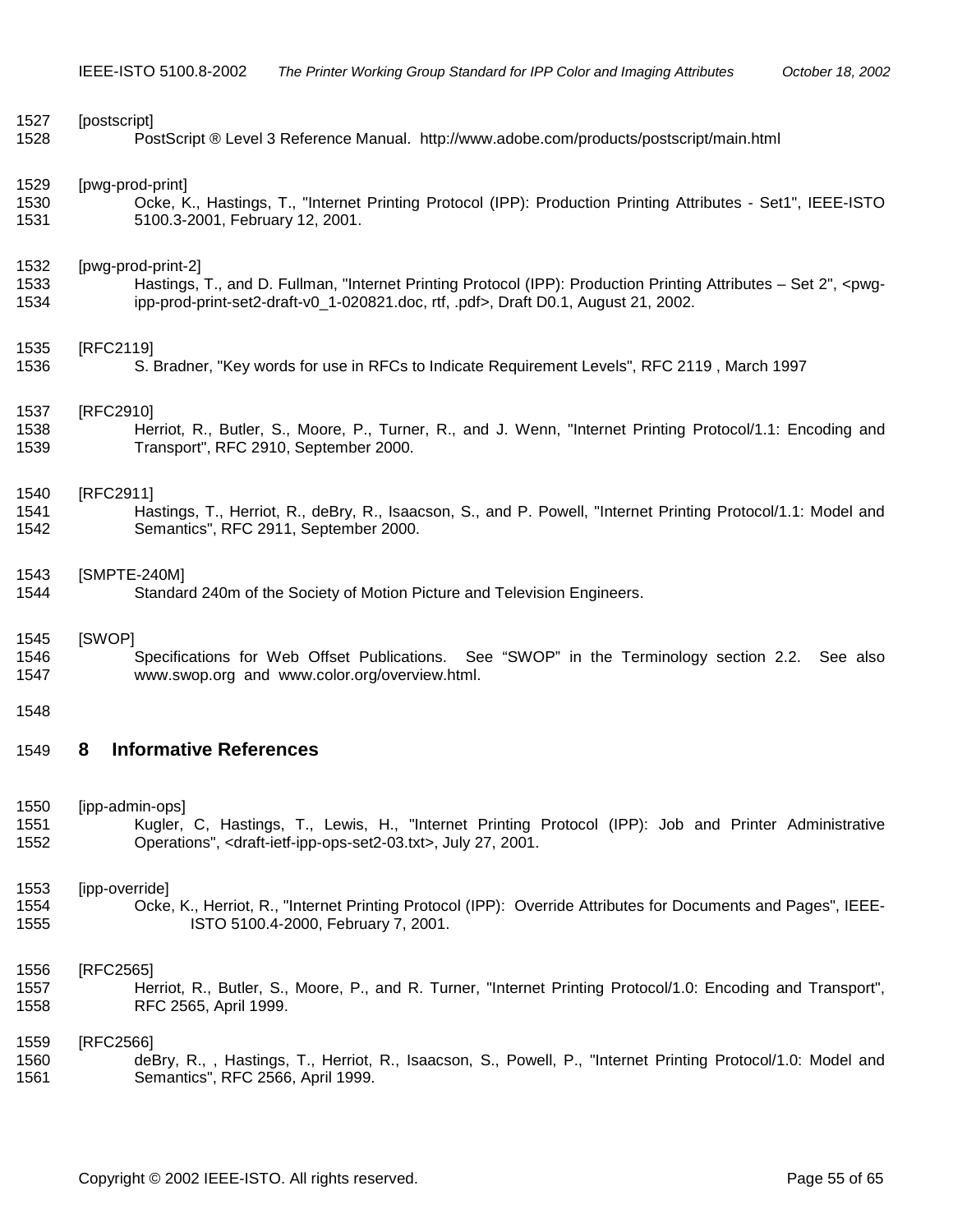<span id="page-55-0"></span>1562 [ipp-set-ops]

1563 Hastings, T., Herriot, R., Kugler, C., Lewis, H., "Internet Printing Protocol (IPP): Job and Printer Set 1564 Operations", RFC 3380, September 2002.

# **9 IANA Considerations**

1566 This section contains registration information for IANA to add to the IPP Registry according to the procedures defined 1567 in RFC 2911 [RFC2911] section 6. The resulting IPP registrations will be published in the 1568 http://www.iana.org/assignments/ipp-registrations registry.

#### **9.1 Attribute Registration**

1570 The following table lists all of the attributes defined in this document. These are to be registered according to the 1571 procedures in RFC 2911 [RFC2911] section 6.2.

| 1572 | Job Template attributes:                                           | Reference: | Section:  |
|------|--------------------------------------------------------------------|------------|-----------|
| 1573 | adjust-contrast (integer (-100:100))                               | 5100.8     | 3.2.2     |
| 1574 | adjust-contrast-default (integer(-100:100))                        | 5100.8     | 3.2.2.1   |
| 1575 | adjust-contrast-supported (rangeOfInteger(-100:100))               | 5100.8     | 3.2.2.2   |
| 1576 | adjust-cyan-red (integer(-100:100))                                | 5100.8     | 3.2.1.1   |
| 1577 | adjust-cyan-red-default (integer(-100:100))                        | 5100.8     | 3.2.1.1.1 |
| 1578 | adjust-cyan-red-supported (rangeOfInteger(-100:100))               | 5100.8     | 3.2.1.1.2 |
| 1579 | adjust-lightness (integer (-100:100))                              | 5100.8     | 3.2.3     |
| 1580 | adjust-lightness-default (integer(-100:100))                       | 5100.8     | 3.2.3.1   |
| 1581 | adjust-lightness-supported (rangeOfInteger(-100:100))5100.8        |            | 3.2.3.2   |
| 1582 | adjust-magenta-green (integer (-100:100))                          | 5100.8     | 3.2.1.2   |
| 1583 | adjust-magenta-green-default (integer(-100:100))                   | 5100.8     | 3.2.1.2.1 |
| 1584 | adjust-magenta-green-supported (rangeOfInteger(-100:100))          |            |           |
| 1585 |                                                                    | 5100.8     | 3.2.1.2.2 |
| 1586 | adjust-saturation (integer (-100:100))                             | 5100.8     | 3.2.4     |
| 1587 | adjust-saturation-default (integer(-100:100))                      | 5100.8     | 3.2.4.1   |
| 1588 | adjust-saturation-supported (rangeOfInteger(-100:100))             |            |           |
| 1589 |                                                                    | 5100.8     | 3.2.4.2   |
| 1590 | adjust-yellow-blue (integer (-100:100))                            | 5100.8     | 3.2.1.3   |
| 1591 | adjust-yellow-blue-default (integer(-100:100))                     | 5100.8     | 3.2.1.3.1 |
| 1592 | adjust-yellow-blue-supported (rangeOfInteger(-100:100))            |            |           |
| 1593 |                                                                    | 5100.8     | 3.2.1.3.2 |
| 1594 | anti-aliasing (type3 keyword)                                      | 5100.8     | 4.1       |
| 1595 | anti-aliasing-default (type3 keyword)                              | 5100.8     | 4.1.1     |
| 1596 | anti-aliasing-supported (1setOf type3 keyword)                     | 5100.8     | 4.1.2     |
| 1597 | black-overprint (type2 keyword)                                    | 5100.8     | 3.3       |
| 1598 | black-overprint-default (type2 keyword)                            | 5100.8     | 3.3.1.1   |
| 1599 | black-overprint-supported (1setOf type2 keyword)                   | 5100.8     | 3.3.1.2   |
| 1600 | bleed-edge-printing (type2 keyword)                                | 5100.8     | 4.2       |
| 1601 | bleed-edge-printing-default (type2 keyword)                        | 5100.8     | 4.2.1     |
| 1602 | bleed-edge-printing-supported (1setOf type2 keyword)               | 5100.8     | 4.2.2     |
| 1603 | color-depth-yyy (integer(2:MAX))                                   | 5100.8     | 3.4       |
| 1604 | color-depth-yyy-default (integer (2:MAX))                          | 5100.8     | 3.4.1     |
| 1605 | color-depth-yyy-supported (1setOf integer (2:MAX))                 | 5100.8     | 3.4.2     |
| 1606 | color-destination-profile-back (type3 keyword   name(MAX))         |            |           |
| 1607 |                                                                    | 5100.8     | 3.5.1     |
| 1608 | color-destination-profile-back-default (type3 keyword   name(MAX)) |            |           |
| 1609 |                                                                    | 5100.8     | 3.5.1.1   |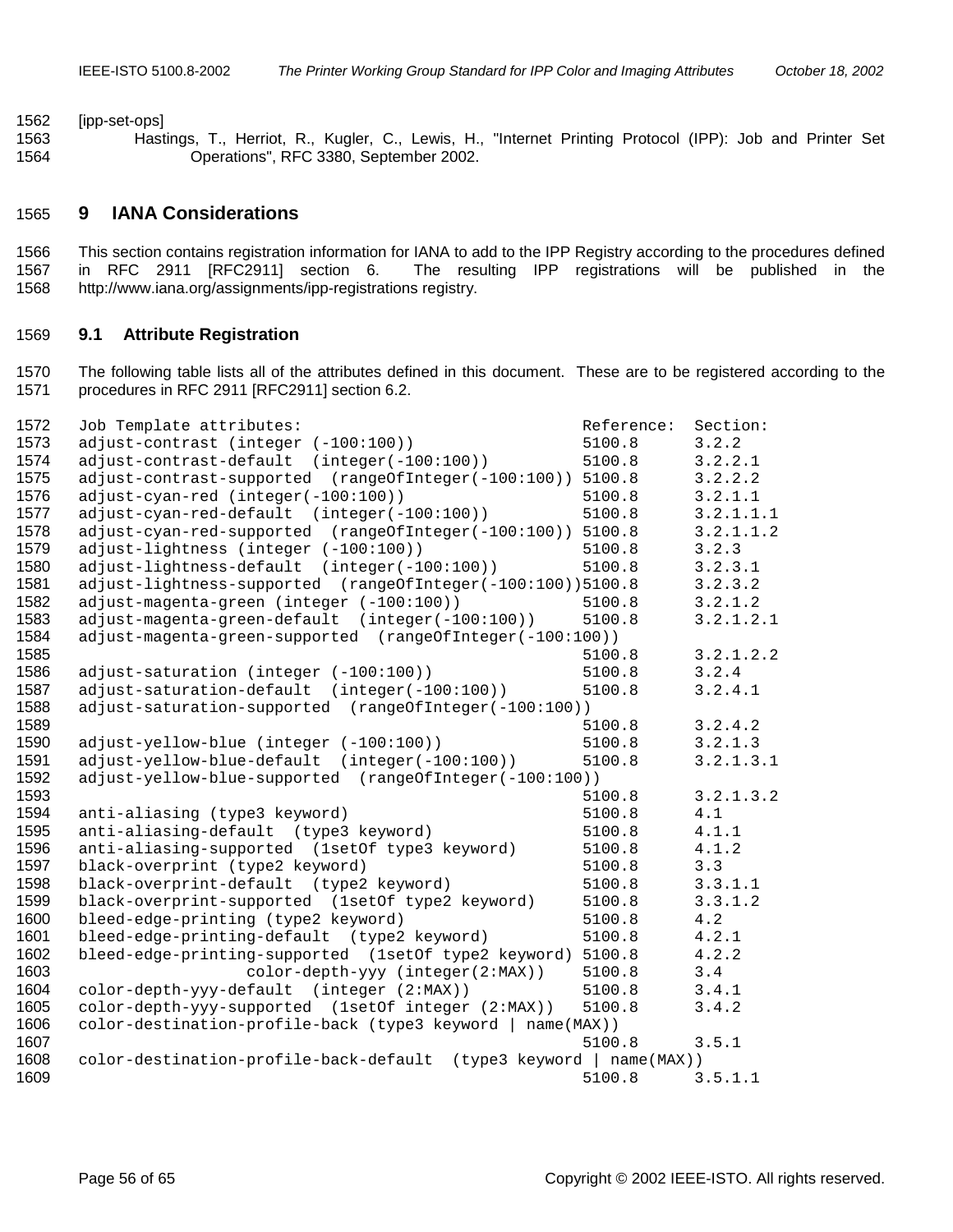1610 color-destination-profile-back-supported (1setOf (type3 keyword | name(MAX)))<br>1611 5100.8 3.5.1.2 5100.8 3.5.1.2 color-destination-profile-front (type3 keyword | name(MAX)) 5100.8 3.5.2 color-destination-profile-front-default (type3 keyword | name(MAX)) 5100.8 3.5.2.1 color-destination-profile-front-supported (1setOf (type3 keyword | name(MAX))) 5100.8 3.5.2.2 color-effects-type (type2 keyword) 5100.8 3.6 color-effects-type-default (type2 keyword) 5100.8 3.6.1 color-effects-type-supported (1setOf type2 keyword) 5100.8 3.6.2 color-emulation (type3 keyword | name (MAX)) 5100.8 3.7 color-emulation-default (type3 keyword | name(MAX)) 5100.8 3.7.1.1 color-emulation-supported (1setOf (type3 keyword | name(MAX))) 5100.8 3.7.1.2 1625 halftone-graphics (type2 keyword | name(MAX)) 5100.8 4.3<br>1626 halftone-graphics-default (type2 keyword | name(MAX))5100.8 4.5 halftone-graphics-default (type2 keyword | name(MAX))5100.8 4.5.1 halftone-graphics-supported (1setOf (type2 keyword | name(MAX))) 5100.8 4.5.4 halftone-images (type2 keyword | name(MAX)) 5100.8 4.4 halftone-images-default (type2 keyword | name(MAX)) 5100.8 4.5.2 halftone-images-supported (1setOf (type2 keyword | name(MAX))) 5100.8 4.5.5 halftone-text (type2 keyword | name(MAX)) 5100.8 4.5 1634 halftone-text-default (type2 keyword | name(MAX)) 5100.8 4.5.3<br>1635 halftone-text-supported (1setOf (type2 keyword | name(MAX))) halftone-text-supported (1setOf (type2 keyword | name(MAX))) 5100.8 4.5.6 highlight-colorant (type3 keyword | name(MAX)) 5100.8 3.8 highlight-colorant-default (type3 keyword | name(MAX)) 5100.8 3.8.1 highlight-colorant-supported (1setOf (type3 keyword | name(MAX))) 5100.8 3.8.2 highlight-colorant-ready (1setOf (type3 keyword | name(MAX))) 5100.8 3.8.3 highlight-colorant-mismatch (type3 keyword | name(MAX)) 5100.8 3.9 highlight-colorant-mismatch-default (type3 keyword | name(MAX)) 5100.8 3.9.1 highlight-colorant-mismatch-supported (1setOf (type3 keyword | name(MAX))) 5100.8 3.9.2 highlight-map (type3 keyword | name(MAX)) 5100.8 3.10 highlight-map-default (type3 keyword | name(MAX)) 5100.8 3.10.1 highlight-map-supported (1setOf (type3 keyword | name(MAX))) 5100.8 3.10.2 highlight-map-color (type3 keyword | name(MAX)) 5100.8 3.11 highlight-map-color-default (type3 keyword | name(MAX)) 5100.8 3.11.1 highlight-map-color-supported (1setOf (type3 keyword | name(MAX))) 5100.8 3.11.2 opi-image-insertion (type2 keyword) 5100.8 4.6.1 opi-image-insertion-default (type2 keyword) 5100.8 4.6.1.1 opi-image-insertion-supported (1setOf type2 keyword) 5100.8 4.6.1.2 opi-image-pre-scan (type2 keyword) 5100.8 4.6.2 opi-image-pre-scan-default (type2 keyword) 5100.8 4.6.2.1 opi-image-pre-scan-supported (1setOf type2 keyword) 5100.8 4.6.2.2 page-rotation (type3 keyword | name(MAX)) 5100.8 4.7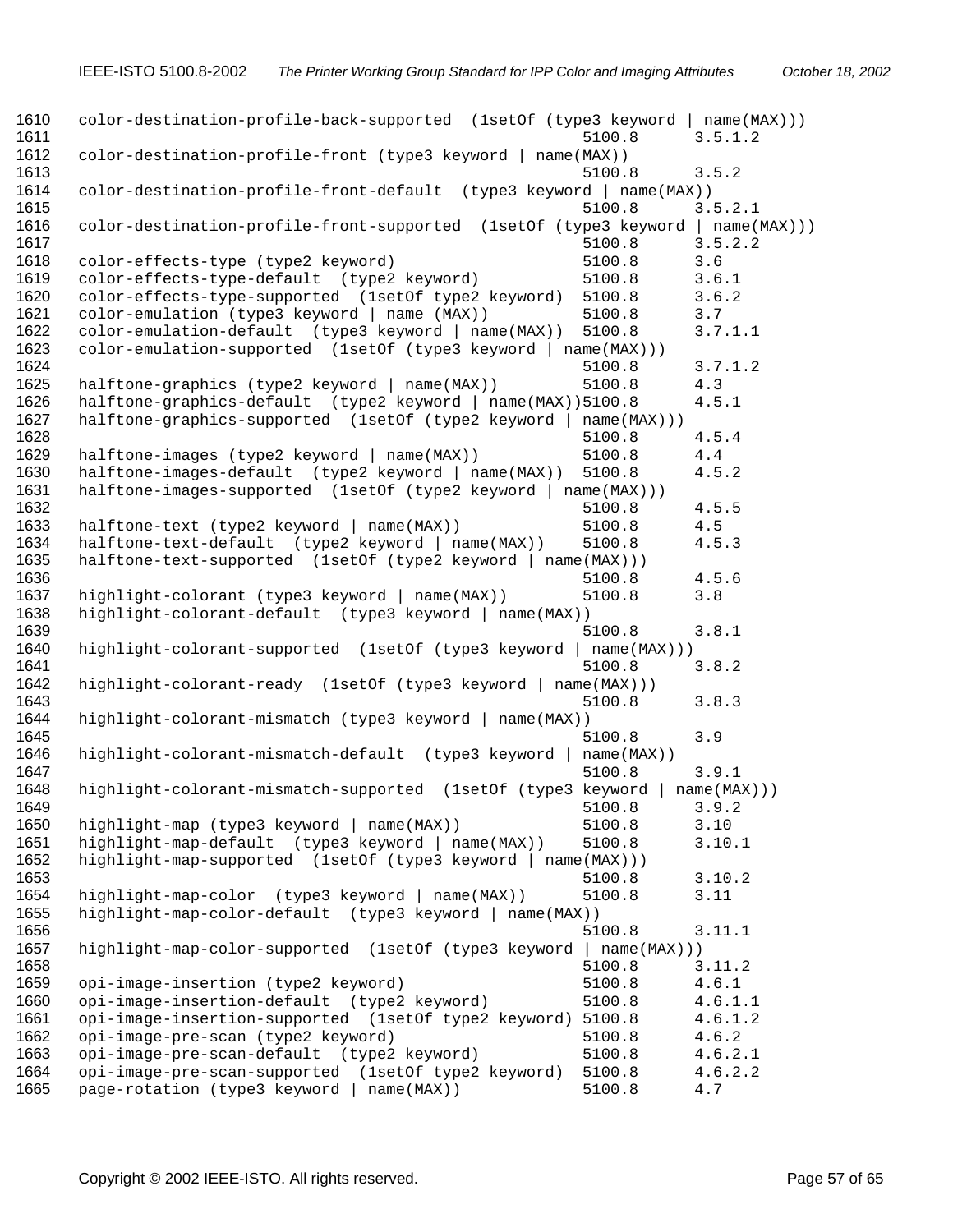| 1666<br>1667 | page-rotation-default (type3 keyword   name(MAX))<br>page-rotation-supported (1setOf (type3 keyword   name(MAX))) | 5100.8                | 4.7.1     |
|--------------|-------------------------------------------------------------------------------------------------------------------|-----------------------|-----------|
| 1668         |                                                                                                                   | 5100.8                | 4.7.2     |
| 1669         | rendering-intent-graphics (type2 keyword)                                                                         | 5100.8                | 3.12.1    |
| 1670         | rendering-intent-graphics-default (type2 keyword)                                                                 | 5100.8                | 3.12.3.1  |
| 1671         | rendering-intent-graphics-supported (1setOf type2 keyword)                                                        |                       |           |
| 1672         |                                                                                                                   | 5100.8                | 3.12.3.4  |
| 1673         | rendering-intent-images (type2 keyword)                                                                           | 5100.8                | 3.12.2    |
| 1674         | rendering-intent-images-default (type2 keyword)                                                                   | 5100.8                | 3.12.3.2  |
| 1675         | rendering-intent-images-supported (lsetOf type2 keyword)                                                          |                       |           |
| 1676         |                                                                                                                   | 5100.8                | 3.12.3.5  |
| 1677         | rendering-intent-text (type2 keyword)                                                                             | 5100.8                | 3.12.3    |
| 1678         | rendering-intent-text-default (type2 keyword)                                                                     | 5100.8                | 3.12.3.3  |
| 1679         | rendering-intent-text-supported (1setOf type2 keyword)                                                            |                       |           |
| 1680         |                                                                                                                   | 5100.8                | 3.12.3.6  |
| 1681         | resource-cleanup (type3 keyword   1setOf name(MAX))                                                               | 5100.8                | 4.8       |
| 1682         | resource-cleanup-default (type3 keyword)                                                                          | 5100.8                | 4.8.1     |
| 1683         | resource-cleanup-supported (1setOf type3 keyword)                                                                 | 5100.8                | 4.8.2     |
| 1684         | resource-pre-scan (type2 keyword)                                                                                 | 5100.8                | 4.9       |
| 1685         | resource-pre-scan-default (type2 keyword)                                                                         | 5100.8                | 4.9.1     |
| 1686         | resource-pre-scan-supported (1setOf type2 keyword)                                                                | 5100.8                | 4.9.2     |
| 1687         | source-cmy-graphics (name(MAX))                                                                                   | 5100.8                | 3.13.1    |
| 1688         | source-cmy-graphics-supported (1setOf name(MAX))                                                                  | 5100.8                | 3.13.6.5  |
| 1689         | source-cmy-images (name(MAX))                                                                                     | 5100.8                | 3.13.3    |
| 1690         | source-cmy-images-supported (1setOf name(MAX))                                                                    | 5100.8                | 3.13.6.6  |
| 1691         | source-cmy-text (name(MAX))                                                                                       | 5100.8                | 3.13.5    |
| 1692         | source-cmy-text-supported (1setOf name(MAX))                                                                      | 5100.8                | 3.13.6.7  |
| 1693         | source-cmyk-graphics (type3 keyword   name(MAX))                                                                  | 5100.8                | 3.13.7    |
| 1694         | source-cmyk-graphics-supported (1setOf (type3 keyword                                                             | name(MAX))            |           |
| 1695         |                                                                                                                   | 5100.8                | 3.13.12.5 |
| 1696<br>1697 | source-cmyk-images (type3 keyword   name(MAX))                                                                    | 5100.8                | 3.13.9    |
| 1698         | source-cmyk-images-supported (1setOf (type3 keyword                                                               | name(MAX)))<br>5100.8 | 3.13.12.6 |
| 1699         |                                                                                                                   |                       |           |
| 1700         | source-cmyk-text (type3 keyword   name(MAX))<br>source-cmyk-text-supported (1setOf (type3 keyword                 | 5100.8                | 3.13.11   |
| 1701         |                                                                                                                   | name(MAX))<br>5100.8  | 3.13.12.7 |
| 1702         | source-gray-graphics (name(MAX))                                                                                  | 5100.8                | 3.13.13   |
| 1703         | source-gray-graphics-supported (1setOf name(MAX))                                                                 | 5100.8                | 3.13.18.5 |
| 1704         | source-gray-images (name(MAX))                                                                                    | 5100.8                | 3.13.15   |
| 1705         | source-gray-images-supported (1setOf name(MAX))                                                                   | 5100.8                | 3.13.18.6 |
| 1706         | source-gray-text (name(MAX))                                                                                      | 5100.8                | 3.13.17   |
| 1707         | source-gray-text-supported (1setOf name(MAX))                                                                     | 5100.8                | 3.13.18.7 |
| 1708         | source-rgb-graphics (type3 keyword   name(MAX))                                                                   | 5100.8                | 3.13.19   |
| 1709         | source-rgb-graphics-supported (1setOf (type3 keyword   name(MAX)))                                                |                       |           |
| 1710         |                                                                                                                   | 5100.8                | 3.13.24.5 |
| 1711         | source-rgb-images (type3 keyword   name(MAX))                                                                     | 5100.8                | 3.13.21   |
| 1712         | source-rgb-images-supported (1setOf (type3 keyword                                                                | name(MAX))            |           |
| 1713         |                                                                                                                   | 5100.8                | 3.13.24.6 |
| 1714         | source-rgb-text (type3 keyword   name(MAX))                                                                       | 5100.8                | 3.13.23   |
| 1715         | source-rgb-text-supported (1setOf (type3 keyword                                                                  | name(MAX)))           |           |
| 1716         |                                                                                                                   | 5100.8                | 3.13.24.7 |
| 1717         | undefined-source-cmy-graphics (name(MAX))                                                                         | 5100.8                | 3.13.2    |
| 1718         | undefined-source-cmy-graphics-default (name(MAX))                                                                 | 5100.8                | 3.13.6.2  |
| 1719         | undefined-source-cmy-graphics-supported (lsetOf name(MAX))                                                        |                       |           |
| 1720         |                                                                                                                   | 5100.8                | 3.13.6.8  |
| 1721         | undefined-source-cmy-images (name(MAX))                                                                           | 5100.8                | 3.13.4    |
|              |                                                                                                                   |                       |           |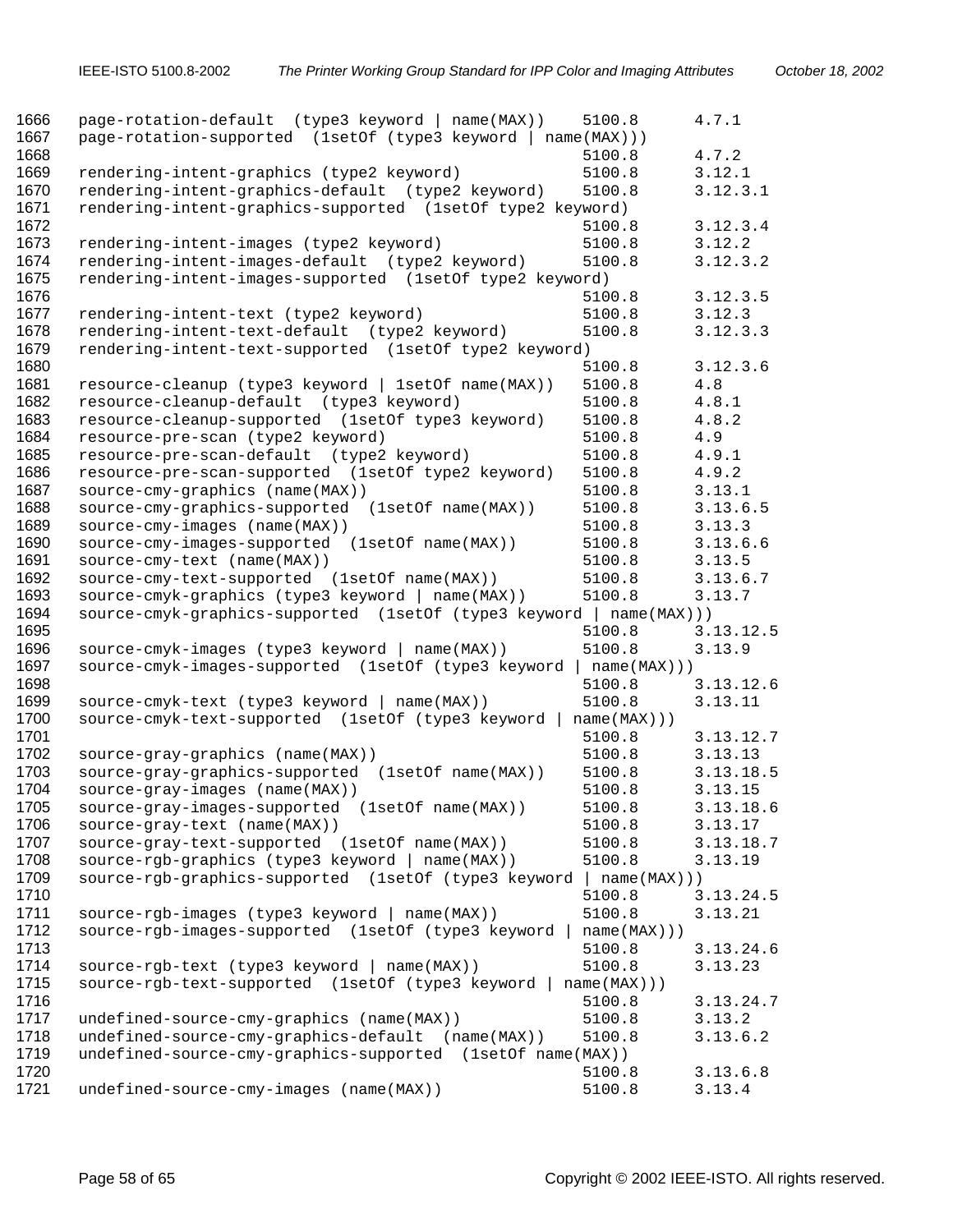1722 undefined-source-cmy-images-default (name(MAX)) 5100.8 3.13.6.3<br>1723 undefined-source-cmy-images-supported (1setOf name(MAX)) undefined-source-cmy-images-supported (1setOf name(MAX)) 5100.8 3.13.6.9 undefined-source-cmy-text (name(MAX)) 5100.8 3.13.6 undefined-source-cmy-text-default (name(MAX)) 5100.8 3.13.6.4 undefined-source-cmy-text-supported (1setOf name(MAX)) 5100.8 3.13.6.10 undefined-source-cmyk-graphics (type3 keyword | name(MAX)) 5100.8 3.13.8 undefined-source-cmyk-graphics-default (type3 keyword | name(MAX)) 5100.8 3.13.12.2 undefined-source-cmyk-graphics-supported (1setOf (type3 keyword | name(MAX))) 5100.8 3.13.12.8 undefined-source-cmyk-images (type3 keyword | name(MAX)) 5100.8 3.13.10 1737 undefined-source-cmyk-images-default (type3 keyword | name(MAX))<br>1738 5100.8 5100.8 3.13.12.3 undefined-source-cmyk-images-supported (1setOf (type3 keyword | name(MAX))) 5100.8 3.13.12.9 undefined-source-cmyk-text (type3 keyword | name(MAX))5100.8 3.13.12 undefined-source-cmyk-text-default (type3 keyword | name(MAX)) 5100.8 3.13.12.4 undefined-source-cmyk-text-supported (1setOf (type3 keyword | name(MAX))) 5100.8 3.13.12.10 undefined-source-gray-graphics (name(MAX)) 5100.8 3.13.14 undefined-source-gray-graphics-default (name(MAX)) 5100.8 3.13.18.2 undefined-source-gray-graphics-supported (1setOf name(MAX)) 5100.8 3.13.18.8 undefined-source-gray-images (name(MAX)) 5100.8 3.13.16 undefined-source-gray-images-default (name(MAX)) 5100.8 3.13.18.3 undefined-source-gray-images-supported (1setOf name(MAX)) 5100.8 3.13.18.9 undefined-source-gray-text (name(MAX)) 5100.8 3.13.18 undefined-source-gray-text-default (name(MAX)) 5100.8 3.13.18.4 undefined-source-gray-text-supported (1setOf name(MAX)) 5100.8 3.13.18.10 undefined-source-rgb-graphics (type3 keyword | name(MAX)) 5100.8 3.13.20 undefined-source-rgb-graphics-default (type3 keyword | name(MAX)) 5100.8 3.13.24.2 undefined-source-rgb-graphics-supported (1setOf (type3 keyword | name(MAX))) 5100.8 3.13.24.8 undefined-source-rgb-images (type3 keyword | name(MAX)) 5100.8 3.13.22 undefined-source-rgb-images-default (type3 keyword | name(MAX)) 5100.8 3.13.24.3 undefined-source-rgb-images-supported (1setOf (type3 keyword | name(MAX))) 5100.8 3.13.24.9 1770 undefined-source-rgb-text (type3 keyword | name(MAX)) 5100.8 3.13.24<br>1771 undefined-source-rgb-text-default (type3 keyword | name(MAX)) undefined-source-rgb-text-default (type3 keyword | name(MAX)) 5100.8 3.13.24.4 undefined-source-rgb-text-supported (1setOf (type3 keyword | name(MAX))) 5100.8 3.13.24.10 trapping (type2 keyword) 5100.8 3.14 trapping-default (type2 keyword) 5100.8 3.14.1.1 trapping-supported (1setOf type2 keyword) 5100.8 3.14.1.2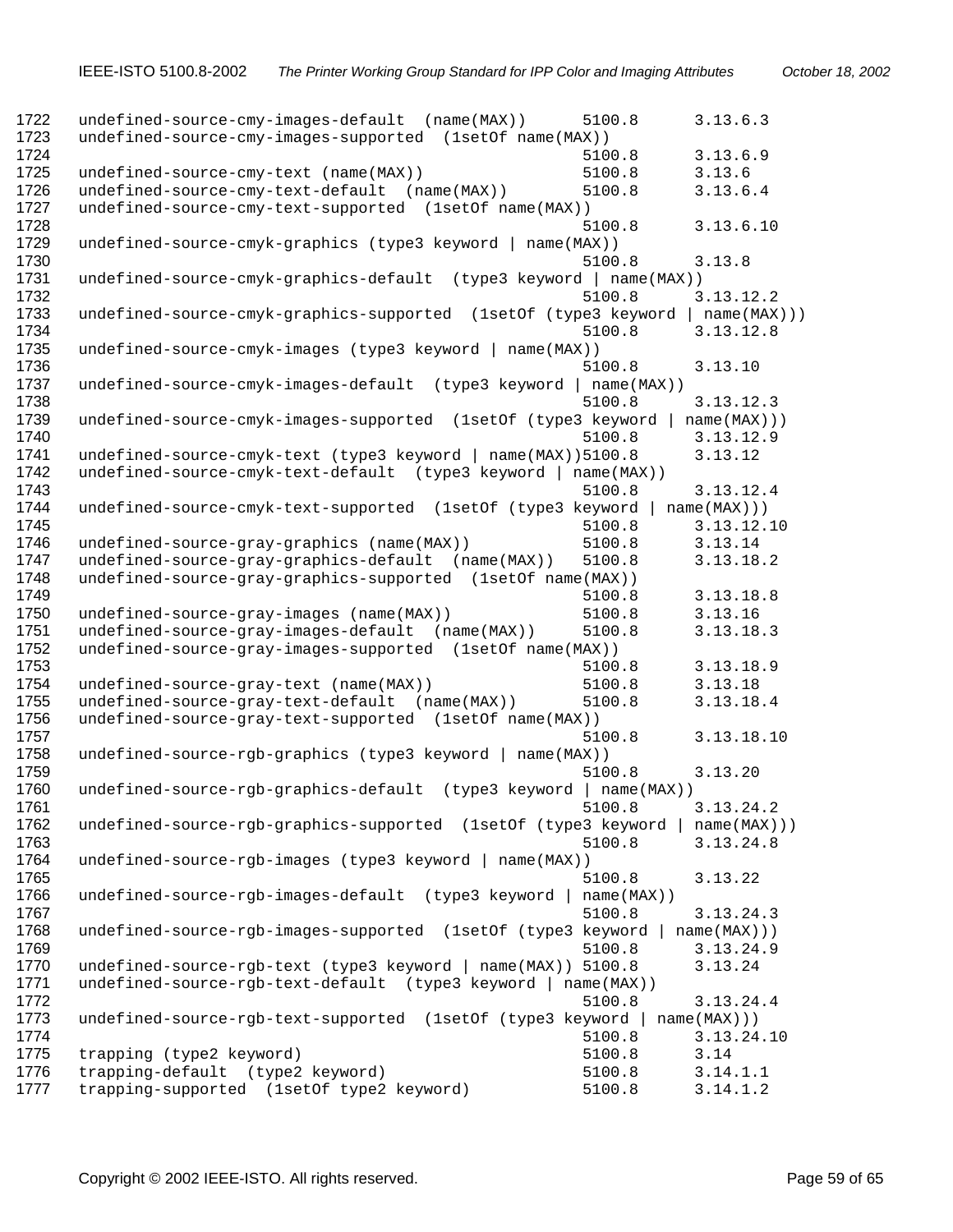<span id="page-59-0"></span>

| 1778 | $trap-width-fast (integer(0:MAX))$                         | 5100.8     | 3.15     |
|------|------------------------------------------------------------|------------|----------|
| 1779 | trap-width-fast-default (integer(0:MAX))                   | 5100.8     | 3.16.1   |
| 1780 | trap-width-fast-supported (rangeOfInteger(0:MAX))          | 5100.8     | 3.16.3   |
| 1781 | $trap-width-slow (integer(0:MAX))$                         | 5100.8     | 3.16     |
| 1782 | trap-width-slow-default (integer(0:MAX))                   | 5100.8     | 3.16.2   |
| 1783 | trap-width-slow-supported (rangeOfInteger(0:MAX))          | 5100.8     | 3.16.4   |
| 1784 | trc (collection)                                           | 5100.8     | 3.17     |
| 1785 | "trc" Member Attributes:                                   |            |          |
| 1786 | trc-type (type2 keyword)                                   | 5100.8     | 3.17.1   |
| 1787 | $\text{trc-name}$ (name (MAX))                             | 5100.8     | 3.17.2   |
| 1788 | $\text{trc-cyan-data}$ (octetString(256))                  | 5100.8     | 3.17.3.1 |
| 1789 | trc-magenta-data (octetString(256))                        | 5100.8     | 3.17.3.2 |
| 1790 | trc-yellow-data (octetString(256))                         | 5100.8     | 3.17.3.3 |
| 1791 | $trc-black-data (octetString(256))$                        | 5100.8     | 3.17.3.4 |
| 1792 | trc-default (collection)                                   | 5100.8     | 3.17.5   |
| 1793 | trc-supported (1setOf type2 keyword)                       | 5100.8     | 3.17.6   |
| 1794 |                                                            |            |          |
| 1795 | "xxx-supported" Printer Attributes for                     |            |          |
| 1796 | Member Attributes:                                         | Reference: | Section: |
| 1797 | trc-type-supported (1setOf type3 keyword)                  | 5100.8     | 3.17.1.1 |
| 1798 | trc-name-supported (1setOf name(MAX))                      | 5100.8     | 3.17.2.1 |
| 1799 |                                                            |            |          |
| 1800 | Printer Description attributes:                            | Reference: | Section: |
| 1801 | colorants-supported (1setOf (type3 keyword )<br>name(MAX)) |            |          |
| 1802 |                                                            | 5100.8     | 5.1      |
|      |                                                            |            |          |

#### 

**9.2 Attribute Value Registration** 

1805 The following table lists all of the attributes values defined in this document. These are to be registered according to 1806 the procedures in RFC 2911 [RFC2911] section 6.1.

| Attribute Values:                               |        | Section:                                     |
|-------------------------------------------------|--------|----------------------------------------------|
|                                                 |        |                                              |
| black-overprint (type2 keyword):                |        |                                              |
| black-overprint-off                             | 5100.8 | 3.3                                          |
| black-overprint-on                              | 5100.8 | 3.3                                          |
|                                                 |        |                                              |
| color-destination-profile-back (type3 keyword   |        |                                              |
| system-specified                                | 5100.8 | 3.5                                          |
|                                                 |        |                                              |
| color-destination-profile-front (type3 keyword  |        |                                              |
| system-specified                                | 5100.8 | 3.5                                          |
|                                                 |        |                                              |
| color-effects-type (type2 keyword):             |        |                                              |
| color                                           | 5100.8 | 3.6                                          |
| monochrome-grayscale                            | 5100.8 | 3.6                                          |
|                                                 |        |                                              |
| $color-emulation$ (type3 keyword   name (MAX)): |        |                                              |
| none                                            | 5100.8 | 3.7                                          |
| swop                                            | 5100.8 | 3.7                                          |
| euroscale                                       | 5100.8 | 3.7                                          |
| japan-color                                     | 5100.8 | 3.7                                          |
| enhanced-swop                                   | 5100.8 | 3.7                                          |
|                                                 |        | Reference:<br>$name(MAX)$ :<br>$name(MAX)$ : |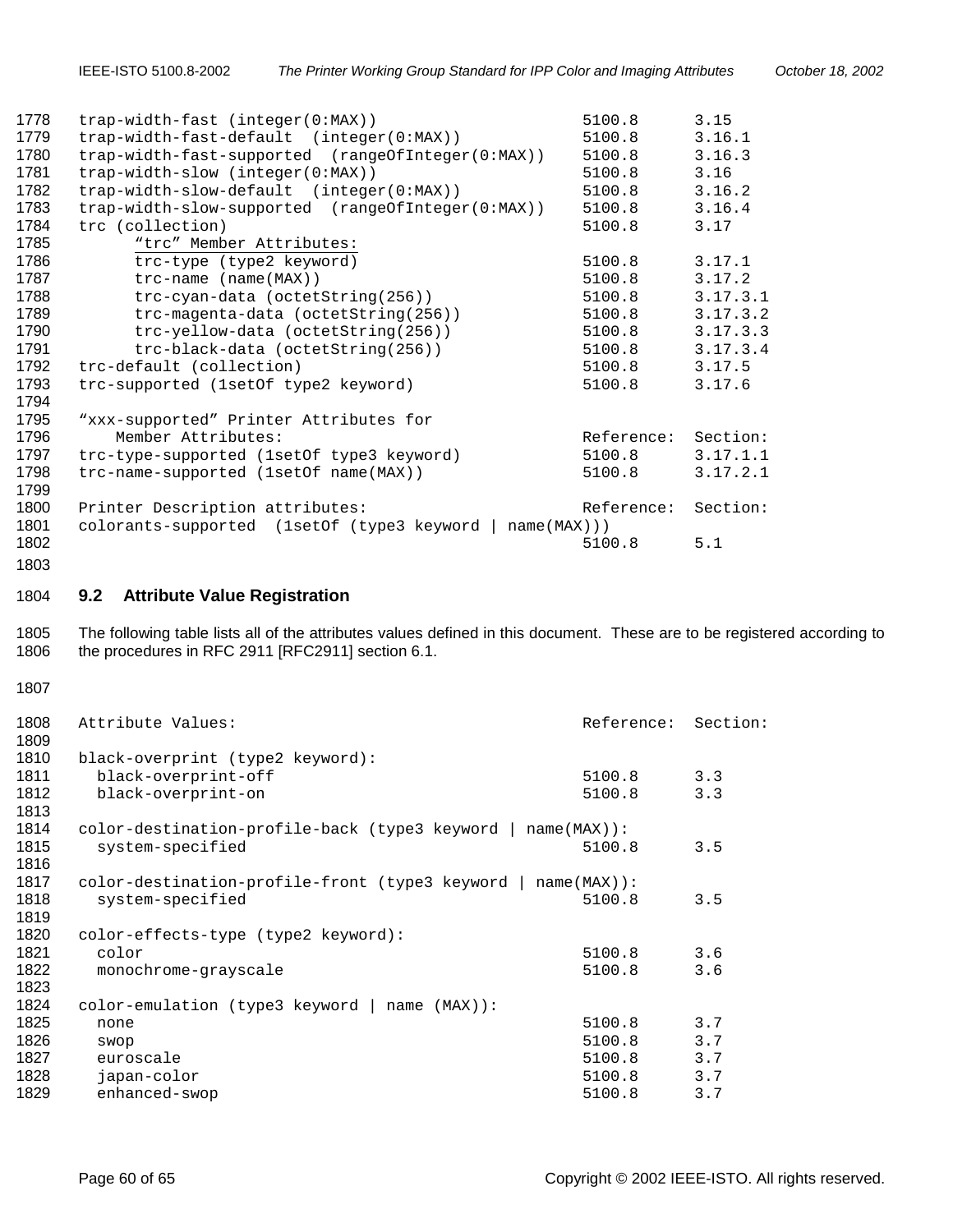| 1830<br>1831 | euroscale-matte<br>euroscale-uncoated                    | 5100.8<br>5100.8 | 3.7<br>3.7 |
|--------------|----------------------------------------------------------|------------------|------------|
| 1832         |                                                          |                  |            |
| 1833<br>1834 | highlight-colorant (type3 keyword   name(MAX)):          |                  |            |
| 1835         | red                                                      | 5100.8           | 3.8        |
| 1836         | green                                                    | 5100.8           | 3.8        |
| 1837         | blue                                                     | 5100.8           | 3.8        |
| 1838         | cyan                                                     | 5100.8           | 3.8<br>3.8 |
| 1839         | magenta<br>cardinal                                      | 5100.8<br>5100.8 | 3.8        |
| 1840         | royal                                                    | 5100.8           | 3.8        |
| 1841         | black                                                    | 5100.8           | 3.8        |
| 1842         | yellow                                                   | 5100.8           | 3.8        |
| 1843         | ruby                                                     | 5100.8           | 3.8        |
| 1844         | violet                                                   | 5100.8           | 3.8        |
| 1845         | brown                                                    | 5100.8           | 3.8        |
| 1846         | none                                                     | 5100.8           | 3.8        |
| 1847         | other                                                    | 5100.8           | 3.8        |
| 1848<br>1849 | highlight-colorant-mismatch (type3 keyword   name(MAX)): |                  |            |
| 1850         | abort                                                    | 5100.8           | 3.9        |
| 1851         | use-ready                                                | 5100.8           | 3.9        |
| 1852         | hold                                                     | 5100.8           | 3.9        |
| 1853         | stop                                                     | 5100.8           | 3.9        |
| 1854<br>1855 | highlight-map (type3 keyword   name(MAX)):               |                  |            |
| 1856         | pictorial                                                | 5100.8           | 3.10       |
| 1857         | presentation                                             | 5100.8           | 3.10       |
| 1858         | object-based                                             | 5100.8           | 3.10       |
| 1859         | color-to-highlight                                       | 5100.8           | 3.10       |
| 1860         | exact-color                                              | 5100.8           | 3.10       |
| 1861         | color-tables                                             | 5100.8           | 3.10       |
| 1862<br>1863 | highlight-map-color (type3 keyword   name(MAX)):         |                  |            |
| 1864         | red                                                      | 5100.8           | 3.11       |
| 1865         | green                                                    | 5100.8           | 3.11       |
| 1866         | blue                                                     | 5100.8           | 3.11       |
| 1867         | cyan                                                     | 5100.8           | 3.11       |
| 1868         | magenta                                                  | 5100.8           | 3.11       |
| 1869         | cardinal                                                 | 5100.8           | 3.11       |
| 1870         | royal                                                    | 5100.8           | 3.11       |
| 1871         | black                                                    | 5100.8           | 3.11       |
| 1872         | yellow                                                   | 5100.8           | 3.11       |
| 1873         | ruby                                                     | 5100.8           | 3.11       |
| 1874         | violet                                                   | 5100.8           | 3.11       |
| 1875         | brown                                                    | 5100.8           | 3.11       |
| 1876         | none                                                     | 5100.8           | 3.11       |
| 1877         | other                                                    | 5100.8           | 3.11       |
| 1878         |                                                          |                  |            |
| 1879         | rendering-intent-graphics (type2 keyword),               |                  |            |
| 1880         | rendering-intent-images (type2 keyword), and             |                  |            |
| 1881         | rendering-intent-text (type2 keyword):                   |                  |            |
| 1882         | saturation                                               | 5100.8           | 3.12       |
| 1883         | perceptual                                               | 5100.8           | 3.12       |
| 1884         | relative-colorimetric                                    | 5100.8           | 3.12       |
| 1885         | absolute-colorimetric                                    | 5100.8           | 3.12       |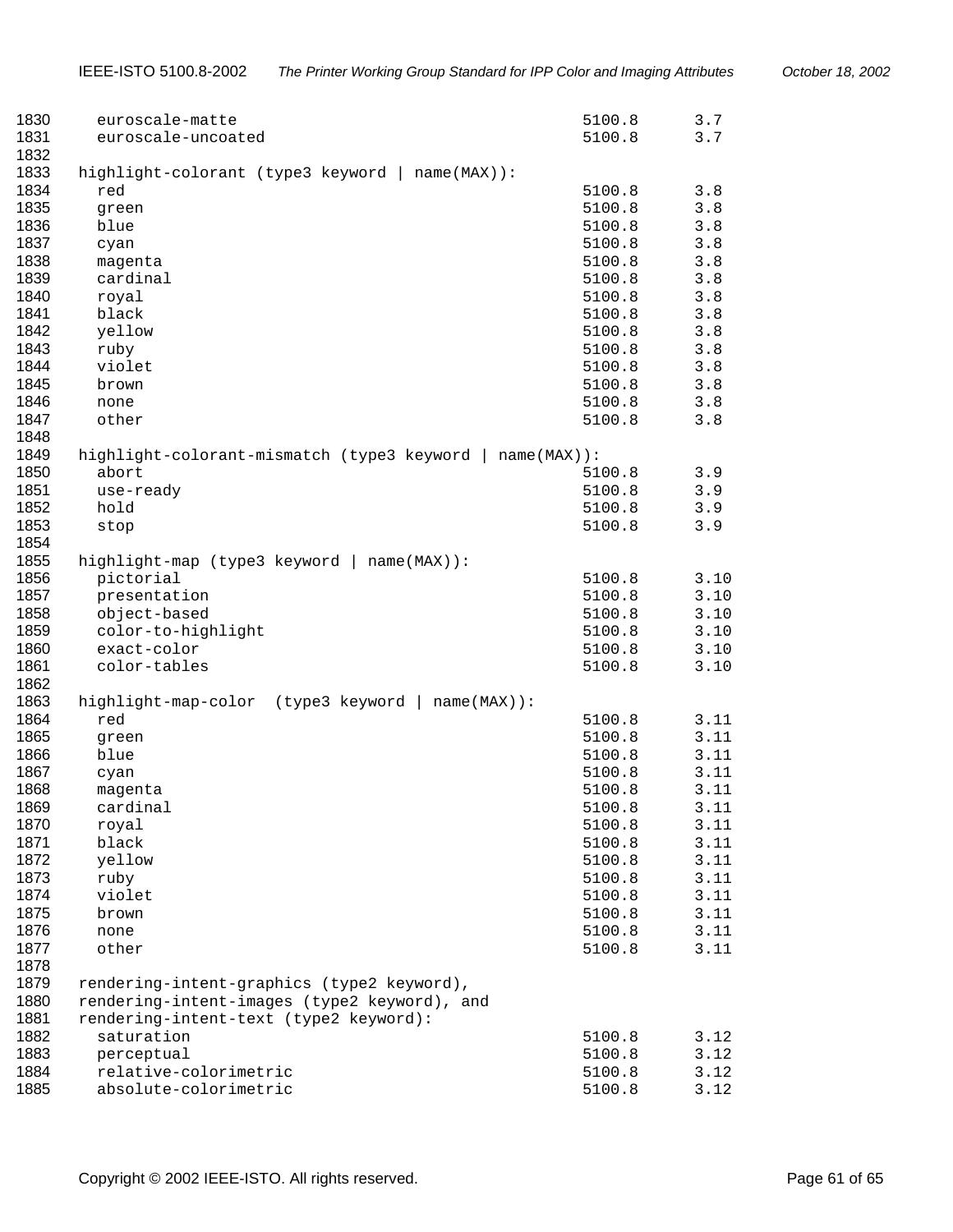| 1886 | pure-text                                                    | 5100.8          | 3.12   |
|------|--------------------------------------------------------------|-----------------|--------|
| 1887 | blended-pictorial-and-graphics                               | 5100.8          | 3.12   |
| 1888 | automatic                                                    | 5100.8          | 3.12   |
| 1889 |                                                              |                 |        |
| 1890 | source-cmyk-graphics (type3 keyword   name(MAX)),            |                 |        |
| 1891 | source-cmyk-images (type3 keyword   name(MAX)),              |                 |        |
| 1892 | source-cmyk-text (type3 keyword  <br>$name(MAX)$ ),          |                 |        |
| 1893 | undefined-source-cmyk-graphics (type3 keyword   name(MAX)),  |                 |        |
| 1894 | undefined-source-cmyk-images (type3 keyword                  | name(MAX)), and |        |
| 1895 | undefined-source-cmyk-text (type3 keyword   name(MAX)):      |                 |        |
| 1896 | native-cmyk                                                  | 5100.8          | 3.13   |
| 1897 | swop                                                         | 5100.8          | 3.13   |
| 1898 | euroscale                                                    | 5100.8          | 3.13   |
| 1899 | japan-color                                                  | 5100.8          | 3.13   |
| 1900 | enhanced-swop                                                |                 | 3.13   |
| 1901 |                                                              | 5100.8          |        |
|      | euroscale-matte                                              | 5100.8          | 3.13   |
| 1902 | euroscale-uncoated                                           | 5100.8          | 3.13   |
| 1903 |                                                              |                 |        |
| 1904 | source-rgb-graphics (type3 keyword   name(MAX)),             |                 |        |
| 1905 | source-rgb-images (type3 keyword   name(MAX)),               |                 |        |
| 1906 | source-rgb-text (type3 keyword   name(MAX)),                 |                 |        |
| 1907 | undefined-source-rgb-graphics (type3 keyword   name(MAX)).   |                 |        |
| 1908 | undefined-source-rgb-images (type3 keyword   name(MAX)), and |                 |        |
| 1909 | undefined-source-rgb-text (type3 keyword   name(MAX)):       |                 |        |
| 1910 | sRGB                                                         | 5100.8          | 3.13   |
| 1911 | smpte-240m                                                   | 5100.8          | 3.13   |
| 1912 |                                                              |                 |        |
| 1913 | trapping (type2 keyword):                                    |                 |        |
| 1914 | off                                                          | 5100.8          | 3.14   |
| 1915 | all                                                          | 5100.8          | 3.14   |
| 1916 |                                                              |                 |        |
| 1917 | trc-type (type2 keyword):                                    |                 |        |
| 1918 | no-user-trc                                                  | 5100.8          | 3.17.1 |
| 1919 | public                                                       | 5100.8          | 3.17.1 |
| 1920 | private                                                      | 5100.8          | 3.17.1 |
| 1921 |                                                              |                 |        |
| 1922 | anti-aliasing (type3 keyword):                               |                 |        |
| 1923 | none                                                         | 5100.8          | 4.1    |
| 1924 | standard                                                     | 5100.8          | 4.1    |
| 1925 |                                                              |                 |        |
| 1926 | bleed-edge-printing (type2 keyword):                         |                 |        |
| 1927 | none                                                         | 5100.8          | 4.2    |
| 1928 | all                                                          | 5100.8          | 4.2    |
| 1929 |                                                              |                 |        |
| 1930 | halftone-graphics (type2 keyword   name(MAX)),               |                 |        |
| 1931 | halftone-images (type2 keyword  <br>name(MAX), and           |                 |        |
| 1932 | halftone-text (type2 keyword  <br>$name(MAX)$ :              |                 |        |
| 1933 |                                                              |                 |        |
|      | none                                                         | 5100.8          | 4.5    |
| 1934 | low-frequency-dot                                            | 5100.8          | 4.5    |
| 1935 | mid-frequency-dot                                            | 5100.8          | 4.5    |
| 1936 | high-frequency-dot                                           | 5100.8          | 4.5    |
| 1937 | highest-frequency-dot                                        | 5100.8          | 4.5    |
| 1938 | low-frequency-line                                           | 5100.8          | 4.5    |
| 1939 | mid-frequency-line                                           | 5100.8          | 4.5    |
| 1940 | high-frequency-line                                          | 5100.8          | 4.5    |
| 1941 | highest-frequency-line                                       | 5100.8          | 4.5    |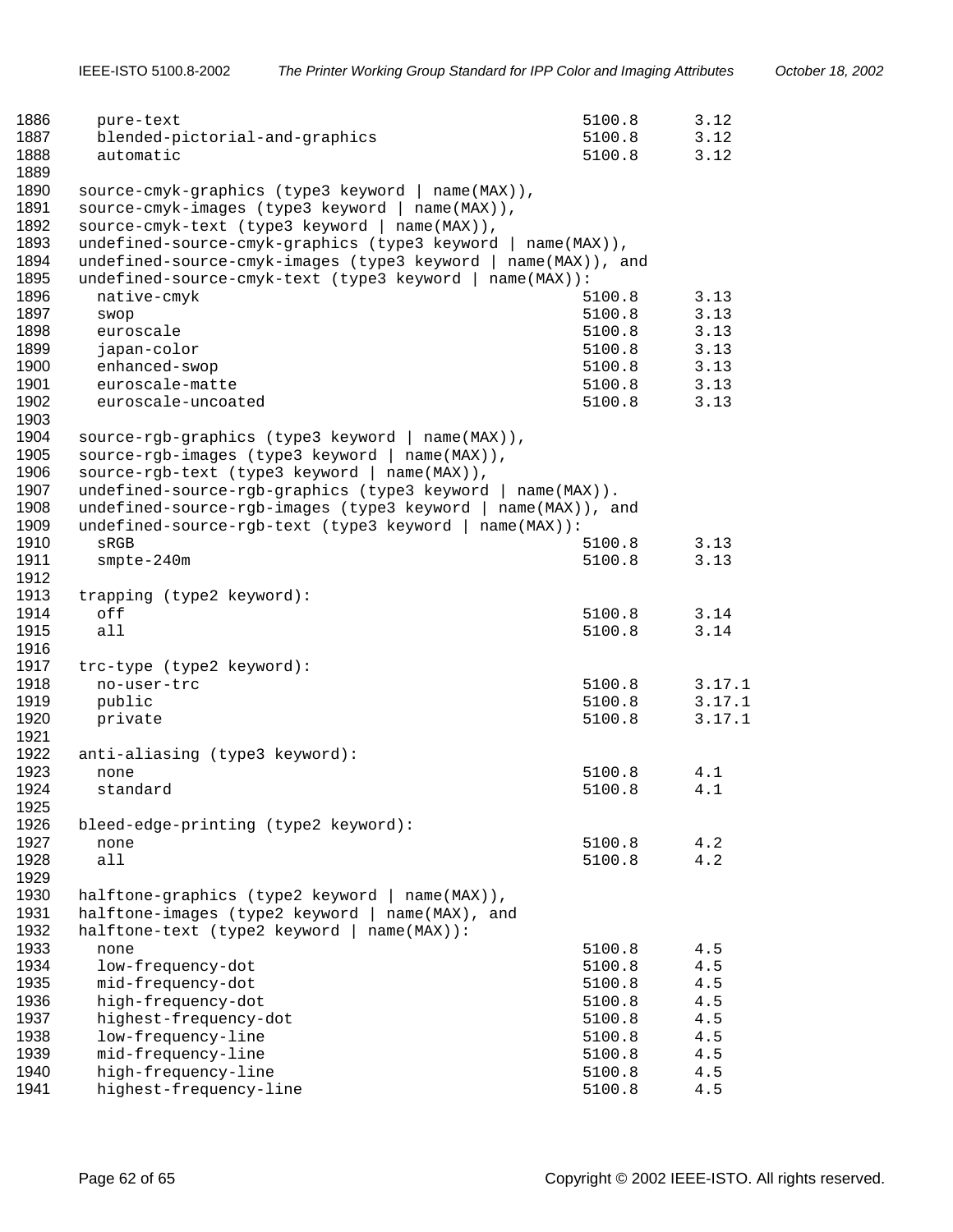<span id="page-62-0"></span>

| 1942         | stochastic                                                | 5100.8 | 4.5     |
|--------------|-----------------------------------------------------------|--------|---------|
| 1943         | $150 - dpi$                                               | 5100.8 | 4.5     |
| 1944         | $175 - dpi$                                               | 5100.8 | 4.5     |
| 1945         | $200 - dpi$                                               | 5100.8 | 4.5     |
| 1946         | $53-1pi$                                                  | 5100.8 | 4.5     |
| 1947         | $85-1pi$                                                  | 5100.8 | 4.5     |
| 1948         | $106 - lpi$                                               | 5100.8 | 4.5     |
| 1949         | $171-1pi$                                                 | 5100.8 | 4.5     |
| 1950         | $200 - lpi$                                               | 5100.8 | 4.5     |
| 1951         | $300-1pi$                                                 | 5100.8 | 4.5     |
| 1952         | $600 - lpi$                                               | 5100.8 | 4.5     |
| 1953         |                                                           |        |         |
| 1954         | opi-image-insertion (type2 keyword):                      |        |         |
| 1955         | insert                                                    | 5100.8 | 4.6.1   |
| 1956         | do-not-insert                                             | 5100.8 | 4.6.1   |
| 1957         |                                                           |        |         |
| 1958         | opi-image-pre-scan (type2 keyword):                       |        |         |
| 1959         | 'no-pre-scan'                                             | 5100.8 | 4.6.2   |
| 1960         | 'pre-scan'                                                | 5100.8 | 4.6.2   |
| 1961         | 'pre-scan-and-gather'                                     | 5100.8 | 4.6.2   |
| 1962         |                                                           |        |         |
| 1963         | page-rotation (type3 keyword   name(MAX)):                |        |         |
| 1964         | 'rotate-0'                                                | 5100.8 | 4.7     |
| 1965         | 'rotate-90'                                               | 5100.8 | 4.7     |
| 1966         | 'rotate-180'                                              | 5100.8 | 4.7     |
| 1967         | 'rotate-270'                                              | 5100.8 | 4.7     |
| 1968<br>1969 | resource-cleanup (type3 keyword   1setOf name(MAX)):      |        |         |
| 1970         | delete                                                    | 5100.8 | 4.8     |
| 1971         | keep                                                      | 5100.8 | $4.8\,$ |
| 1972         |                                                           |        |         |
| 1973         | resource-pre-scan (type2 keyword):                        |        |         |
| 1974         | no-pre-scan                                               | 5100.8 | 4.9     |
| 1975         | pre-scan                                                  | 5100.8 | 4.9     |
| 1976         | pre-scan-and-gather                                       | 5100.8 | 4.9     |
| 1977         |                                                           |        |         |
| 1978         | colorants-supported (1setOf (type3 keyword   name(MAX))): |        |         |
| 1979         | black                                                     | 5100.8 | 5.1     |
| 1980         | cyan                                                      | 5100.8 | 5.1     |
| 1981         | magenta                                                   | 5100.8 | 5.1     |
| 1982         | yellow                                                    | 5100.8 | 5.1     |
| 1983         | red                                                       | 5100.8 | 5.1     |
| 1984         | green                                                     | 5100.8 | 5.1     |
| 1985         | blue                                                      | 5100.8 | 5.1     |
| 1986         | cardinal                                                  | 5100.8 | 5.1     |
| 1987         | royal                                                     | 5100.8 | 5.1     |
| 1988         | ruby                                                      | 5100.8 | $5.1$   |
| 1989         | violet                                                    | 5100.8 | 5.1     |
| 1990         | brown                                                     | 5100.8 | $5.1$   |

# **10 Internationalization Considerations**

1992 The IPP extensions defined in this document require the same internationalization considerations as any of the Job 1993 Template and Printer Description attributes defined in IPP/1.1 [RFC2911].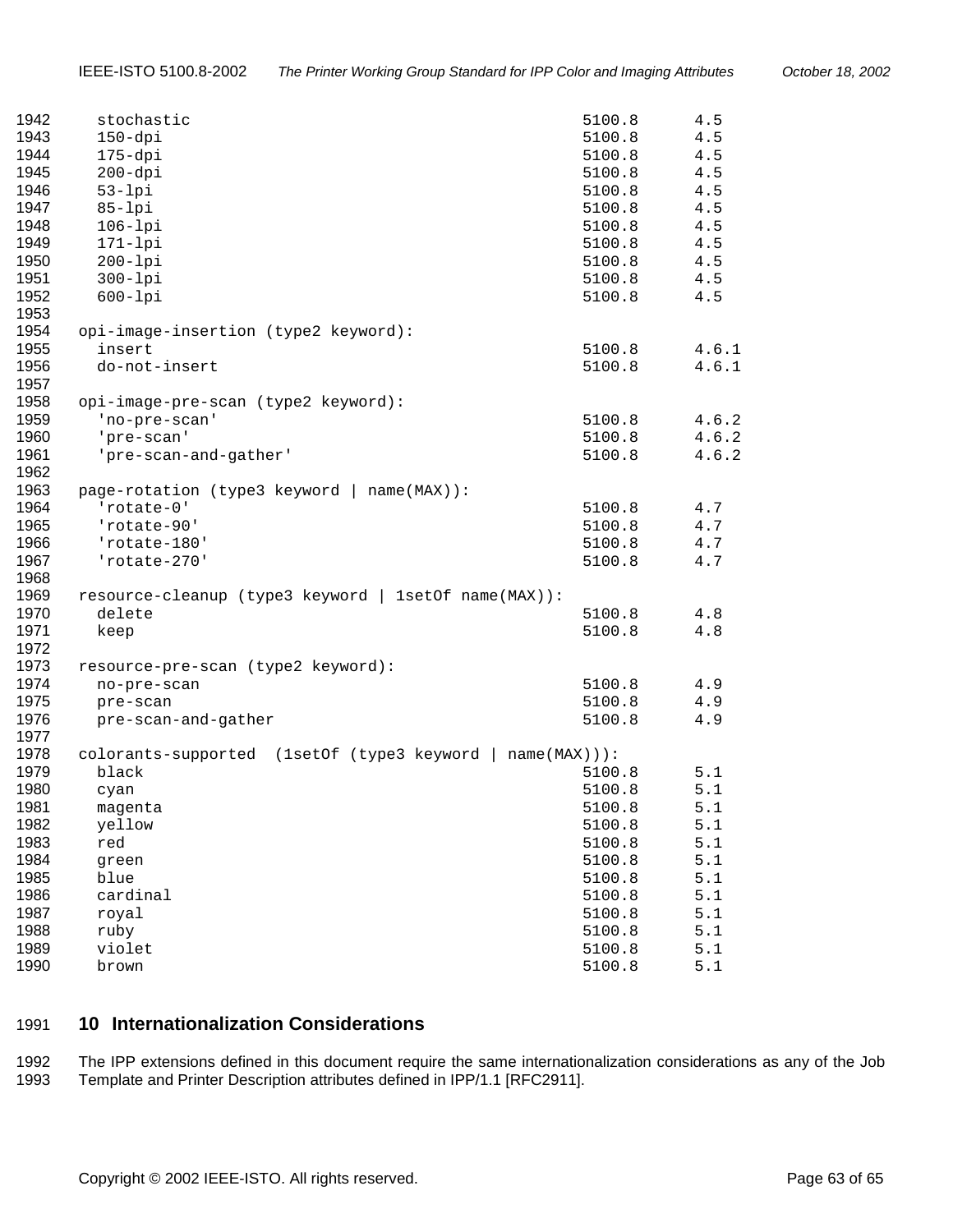## <span id="page-63-0"></span>1994 **11 Security Considerations**

1995 The IPP extensions defined in this document require the same security considerations as any of the Job Template 1996 attributes defined in IPP/1.1 [RFC2911].

## 1997 **12 Contributors**

- 1998 Ann McCarthy, Color Scientist, Xerox Corp.
- 1999 Mike Campanella, Controller Designer, Xerox Corp.

# 2000 **13 Author's Address**

| 2001 | Tom Hastings                                                               |
|------|----------------------------------------------------------------------------|
| 2002 | <b>Xerox Corporation</b>                                                   |
| 2003 | 701 South Aviation Blvd, ESAE-210                                          |
| 2004 | El Segundo, CA 90245                                                       |
| 2005 |                                                                            |
| 2006 | Phone: 310-333-6413                                                        |
| 2007 | Fax: 310-333-5514                                                          |
| 2008 | e-mail: hastings@cp10.es.xerox.com                                         |
| 2009 |                                                                            |
| 2010 | Don Fullman                                                                |
| 2011 | <b>Xerox Corporation</b>                                                   |
| 2012 | 701 South Aviation Blvd, ESAE-210                                          |
| 2013 | El Segundo, CA 90245                                                       |
| 2014 |                                                                            |
| 2015 | Phone: 310-333-8342                                                        |
| 2016 | Fax: 310-333-5514                                                          |
| 2017 | e-mail: fullman@cp10.es.xerox.com                                          |
| 2018 |                                                                            |
| 2019 | IPP Web Page: http://www.pwg.org/ipp/                                      |
| 2020 | IPP Mailing List: ipp@pwg.org                                              |
| 2021 |                                                                            |
| 2022 | To subscribe to the ipp mailing list, send the following email:            |
| 2023 | 1) send it to majordomo@pwg.org                                            |
| 2024 | 2) leave the subject line blank                                            |
| 2025 | 3) put the following two lines in the message body:                        |
| 2026 | subscribe ipp                                                              |
| 2027 | end                                                                        |
| 2028 |                                                                            |
| 2029 | Implementers of this specification document are encouraged to join IPF     |
| ∩∩∩  | standard af algebration innung and environmentale protection proposale for |

- 2031
- P Mailing List in order to participate in any 2030 discussions of clarification issues and review of registration proposals for additional attributes and values.

# 2032 **14 Annex A: Description of Base IPP documents (Informative)**

- 2033 The base set of IPP documents includes:
- 2034 Design Goals for an Internet Printing Protocol [RFC2567] 2035 Rationale for the Structure and Model and Protocol for the Internet Printing Protocol [RFC2568]